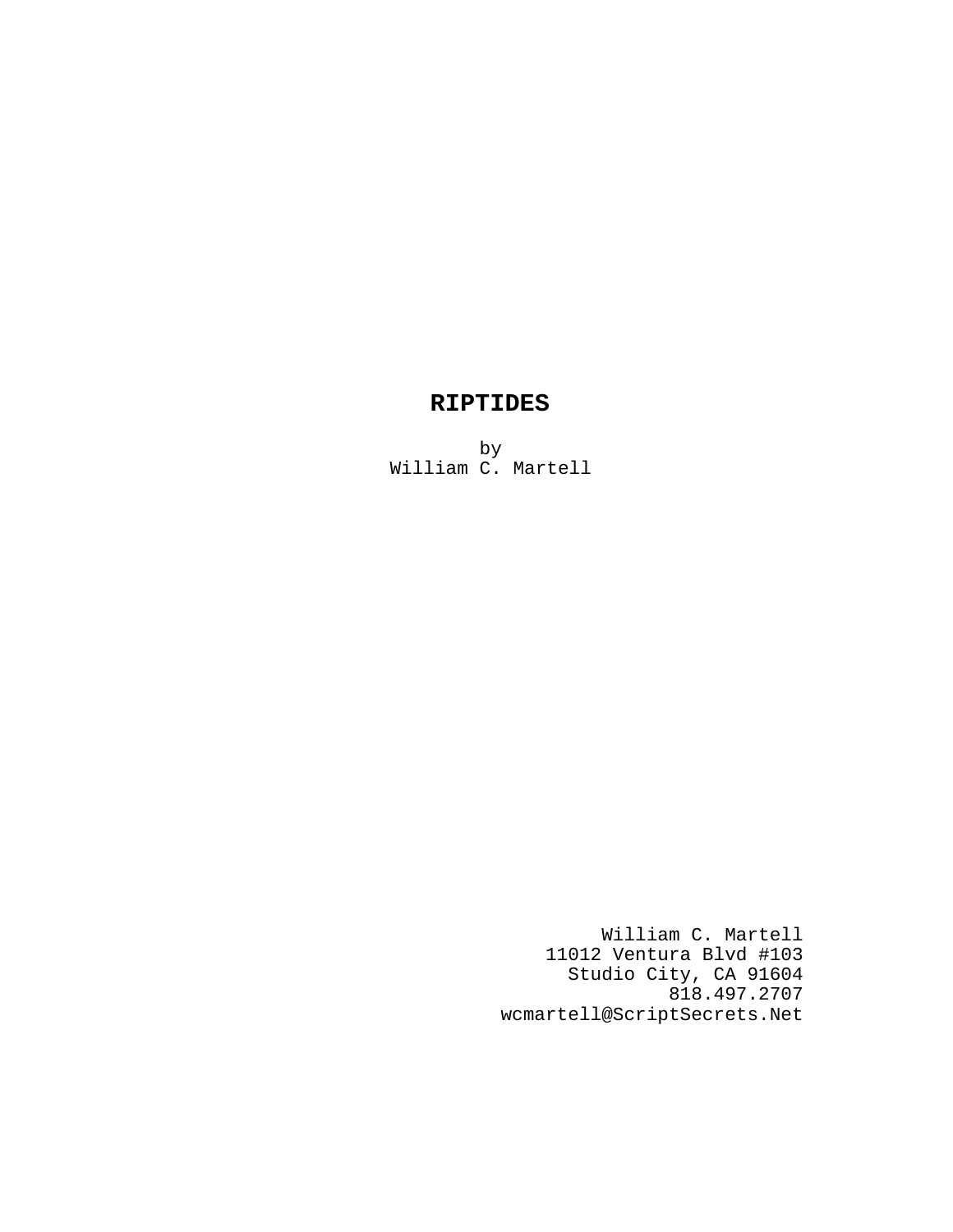#### "RIPTIDES"

FADE IN:

EXT. BEACH -- DAY

Sunlight on the sand. Only a hundred feet away from the most expensive homes in California; drop outs, drifters, surfers, and beach bums party and drink beer.

SANDI FULLER, a beautiful beach bunny in her early twenties, laughs and throws a Frisbee across the sand. Dressed in a microscopic bikini, she's the 21st Century version of Gidget: no job, no serious relationship, nothing to tie her down. She lives for the sand and the surf.

The Frisbee skims over the sand, rising at the last minute to pop into the hand of TEDDY LEWIS. A stringy-haired drifter into drugs and petty theft, Teddy is Sandi's current lover. A cigarette dangles from his mouth, and there's a beer can in his left hand.

> TEDDY Shit, I almost spilled my beer.

He fires the Frisbee to Sandi, but a gust of wind blows it over her head.

The Frisbee sails onto the redwood deck of a BEACH HOUSE.

SANDI You missed me by a mile, Teddy.

TEDDY Could of got it. Just gotta learn to reach.

Sandi shakes her head and crosses the sand to the Beach House.

EXT. BEACH HOUSE -- DAY

A SIGN READS: No Trespassing. And warns that violators will be greeted by an armed response.

Sandi passes the sign and climbs onto the deck. She searches for the Frisbee, finally finding it under a chaise longue.

> ROBERT This is private property.

Sandi spins, startled.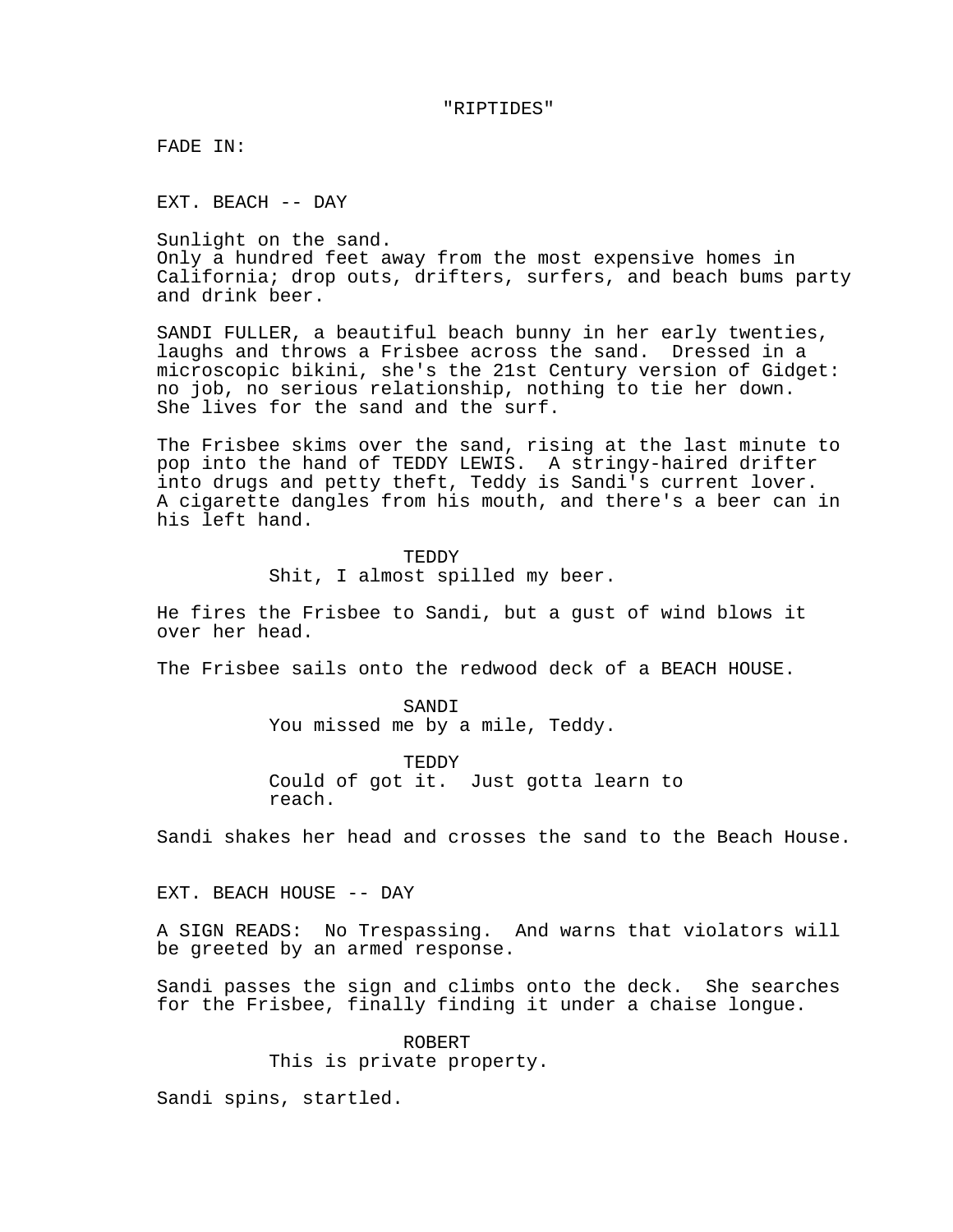Standing in the shadows near the sliding glass doors is ROBERT GOODIS, an attractive gentleman in his late thirties.

In his right hand is a Colt Python 357 Magnum, casually aimed towards Sandi. With his Armani suit and gold jewelry, Robert is a noir version of Cary Grant.

## SANDI

I'm just getting my Frisbee, okay?

Robert steps out of the shadows, pocketing his gun.

ROBERT Sorry. We've had some burglaries in the neighborhood. (smiles) I'm Robert. Robert Goodis.

SANDI

I'm Sandi.

ROBERT

Yes, you are.

Sandi smiles and brushes some sand from her shoulder... palm moving close to her breast.

Robert looks from her hand up to her eyes and smiles. She's the sexiest thing he's ever seen. Sparks of attraction fly between them.

> ROBERT Do you live near here?

> > SANDI

Yeah.

# LAURA Dear? Who are you talking to?

LAURA DASHIELL-GOODIS steps through the sliding glass doors. An attractive woman in her forties, Laura was born wealthy and is used to getting her way.

Robert is her trophy husband. Even after three years of marriage, she is still trying to house train him.

Laura and Sandi lock eyes - will a cat fight erupt over Robert? A moment of uncomfortable tension.

Broken when Sandi lifts the Frisbee.

SANDI I've gotta get back.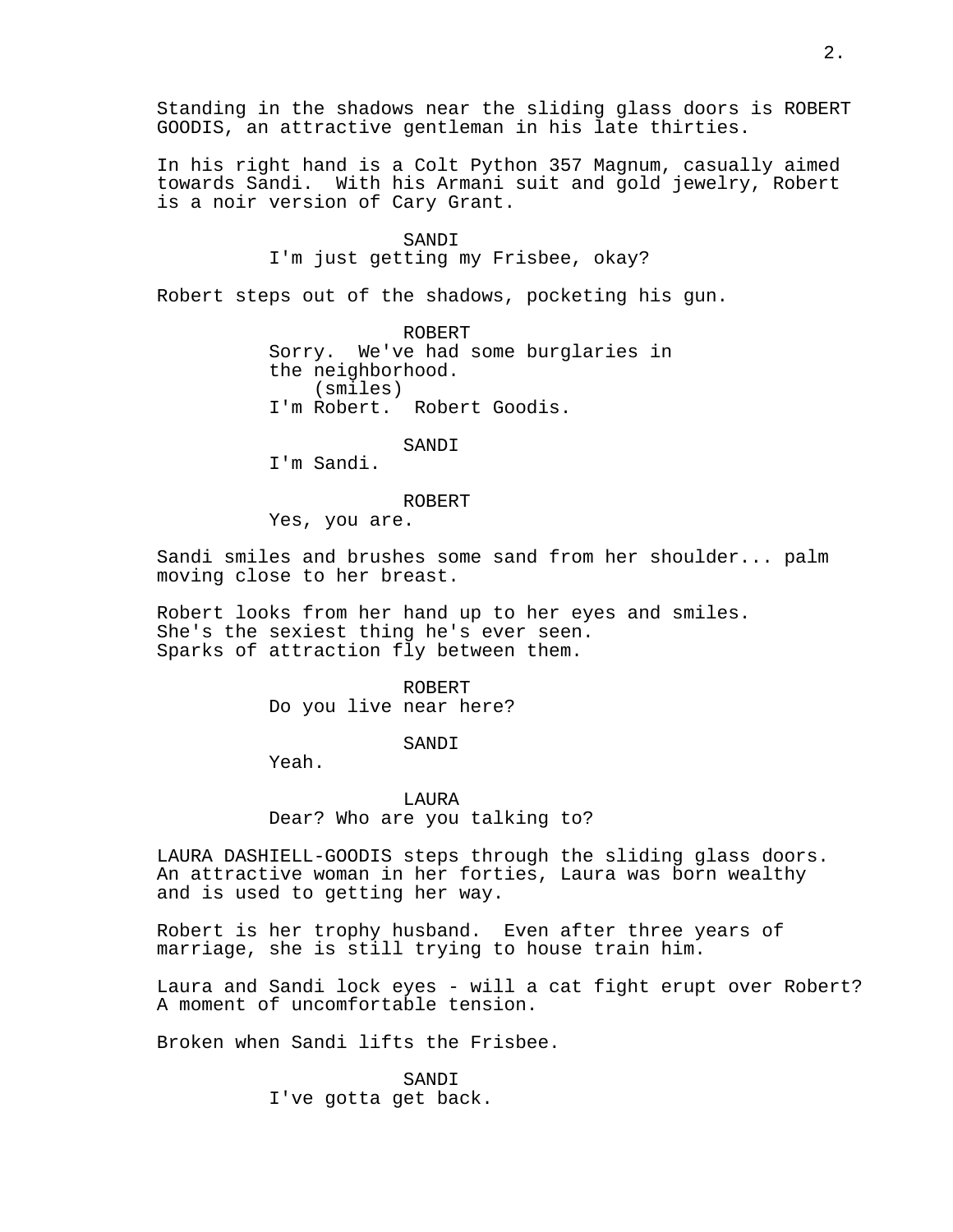Sandi jogs down the steps and across the sand. Robert tries not to watch her. Laura touches him before entering the house. Claiming ownership.

INT. BEACH HOUSE -- DAY

Robert closes the sliding glass door behind them.

ROBERT

Her Frisbee landed on our deck.

When he replaces the Colt Python behind the wet bar, he grabs his martini.

> LAURA How many drinks is that?

ROBERT I'm not sure. I didn't know I'd be quizzed on it.

Laura turns so that Robert can zip up her gown.

LAURA This dinner, tonight, is important.

ROBERT It's only business.

Laura frowns and brushes past him.

LAURA Come on. We'll be late.

ROBERT Dear. Don't forget your pill. (smiles) Hate to have you throw a fit, I mean, seizure, during this "important" dinner.

Laura controls her anger as she re-enters the bedroom and grabs her vial of medication.

THE VIAL READS: Dialantin. For treatment of Epilepsy. Dosage: One pill, every eight hours.

Laura takes her pill, leaves, dragging Robert behind her.

EXT. BEACH -- EVENING

As the sun sets, the BEACH KIDS roast hot dogs in a bonfire and listen to a trio of MUSICIANS play a rock ballad.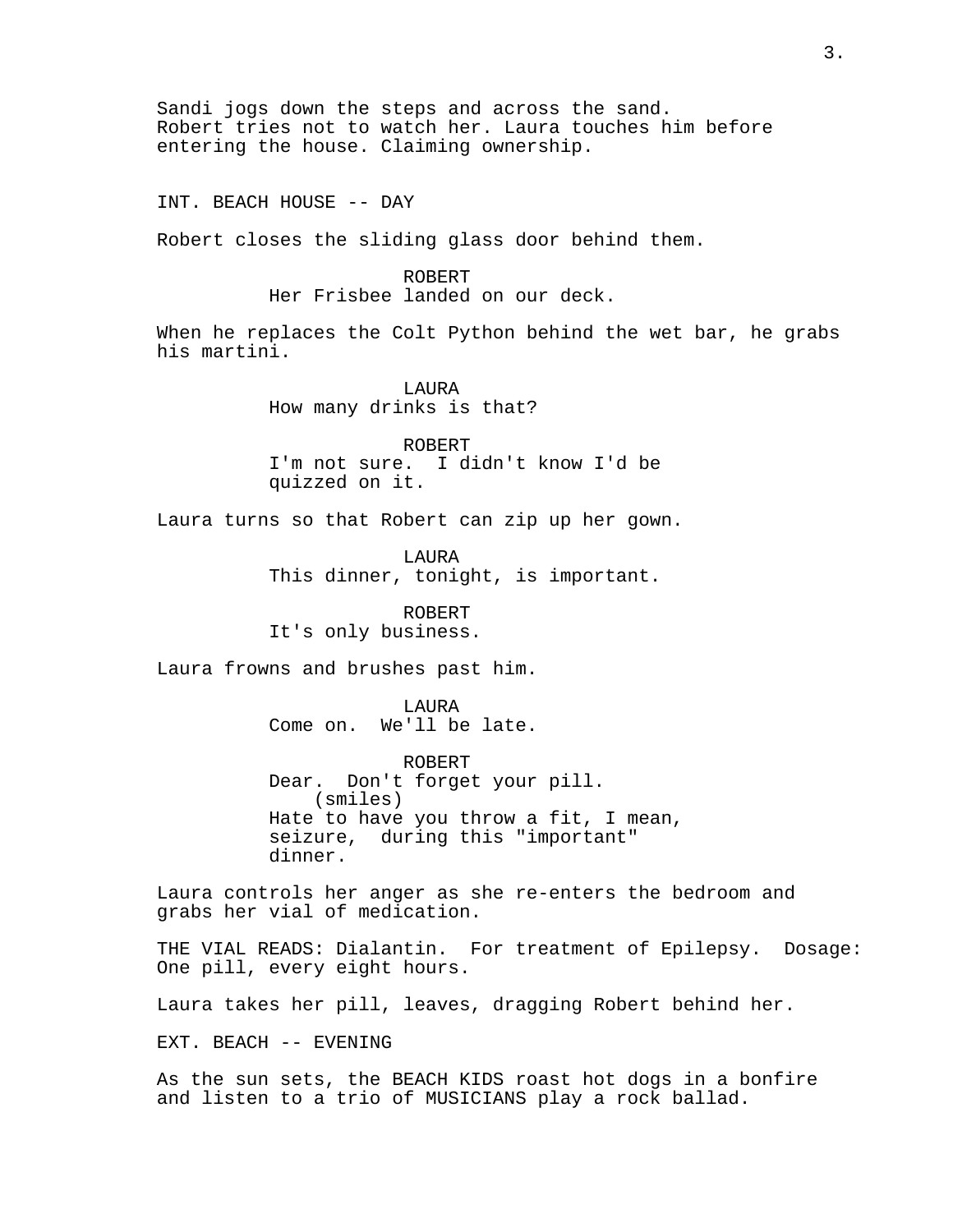When the music ends, BRIAN, the world oldest Beach Bum, looks out at the crashing surf. A ragged hard-bound copy of "The Anarchist's Convention" is clutched in his right hand.

Sandi, wearing her Top Cat backpack, listens.

#### BRIAN

It's the end of the world, you know?

## SANDI

What is?

## BRIAN

This is. The beach. I come out from Wisconsin, over twenty years ago. Sixteen years old. Hitch-hiken. Wanted to see the world. Find something to believe in. Got all the way here and the water stopped me. I couldn't walk across the water, no way to hitch hike... Trapped. (beat)

So I learned to surf. At first I was wiping out every time. Couldn't stay on the board. People kept telling me I had balance issues. "You're unbalanced, dude," they were saying. But I knew it was the water knocking me off the board. Keeping me trapped here on the beach.

(beat)

I wasn't going to let the waves win. Every day I was on that longboard. Trying to stay up. Find my balance. Standing up for all of us that are looking for something to believe in. Something more than this fast food life the man tries to cram down our throats. More than that minimum wage job with the name badge.

(beat)

Took me almost a year, but I was standing proud on that board. I paddled out to find the big waves, something that would take me all the way to Hawaii. But no matter how big the wave was, it always took me back to shore. All the waves lead right here. (beat) That's when I realized this was the

end of the world. Hawaii doesn't exist.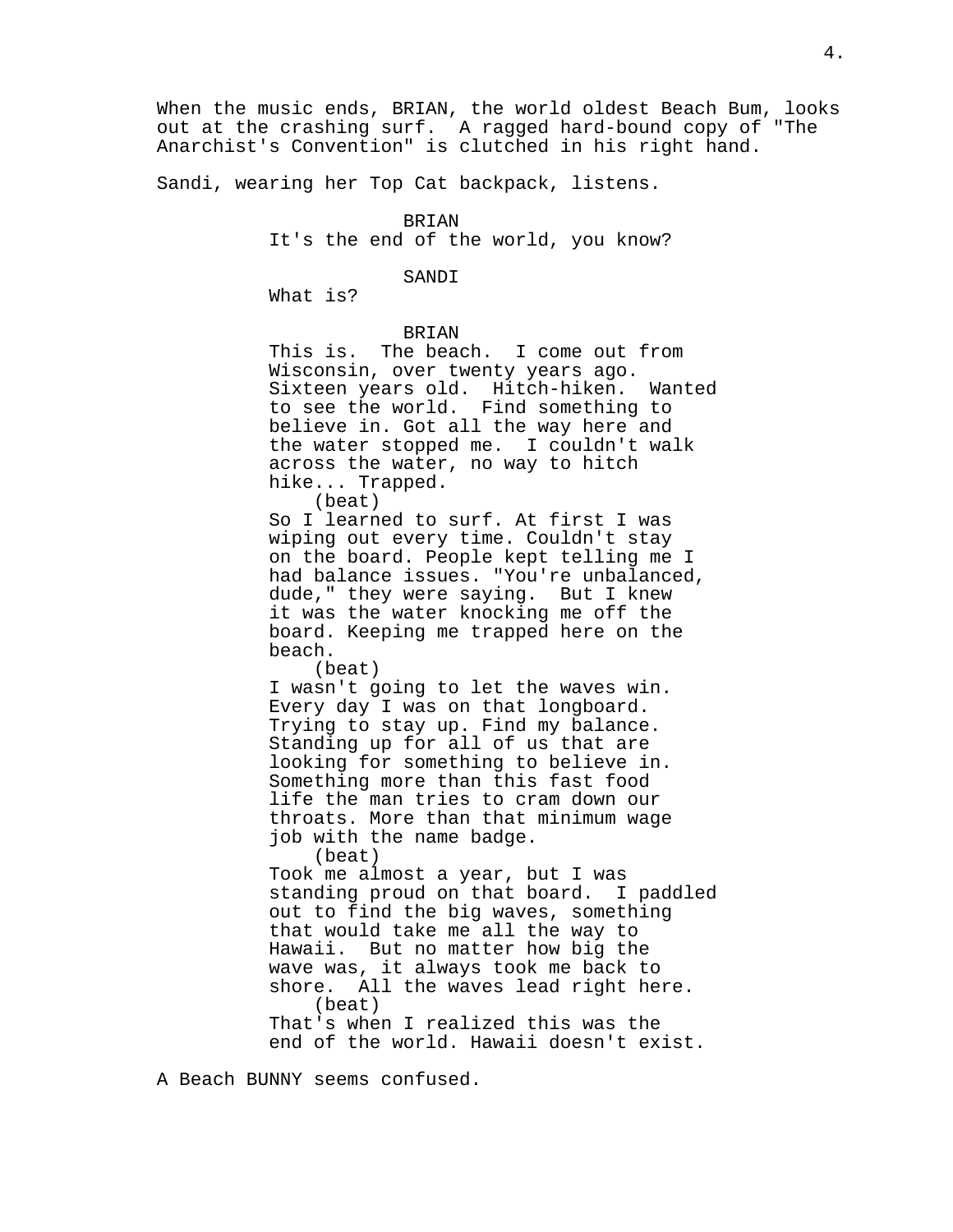BUNNY

I went there on vacation with my parents when I was fifteen.

## BRIAN

You THINK you went there, but how can you be sure? The only way to get there is by plane or by boat. You get on the plane, it flies for a while, then lands someplace and they tell you it's Hawaii. That could all be a lie! The Man's saying you're in Hawaii - it's probably just someplace in Mexico. You believe that Hawaii exists because they tell you. You get on that plane, that boat, you don't know where they're really taking you! Can you see Hawaii from here? No. Can you walk to Hawaii? Drive to Hawaii? No. Some airline or cruise line owned by The Man SAYS they are taking you to Hawaii. It's a scam to take your money. There is no Hawaii. Nothing beyond those waves. This is the end of the world. Can't go no farther. We're all trapped here. There's nothing to find, and no place else to go.

Teddy rolls his eyes at the story and pulls on Sandi's elbow.

TEDDY

Come on.

Sandi follows without asking "where?".

INT. BEACH HOUSE -- NIGHT

Robert and Laura return from dinner. Robert heads straight to the bar.

> LAURA That went rather well, I think.

Laura pulls back a painting of her first husband to expose a wall safe. She puts some documents from her briefcase inside the safe, then closes it. The painting of her first husband makes him look a little like 1940s movie star Dana Andrews.

> ROBERT Add another million to the Laura Goodis fortune. How much is it now?

Laura frowns at him.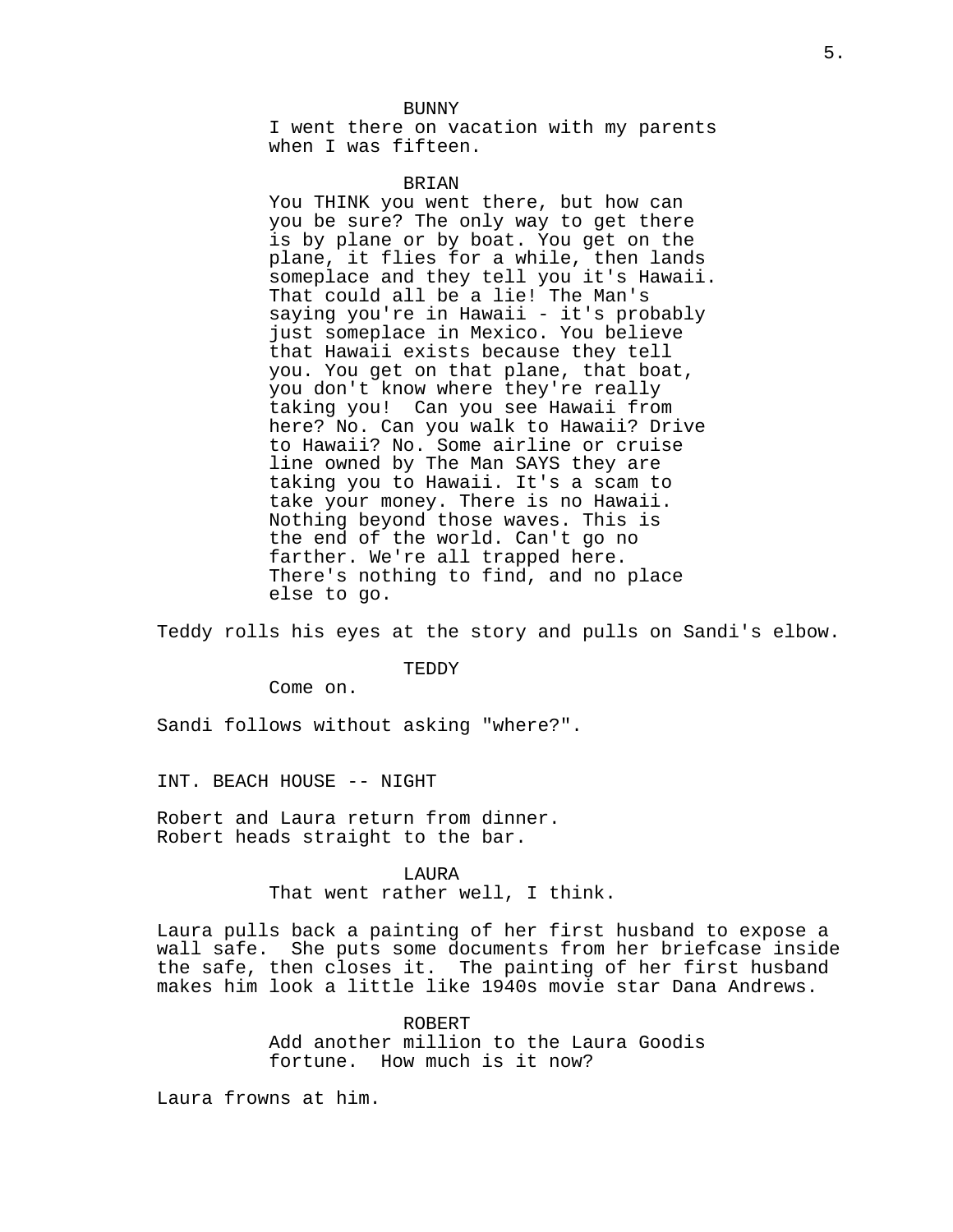ROBERT I'm sorry. I keep forgetting. I'm only your husband, your money is none of my business.

## LAURA

Sometimes I wish I could just walk away from all of it. Hit the road like Jack Keroack. No responsibilities.

ROBERT Just spending your money?

Laura grabs the end of his neck tie.

LAURA Help me out of this gown.

Robert grabs his drink as he is pulled into the bedroom.

INT. BEACH HOUSE BEDROOM

Robert removes the last of his clothes and glides into bed behind Laura. He kisses her neck, hand moving to her breast.

Laura removes the hand from her breast.

LAURA

Not tonight.

ROBERT Why should tonight be any different?

Robert sits up, lights a cigarette.

LAURA I'll be leaving for Denver tomorrow, to set up the Chandler deal.

ROBERT Deals, deals and more deals.

LAURA This is the ultimate deal. Once this one closes I'll never have to do another

ROBERT How long will you be gone?

deal for the rest of my life.

LAURA Three days. I'll be home Friday night.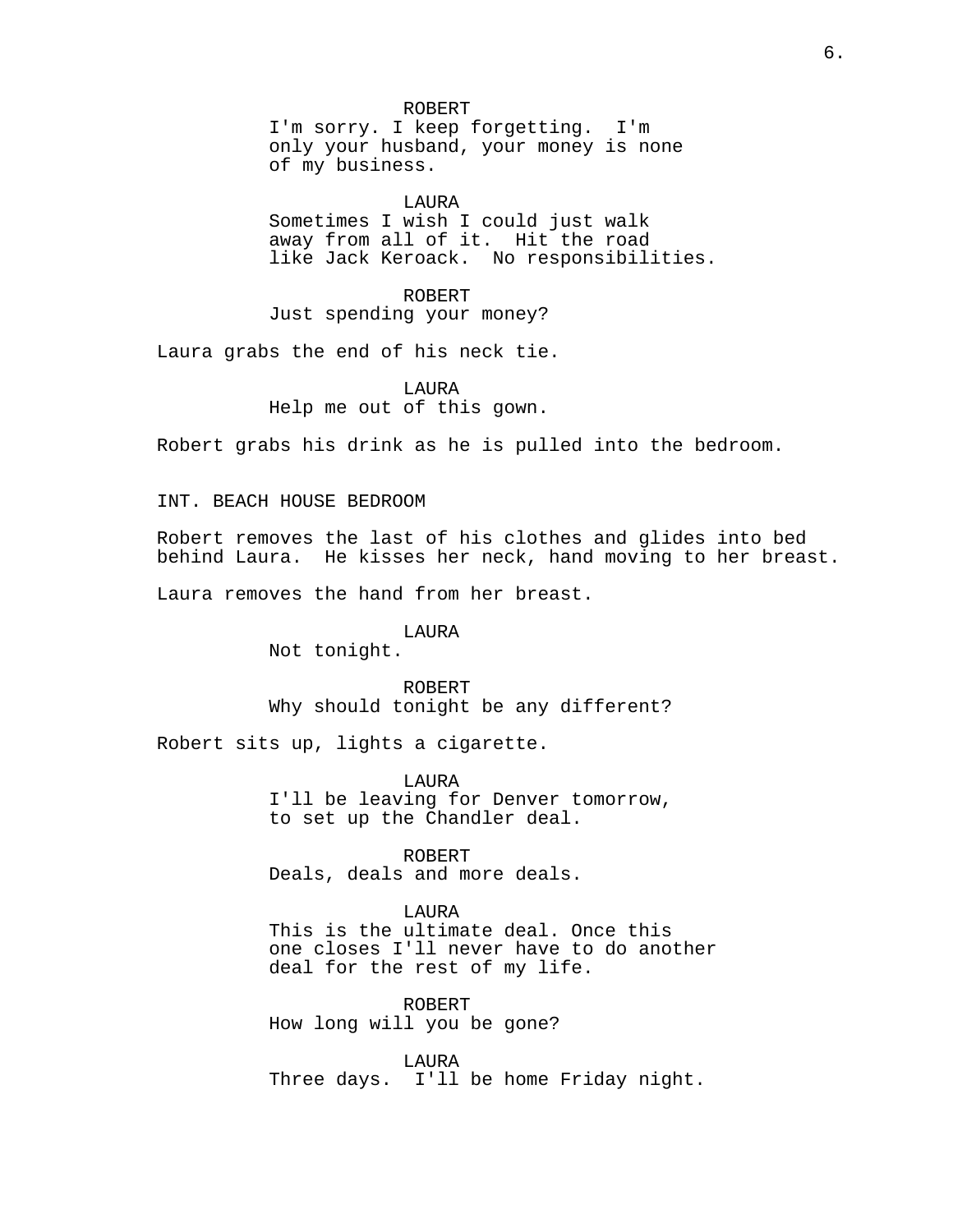Robert snubs out his cigarette in the ash tray.

EXT. BEACH -- NIGHT

Teddy snubs out his cigarette in the sand. Sandy lays next to him, Top Cat backpack as a pillow, looks up at the stars.

SANDI

Teddy?

TEDDY

Yeah.

SANDI Where do we go from here?

TEDDY Nowhere, babe. It's like Brian said, we're at the end of the world. Nowhere else to go.

SANDI I want to go farther.

TEDDY What? Hitchhike to Hawaii? ... If it even exists.

She props herself up on an elbow, looking at him.

SANDI No. I want to have my own place. Things that are MINE.

TEDDY Babe, you don't own things. Things own you. Talk like that, you end up trapped in Consumer World on the ride to nowhere.

She lays back down, looking up at the stars again.

SANDI I was just thinking.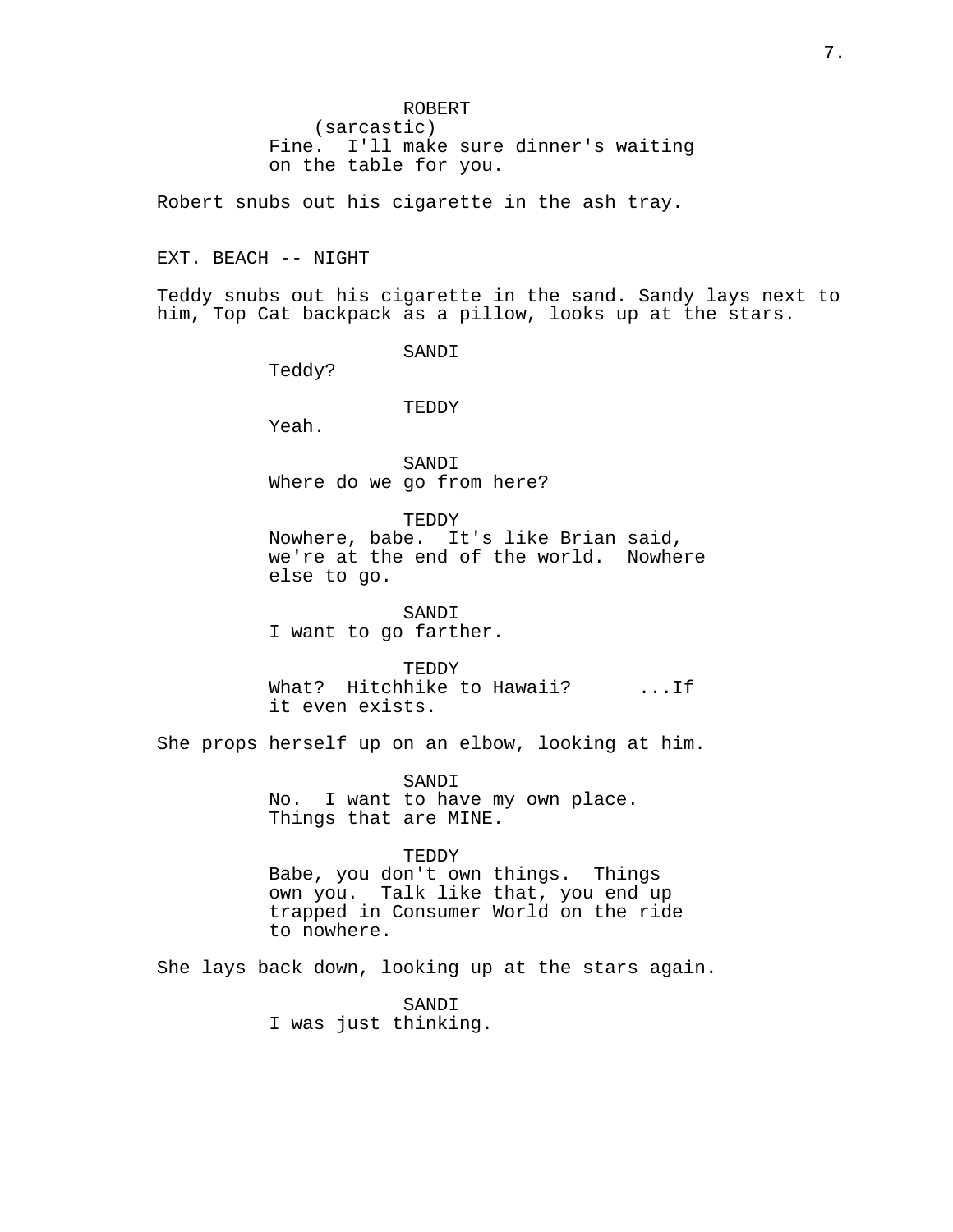EXT. BEACH HOUSE DRIVEWAY -- DAY

Laura pulls out of the garage in her Mercedes, pausing next to where Robert stands, window down.

> LAURA You'll be thinking of me while I'm gone, I hope?

ROBERT Of course, dear.

LAURA

Kiss-kiss.

She puts the car into gear and drives away.

Robert watches the car disappear, smiles.

INT. BEACH HOUSE -- NIGHT

Robert smiles as he watches the party in progress.

MUSIC blasts from the CD player, and BEACH KIDS dance in the center of the living room. A few joints are being passed around, and EVERYONE has a drink in hand.

There's a knock at the front door, and Robert answers it.

It's MARK, the bachelor who owns the place next door.

MARK What's going on?

ROBERT Throwing a party for the kids from the beach. You could hear it from next door?

MARK Sure. E.S.P.P. (laughs) Extra Sensory Party Perception.

ROBERT

Come on in.

Robert closes the door behind Mark, who looks from one beautiful beach girl to another.

> MARK Oh, I get it: When the wife's away, the mice will play.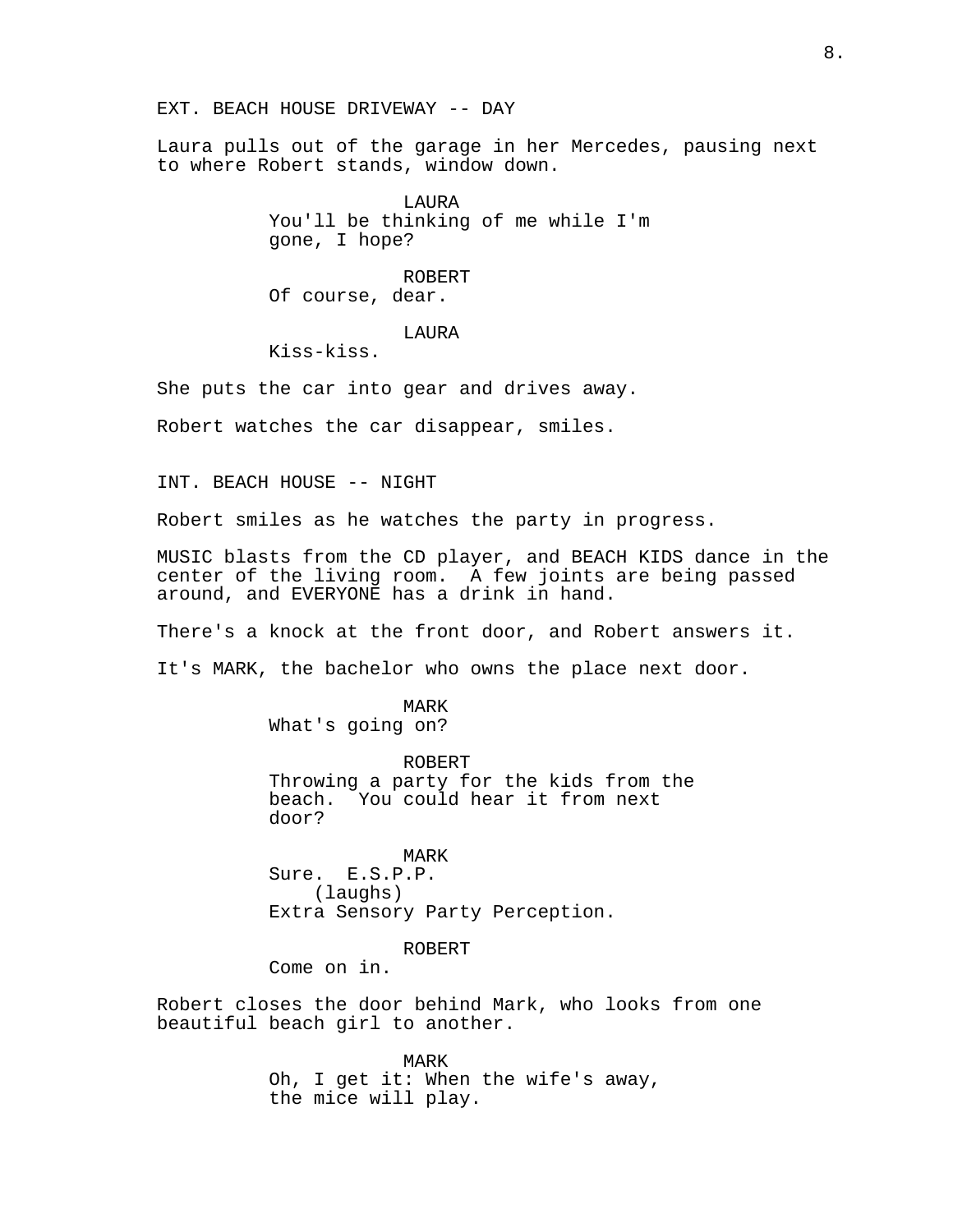Robert smiles.

ROBERT You're lucky. You can do this every day, if you want.

MARK I tell you, I'd do THAT every day.

A BUXOM girl walks by. Mark's eyes almost pop out of his head.

> MARK Did you see what she had tattooed on her boobs? "Not To Be Used As A Floatation Device".

Robert laughs, then sees...

The sliding glass door opens, Teddy and Sandi join the party.

ROBERT

Excuse me.

Robert leaves Mark to the Buxom girl, crosses to Sandi.

ROBERT Well, hello.

#### SANDI

Hello yourself.

Sandi and Robert smile at each other. Sparks of attraction between them.

Mark and the Buxom Girl begin dancing. Mark has trouble keeping his eyes off her chest as his wiggles to the music.

Teddy sits on the sofa, sharing a joint with Brian and some of the kids.

> BRIAN ...those TV shows like Hawaii 5-0 and Magnum P.I.? Shot on a soundstage in Burbank, just like the moon landings...

Robert looks from Teddy to Sandi.

ROBERT Is that your date?

SANDI I came with him.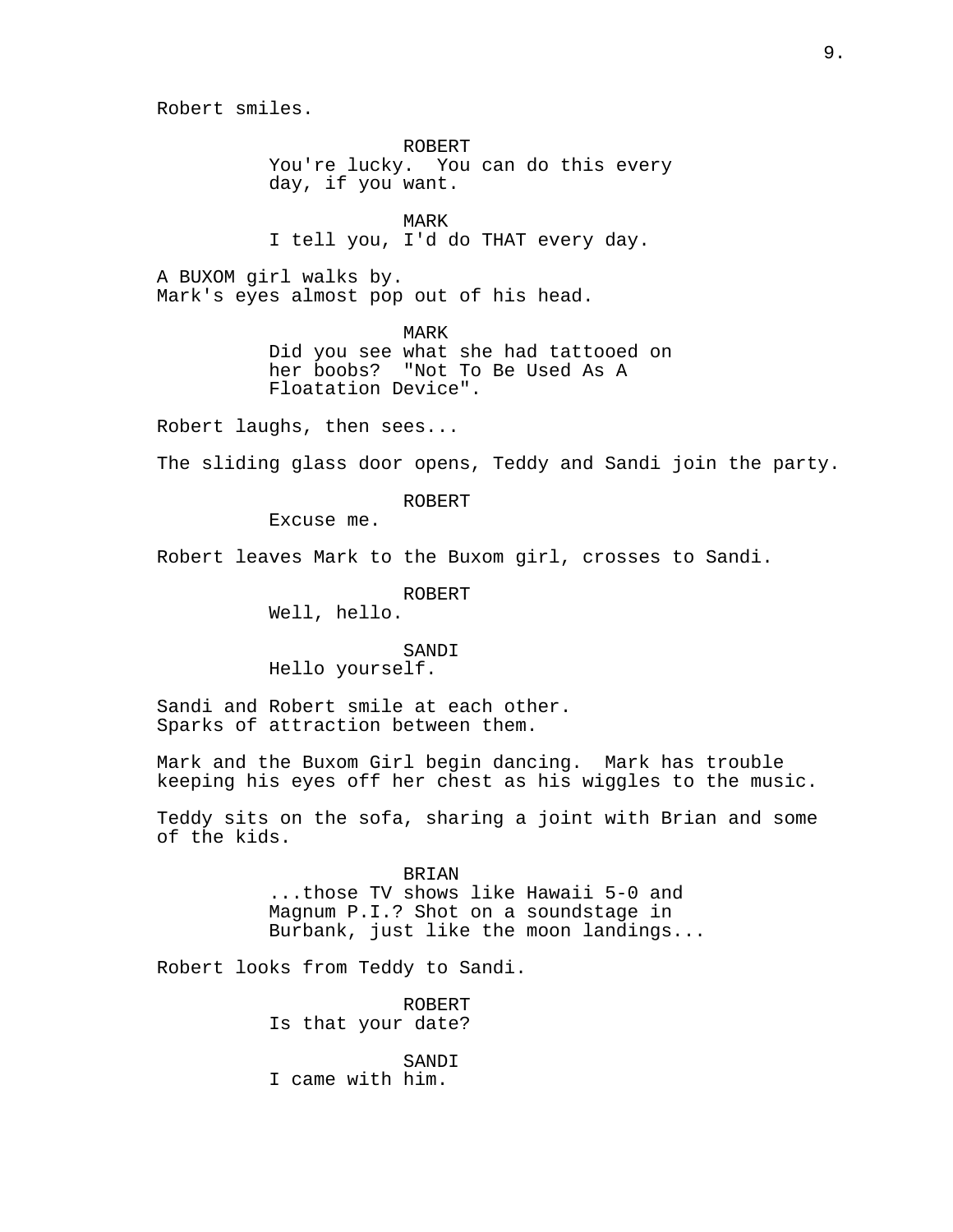SANDI

I haven't made up my mind, yet.

Robert smiles.

#### ROBERT

I like that. Come on, let's dance.

Robert and Sandi move out to the center of the room and dance with the other kids.

Mark dances with the Buxom Girl, clowning around and having a good time.

One of the beach girls takes off her top as she dances, receiving cheers from the group.

KIDS

More! More!

Robert touches Sandi's waist as they dance. It's like a charge of electricity passes between them. Both getting hot.

Teddy watches them dance from behind the bar. Sure that no one is watching him, he opens the bedroom door and disappears inside.

INT. BEACH HOUSE BEDROOM

Teddy wanders around, opening drawers. Looking for something to steal.

INT. LIVING ROOM

Sandi and Robert continue dancing as a slow number comes on.

INT. BEACH HOUSE BEDROOM

Teddy hits pay dirt. He opens a dresser drawer and finds a box filled with gold cuff links, diamond studded tie tacks, and a gold Rolex. There's also a pair of hundred dollar bills in the box.

SOMEONE turns the bedroom doorknob, opening it a crack. Teddy freezes.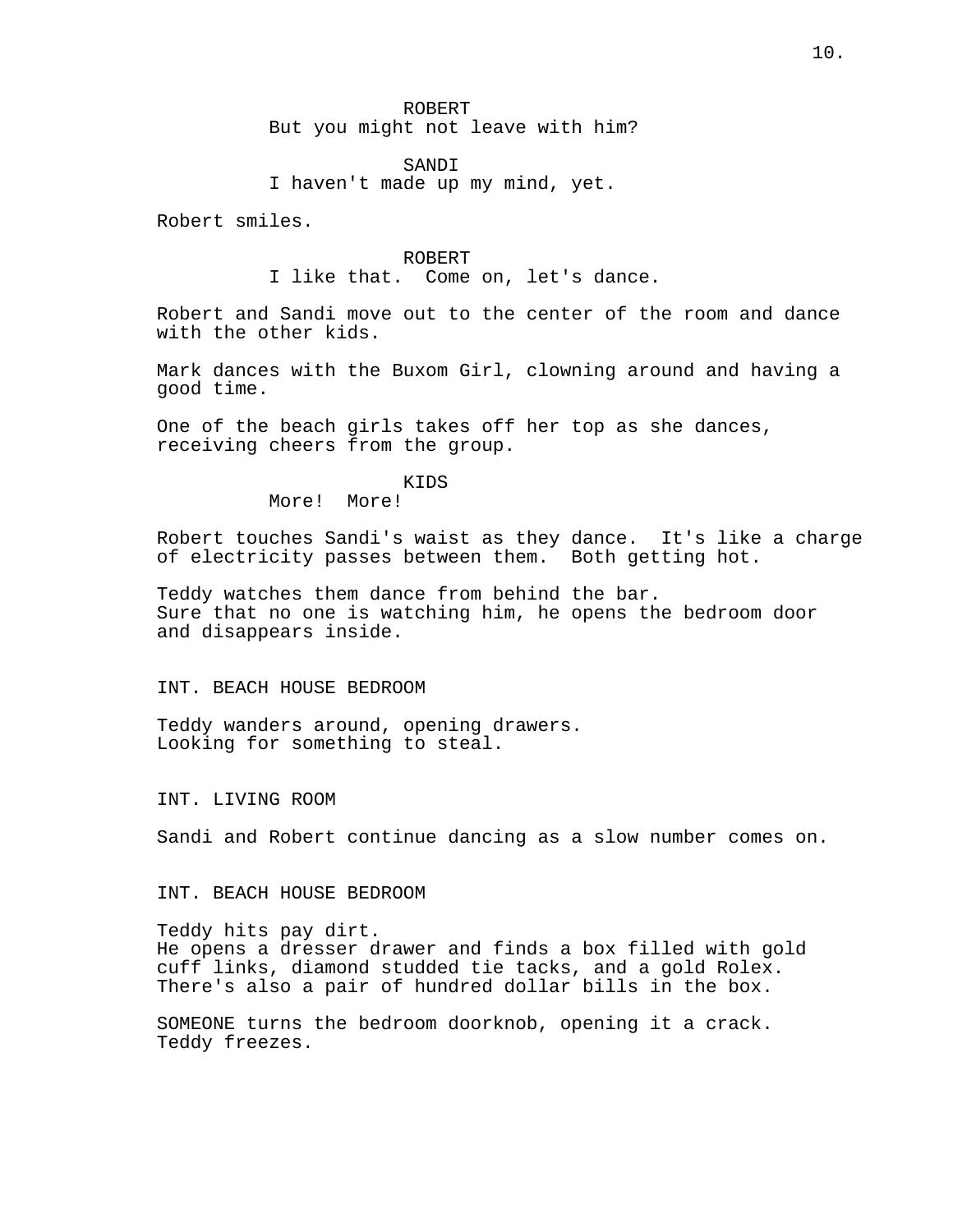GIRL (O.S.) Just a minute while I take a winkytink.

GUY (O.S.) The bathroom's over here.

GIRL (O.S.)

Oh.

The door clicks shut, and Teddy relaxes. Then he pockets the jewelry and money, replaces the box and closes the drawer.

INT. LIVING ROOM

The slow dance is over, and Robert leads Sandi over to the bar. He makes a pair of drinks and gives her one.

The party is winding down, a few couples have already left.

Mark and the Buxom Girl stop by the bar to talk with Robert.

MARK

Hey, Robby, I got to leave. Thanks for inviting me.

ROBERT Sure. Hope the noise doesn't keep you up all night.

MARK I hope it does.

Mark allows the Buxom Girl to pull him towards the door.

Robert waves goodbye, then turns back to Sandi.

SANDI

Great house.

ROBERT It's my wife's. But living on the beach is a dream come true for me.

SANDI Being able to swim whenever you want.

ROBERT Yeah. Do you like swimming?

Sandi gives him a sexy smile. Neither is really talking about swimming.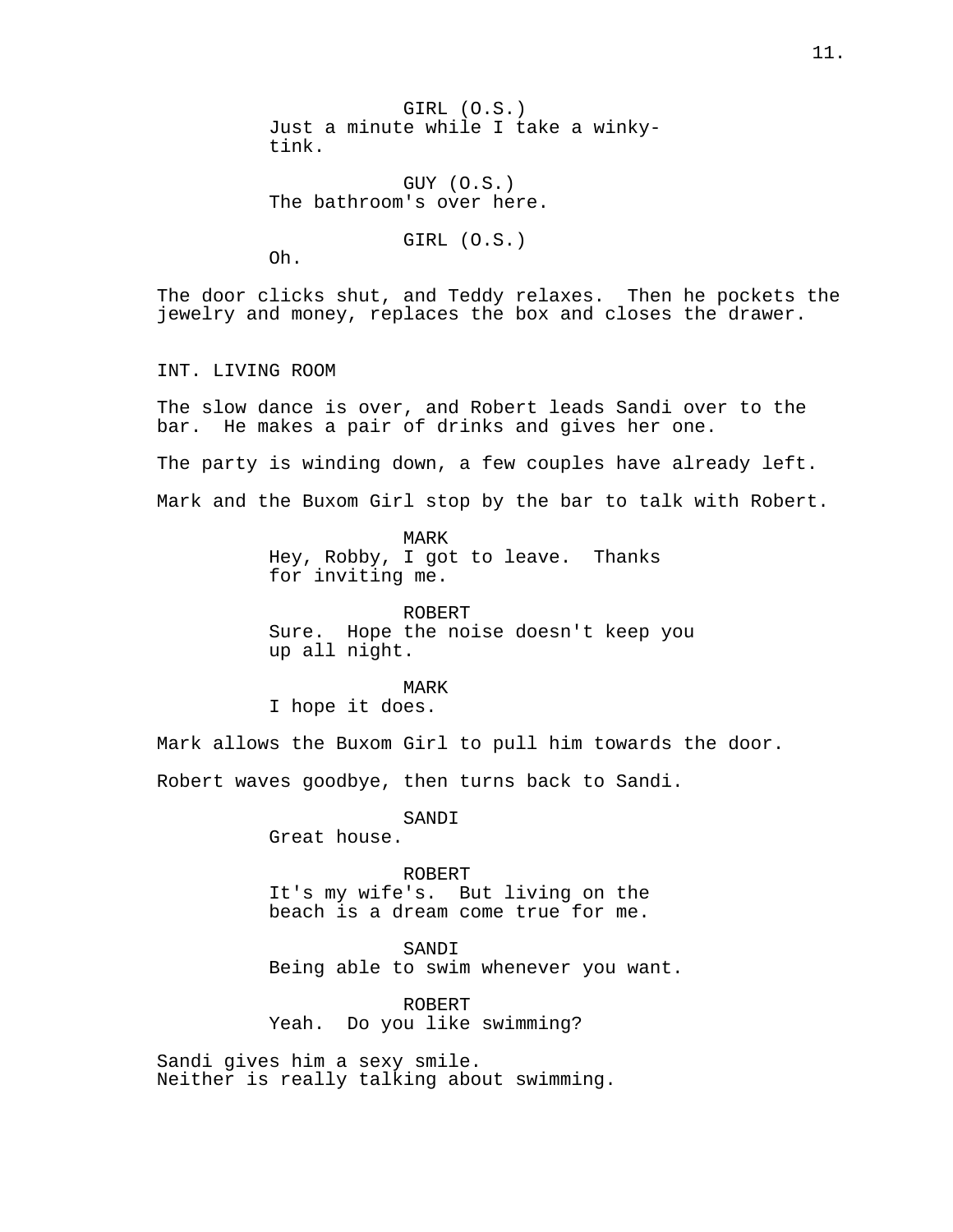## SANDI

I love getting wet. Tides moving in and out around you, waves crashing on the shore...

ROBERT

My wife hates swimming. Probably because she's not very good at it.

SANDI

She should practice more often.

ROBERT

Too busy with her business.

SANDI I thought EVERYBODY liked to swim?

#### ROBERT

Laura doesn't even like to get wet. She's afraid she'll go out too far, get caught in a riptide and drown.

SANDI But you aren't afraid?

ROBERT Swimming's my favorite thing in life. I could swim all day long.

SANDI

Really?

#### ROBERT

It takes a lot to tire me out. Nothing I like better than to wake up early, do a couple of laps before breakfast.

SANDI

Free style?

ROBERT I prefer the breast stroke.

Sandi smiles.

Teddy closes the bedroom door behind him, re-joins the party. Notices Sandi and Robert talking to each other and frowns.

Robert touches her hand. Sandi feels the sexual electricity pass between them.

> ROBERT Would you like to spend the night?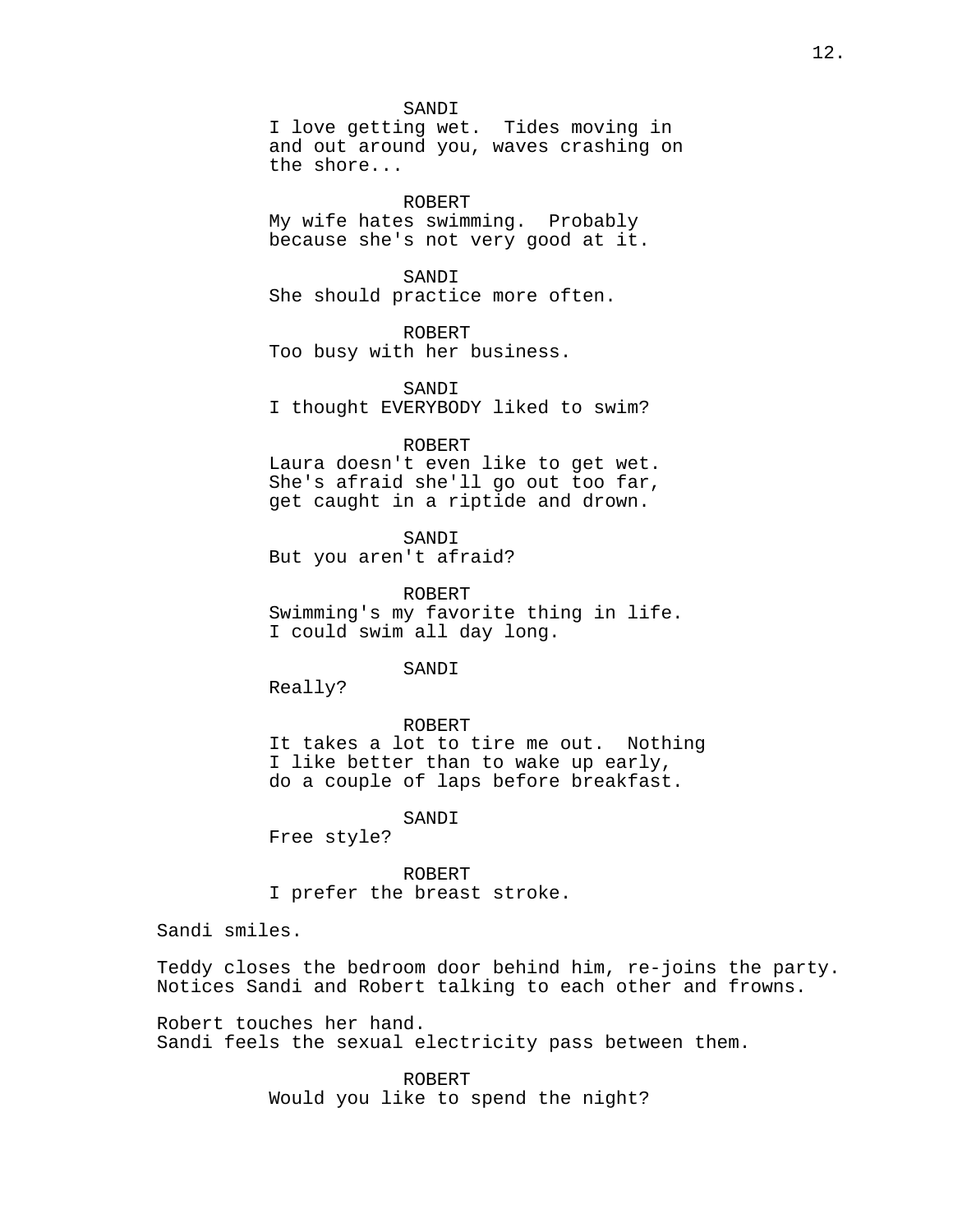SandI looks at him, weighing it. It takes her a long time to decide, and she's disappointed by her own decision.

> SANDI It's too soon. Maybe some other night.

ROBERT Something to look forward to.

That's when Teddy moves up to the bar, smiling at Sandi.

TEDDY

Ready to split?

Sandi looks at Robert for a moment, then back to Teddy.

SANDI

Sure.

Robert watches as Sandi grabs her backpack and leaves the beach house with Teddy.

ALMOST EVERYONE IS GONE. Robert puts a couple of jazz disks in the CD player.

Then he turns to a Beach BUNNY in a tube top and smiles.

ROBERT Is it true what they say about girls in tube tops?

## BUNNY

What?

ROBERT You get best results when you squeeze from the bottom?

BUNNY

Try me.

Robert kisses the Beach Bunny. Robert and the Beach Bunny cross to the bedroom.

EXT. BEACH HOUSE -- NIGHT

Sandi stands on the beach, watching the silhouettes of Robert and Beach Bunny as they ripple across the bedroom curtains.

She looks down at the sand, wishes SHE had stayed the night with Robert.

Sandi is hooked.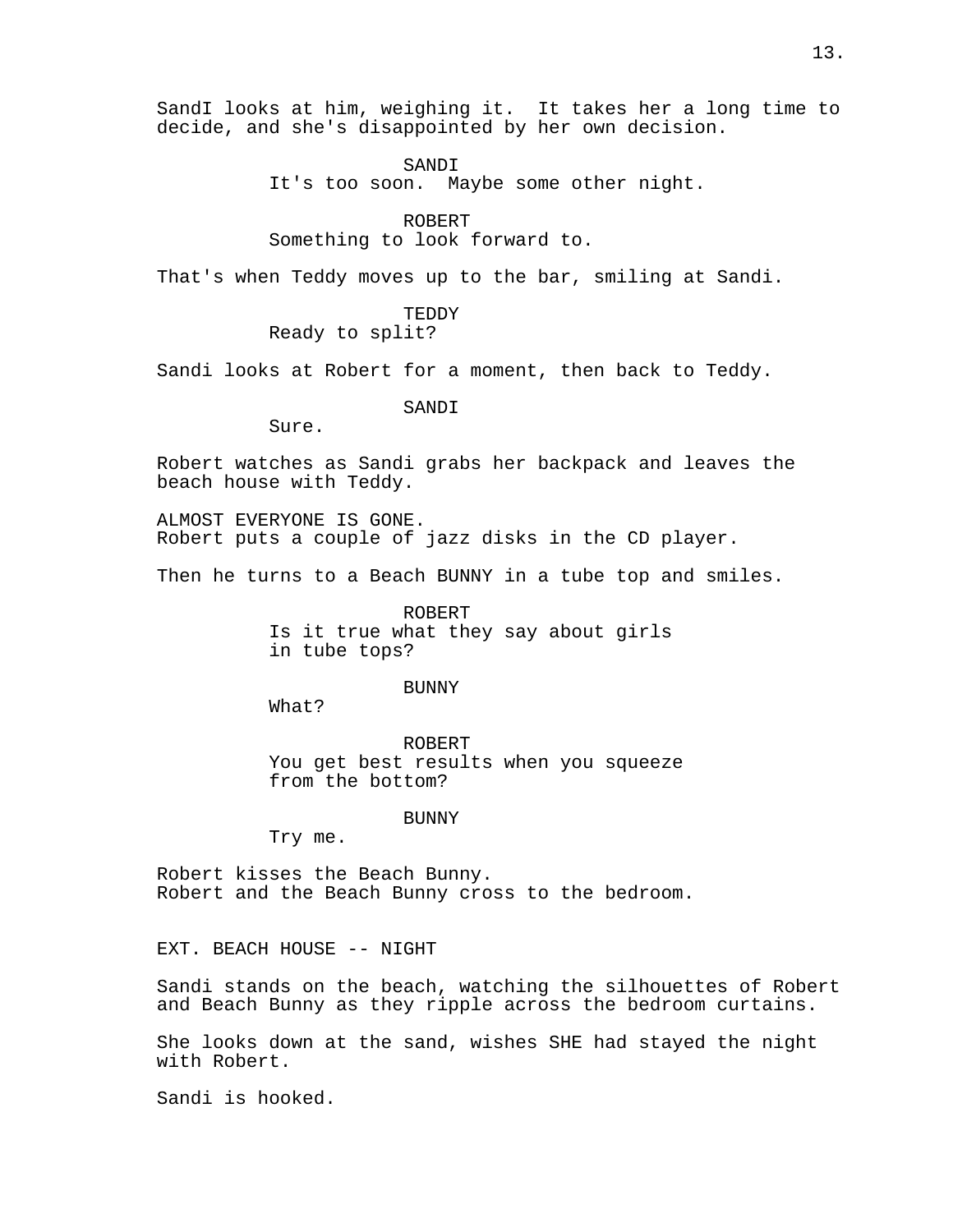EXT. BEACH HOUSE -- DAY

A Frisbee sails across the sand, landing on the deck of Robert's beach house.

Sandi, dressed in cut-offs and a shirt, climbs onto the deck to retrieve it. When she raises up, Frisbee in hand, Robert stands over her.

He looks out over the beach, it's empty.

ROBERT Who are you playing with?

SANDI

Just myself.

ROBERT No reason to do that. (smiles) Why don't you come in for a drink.

SANDI (hesitant) I... I don't know.

When Robert goes inside the house, Sandi has no choice but to grab her backpack and follow.

She wants him.

INT. BEACH HOUSE -- DAY

The moment Robert closes the sliding glass door, the Frisbee drops to the floor and Sandi sweeps into his arms. Their kiss is deep and passionate.

> SANDI Good. As good as I thought it'd be.

Robert kisses her again, hands move over each other's bodies.

Sandi reaches between his legs, caressing over his trousers. Robert's hands glides over her shirt, caressing her breasts.

> SANDI Rip me! Oh, God, rip me!

Robert pulls on her shirt, tearing fabric and sending buttons zinging all over the living room.

PING! a shirt button lands inside a wine glass on the bar.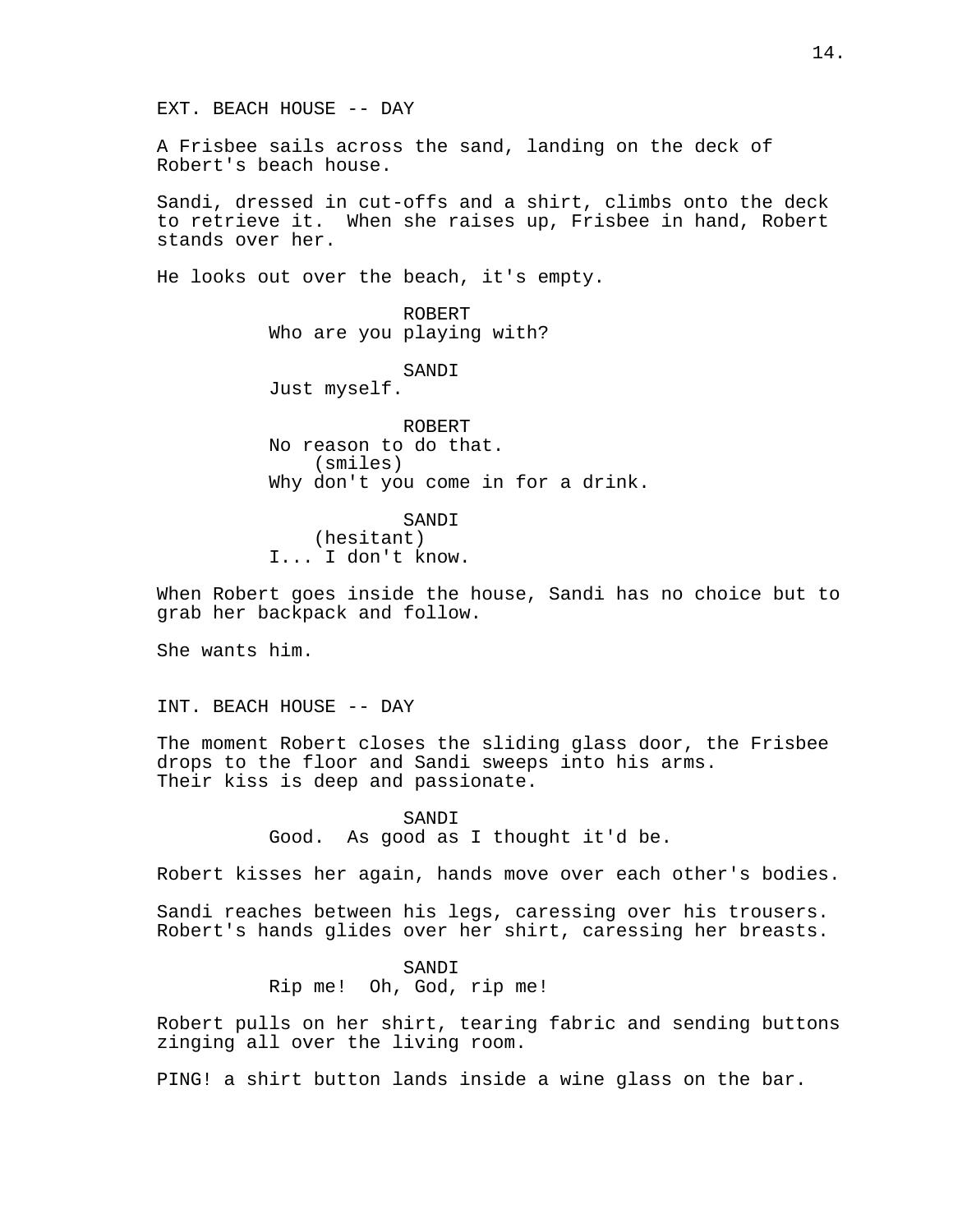Robert tears the shirt to shreds, exposing Sandi's lacey white bra.

# SANDI

My pants!

Robert snakes his hand up the leg of her cut-offs and RIPS them off of her, exposing white cotton panties.

## SANDI

Yes! Yes!

Robert unhooks her bra, kissing and suckling her breasts as he presses her against the wall.

Sandi unbuckles his pants, reaching inside his fly.

Robert kisses down her body to her panties, tearing them off with his teeth.

Robert raises up, panties still between his teeth. Sandi bites into them, too.

Joined at the mouth by torn cotton, she presses his butt, forcing him into her.

They make love against the wall, rattling the painting of Laura's first husband.

Sandi looks even more naked next to Robert's clothed body.

The sex is incredible... The best either has ever had.

INT. BEACH HOUSE BEDROOM

It's dark outside. Sandi and Robert lay in bed, a sheet draped across them. Their hands massage each other under the sheet.

> SANDI How much time do we have?

#### ROBERT

Hmm?

SANDI Until your wife comes back.

Robert rolls over, kisses her, hand still between her legs.

ROBERT She'll be back tomorrow night.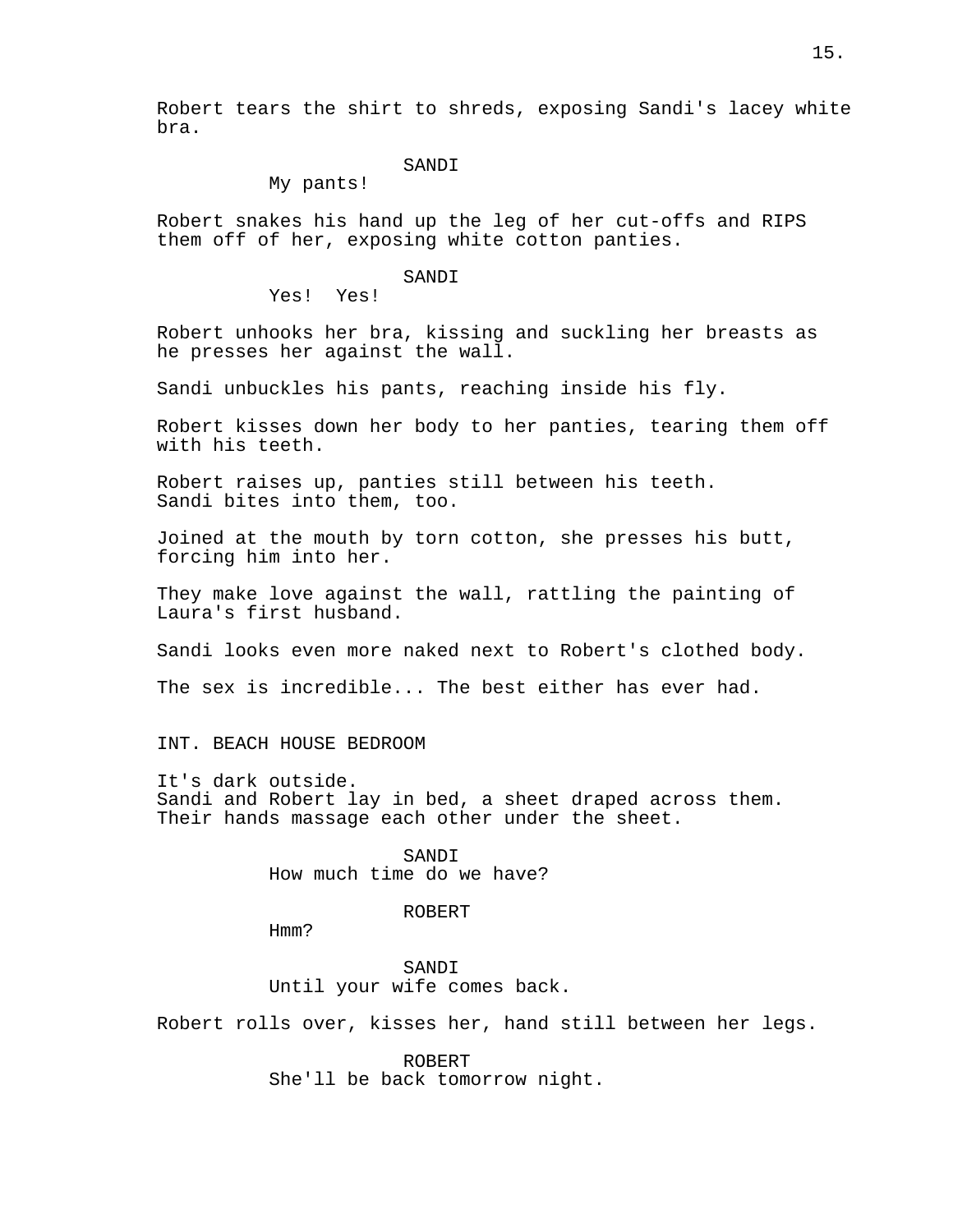SANDI That's not much time.

Sandi giggles and they begin making love again.

INT. LIVING ROOM -- MORNING

Sandi lays spooned in Robert on the sofa, licking his fingers.

ROBERT

You born here?

SANDI Cherry Hill, Michigan. Land of the rich. Private schools, summer camp...

ROBERT How'd you get here?

SANDI

Usual way. Mom and dad split when I was ten. Mom dated every rich guy in Wayne County... (beat) Too many of her boyfriends hit on me, so I split. (beat) Hitch hiked all the way. Had a couple of shitty jobs waiting tables, but they fired me. (shrugs) Ended up on the beach with Teddy.

Robert kisses her neck.

ROBERT He doesn't seem like your type.

SANDI Teddy's a loser. He's all messed up, with no place to go. Let's not talk about him.

Sandi gives Robert's fingers a final lick, then guides his hand down her body. Over her breast, down her flat stomach, and between her legs.

Sandi moans with pleasure.

EXT. BEACH HOUSE -- NIGHT

Moans echo across the sand.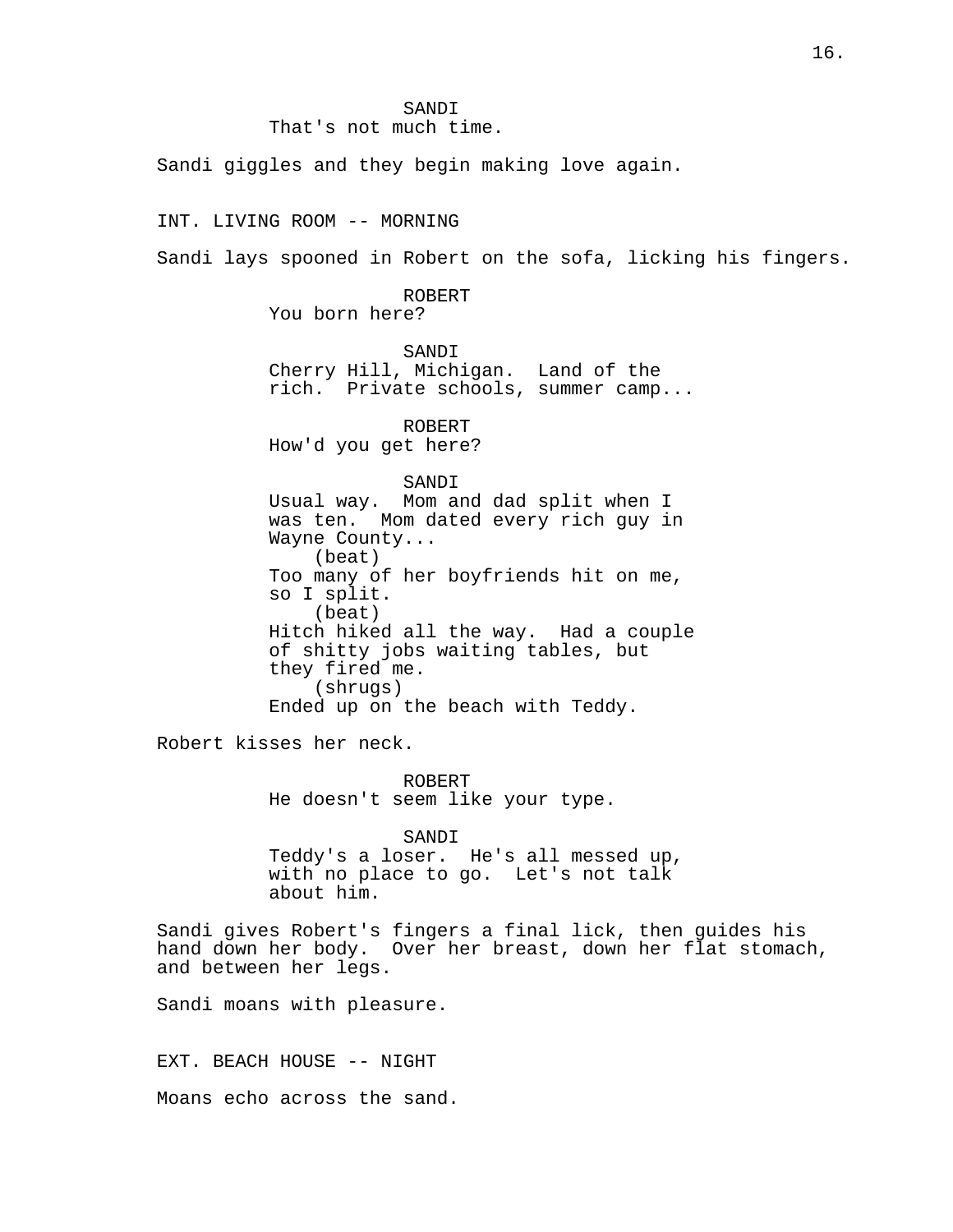Sandi moans with pleasure. She is on her hands and knees, with Robert behind her, on the bed.

SANDI

I love that!

Robert hears a car pulling into the driveway. He stops moving, listening.

> SANDI Don't stop.

> > ROBERT

I heard a car.

SANDI

DON'T STOP!

EXT. BEACH HOUSE DRIVEWAY -- NIGHT

Laura parks her Mercedes in the driveway and gets out.

INT. BEACH HOUSE BEDROOM -- NIGHT

Robert and Sandi continue making love.

EXT. BEACH HOUSE DRIVEWAY -- NIGHT

Laura pops open the trunk, pulls out her luggage.

INT. BEACH HOUSE BEDROOM -- NIGHT

Robert and Sandi's breathing is ragged and loud in the quiet bedroom.

EXT. BEACH HOUSE -- NIGHT

Laura slides the key into the front door lock.

INT. BEACH HOUSE BEDROOM -- NIGHT Robert stops, listening to the sounds of the keys.

> ROBERT (whispering) My wife...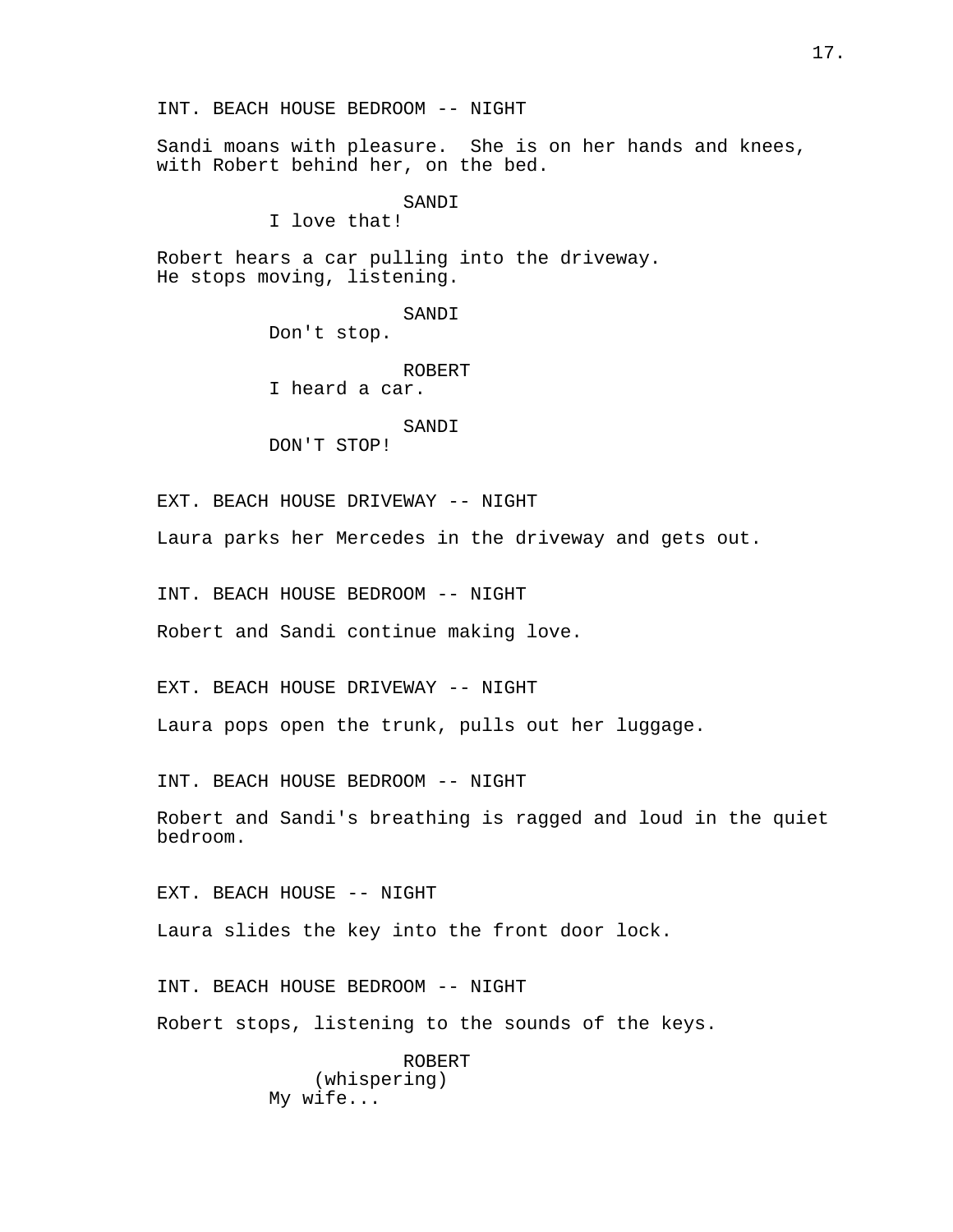SANDI

Don't stop.

INT. LIVING ROOM -- NIGHT

Laura opens the door and enters the house, setting down her luggage in the entrance hall.

LAURA

Robert?

INT. BEACH HOUSE BEDROOM -- NIGHT

Sandi bites down on a pillow to muffle her cries of passion.

INT. LIVING ROOM -- NIGHT

Laura flicks on a light and moves deeper into the house.

INT. BEACH HOUSE BEDROOM -- NIGHT

Sandi finds it harder and harder to muffle her cries of orgasm with the pillow. Robert bites his lip, trying to stay quiet.

INT. LIVING ROOM -- NIGHT

LAURA Honey? Are you home?

Laura hears a sound, crosses to the bedroom. The door is closed. She listens for a moment at the door.

LAURA

Robert?

She twists the bedroom door knob. Slowly opening the door. Entering the bedroom.

INT. BEACH HOUSE BEDROOM -- NIGHT

Laura looks around the bedroom.

Shadows fill the corners of the room. The bed is empty, but unmade. Curtains ruffle in the breeze from the open window.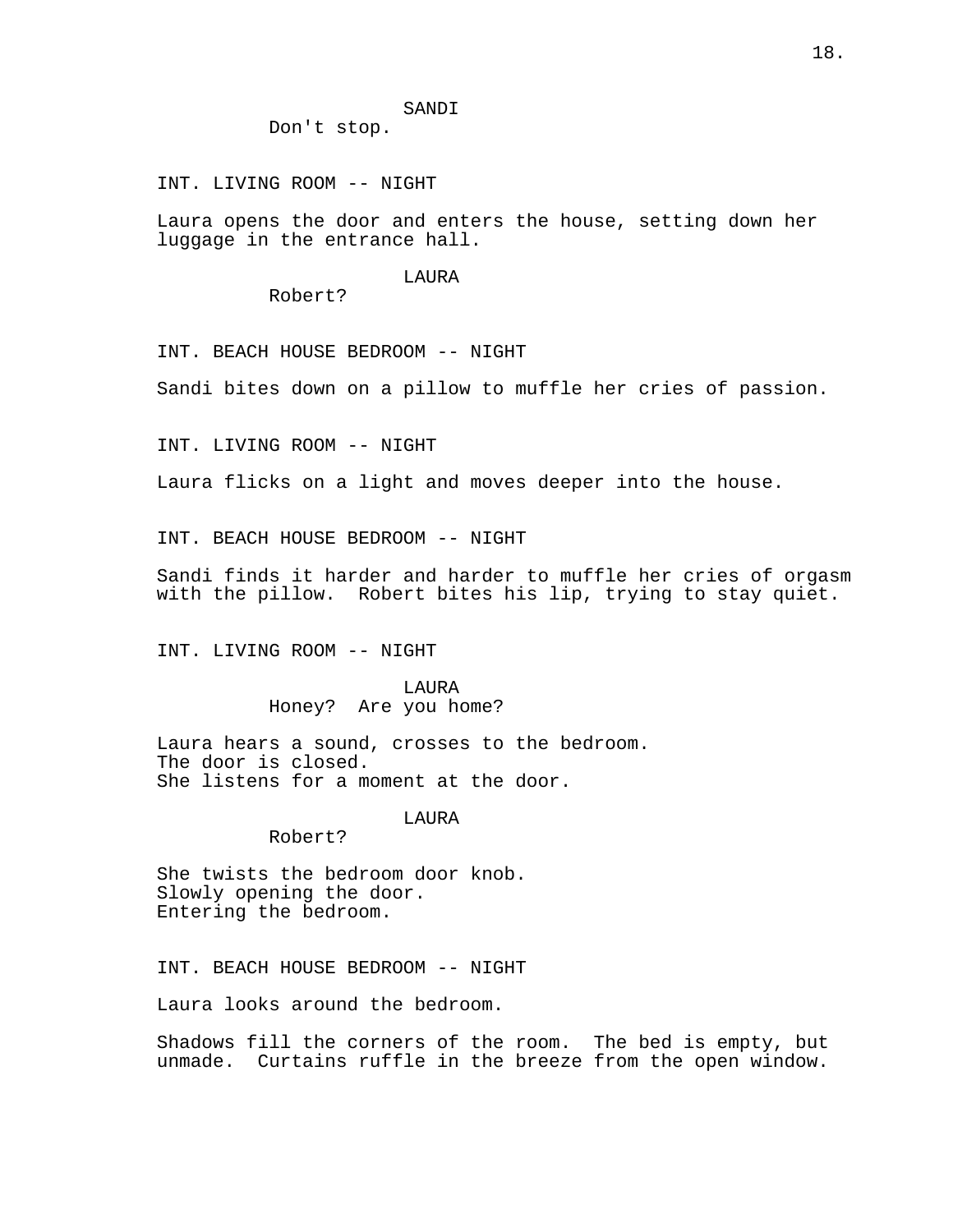## LAURA

Robert?

Light from the bathroom. The shower suddenly goes on.

Laura is startled, then advances into the bathroom.

INT. BATHROOM -- NIGHT

Laura sees Robert in the shower through the glass door. Alone.

LAURA

Robert?

The shower door opens, Robert sticks his head out.

ROBERT You're home. Need help with your bags? I'll be out in a minute.

LAURA No. I've got them already.

Robert nods and goes back to his shower, closing the door.

Laura studies the shower for a moment.

INT. BEACH HOUSE BEDROOM -- NIGHT

Laura looks at the blowing curtain and open window with a confused look. Crossing the room, she closes the window. Then notices the smell. The smell of passion is in the air.

EXT. BEACH -- DAY

Sandi comes out of the ocean, shaking out her hair. Teddy, dressed in black jeans and a black T shirt, tosses her a towel.

SANDI

Thanks.

TEDDY You comin' by the bonfire tonight?

SANDI I don't think so.

Sandi reaches into her backpack, pulls out Teddy's Frisbee.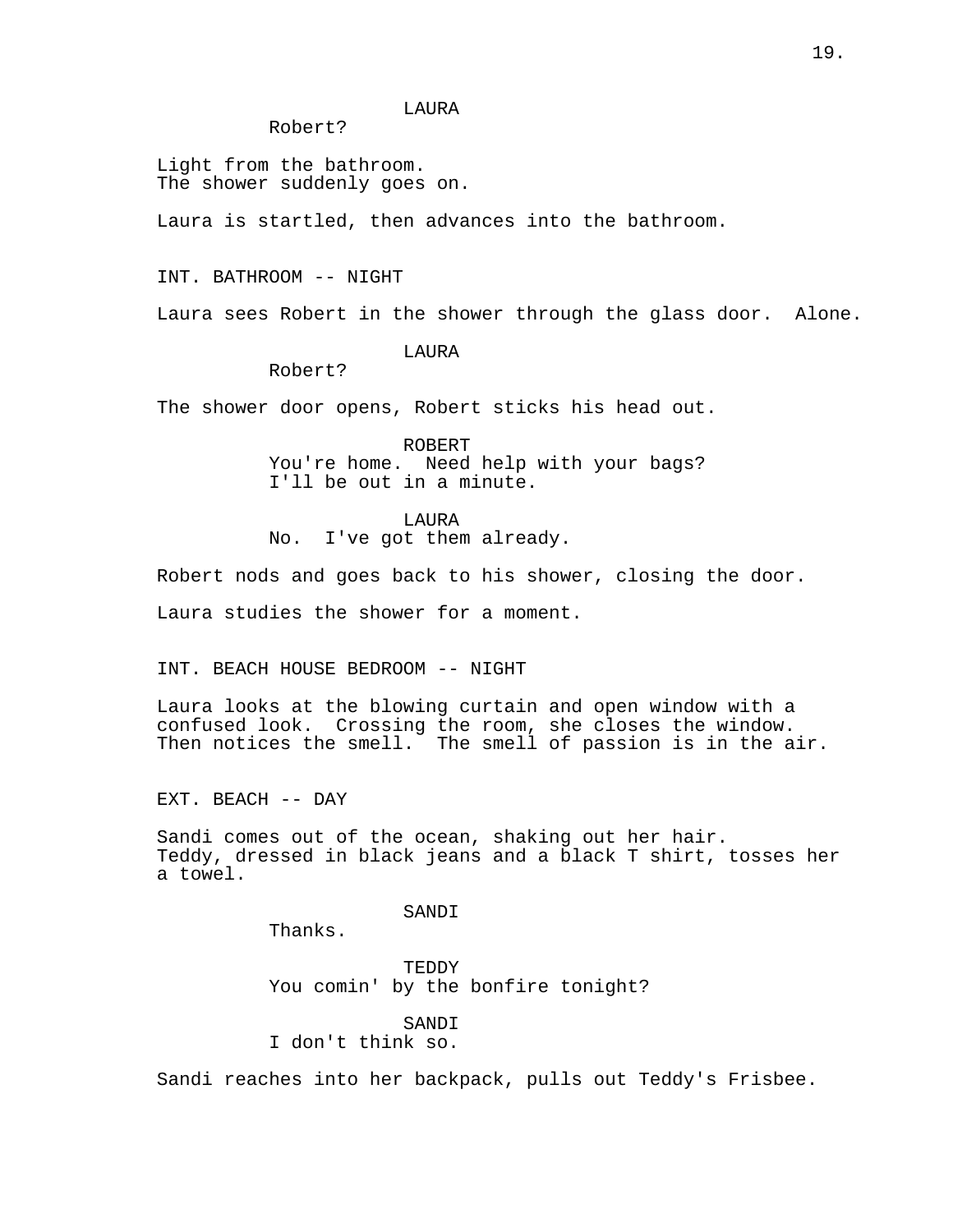SANDI Teddy... I don't know. I think it's time for me to move on, you know?

Teddy forces a smile.

TEDDY Hey, no problem. I was thinking of getting something going with Debby, you know?

Sandi gives him a kiss on the cheek.

Teddy takes his Frisbee and runs down the beach.

EXT. BEACH -- NIGHT

A FIGURE, dressed entirely in black, runs from the beach to the beach house.

EXT. BEACH HOUSE -- NIGHT

The Figure in black stops at the sliding glass doors.

A black gloved hand uses a strip of tin to unlock the door.

The gloved hand opens the sliding glass door, and the Figure enters the beach house.

INT. BEACH HOUSE -- NIGHT

The black clad Figure almost merges with the shadows, as it creeps across the room.

INT. BEACH HOUSE BEDROOM -- NIGHT

Robert and Laura are asleep next to each other in bed.

The doorknob begins turning, glittering in the moon light. Slowly and quietly, the door opens. The black-clad figure is silhouetted in the door frame.

Robert and Laura continue sleeping.

The black-clad Figure moves deeper into the room. Not making a sound as it creeps.

A GLOVED HAND clamps over Robert's mouth, muffling his screams as he suddenly wakes up.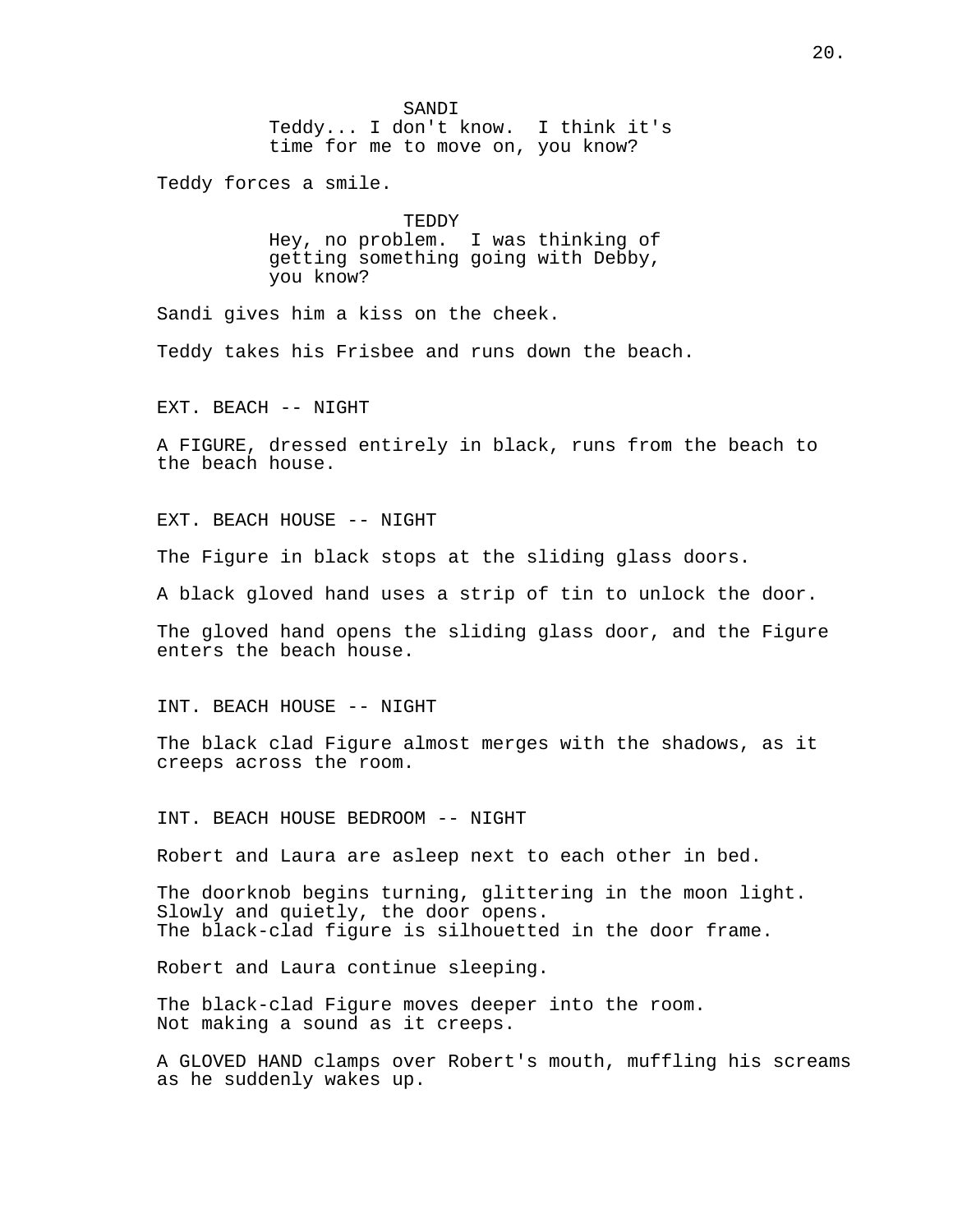Robert's hand reaches up, grabbing the wrist of his assailant, trying to pull the hand from his mouth.

The black-clad Figure puts a gloved finger up to her lips.

Robert recognizes the figure as Sandi.

Robert stop struggling, allows Sandi to pull him out of bed. Careful not to wake Laura, Robert slips from under the covers.

Sandi pulls Robert out of the bedroom, careful not to make a sound.

INT. BEACH HOUSE -- NIGHT

Sandi pulls Robert to the sofa.

ROBERT (whispering) What if she wakes up?

#### SANDI

Shhhh.

She begins unbuttoning his pajamas.

Robert looks at the bedroom door, still open.

Sandi places his hand between her legs, gets his attention.

Robert kisses her, peeling the tight black clothes off her.

Soon both are naked on the sofa, illuminated only by the moonlight filtering through the sliding glass doors.

They kiss. A deep, passionate kiss.

As they make love on the sofa, Robert keeps looking at the open bedroom door. Entwined with his passion is a trickle of fear that Laura will wake up and catch them together.

Robert accidentally knocks over a nick-nack on the end table. They stop. Waiting for Laura to wake up and catch them. Nothing happens, so they continue making love.

Sandi's climax is frighteningly vocal.

Robert looks at the door to the bedroom. Waiting for the light to come on...

But nothing happens.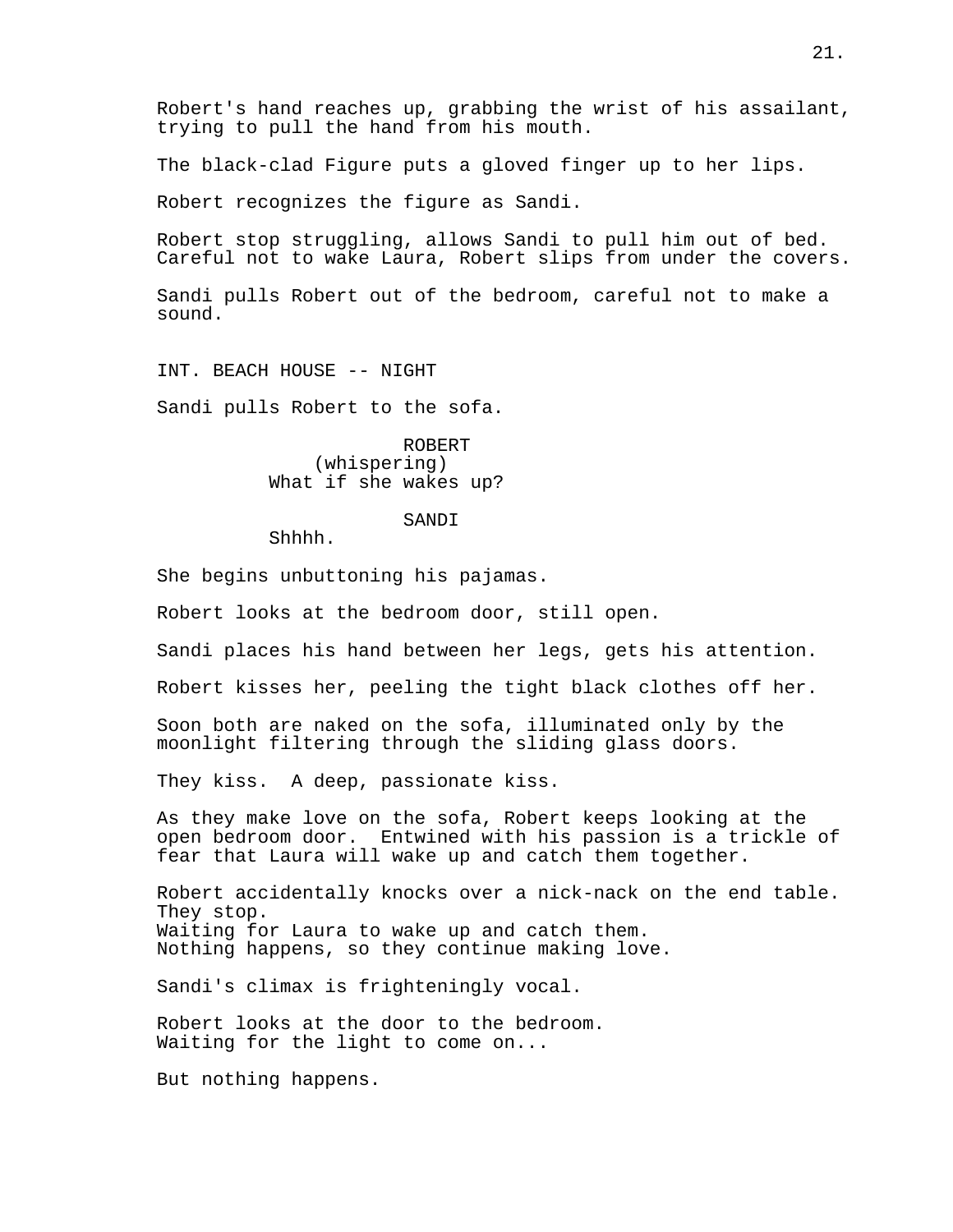SANDI (whispers) Your wife's a sound sleeper.

Robert smiles.

EXT. BEACH -- DAY

Kids on the beach. A group plays tackle football in the sand using a Frisbee.

INT. BEACH HOUSE -- EVENING

Robert hears Laura talking to someone outside, opens the sliding glass door...

EXT. BEACH HOUSE -- EVENING

Laura and Sandi talking. Tension in the air.

> LAURA You have to make a decision - sleep with him or deal with me.

Sandi snatches a sheet of blue paper from Laura, storms off.

INT. BEACH HOUSE -- EVENING

When Laura turns and walks back to the house, Robert moves away from the door - wouldn't want to be caught spying.

Laura enters, closes the door behind her.

ROBERT What was that all about?

LAURA Telling your girlfriend who's boss.

They move into the...

INT. DINING ROOM -- EVENING

Robert pulls out the chair for Laura. Dinner by candle light.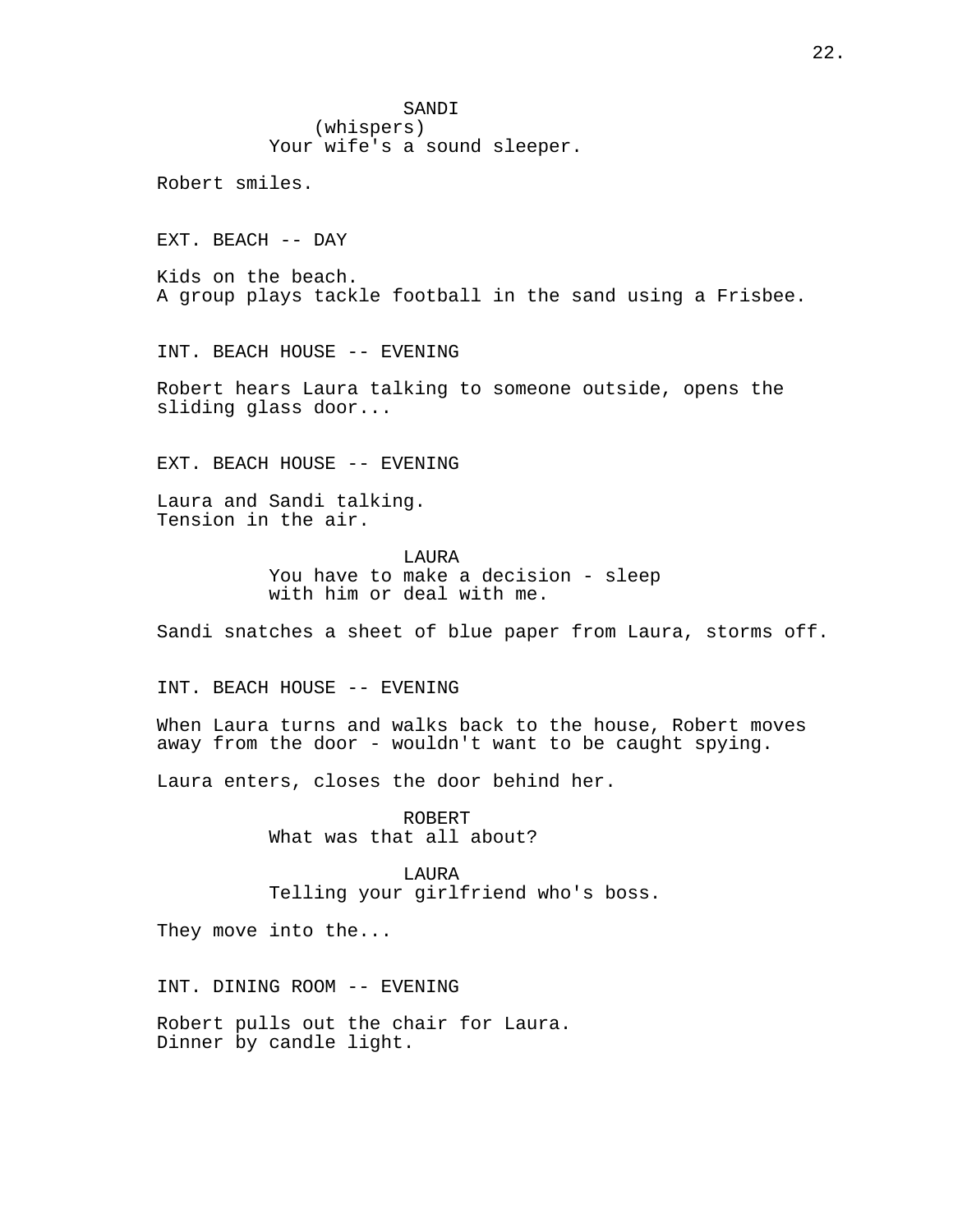#### ROBERT

Do you really think I'm sleeping with some white trash kid from the beach?

LAURA

Aren't you?

ROBERT Did she say that I was?

LAURA No... but you just did.

Robert freezes, looks across the table at his wife.

LAURA You always underestimate me.

## ROBERT

I really don't know what you're talking about.

# LAURA

I'm TALKING about divorce, Robert. I'm TALKING about seeing a lawyer next week and having you thrown out on the street.

ROBERT Laura, let's be reasonable....

LAURA

Why? Remember the prenuptial we signed? You don't get a penny.

Robert lowers his fork, looks across the table at his wife.

ROBERT I'm sorry you feel this way, Laura. I haven't done anything to hurt you. I love you, I've always been faithful.

He gets up from the table and walks into the bedroom.

Laura watches the bedroom door close, confused. Was she just imagining things?

INT. BEACH HOUSE BEDROOM -- NIGHT

Robert watches his wife sleep, then slips out of bed. He dresses in the darkness, before leaving the bedroom.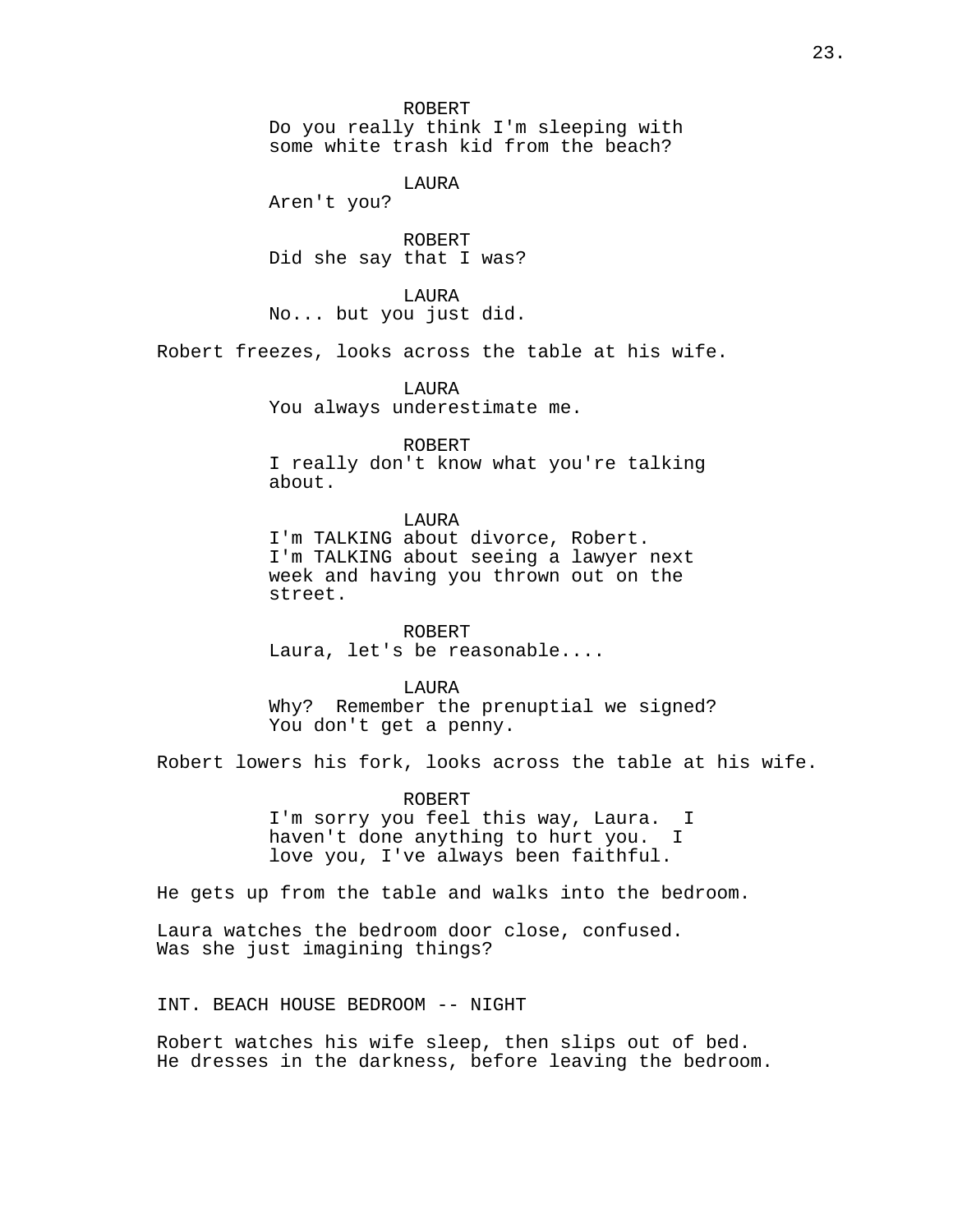EXT. BEACH -- NIGHT

FROM OVER ROBERT'S SHOULDER we see the beach at midnight. Full moon glowing overhead and waves crashing the shore.

Robert moves closer to the surf, coming upon Sandi's beach towel, handbag, and wrap. He squats for a moment, studying her things, then looks out at the water.

Sandi explodes from the water's surface, body glistening in the moonlight, dressed in a sexy one-piece bathing suit.

Robert strips off his shirt and jeans, leaving them at Sandi's towel, as he runs towards the water in his briefs.

Sandi's laughter echoes across the dunes as Robert splashes into the water next to her.

The two frolic in the water, splashing each other, laughing, wrestling, swimming.

> ROBERT Can't go too far out. The riptides. They'll pull us right under.

## SANDI

Then let's swim back to shore.

Sandi and Robert swim back towards the shore.

Sandi takes Robert's hand, and they run along the edge of the surf, waves crashing into their legs. A big wave knocks them to the sand, and their bodies melt together in passion.

Lips and legs entwined, as the surf breaks over them.

Robert pulls the bathing suit from her shoulders, exposing her breasts to the moonlight. He fondles, licks, and kisses them. His fingers travel down her body, moving under the leg band of Sandi's bathing suit, pressing and caressing.

Sandi reaches inside his wet briefs, taking hold of him.

Robert gently slides the bathing suit off Sandi, kissing down her body as he does so. Naked in the moonlight, Sandi's body is the kind men kill for.

Sandi kisses down Robert's chest, biting his left nipple, as she removes his wet briefs.

They make love on the wet sand, waves crashing over them, bodies entwined.

AFTERWARDS: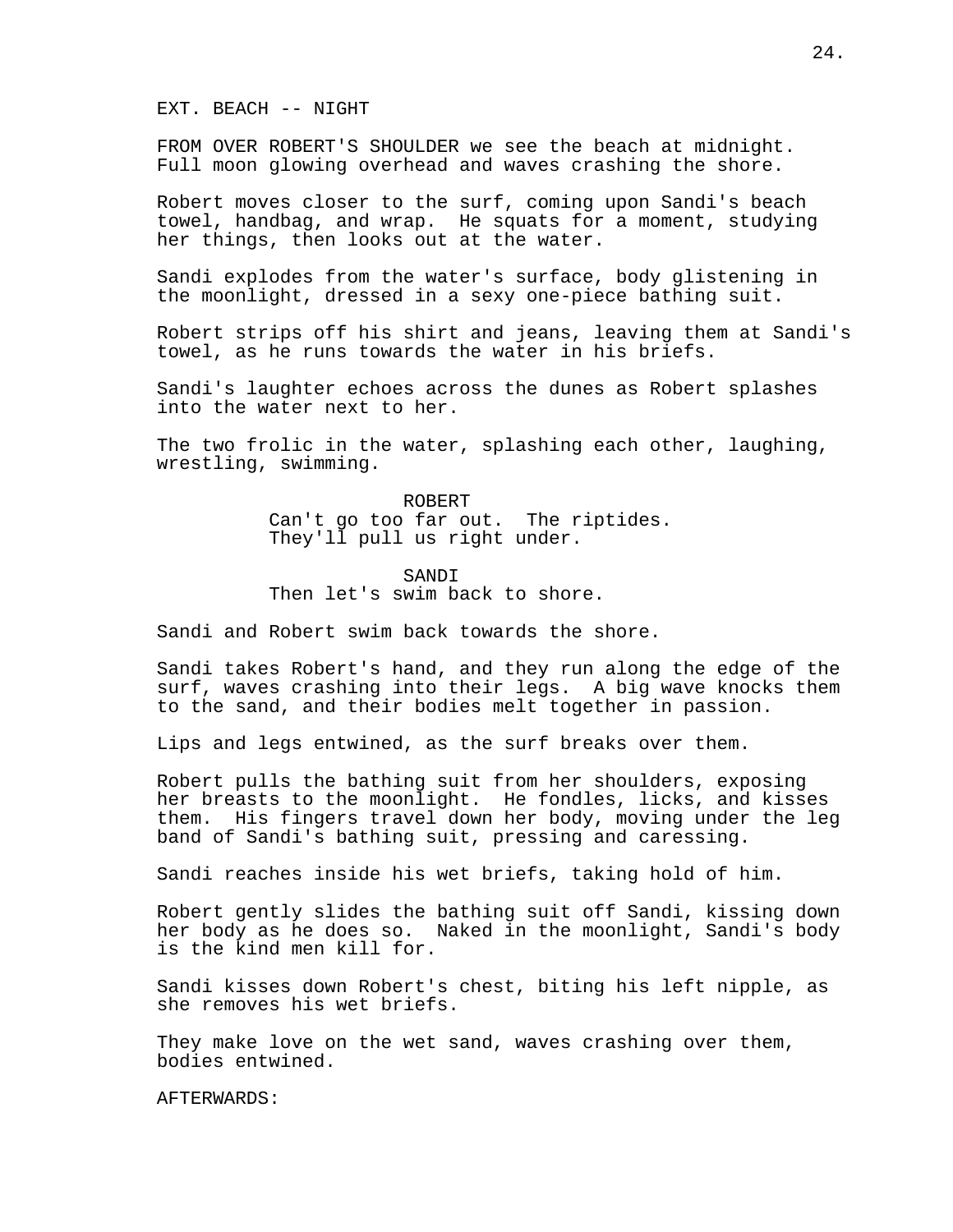Robert and Sandi lay on a sand dune, still wrapped in each other, looking up at the stars.

> ROBERT My wife suspects, doesn't she?

> > SANDI

She warned me away.

## ROBERT

If she gets proof, it's over. Everything's in her name. The house, the cars, the bank accounts. If she divorces me, I've got nothing.

SANDI

Isn't California a community property state?

ROBERT We signed a pre-nup. She wants to destroy me. Leave me penniless.

SANDI

That's not fair. You spent time with her, that ought to be worth SOMETHING, right? I mean, she can't just DUMP you...

Robert pulls her close.

ROBERT

I wish Laura would just go away. We could live together in the beach house. Just you and me.

SANDI

(sotto) I'd have a home.

ROBERT

Sometimes I wish she'd forget to take her medication. Have a seizure, go into a coma, and just die.

Sandi holds Robert's head against her chest maternally.

After a moment, she kisses him gently, and he responds.

ROBERT

Sandi, you're the best thing that ever happened to me. I want to spend the rest of my life with you.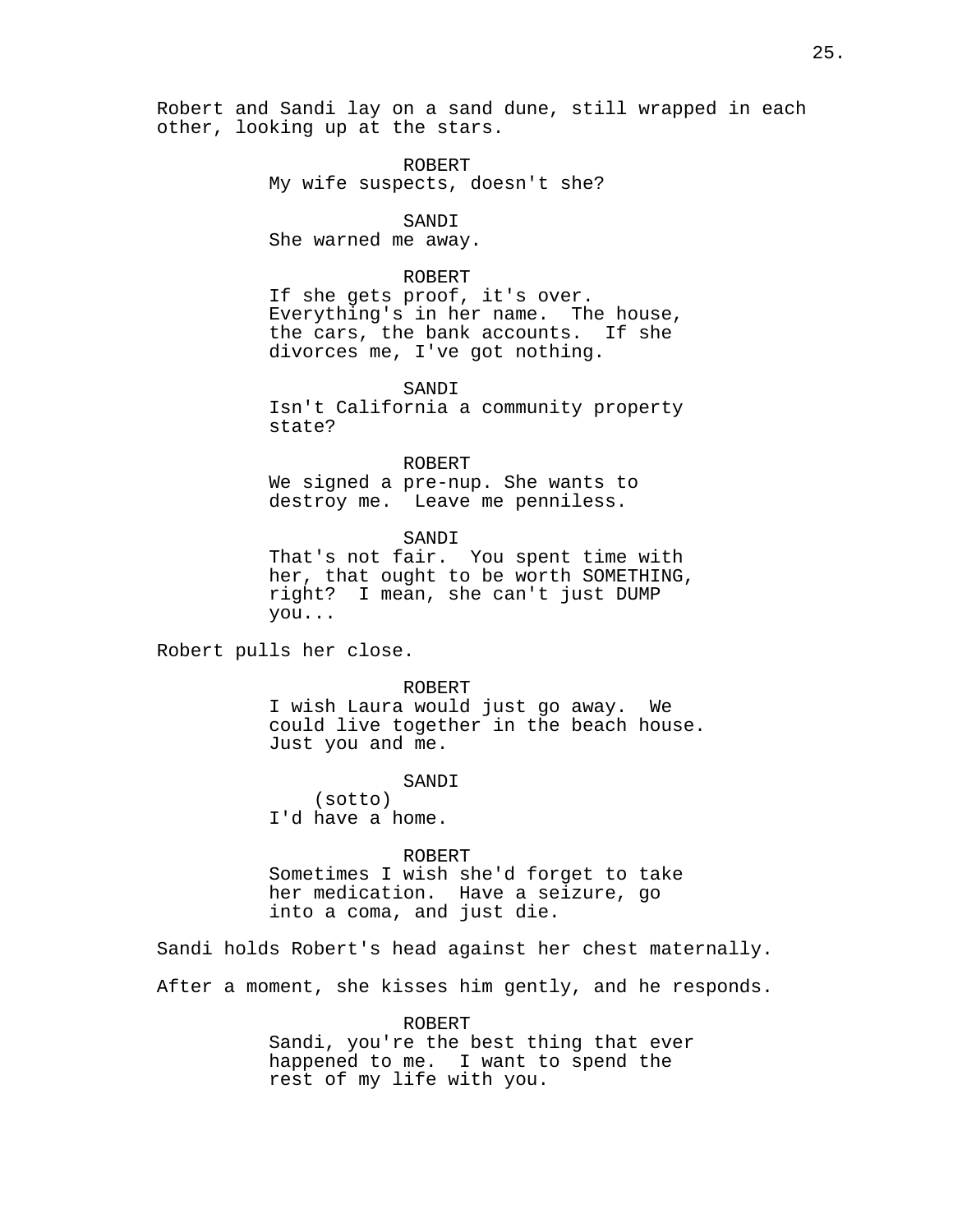Sandi nods, and kisses him again. The passion increases, and they begin making love.

ON A DUNE

A FIGURE watches Robert and Sandi make love. Giggles and cries of passion echo through the night, underscored by the crashing surf.

When he takes a drag on his cigarette, light from the ember illuminates the figure's face for the first time.

It's Teddy Lewis. Frisbee is clenched in his left hand.

When he has seen enough, Teddy turns, and walks over the dunes to the Beach Kid's camp.

EXT. BEACH -- DAY TO NIGHT

Waves crash against the shore and sea gulls swoop as we timelaps from day to night.

INT. BEACH HOUSE BEDROOM -- NIGHT

We can hear Sandi and Robert making love on the deck.

Laura rolls over in her sleep.

EXT. BEACH HOUSE -- NIGHT

Robert and Sandi lay entwined after making love.

SANDI I wish we could do this every night.

ROBERT I wish she'd die. (beat) Just have a seizure and die.

Sandi looks into Robert's eyes.

SANDI Why don't we help her.

ROBERT What do you mean?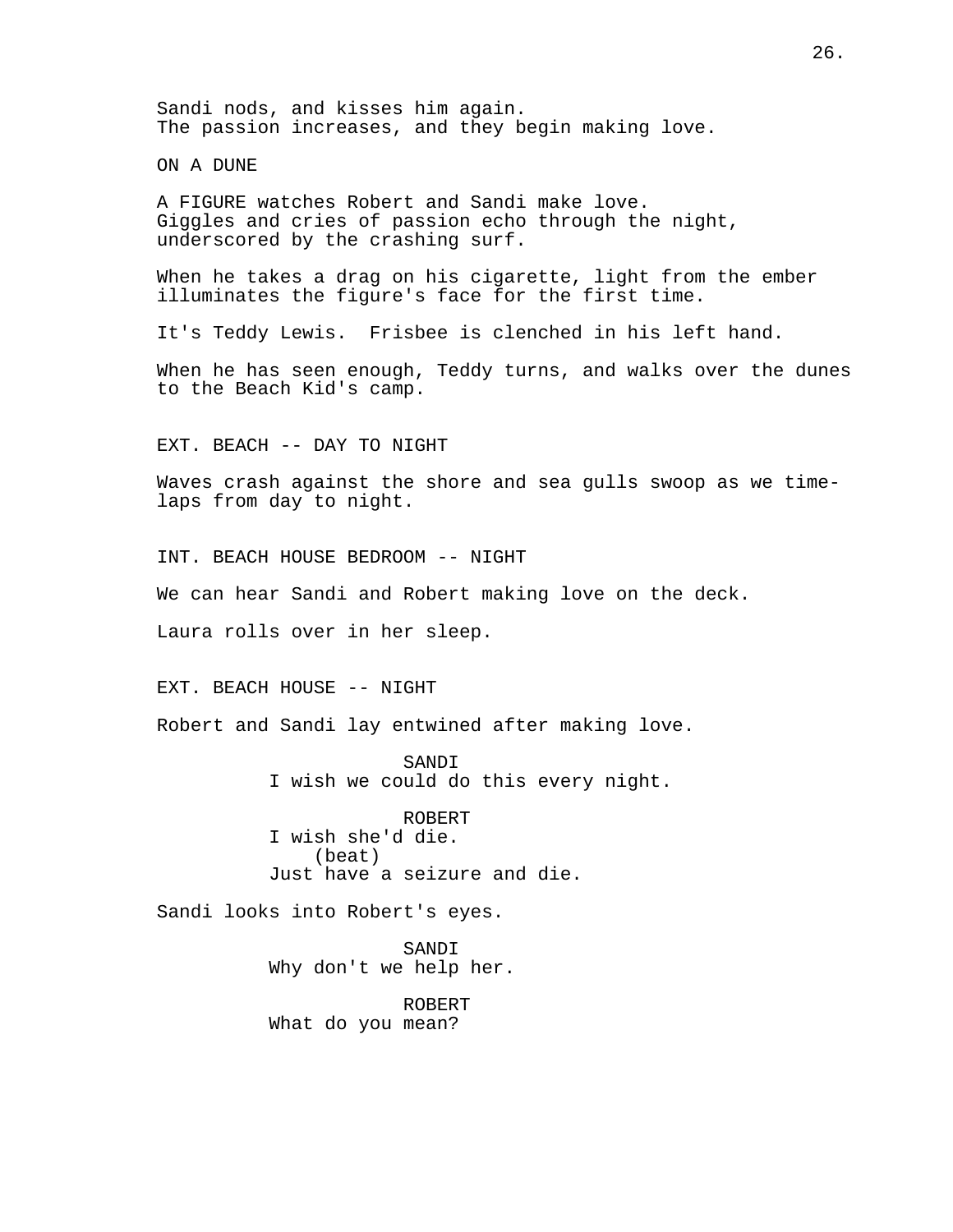SANDI She'll go into a seizure without her medication, right? And she can't swim very well...

ROBERT You mean, why don't we drown her?

SANDI

But make it look like an accident... Like she skipped her medication and got caught in the riptides.

ROBERT But the police will suspect me. I'll need an alibi.

SANDI What do you mean?

ROBERT

I can't be anywhere near here when it happens... (thinks) Maybe one of your beach bum friends can fly to San Francisco, pretending they're me. Wear my clothes, use my credit card, and check into a hotel under my name.

SANDI Teddy would do anything for me.

ROBERT

Perfect.

Robert kisses her.

ROBERT

A week from now, my wife will be dead, and we can be together... Forever.

As Robert and Sandi make love again, we raise up until the beach house looks like something from a Monopoly game.

FADE OUT.

FADE IN:

INT. BEACH HOUSE BEDROOM -- DAY

Robert creeps into the bedroom. Sliding on a pair of rubber gloves, he takes Laura's pill vial from her night stand.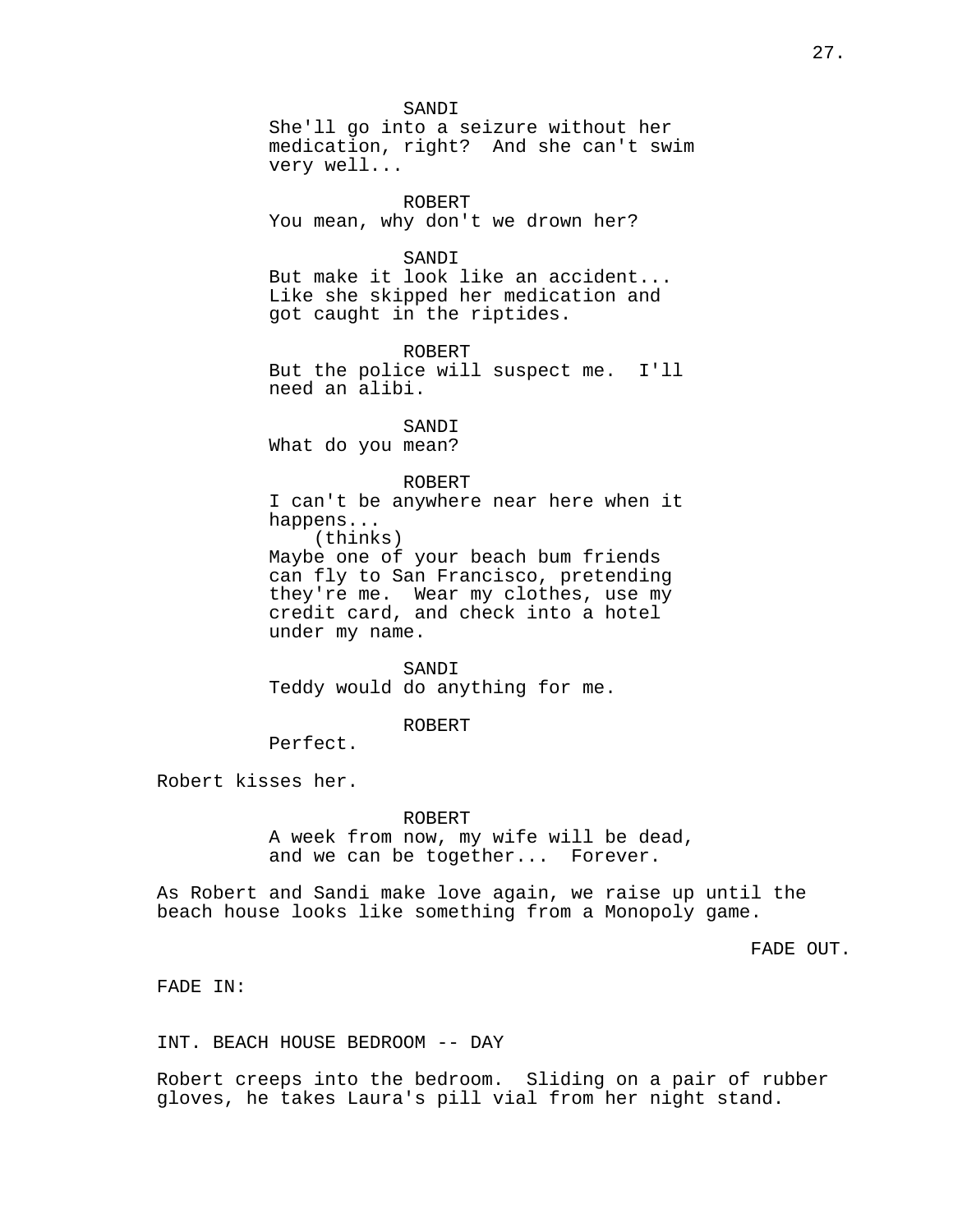Uncapping the vial, Robert pours the pills out into a ziplock baggie. He places the baggie in his left pocket.

Robert pulls an over-the-counter sleep aid from his pocket. Opening the bottle, he pours the pills into Laura's vial.

The sleep aid pills are the same size, shape, and color as Laura's medication.

Replacing the vial, Robert sets the vial back on the night stand and strips off his rubber gloves.

INT. BEACH HOUSE -- DAY

Robert picks up the phone and dials a number.

INT. CASABLANCA TRAVEL -- DAY

The phone rings at the travel agency, an AGENT grabs it.

AGENT Casablanca Travel, Richard speaking, do you need a vacation?

ROBERT (V.O.) Richard, this is Robert Goodis.

## AGENT

Yes, Mr. Goodis, how are you? Ready for eight days - seven nights in beautiful and exotic Bangkok? Ancient Buddhist temples, famed palaces, manicured parks and stunning modern high-rises plus gourmet restaurants and exotic night life?

ROBERT (V.O.)

Love to, but I need to fly to San Francisco tomorrow on business. Could you book me an afternoon flight to SFO with a Thursday return to LAX?

The Agent turns to his computer and keys in some information.

INT. BEACH HOUSE -- DAY

AGENT (V.O.) How about a one thirty American Air, arrives at two twenty five.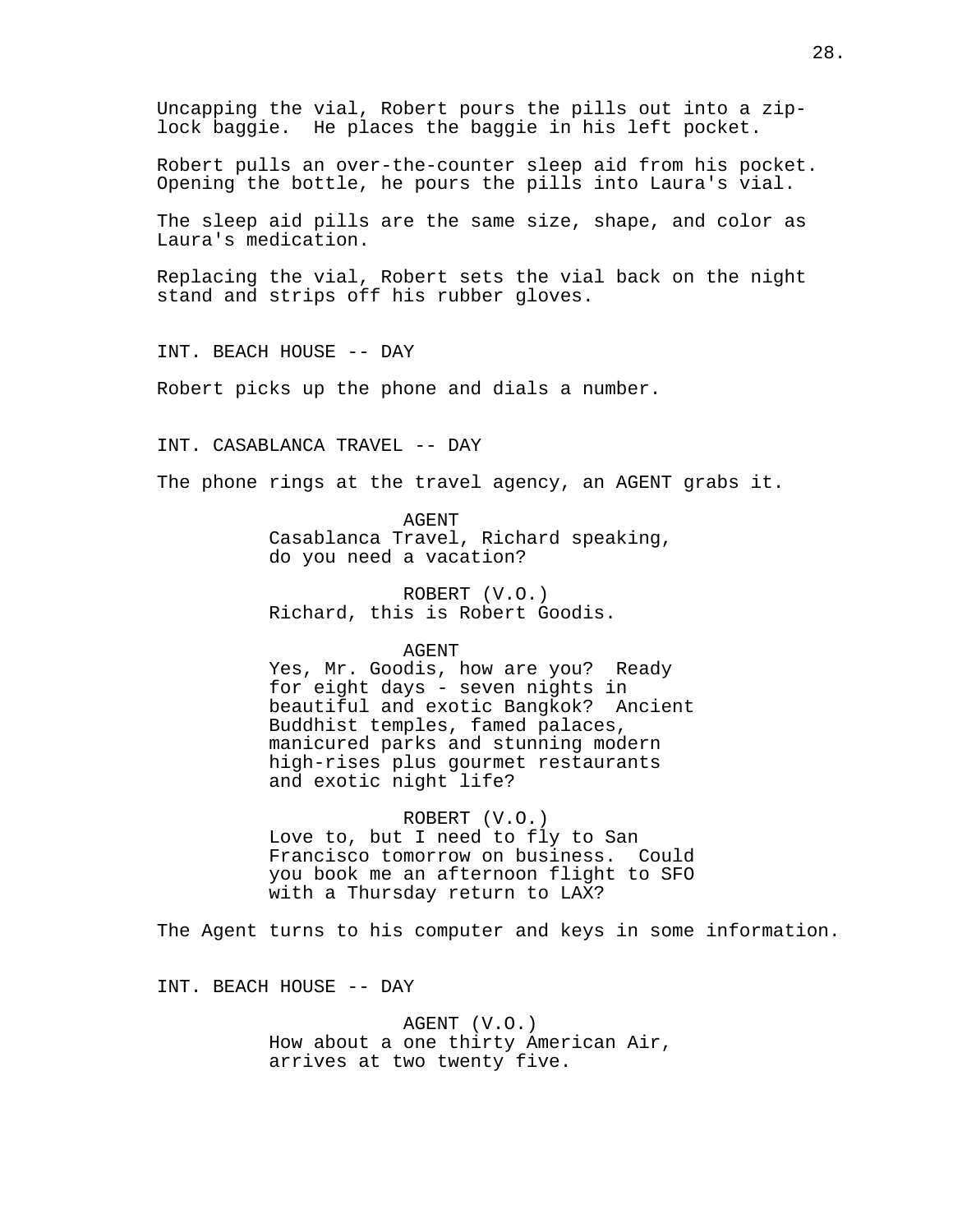ROBERT

Great. Can I pay by credit card and pick up my tickets at the gate?

INT. CASABLANCA TRAVEL -- DAY

AGENT

No problem. Where will you be staying? The Hotel Atherton? I have a suite package starting at only --

ROBERT (V.O.) Not this time. What's the Airport Holiday Inn like?

AGENT Busy and impersonal.

INT. BEACH HOUSE -- DAY

Robert laughs.

ROBERT

Well, reserve a room there anyway. I've got to be in Daly City bright and early for a meeting and I don't want to fight traffic.

AGENT (V.O.) How will you pay for that?

ROBERT With my credit card, when I get there.

AGENT (V.O.) Okay, Mr. Goodis. Tickets will be waiting for you at the American counter and the Airport Holiday Inn will be expecting you tomorrow for six days. (beat) Sure I can't book you for Bangkok while I'm at it?

ROBERT Maybe next month.

Robert hangs up the phone.

EXT. BEACH HOUSE DRIVEWAY -- DAY

Robert spots Mark watering his lawn and approaches him.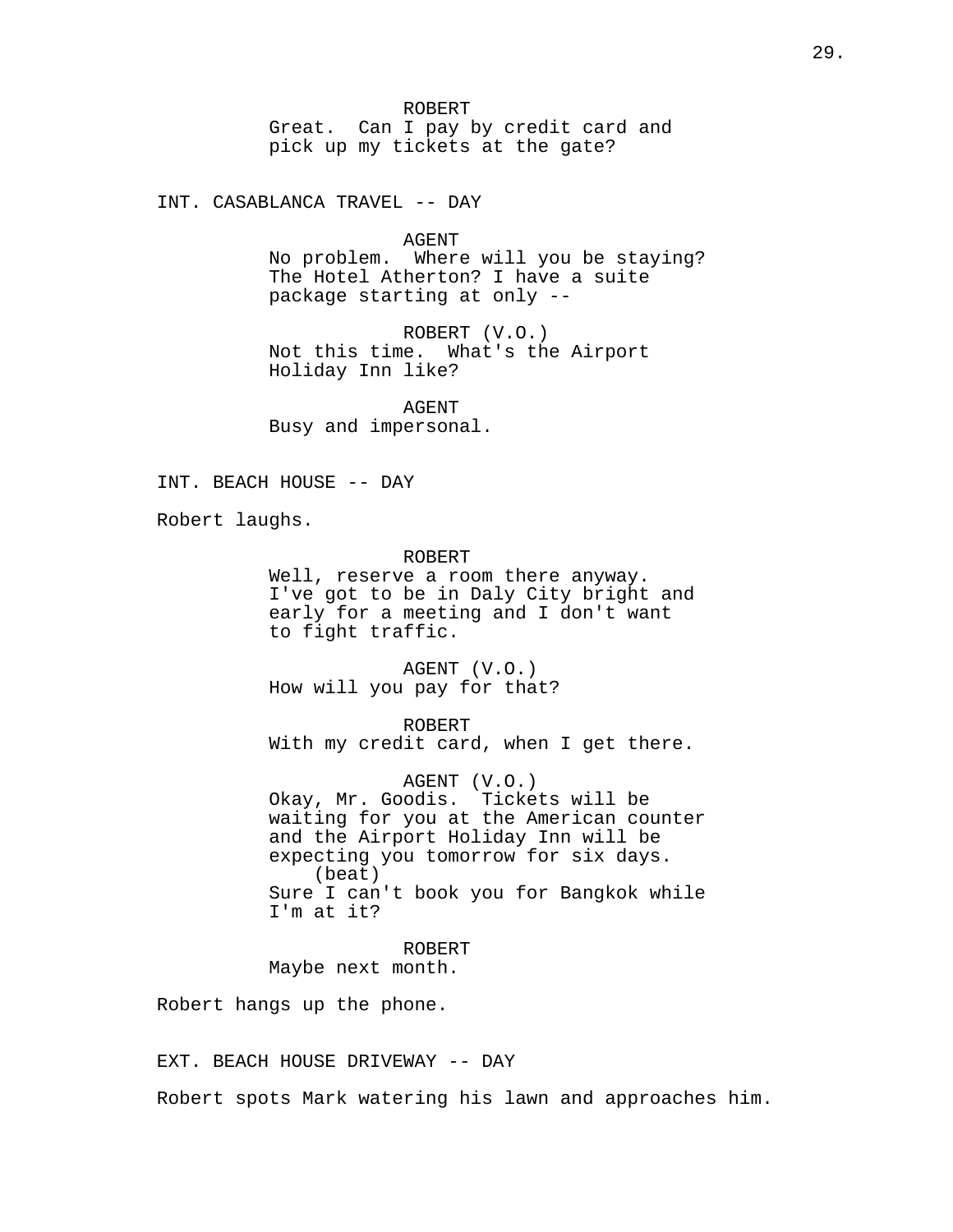ROBERT

Mark, how are you?

MARK Hey, Robby. How they hanging?

ROBERT Look, could you do me a favor?

MARK

What do you need? Alibi for the wife?

ROBERT

Nothing like that. I've got to go to San Francisco for a week on business - Just got off the phone with the travel agent - I'm kind of worried about Laura.

MARK

How so?

#### ROBERT

She's been having trouble sleeping lately. So she's been doing these midnight swims in order to relax...

MARK

I thought she hated swimming?

#### ROBERT

Well, she read one of those self-help books, and decided to "confront her fears". She still hates it, but she's doing it anyway.

MARK

I'll never understand women.

#### ROBERT

You and me both. Anyway, if you could just look in on her every couple of days, I'd really appreciate it.

## MARK

No problemo.

## ROBERT

Hey, thanks.

Robert gives Mark a wave, heads back inside the beach house.

EXT. BEACH -- NIGHT

Sandi approaches Teddy, who has an arm around DEBBY.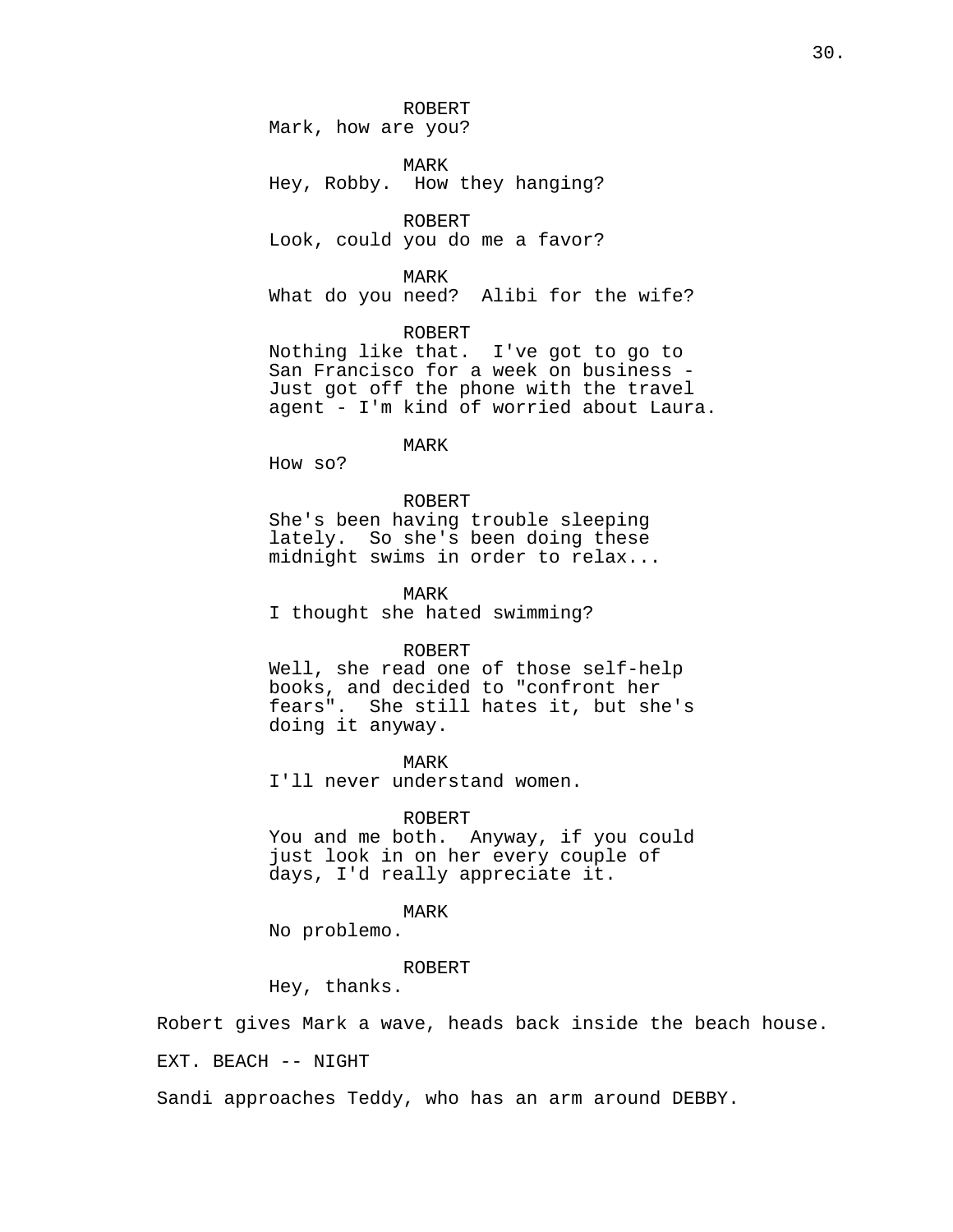They have a brief conversation, Teddy nodding a few times, then Sandi leaves.

EXT. BEACH HOUSE -- DAY

Sandi and Teddy approach the beach house, knocking on the sliding glass door.

Robert opens the door and beckons them inside.

INT. BEACH HOUSE -- DAY

Teddy sits on the sofa, beer in hand, listening to Robert's proposal.

> TEDDY Sandi said something about some money.

> ROBERT Yes. I have a little job I want done.

TEDDY Work is a four letter word... I don't believe in it.

ROBERT Oh, there's no work involved, here. More of a vacation.

TEDDY

All expenses paid, of course.

ROBERT

Of course. You see, I wish to go on vacation with a young lady, without having my wife find out about it.

TEDDY

Don't tell her.

Robert smiles.

ROBERT

But she might still check airline tickets, hotel reservations, and find witnesses who would ruin me in divorce court. (smiles) So I need a ringer. Someone to pretend they're me. Go to San Francisco for a week.

(MORE)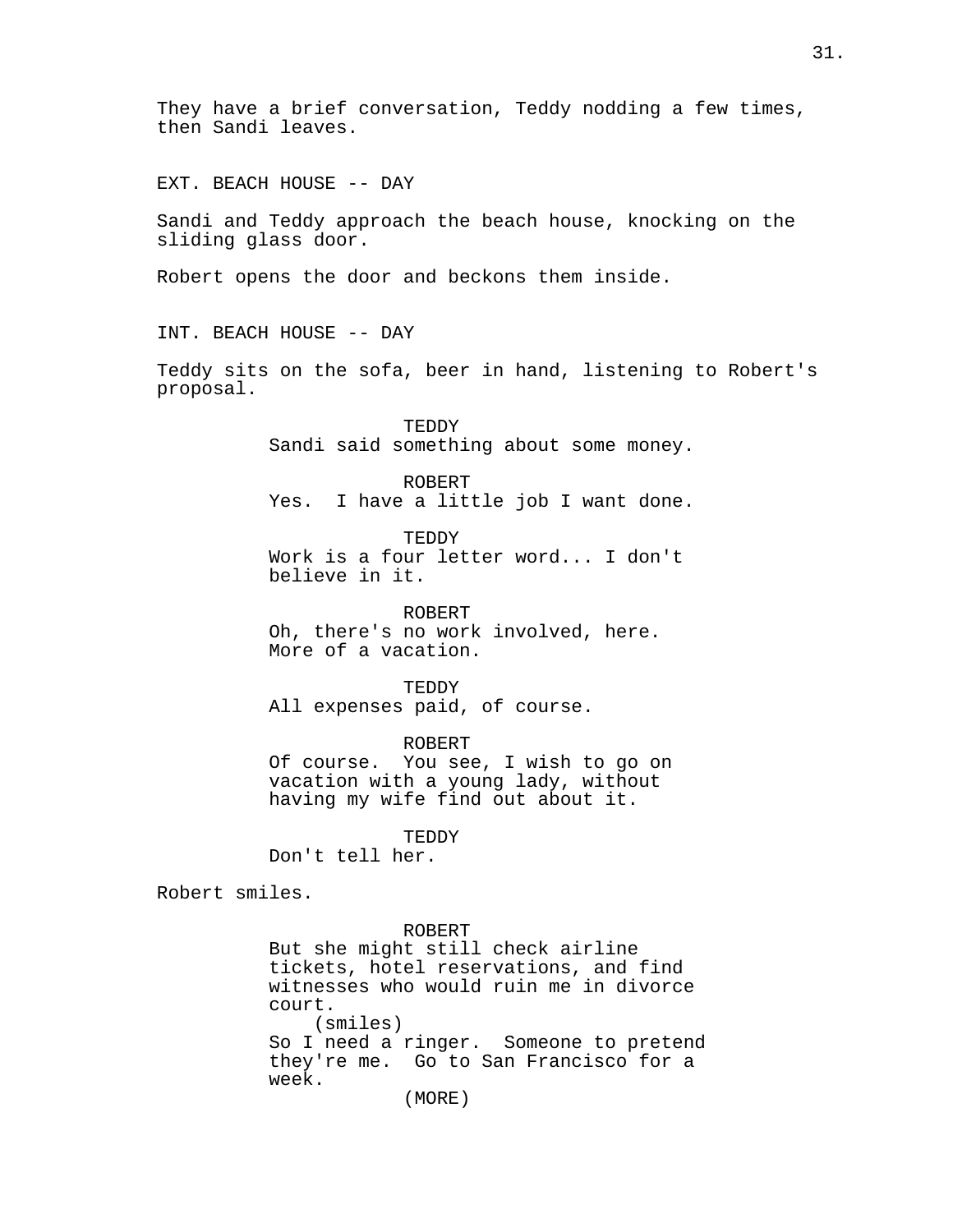ROBERT (CONT'D) Check into a hotel, go out to dinner... But do it alone. In case my wife checks up on me, later. **TEDDY** What if she decides to call this hotel of yours? Robert pulls an electronic device from behind the bar. ROBERT This is an electronic call re-router. When you arrive at the hotel, plug it into the phone jack in the room. It's pre-set for our condo in Maui. Teddy examines the re-router, checking the phone jack. ROBERT If my wife calls San Francisco, the call will automatically be rerouted and the phone will ring in Maui. (smiles) That way, I can talk to her as if I were in San Francisco... Alone, in my hotel room. TEDDY What does it pay? ROBERT Five thousand dollars. Cash. Robert pulls a bundle of money from behind the bar and tosses it to Teddy. Even though it's high and outside, Teddy catches the bundle with one hand. He admires the money. More than he's ever seen before. TEDDY So? When do I do this? ROBERT Today. The plane leaves at one thirty. You'll pick up the tickets at the terminal. Robert pulls out his billfold and extracts a credit card.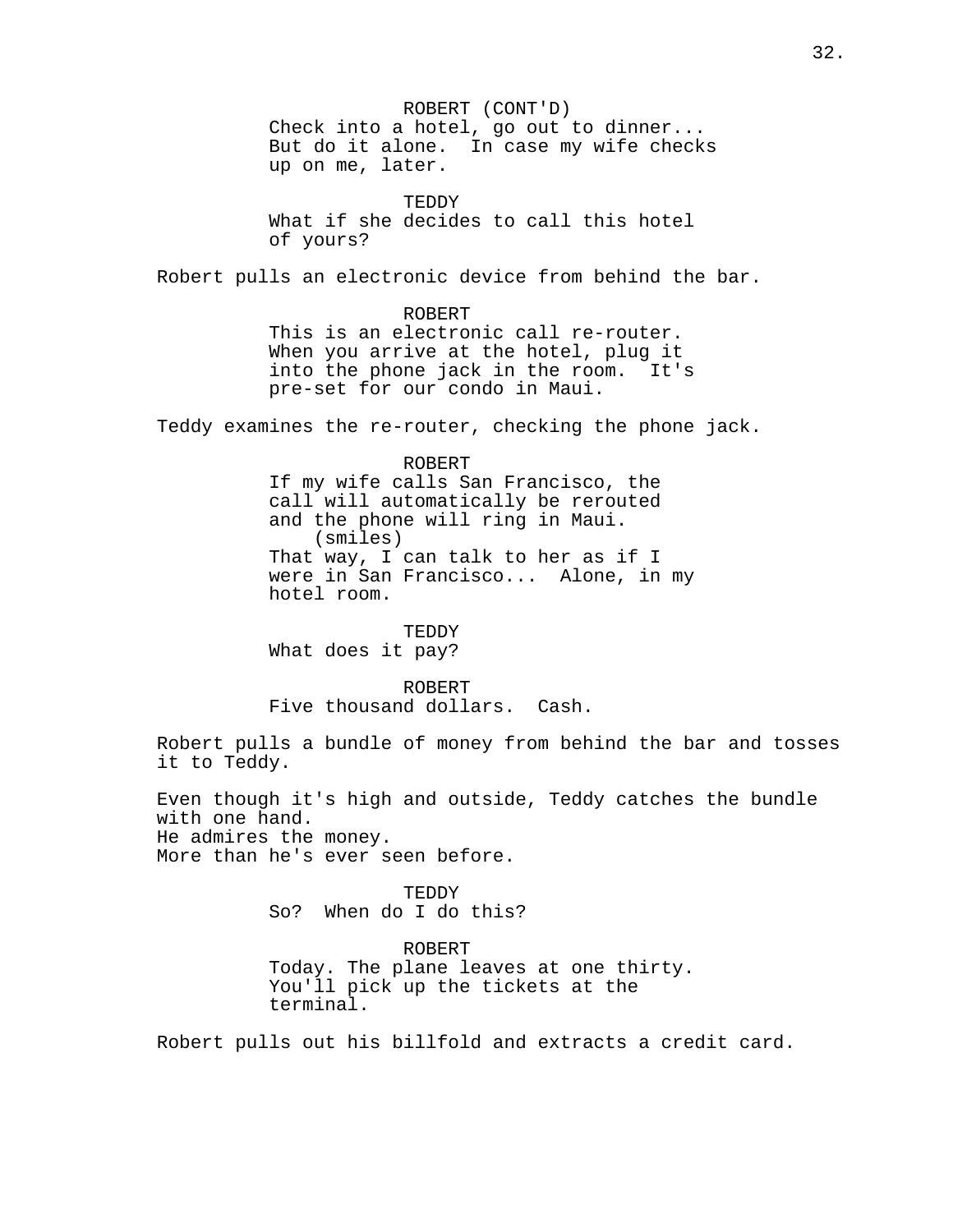#### ROBERT

There's a seven hundred dollar line of credit on this card. Use it to pay for the hotel room and meals.

Teddy takes the card, smiles.

ROBERT You're booked into the Holiday Inn at the airport under my name. (beat) Don't get any ideas about using the card for anything else. Once the seven hundred is used up, that's the end of it. I plan to pay off the card and cancel it at the same time. It'll be worthless.

#### TEDDY

Okay.

He pockets the credit card.

## ROBERT

Now. You'll need to dress in my clothes, and cut your hair like mine, to confuse any witnesses.

Teddy brushes his hair with a hand, frowning.

TEDDY Shit. For five grand, it'll grow back.

Sandi drops a newspaper to the floor and picks up a pair of scissors.

INT. BEACH HOUSE -- LATER

Teddy, with hair styled like Robert's, dressed in one of Robert's suits and wearing dark glasses; looks enough like Robert to pass in a crowd.

Robert closes a suitcase on the re-router box and some extra suits and clothing.

Sandi dumps the hair clippings and newspaper in the trash.

Teddy looks at himself in the mirror. He looks just like Robert.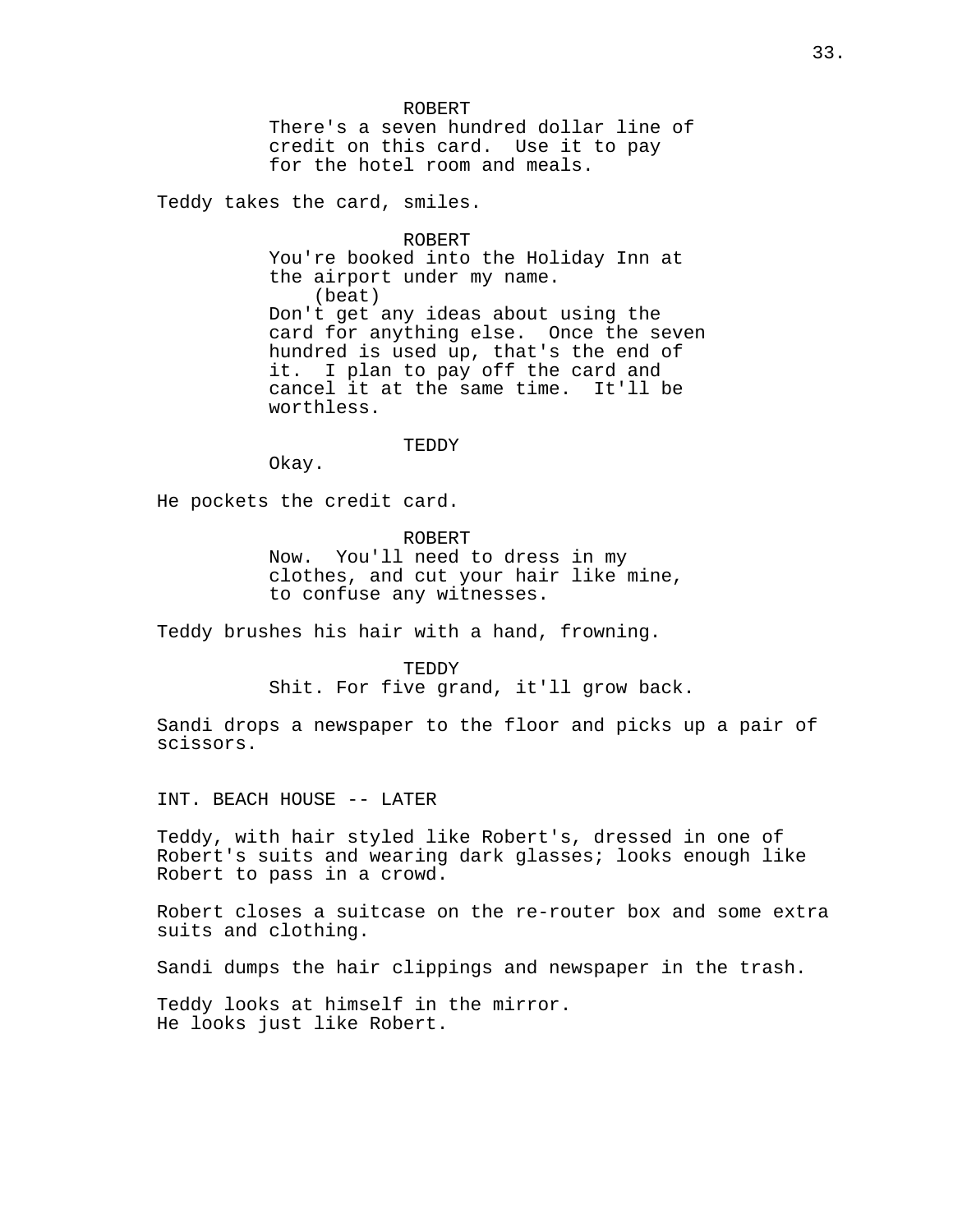ROBERT This is my old driver's license - you'll need it to get past security at the airport. It's a domestic flight they'll only glance at it. TEDDY How do I get to the airport? ROBERT In my Jaguar. Here. He hands Teddy his car keys, on a Jaguar emblem key ring. ROBERT Leave it in long term lot C at LAX. I'll pick it up on my way home from Hawaii. TEDDY Okay. ROBERT Oh, and Teddy? TEDDY Yeah? ROBERT (smiles) Don't fuck with me. I'll check to make sure my car's in the airport lot this evening. If it's not, I'll call the police and report it stolen at gunpoint. TEDDY Okay. Teddy nods slowly. ROBERT I'll also call the hotel before flying to Hawaii to make sure you've plugged in the re-router. If you haven't, I'll phone the police and report my credit card and drivers license stolen. (smiles) I'm sure you don't wish to deal with the police. I'll bet you're a real

rip-off artist, with a record and every thing.

Teddy studies Robert for a minute, then nods slowly.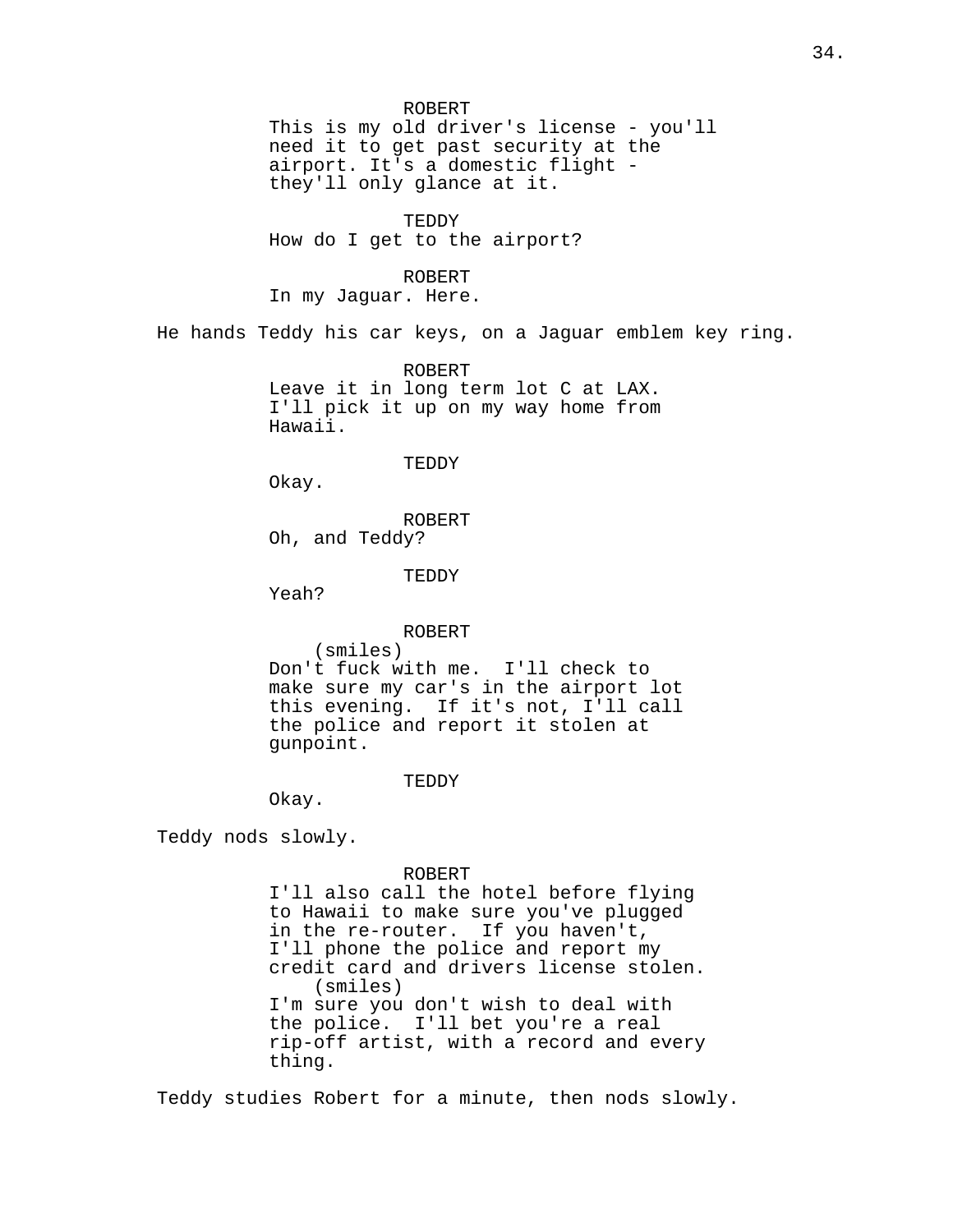TEDDY

I won't fuck you.

ROBERT Good. Now you'd better hurry, or you'll miss my flight.

Teddy nods, tosses the keys up in the air and catches them, then leaves the beach house.

Sandi and Robert watch the door close, and listens as the Jaguar starts up and pulls out of the driveway.

> ROBERT I think that went rather well.

Sandi nods, and lifts her drink in toast. Robert clinks glasses with her.

SANDI

To crime.

ROBERT To PERFECT crime.

They finish their drinks, setting their empty glasses down on the coffee table.

EXT. BEACH HOUSE DRIVEWAY -- EVENING

Laura parks her Mercedes, heads to the front door.

INT. BEACH HOUSE -- EVENING

Robert sets a wine glass down on the dining room table, as Laura enters the house.

Then notices the shirt button in the glass.

Laura's footsteps get closer.

Robert replaces the wine glass with an empty one from the bar, just as Laura enters the room.

When she sees Robert, she's startled.

LAURA Where's your car?

ROBERT Repair shop. Wouldn't start. Mark drove me back.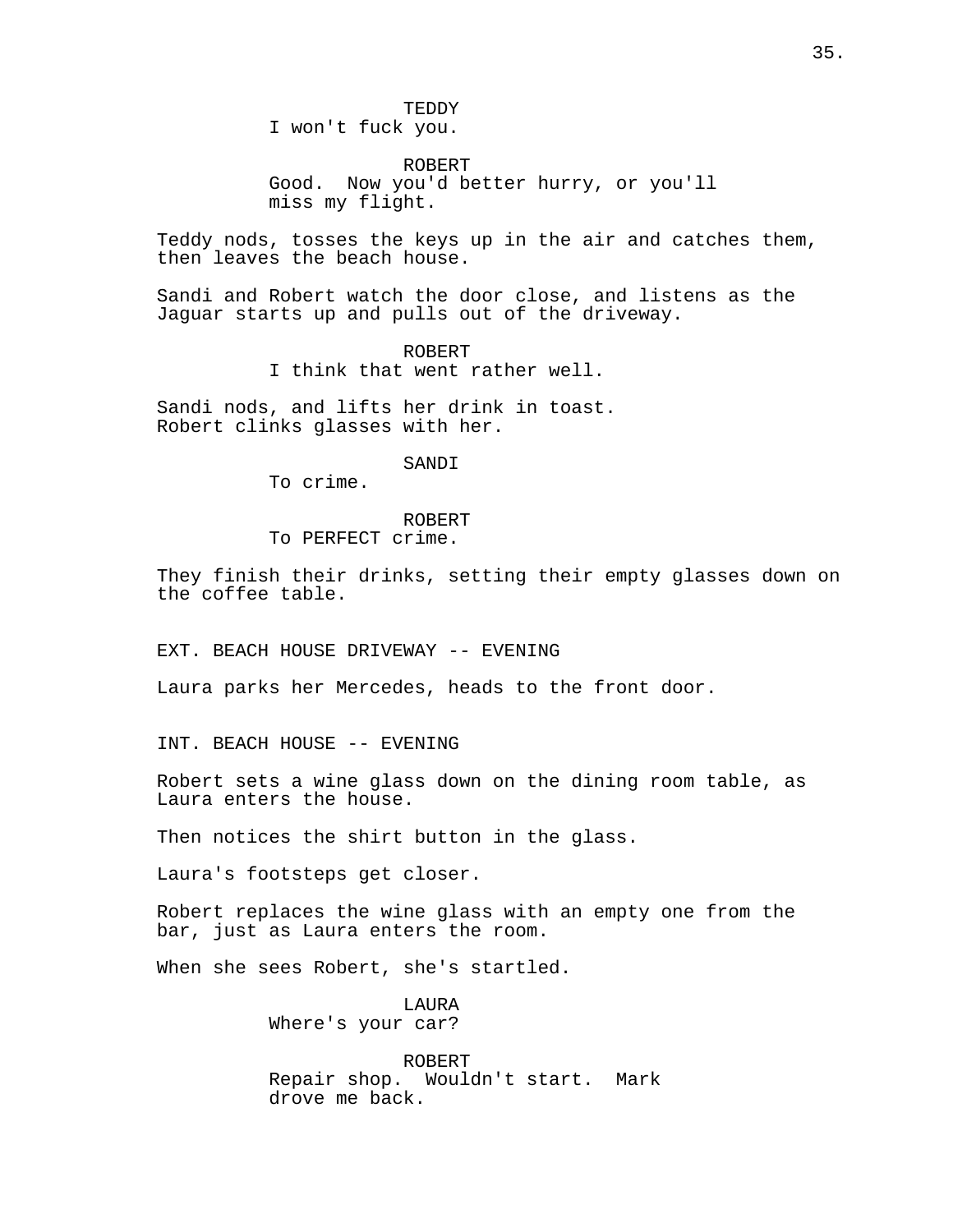LAURA Any idea what's wrong with it?

# ROBERT

Too early to tell.

Laura notices the elegantly set table, candles, food.

LAURA So. What's the occasion?

INT. DINING ROOM -- NIGHT

Dinner is in progress.

Robert notices that Laura's wine glass is empty, fills it.

ROBERT I thought we could discuss our marriage.

LAURA You mean: your settlement.

Laura takes a sip of her wine, watching Robert squirm.

ROBERT Have you talked to your lawyer, yet?

LAURA I have an appointment next Tuesday.

ROBERT That gives us time to talk this over.

LAURA I really have nothing to say.

She takes a sip of her wine. The moment she sets her glass down, Robert tops it off.

ROBERT

Laura, I wish you'd reconsider. I know I haven't been a model husband. But I think you unfairly compare me to your first husband....

Robert gestures to the painting of Laura's first husband.

ROBERT It's hard to compete with a dead man.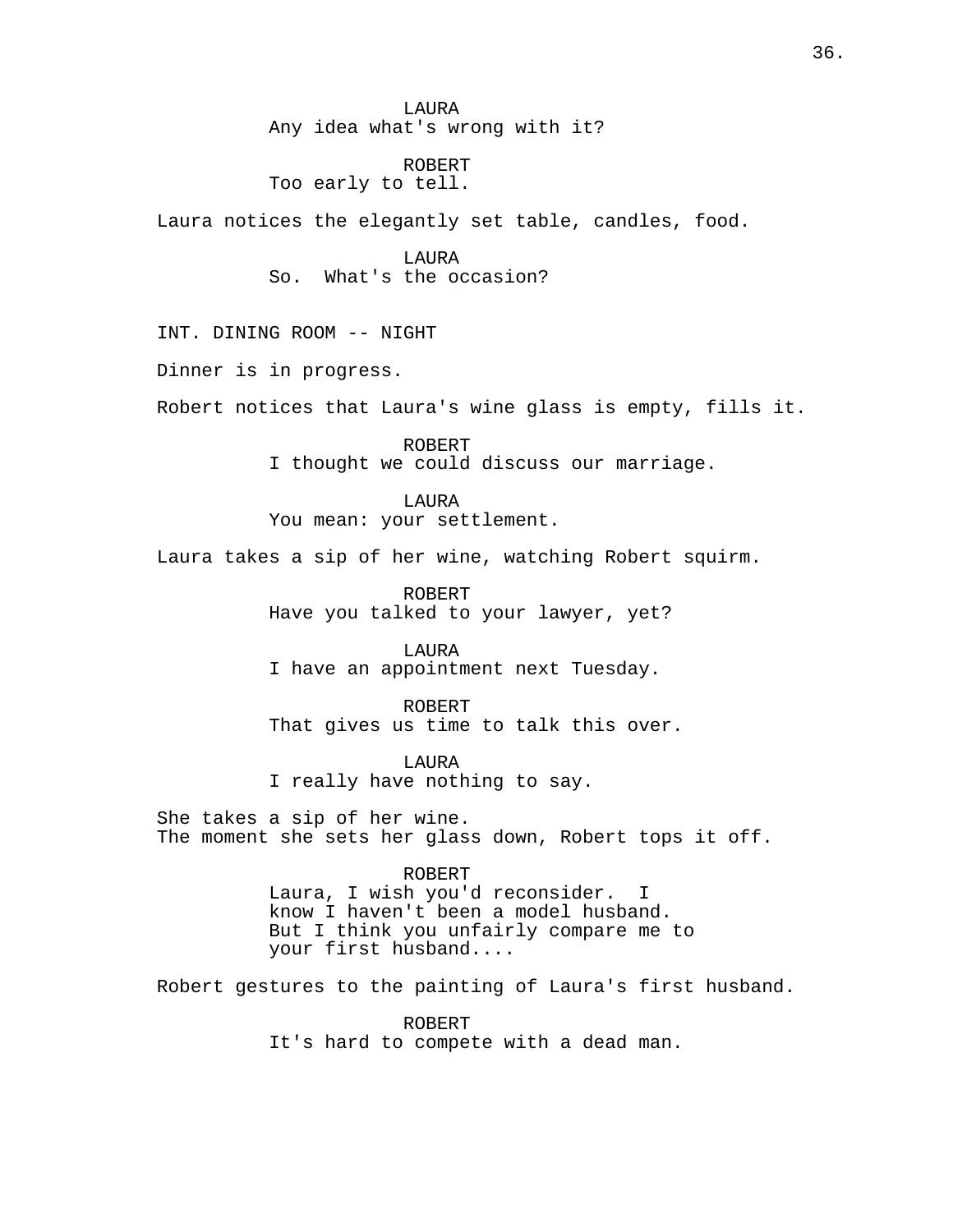LAURA What you mean is: It's hard to lose to a dead man. But I think you've done splendidly.

She takes another sip of wine, and Robert tops off her glass.

LAURA I really shouldn't be drinking so much.

ROBERT You took your medication, right?

LAURA

Of course.

ROBERT Then there's nothing to worry about.

He tops off her glass again.

LAURA You're right. We should celebrate.

She lifts her glass in toast.

LAURA To our marriage.

Robert clinks glasses with her, and both drink.

ROBERT I don't want it to end, Laura. I love you. I want to try again. Please,

give me another chance.

She takes another sip of wine studying him; obviously tipsy.

LAURA Another chance?

ROBERT

Yes.

Robert refills her glass.

LAURA Another chance to do what? Spend my money? Flirt with my friends? Ruin my business reputation?

Laura's eyes flutter spasmodically, she rubs them.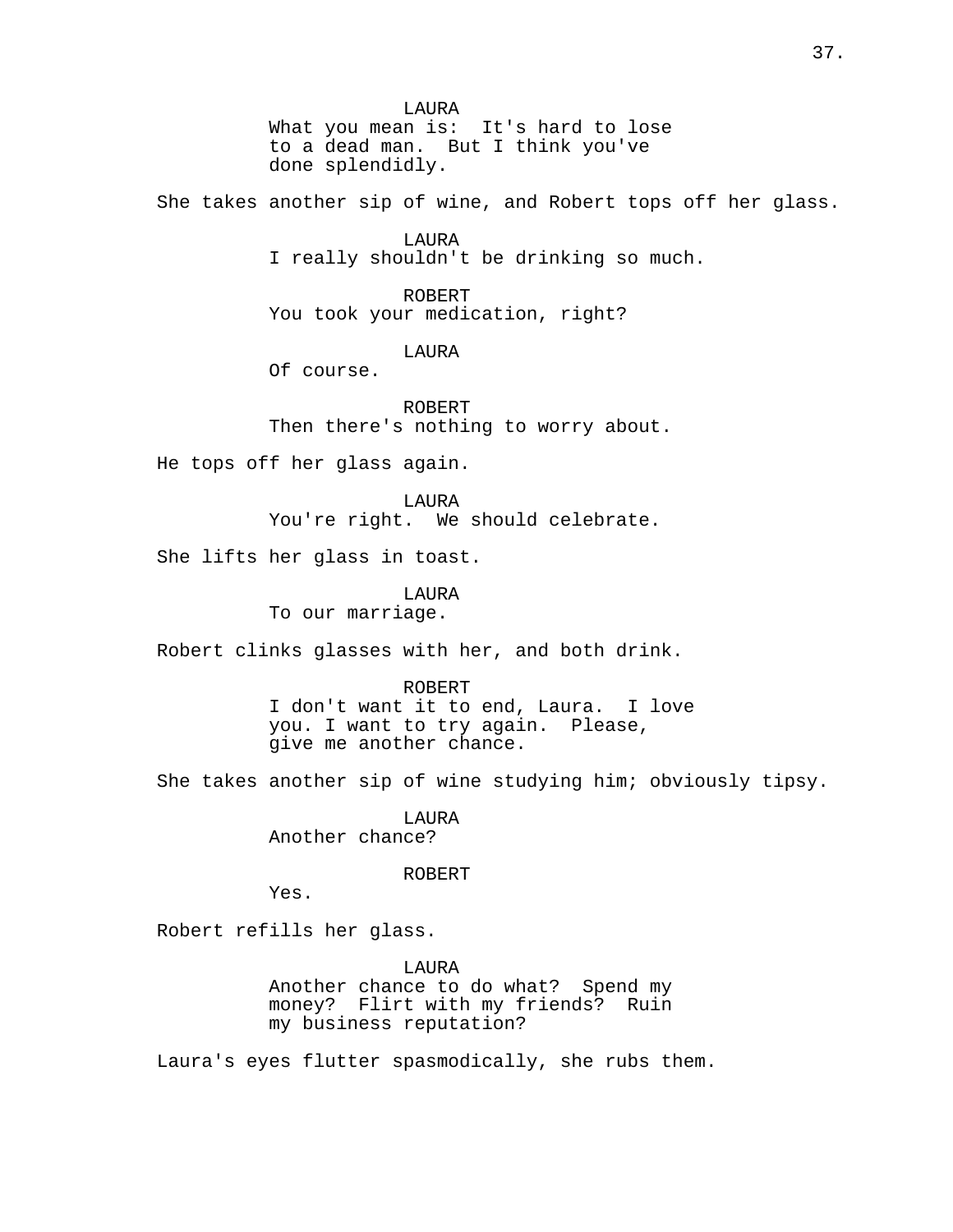ROBERT Are you okay? LAURA I'm just tired. ROBERT Maybe we should discuss this some other time? She looks up at him, frowning. LAURA No... I'm fine. She takes another sip of wine. Robert tops off her glass. LAURA I was thinking about our prenuptial yesterday... ROBERT And? LAURA I've made a decision. She takes a sip of wine. LAURA A decision regarding your settlement. ROBERT Yes? The suspense is killing him. She takes another sip of her wine, eyes twitching slightly. LAURA The contract stands, Robert. You don't get a cent. ROBERT I'm sorry you feel that way. Laura takes another sip of wine, studying him. LAURA You're taking it rather well. ROBERT What do you want me to do? Cry?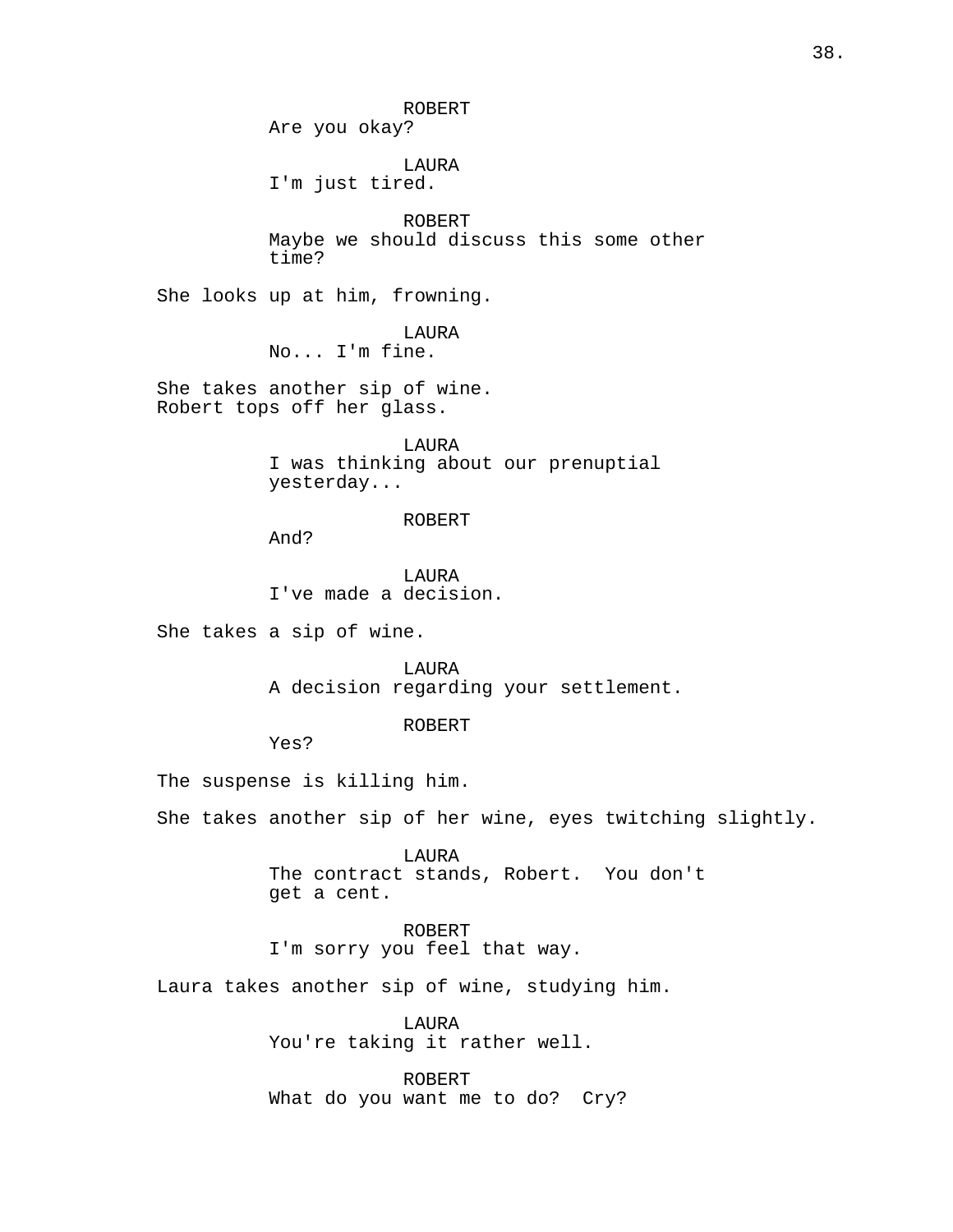Laura takes another sip of wine, twitching slightly. Robert tops off her glass. ROBERT A final toast. (smiles) To the good times we had. Laura lifts her wine glass. LAURA Both of them. She finishes her glass, her eyes begin twitching violently. LAURA Robert? I think.... Her eyes roll up and her left arm goes stiff, knocking her empty glass off the table. THE GLASS SHATTERS an the floor. Laura's eyes close as she passes out, going into a mild rigidity seizure. Robert finishes his glass of wine, blots his mouth with his napkin, then moves around the table to check her pulse. A LOUD KNOCK at the sliding glass door. Robert let's go of his wife's rigid arm and goes to the door. He opens it. Sandi enters. Sandi looks at Laura, rigid and unconscious in her chair. SANDI Is she okay? ROBERT Mild seizure. Rigidity. And she's a little drunk, too. Sandi nods, then heads into the bedroom. SANDI Where's the bathing suit? ROBERT Third drawer down. It's a red one piece with a monogram.

39.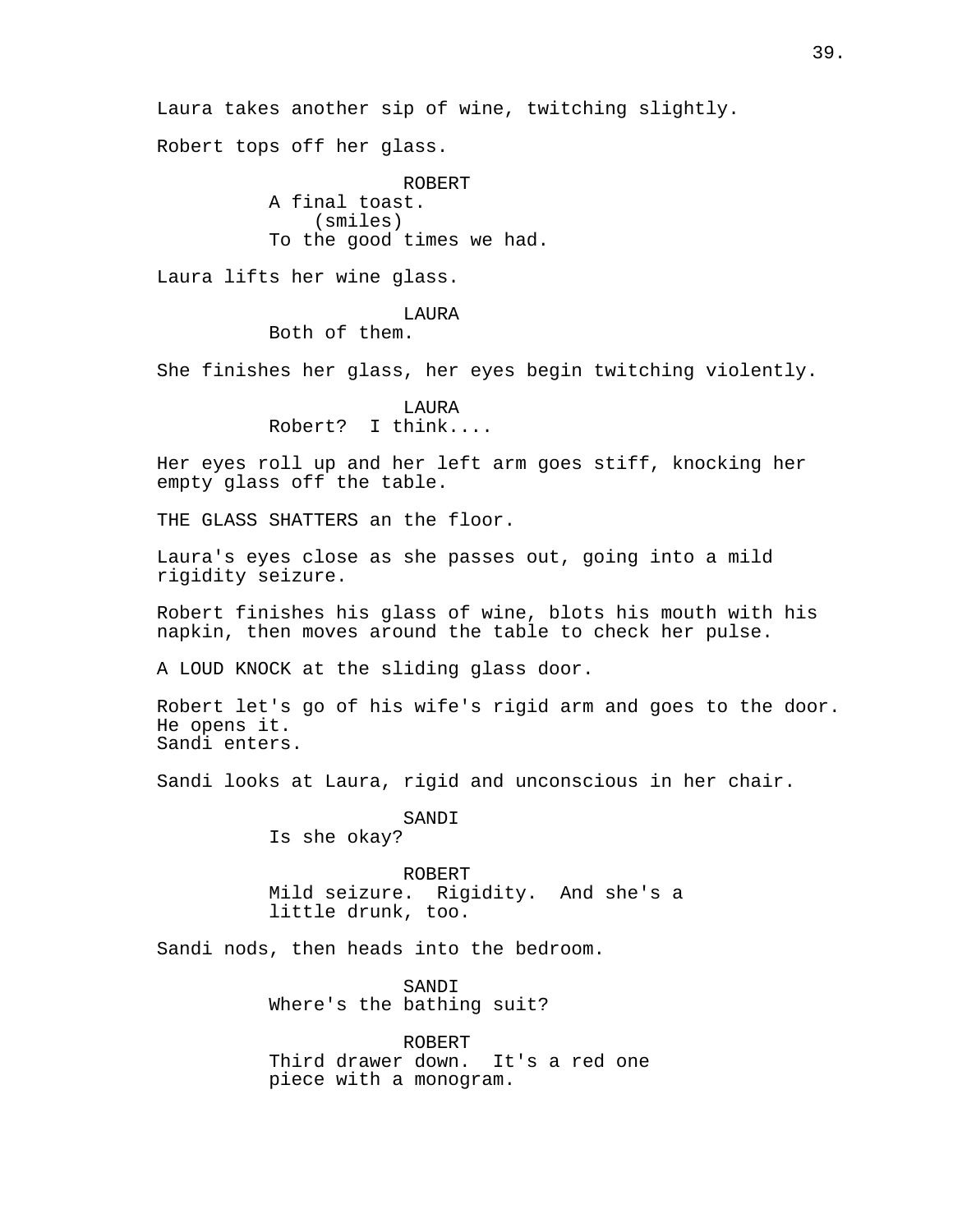We hear drawers opening in the bedroom, as Robert carefully lowers Laura to the dining room floor.

SANDI (O.S.)

Got it.

We hear the drawer close. Sandi comes in with the red swimsuit - monogrammed LDG.

Robert and Sandi carefully peel Laura's clothes off of her body. It isn't easy. Her arms and legs are rigid.

# ROBERT

Here. Let me get her arm.

Robert has to muscle her arm into position to remove her blouse and bra.

Sandi and Robert work to squeeze her into the swimsuit.

ROBERT Darling, I think you've gained a little weight.

Laura lays there without response. Eyes fluttering behind their lids.

Sandi pulls the straps over her shoulder, examines their work.

### SANDI There. Looks fine.

Sandi's face is next to Robert's, and they kiss.

Passion consumes them. He presses Sandi back against the table.

> SANDI Not now. Not now.

But she doesn't mean it. Her hands are all over him. She unbuttons his shirt, moving her hands over his chest.

Robert reaches up under her skirt and pulls off her panties.

THE PANTIES drop onto the floor next to Laura... whose eyes flutter open.

Sandi unzips Robert's fly, as he presses her sweater up to expose her breasts.

Robert kisses her breasts and pushes her back onto the table.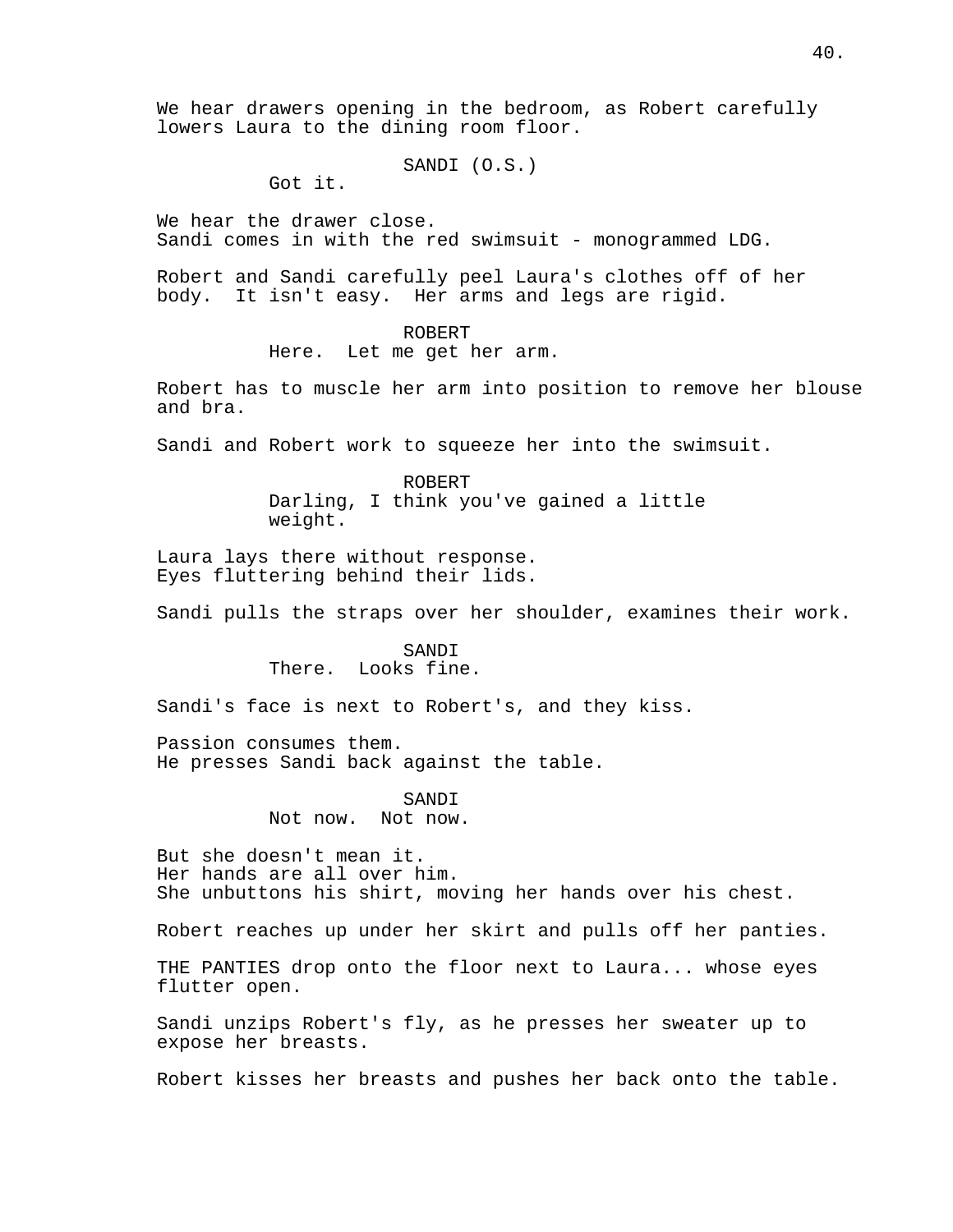#### SANDI

Yes. Oh, yes.

Robert and Sandi make love on the table, dishes and silver rattling around them. Passion exploding.

Laura's glazed eyes watch her husband make love with Sandi. Her arm begins twitching out of control. Laura makes a low, breathy, moaning sound. Almost non-human.

Robert and Sandi make love on the table, plates rattling.

When they finish, they hear the moaning sound.

SANDI

She okay?

ROBERT Nothing to worry about. Just part of her seizure.

SANDI She's not going to bite her tongue or something, is she?

ROBERT

No. This is just low-grade rigidity. If she goes into a panic, she may go grand-mal and completely lose control.

Laura's eyes close again, and she stops moaning.

ROBERT Let me get the towels.

Robert goes into the bathroom and comes out with a pair of big beach towels.

ROBERT

We'll tie her with this one.

Sandi and Robert roll one towel long-ways around Laura's upper body, "tying" her arms to her sides.

# ROBERT

There. Won't leave any marks.

They roll Laura onto the second towel, which they wrap around her entire body.

Completely wrapped, the only thing which shows is the top of Laura's head.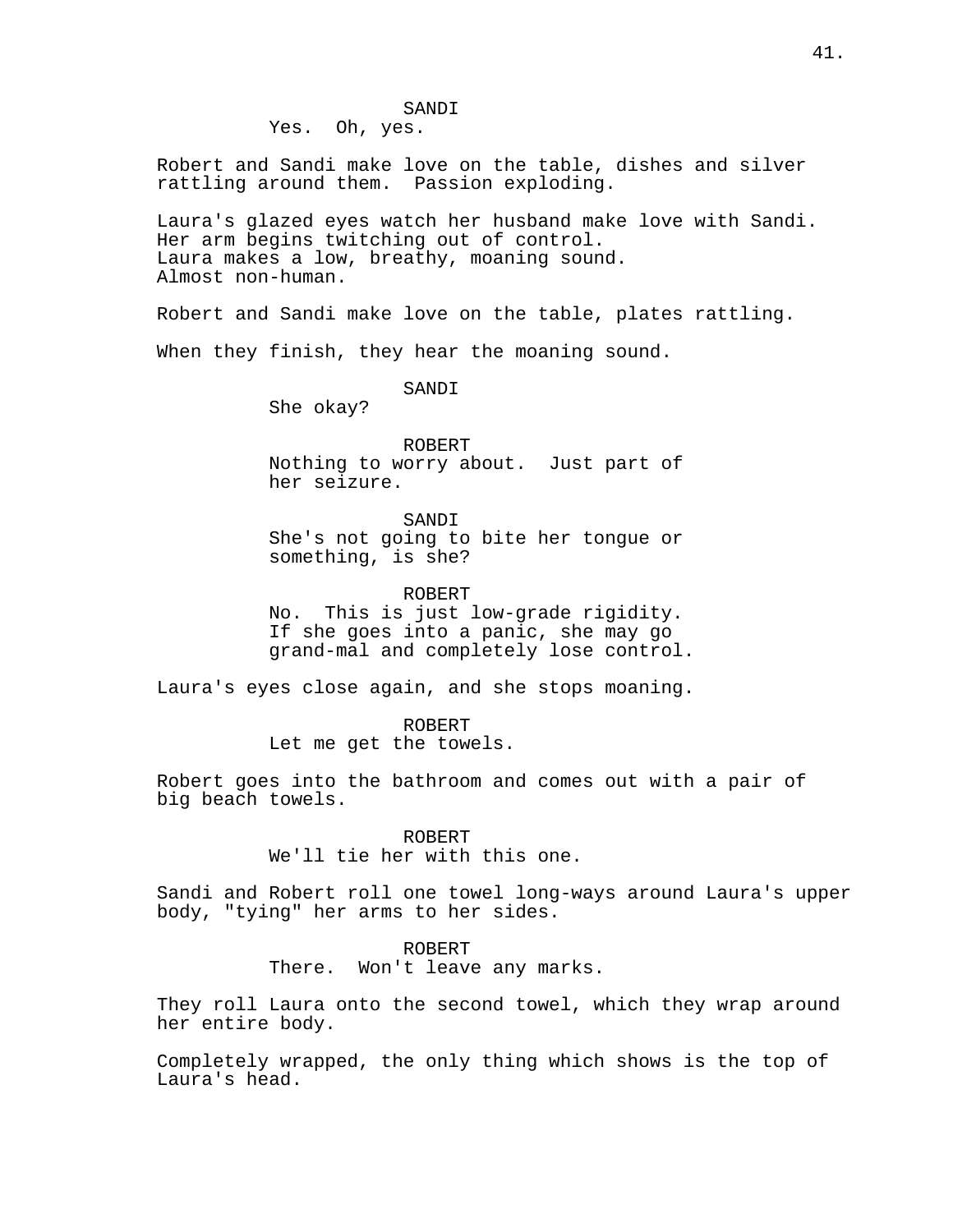ROBERT You get the boat? SANDI It's out on the beach. (beat) No one will ever notice it missing.

ROBERT Okay. Ready to lift her?

Sandi nods.

ROBERT Wait. The clothes.

Robert gestures to Laura's clothes.

SANDI

Right.

Sandi scoops all of the clothes (including her panties) into her Top Cat backpack and carries it to the bedroom.

INT. BEACH HOUSE BEDROOM -- NIGHT

Sandi sets the Top Cat backpack down next to the dresser, counts down to drawer number four and opens it.

INT. BEACH HOUSE -- NIGHT

Sandi returns from the bedroom, wearing the backpack.

ROBERT

Ready?

Robert bends down next to the wrapped body.

She and Robert pick up Laura's wrapped body and head towards the sliding glass door.

> ROBERT Shit. I should have left it open.

Robert fumbles as he tries to open the sliding glass door while maintaining his grip on Laura.

He almost drops Laura a couple of times as he opens the door.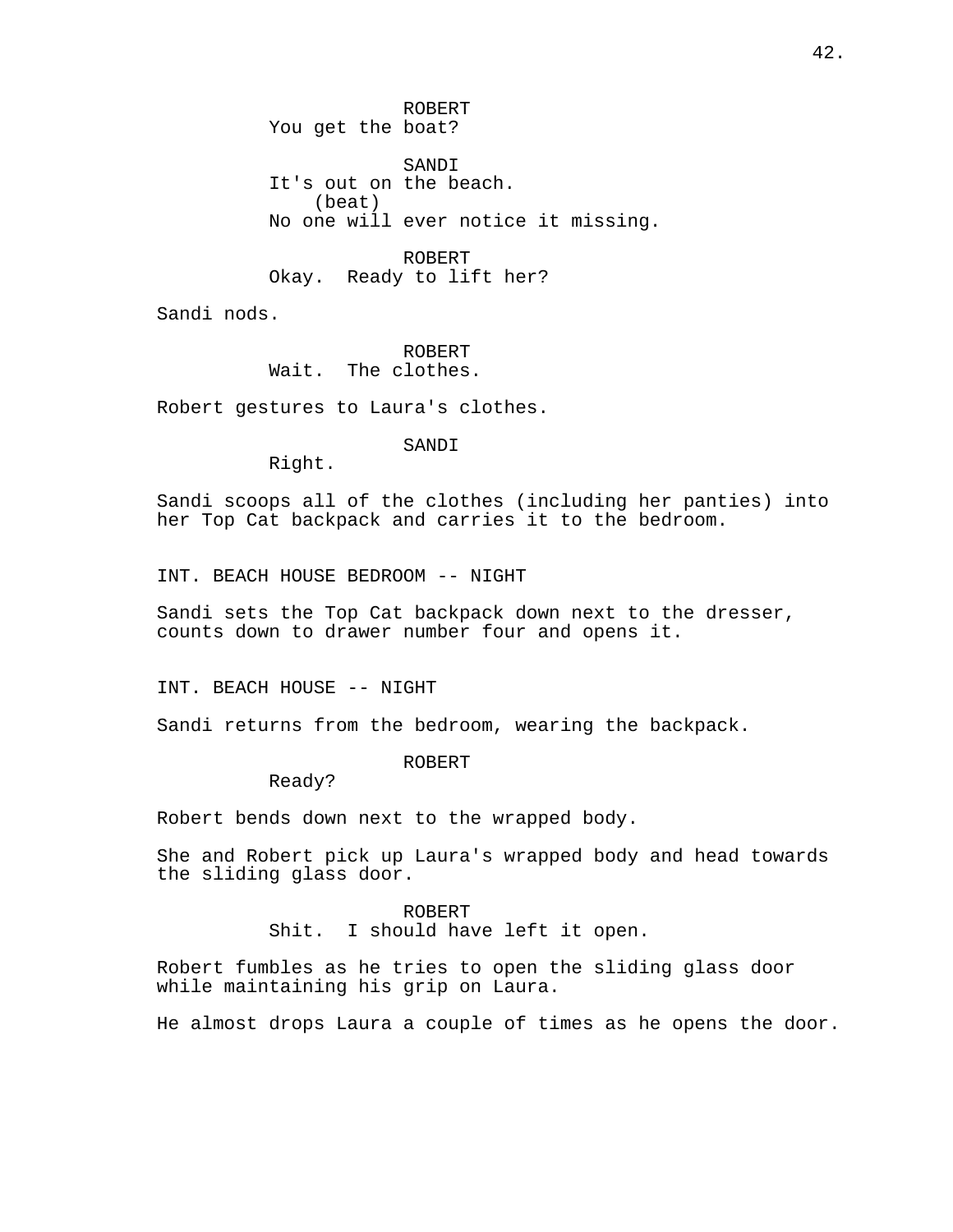#### EXT. BEACH HOUSE -- NIGHT

Robert and Sandi carry Laura's wrapped body out of the house.

They set her down on a chaise longue, while Robert closes and locks the sliding glass door.

> ROBERT Where's the boat?

SANDI Straight down there.

She points to the crashing surf.

Robert nods, and they lift Laura's wrapped body again.

Sandi leads as they negotiate the stairs down to the sand, balancing the body.

EXT. BEACH -- NIGHT

The beach is empty, lights off in many of the beach houses.

Robert scans the beach, then they carry the rolled up body across the sand towards the ocean.

The extra weight is hard on Sandi's back. She tries not to stumble as her feet sink into the sand.

Terror builds. Any minute, someone might open a door or look out a window and see Robert and Sandi with the rolled up body.

A light goes on in Mark's beach house.

Illumination falling over Sandi and Robert's faces. They stop cold.

There is a sound, echoed in the stillness of the night. Robert and Sandi freeze.

Waiting for someone to wake up. Waiting to be discovered. Nothing happens.

The light goes off.

Robert and Sandi continue carrying Laura down to the ocean.

ON THE CREST OF A DUNE

Sandi hears something drop out of the roll onto the beach behind her.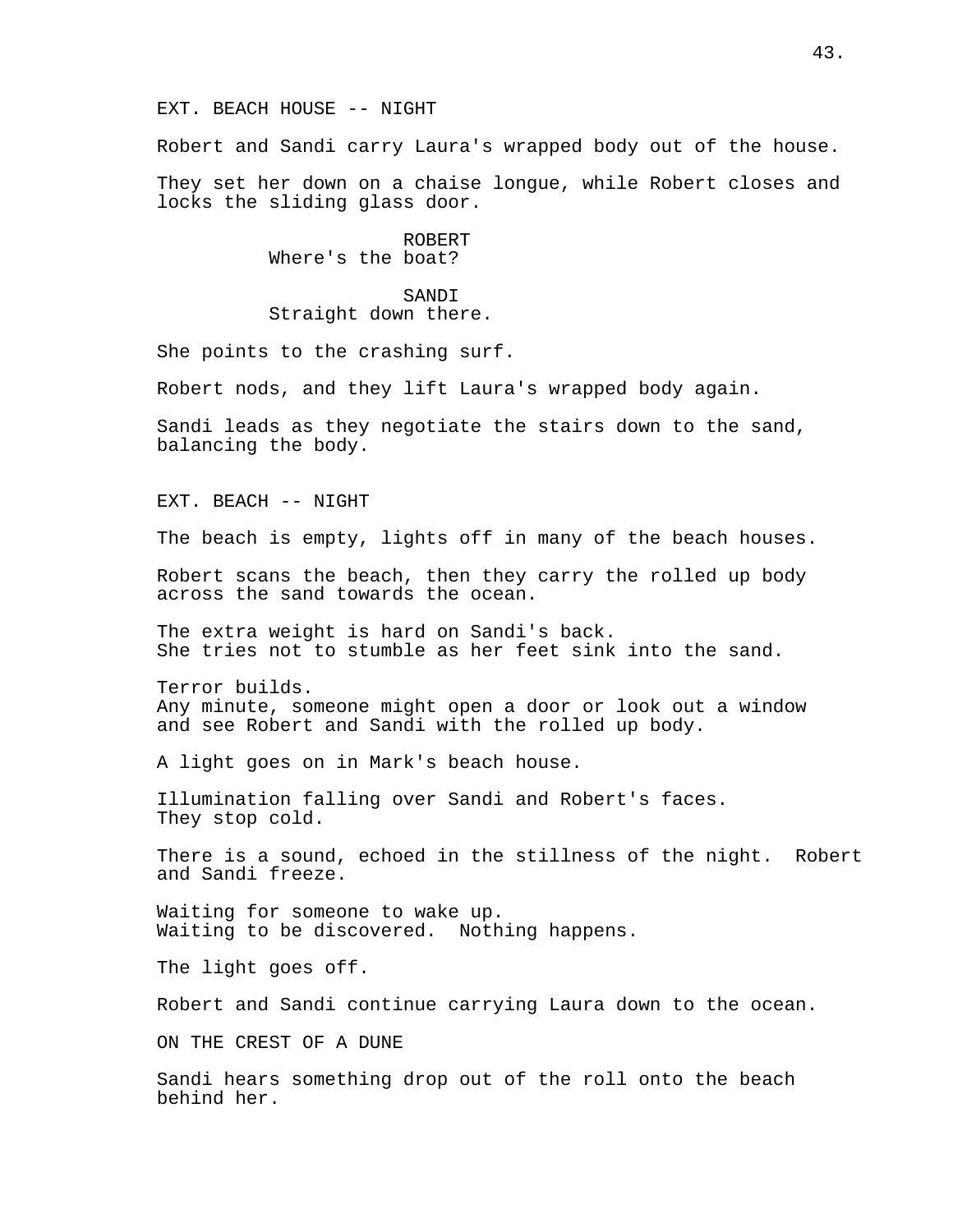They stop and she turns around.

Behind Sandi on the beach is a Laura's wedding band, glittering in the moonlight.

> SANDI Her wedding ring.

Robert looks around the beach for signs of life, then they set Laura down an the beach. He picks up the wedding ring and shoves it in a pocket.

A door slams somewhere. Robert and Sandi freeze.

All of the doors from the beach houses are still closed.

After a moment, Robert and Sandi hoist Laura's rolled up body back up and continues to the beach.

NEAR THE WATER

Sandi and Robert stop dead.

There's a JOGGER on the beach. Coming towards them. Maybe two hundred feet away.

Sandi sees the row boat, beached about twenty feet away.

SANDI

The boat.

Robert nods.

The Jogger continues towards them.

Robert and Sandi carry Laura down to the boat. Lay her on the sand.

The boat is a small row boat, made of aluminum.

The Jogger gets closer.

Robert starts to drag the boat down to the water. Sandi stops him.

> SANDI Not enough time.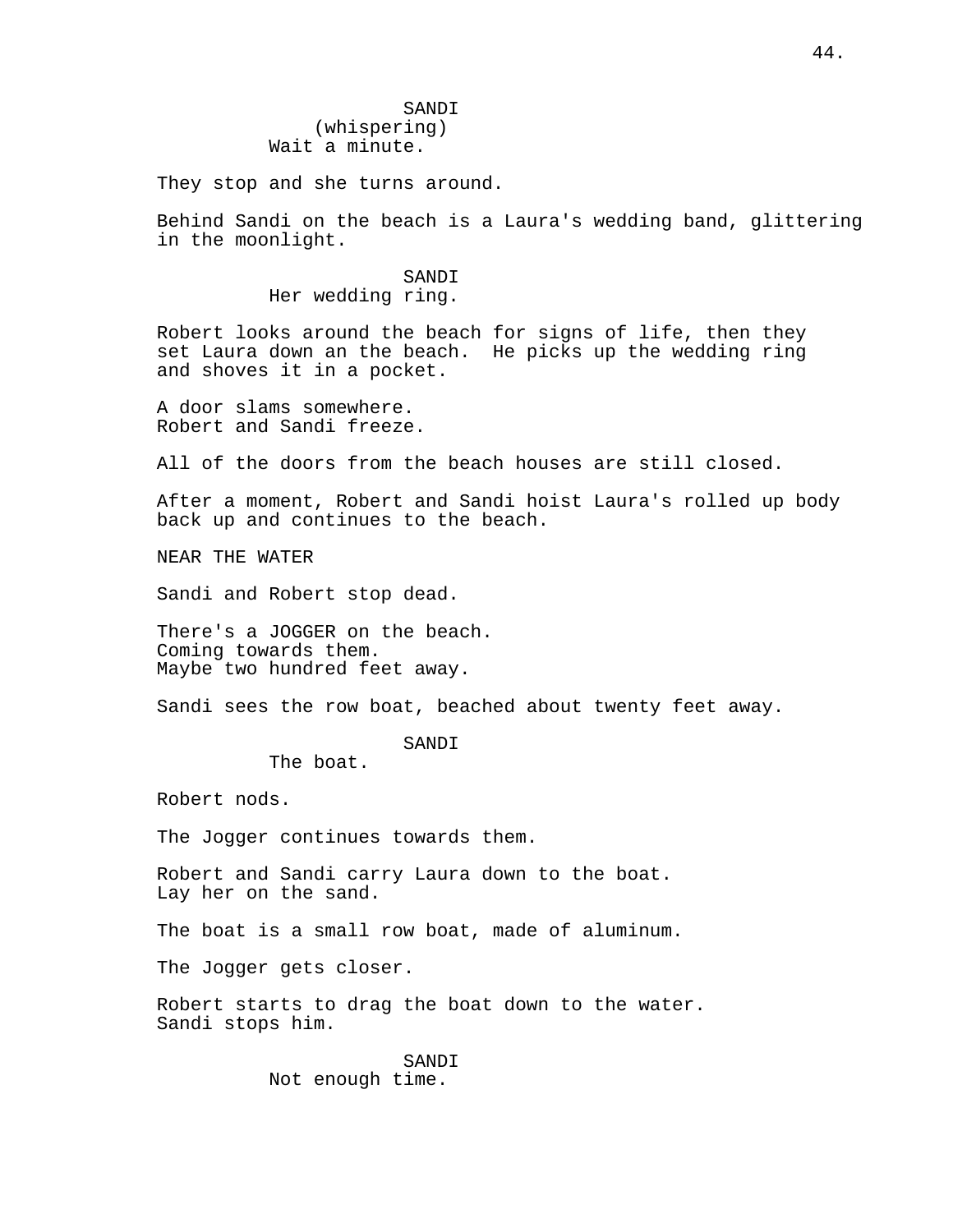The Jogger gets closer. Sandi gestures to Robert to move quickly. They take the aluminum boat and flip it over Laura, keel up. Covering her... but her arm sticks out. The Jogger gets closer. Sandi pulls Robert down to the sand and kisses him, leaning back against the upside-down boat. It's a pretty good kiss... But the pressure on the boat presses against Laura's arm. Laura begins MOANING under the boat. The aluminum gives it a mechanical sound. The Jogger is only a few feet away. Closer. Closer. Closer! Laura's moaning gets louder. Vibrating the aluminum boat. Neither Sandi nor Robert know what to do. The Jogger runs right at them! Closer. Closer! CLOSER! THE JOGGER gives them a nod of hello. Then continues jogging down the beach. He doesn't hear a thing. He's wearing a Walkman. Robert and Sandi turn and watch him jog away. Laura's moaning stops. The Jogger is just a silhouette on the horizon. ROBERT Where are your panties? SANDI I took them off in the house... Should I go back and get them? ROBERT Not enough time. Robert and Sandi flip the boat back over, uncovering Laura.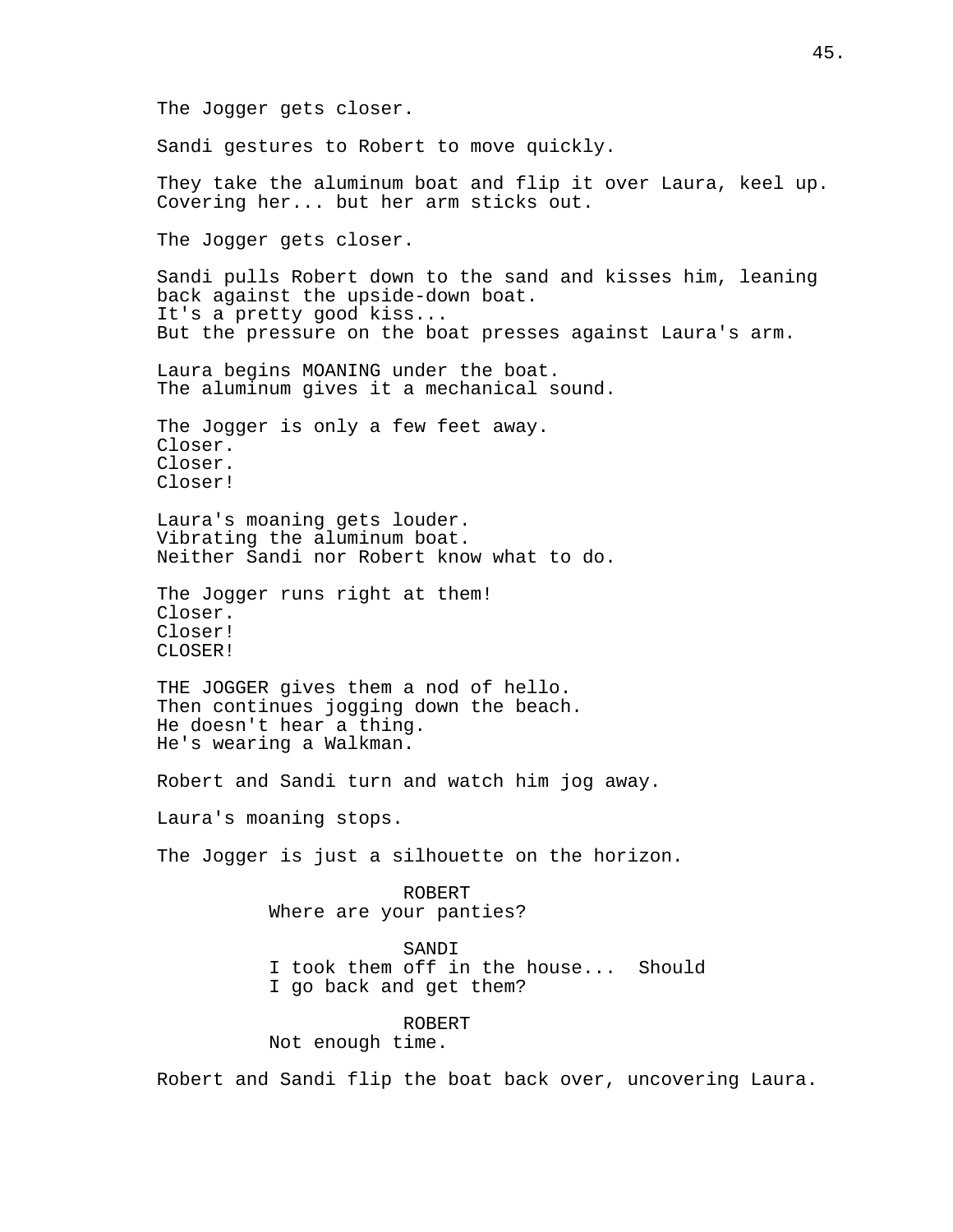They lift Laura and place her inside, next to the paddles. Then they drag the boat down to the crashing surf.

EXT. ROW BOAT -- NIGHT

Robert and Sandi row the boat out to sea, with Laura's wrapped body between them.

Moonlight glitters over the water, as they row further and further out to sea.

### ROBERT

How far?

SANDI All the way out to the buoy. Make sure she gets caught in the riptides.

They continue rowing in the moonlight.

Finally, they reach a point far out at sea.

A buoy bell can be heard ringing nearby.

Robert lays down his paddle and unrolls Laura from the first beach towel.

Laura's eyes flutter under their lids. She's still unconscious.

Robert pulls the wedding band from his pocket and slides it over Laura's finger.

> ROBERT 'Till death do us part.

Sandi lays down her paddle, looking at Laura.

SANDI What do we do now?

ROBERT We throw her over the side.

SANDI We can't just dump her....

ROBERT It's a little late to get cold feet .

SANDI I can't do it, Robert. I just can't.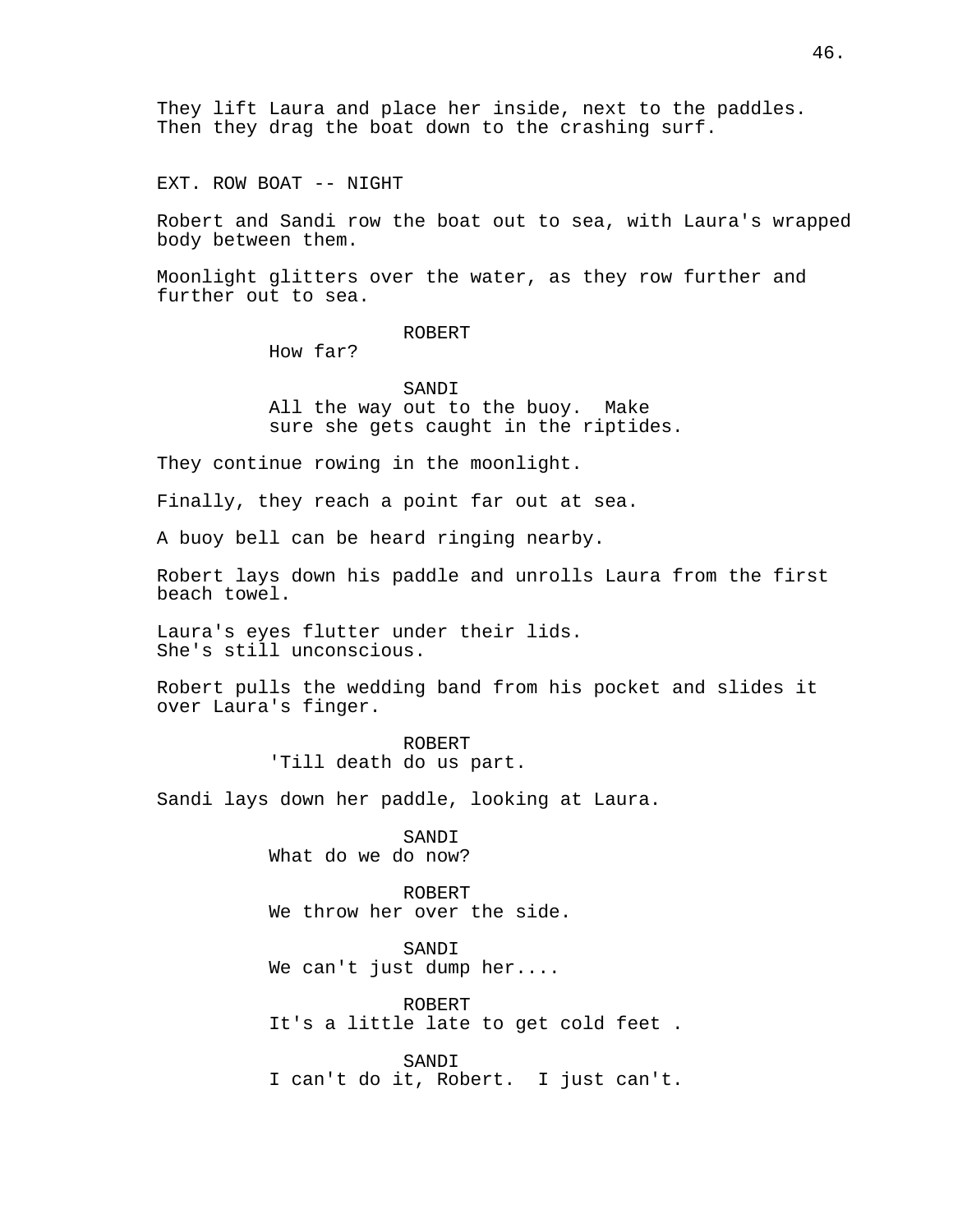Robert puts an arm around her, comforting her.

#### ROBERT

### Sure you can. It's easy.

Robert puts Sandi's hands under Laura's shoulders.

He untucks the second towel, loosening Laura's arms. Then his hands go under Laura's knees.

#### ROBERT

Gently. Over the side.

Robert lifts, and Sandi follows suit; their eyes locked together.

Laura Is lifted gently over the edge of the row boat.

BUT LAURA'S BODY gets away from them, making a loud SPLASH as it hits the ocean and sinks from view.

THE SOUND ECHOES ACROSS THE WATERS.

Robert looks around the rowboat, wondering if anyone heard the noise.

Behind him, the Laura POPS back to the surface...

SCREAMING. THRASHING. CONVULSING.

Sandi sinks down in the row boat, trying to hide, as Laura fights her way through the cold waters to the boat.

LAURA'S FINGERS clamp onto the side of the boat.

#### LAURA

NO! NO! NO!

Robert puts a hand on her face, pushes her away from the boat. Her fingers hold tight.

Holding her with one hand, Robert begins prying her fingers off the boat one by one.

Sandi cowers on the floor of the boat, scared. Wondering how she got into this.

### LAURA

### NO! NO! NO!

Robert removes one entire hand from the boat. The hand begins thrashing in the air. He pulls the second hand's fingers from the boat, one by one.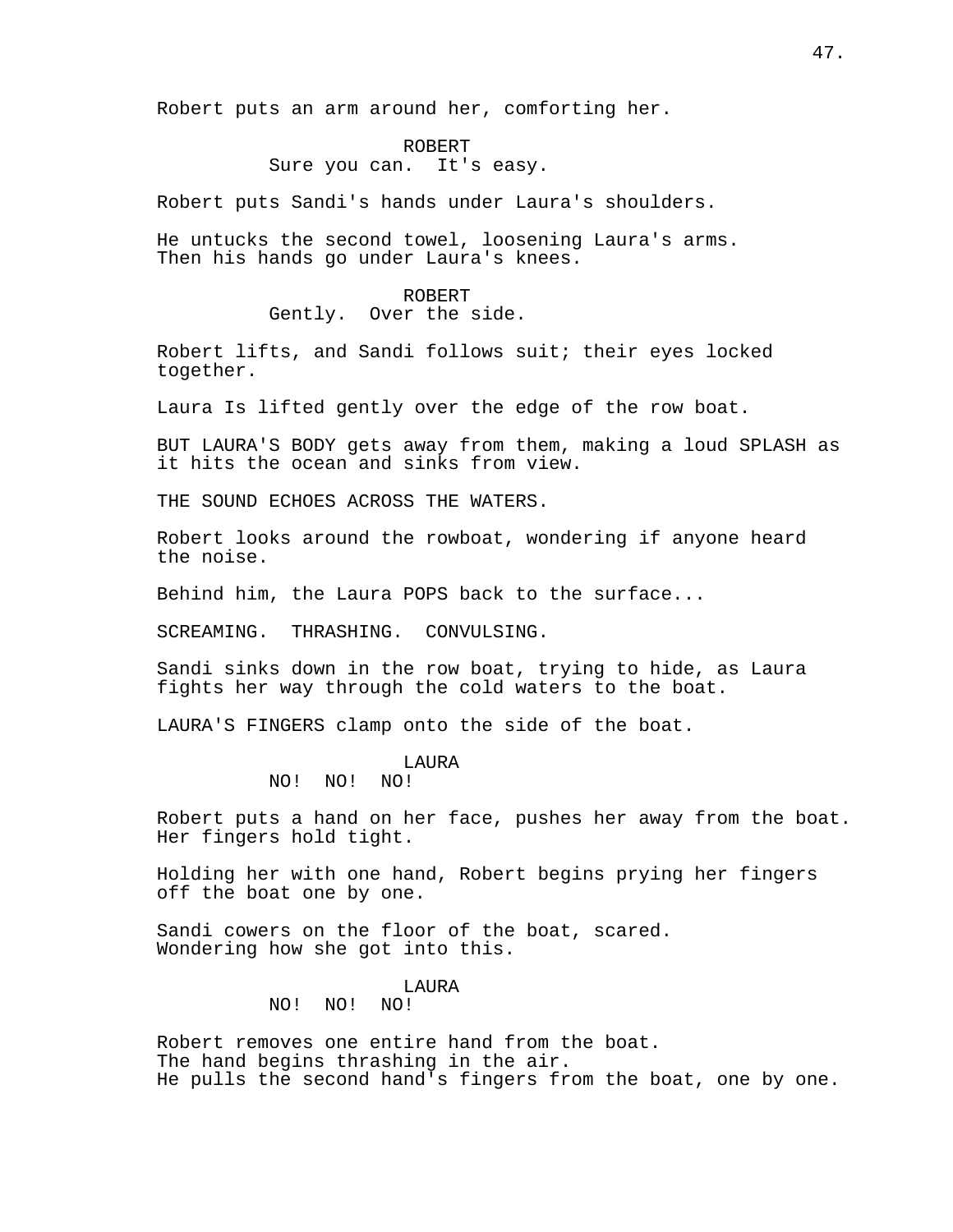No! No! No!

He gets down to the last finger. Plucking it from the boat. He shoves Laura's head away.

Laura begins thrashing back to the row boat.

Robert picks up a paddle - ready to hit Laura in the head.

#### SANDI

No! Don't want to leave marks.

Robert places the blade against Laura's chest. Gently pushing her away from the boat.

> ROBERT (smiling) Goodbye.

Laura continues thrashing, clawing, screaming, and yelling in the water.

Robert takes his seat in the row boat, grabs the other paddle. He calmly begins rowing the boat back to the shore.

Sandi looks on in terror as Robert rows the boat to shore, while Laura screams and thrashes in the water behind them.

Robert rows, whistling "Michael Row The Boat To Shore"...

AS LAURA THRASHES in the water behind them.

Finally, Laura gurgles, taking in a lung full of water. She goes into a grand-mal seizure, wheezing and twitching out of control. Taking in more water.

LAURA FINALLY SINKS below the water level... Drowning. Caught in a riptide.

Robert calmly rows the boat, whistling in the moonlight.

Sandi sits up in the boat, eyes full of fear.

EXT. BEACH -- NIGHT

Robert beaches the boat. Sandi gets out of the boat slowly, still haunted by images of Laura's murder.

> ROBERT Are you okay?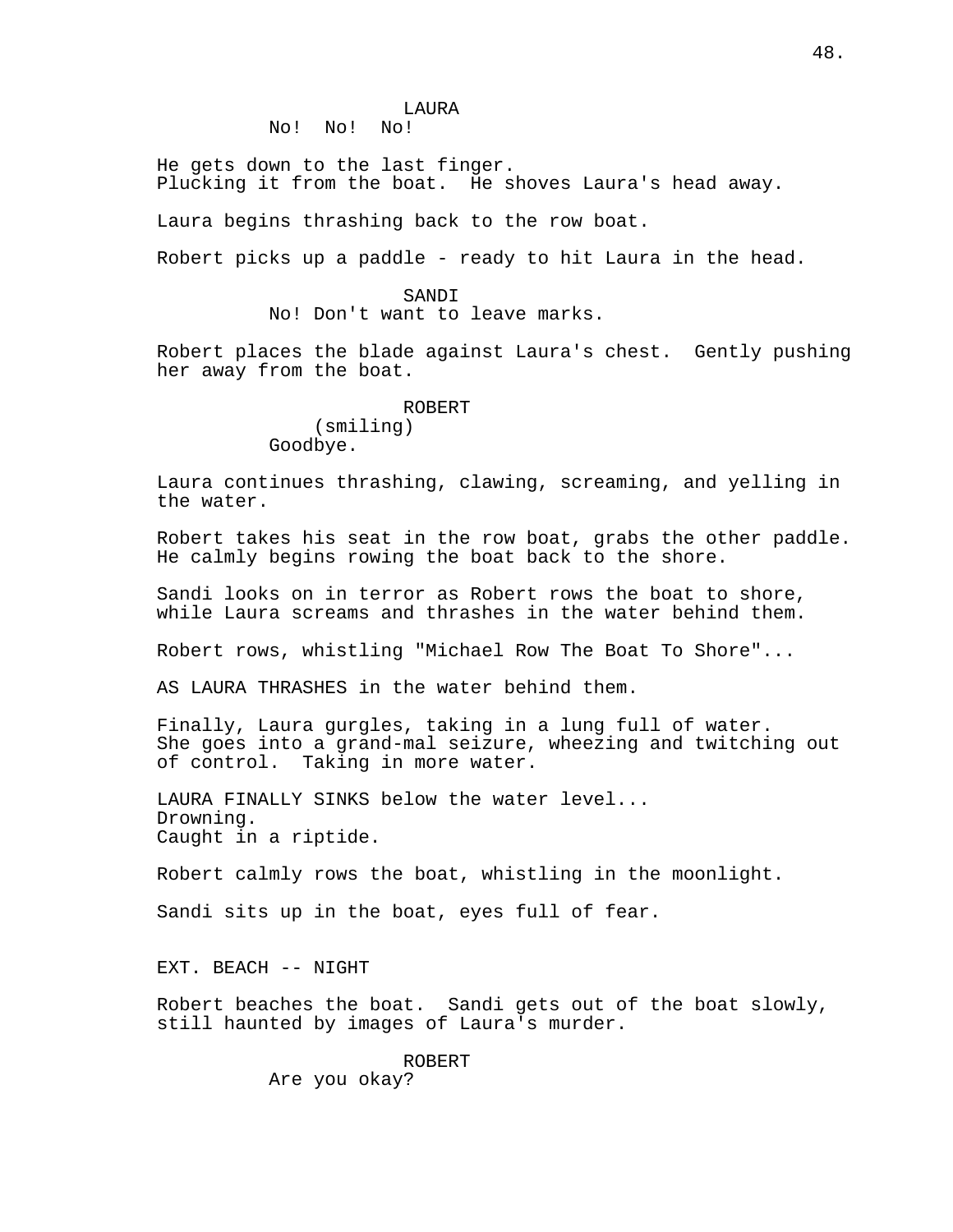It's just a hell of a thing, you know? Just dumping her out there...

Robert pulls her close, hugging her.

## ROBERT

It'll be okay.

Sandi nods, getting back some strength.

ROBERT You've got to take back the boat and make the phone call.

#### SANDI

Yeah.

### ROBERT

Look. We can't see each other for a while. A couple of months, maybe more. We can't let the police suspect either of us, okay?

Sandi takes a long time before answering.

SANDI

Okay.

Robert lets go of her, and starts to move away; but Sandi grabs him and gives him a final, passionate, kiss.

#### SANDI

To tide you over.

Robert smiles, then walks across the beach to the Beach House.

Sandi watches him walk away, feeling very alone.

She adjusts her Top Cat backpack and pushes the row boat back into the water, begins rowing to the pier.

EXT. THE PIER -- NIGHT

Sandi ties up the boat... No longer wearing the backpack.

INT. PAY PHONE AT PIER -- NIGHT

Sandi steps into the phone booth and dials 911.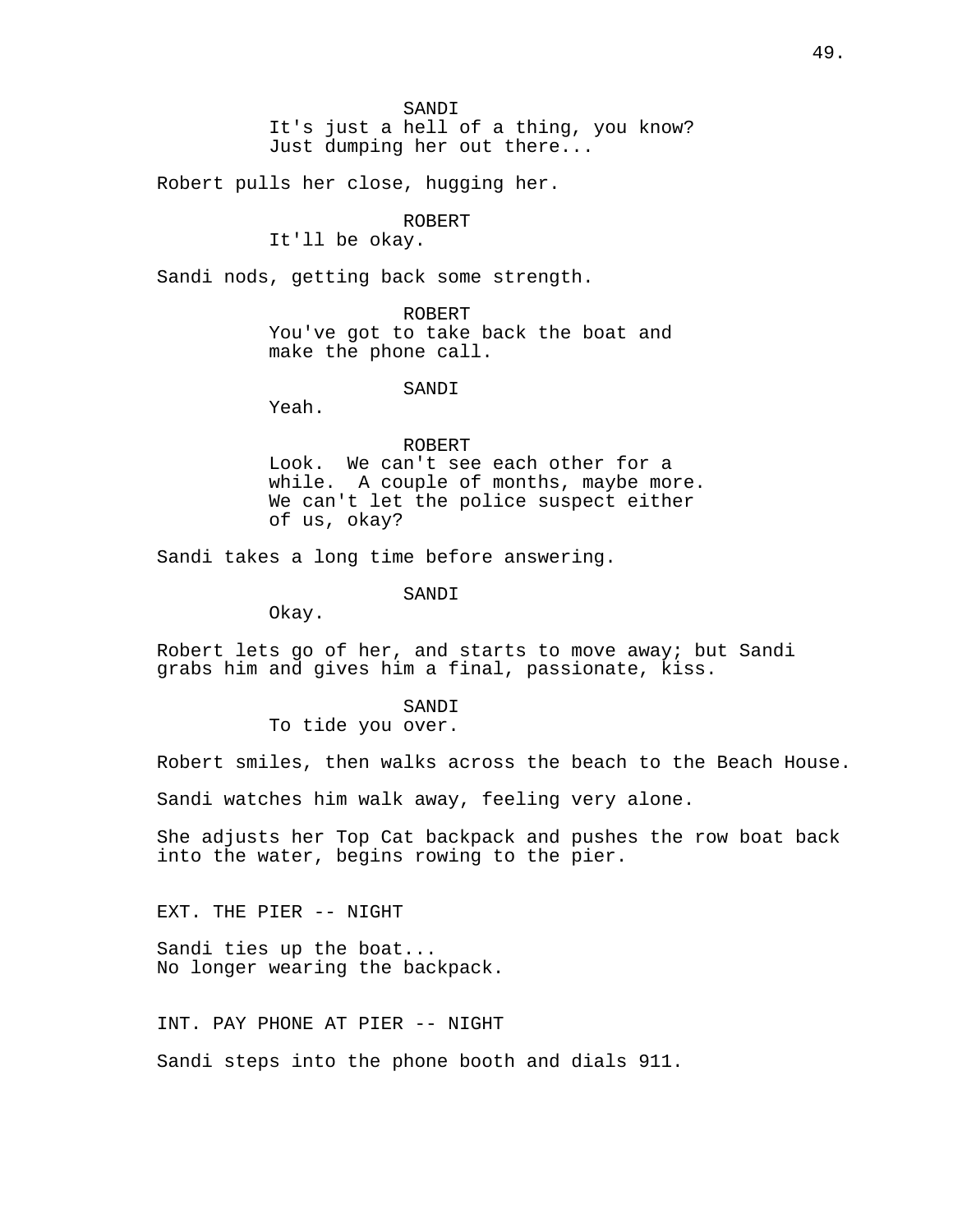OPERATOR (V.O.) Nine One One, operator twenty three. Can I help you? SANDI I want to report a drowning. OPERATOR (V.O.) Your name please. SANDI Look, this is an emergency. (beat) I was night surfing out at Cain's Point and heard some woman screaming in the water. OPERATOR (V.O.) At Cain's Point? SANDI Yes. OPERATOR (V.O.) Your name, please. SANDI Look, I wanted to help her. (beat) But she was too far out. Too close to the rip tides. Sandi looks down at the ocean, under the pier, and sees something the thrashing in the water... Just like Laura thrashed... But this is just a sea gull. OPERATOR (V.O.) Your name, please? SANDI Afraid I'd get caught in the rip tides... She hangs up the phone. The set of the state of the state of the state of the state of the state of the state o away from the water. Walks down the pier to town. EXT. BEACH -- DAY KIDS in swimsuits walk across the sand in the morning sun.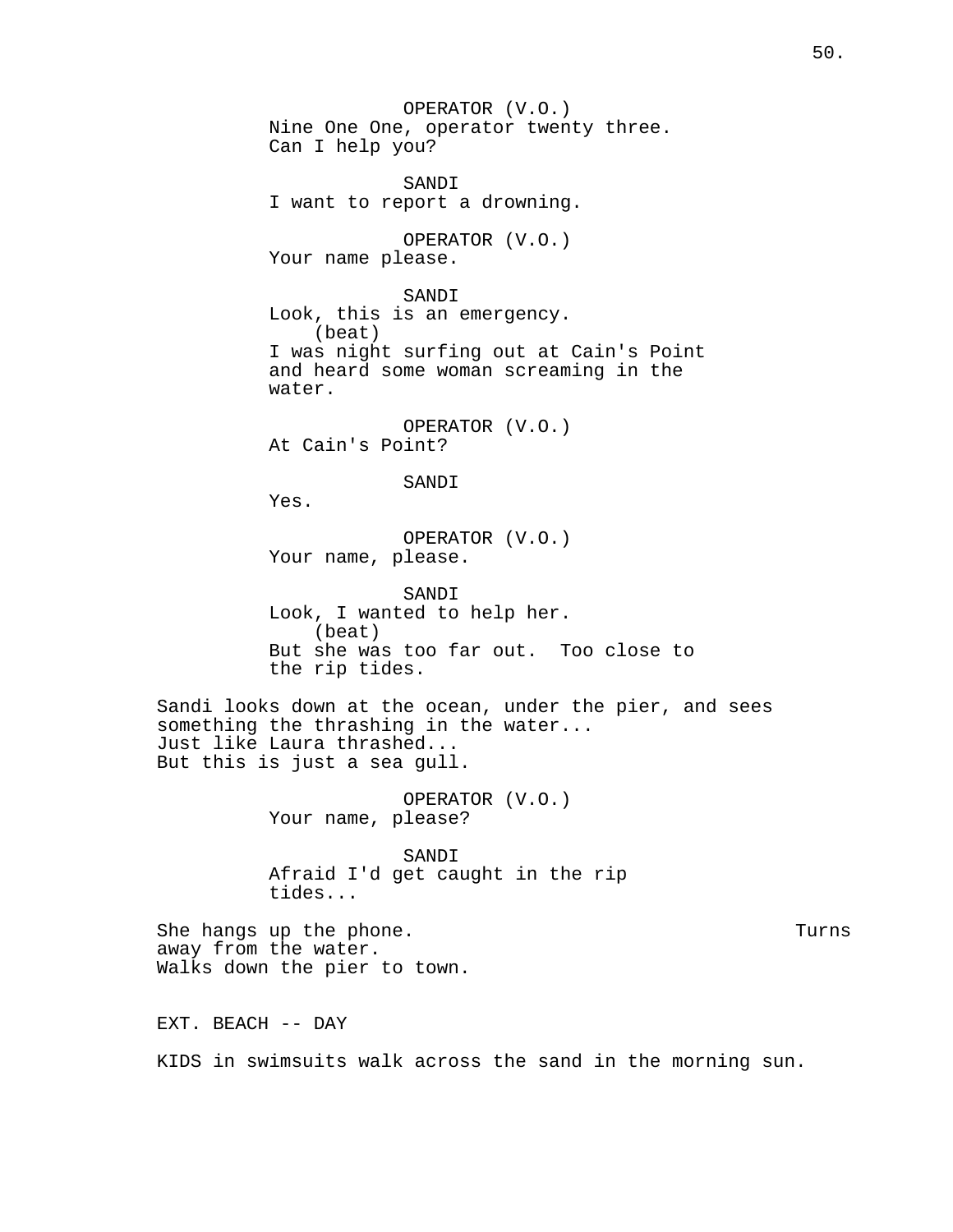Looking completely out of place, Lt. JACK WOOLRICH is dressed in a blue suit and tie. Woolrich is a smart, good looking exbig city cop. A no-nonsense homicide detective who never goes anywhere without his Fred Flintstone Pez dispenser.

NEAR THE EDGE OF THE WATER

A pair of uniform policeman hold a crowd of sunbathers back from a crime scene.

Woolrich pops a Pez into his mouth as he tries to squeeze through the crowd.

DETECTIVE NEBEL takes photographs of something on the beach. He lowers his camera when he sees Woolrich.

> DT. NEBEL Hey, Woolrich. What's the flavor of the day?

Woolrich pops a Pez into his mouth.

WOOLRICH Grape. What have we got?

DT. NEBEL Nine one one got a call last night woman drowning, caught in the riptides. Coast Guard did a search, found zip. Then this washed up this afternoon.

WOOLRICH That's all that's left of her?

DT. NEBEL

So far.

Woolrich squats down to examine the crime scene. No body, just a ripped and bloody red one piece bathing suit with a monogram - LDG.

> DT. NEBEL We've had some shark sightings...

WOOLRICH Anybody see anything?

DT. NEBEL Got a drunk who saw two women making out on the pier last night.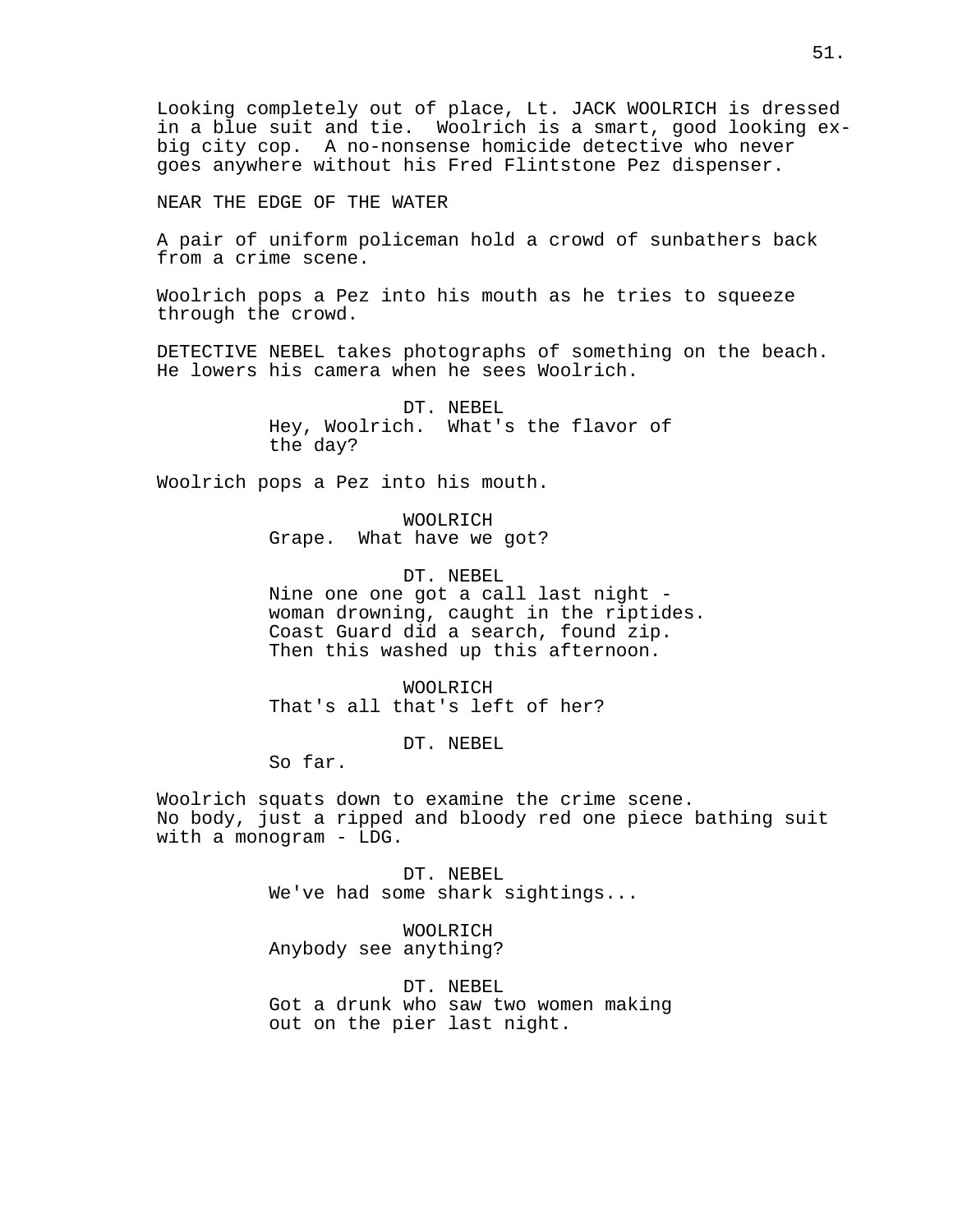WOOLRICH Find out what he's drinking and get me a bottle. (looks at bathing suit) L.D.G. Who could that be?

DT. NEBEL Laura Goodis. She and her husband live in the beach house over there.

Dt. Nebel points down the beach to the Goodis beach house. Woolrich nods and pops a Pez in his mouth.

> WOOLRICH Anybody talked to the husband?

DT. NEBEL Figured we'd let you do that.

WOOLRICH (smiles) Thanks.

Woolrich heads down the beach to the Beach House.

INT. BEACH HOUSE BEDROOM -- DAY

Robert creeps into the bedroom, and puts on his rubber gloves. Suddenly, there is a LOUD KNOCKING at the sliding glass door.

> WOOLRICH (O.S.) Mister Goodis? Mrs. Goodis?

Robert freezes, not wanting to make a sound.

MORE KNOCKING on the glass door.

WOOLRICH (O.S.) Mister Goodis?

FOOTSTEPS moving across the deck.

Robert relaxes a little....

THEN A SHADOW falls over the bedroom window. A silhouette of Woolrich as he tries looking in the window.

Even though the curtains are closed, Robert stands absolutely still.

WOOLRICH'S SILHOUETTE moves away from the window.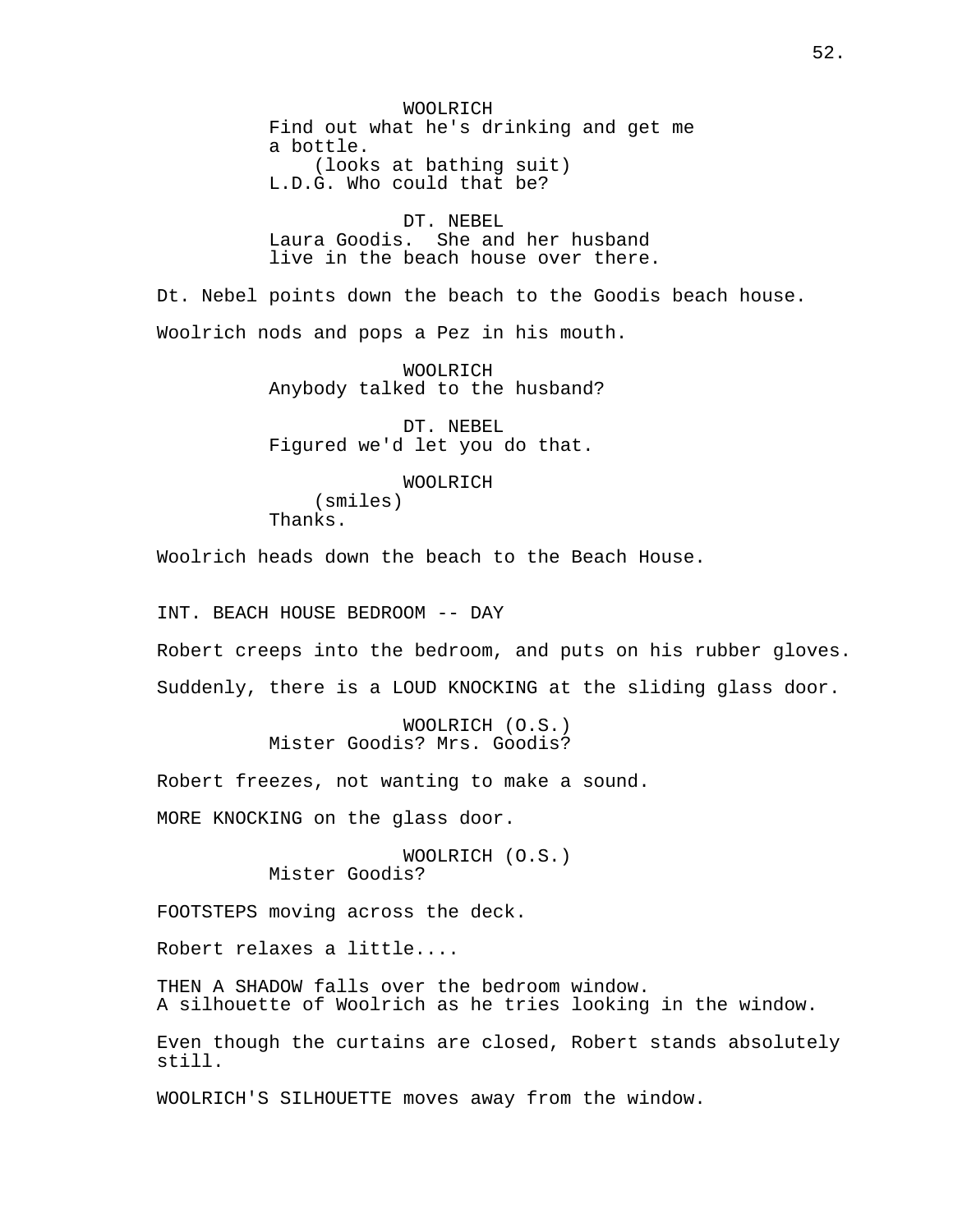Robert waits a moment, then pulls the empty Sominex container from his left pocket.

Moving to the night stand, he pours the contents of Laura's medication vial into the Sominex container.

Pocketing the sleep-aid bottle, he pulls the baggie containing the actual medication from his right pocket and pours it into the empty vial.

Carefully re-capping the vial, he returns it to the night stand.

Robert quietly crosses to the bathroom.

INT. BATHROOM -- DAY

Robert opens the medicine cabinet and takes the bottle of Sominex from his left pocket and returns it to the cabinet.

He moves a container of vitamins in front of it, and slowly closes the medicine cabinet.

SUDDENLY, there's a loud knocking at the front door.

Robert freezes, trying not to make a sound.

WOOLRICH (O.S.) Anybody home?

EXT. BEACH HOUSE DRIVEWAY -- DAY

Woolrich knocks on the door again.

Mark ambles over.

### MARK Can I help you?

Woolrich turns around, spotting Mark.

WOOLRICH Are you Robert Goodis?

MARK I live next door. (beat) Who are you?

WOOLRICH Detective Jack Woolrich.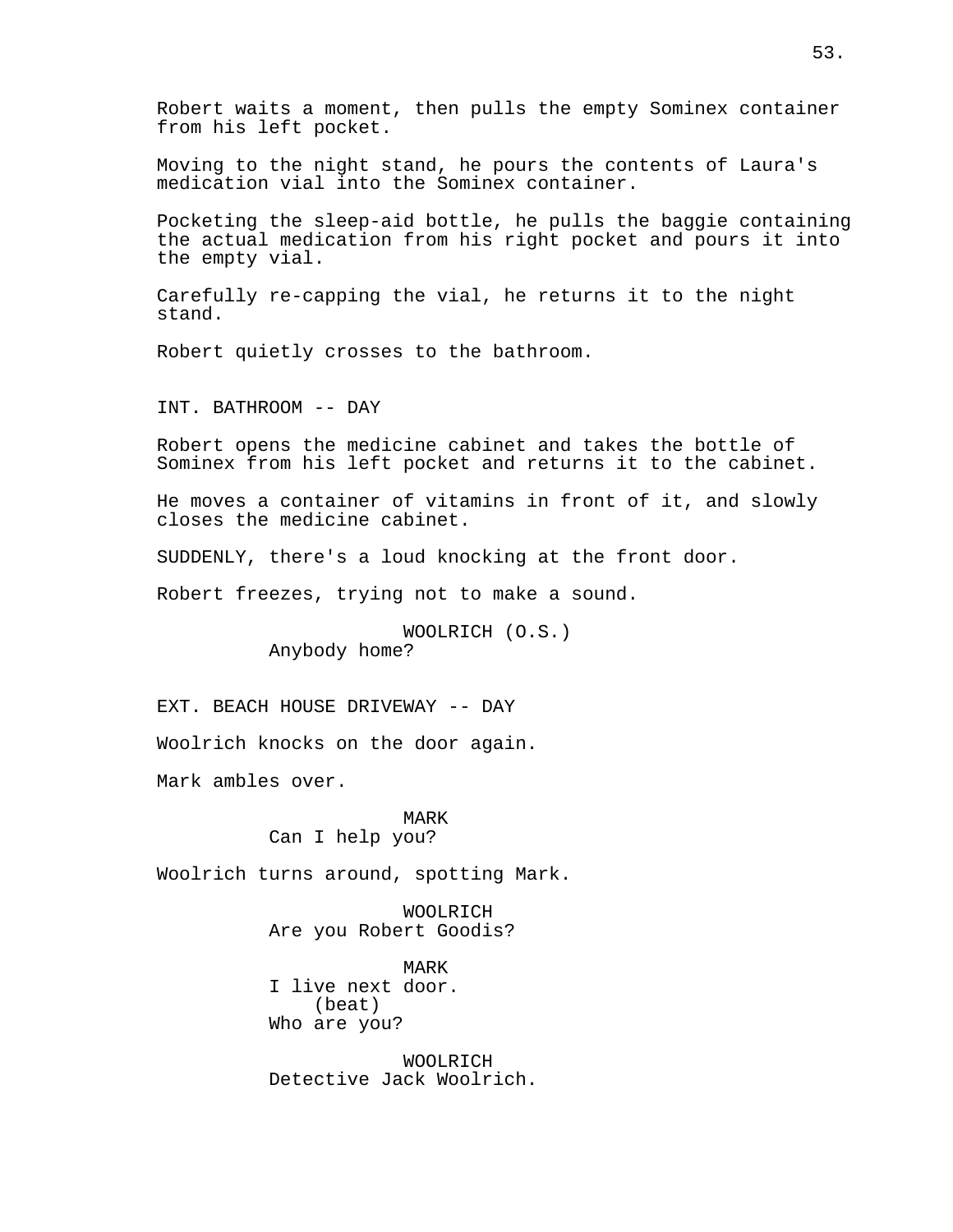He flips his ID for Mark to look at.

MARK Is anything wrong?

WOOLRICH Have you seen Mrs. Goodis today?

MARK Her car's in the driveway... But I haven't seen her.

WOOLRICH What about Mr. Goodis?

MARK Robert's out of town.

WOOLRICH Fishing trip in Berkeley?

MARK What is this about?

WOOLRICH A woman got caught in the riptides and drowned last night.

MARK Oh, my God. I shoulda known.

WOOLRICH

What?

MARK Laura had been taking these midnight swims. Robert asked me to keep an eye on her while he was away.

WOOLRICH

Away where?

MARK

San Francisco. He's there for a week on business.

WOOLRICH Do you know where he's staying?

MARK

No. But you could call his travel agent. Casablanca. Here in town.

Woolrich writes this down in his notebook, flips it closed.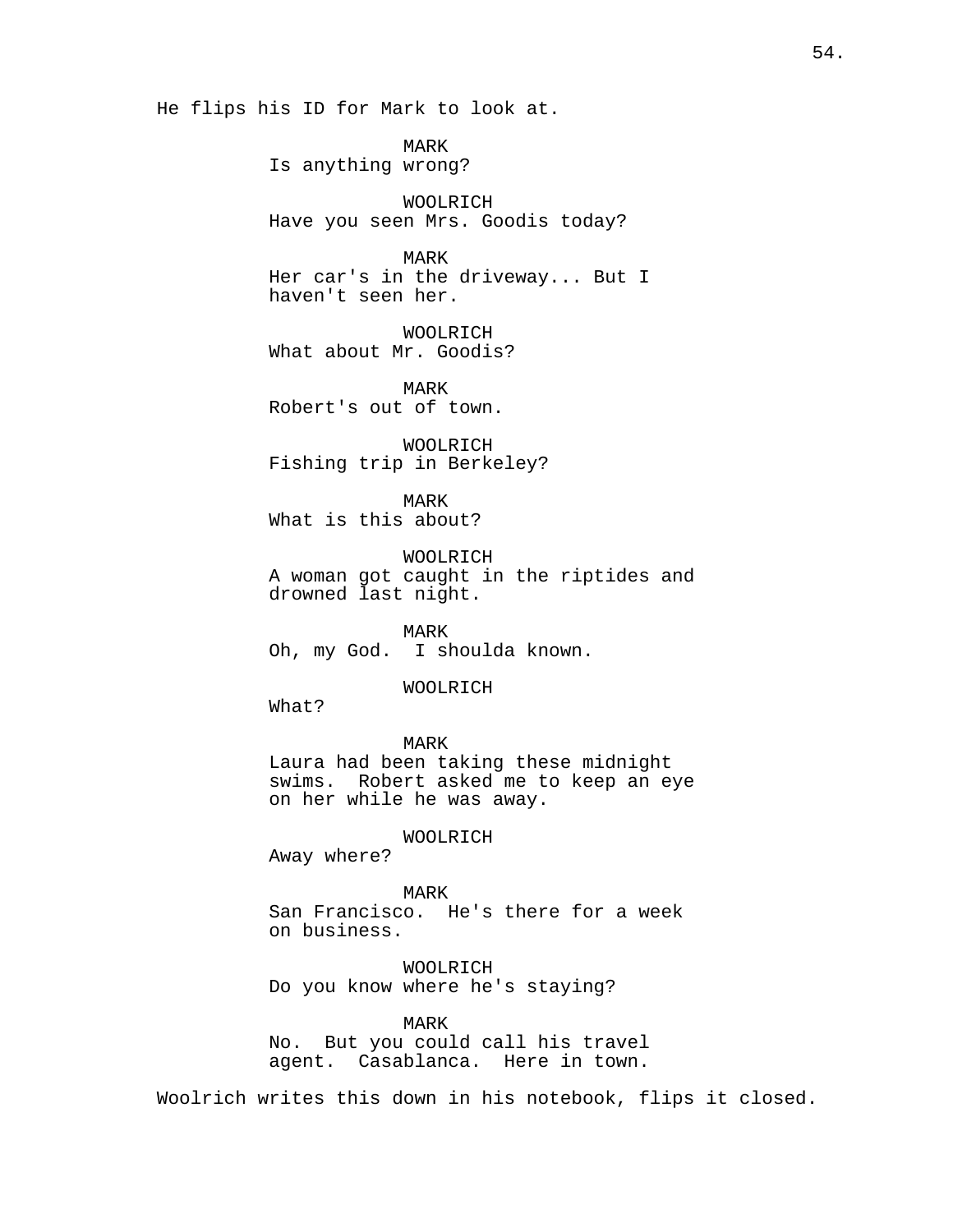WOOLRICH

Thanks.

Woolrich walks away, popping a pez.

EXT. BEACH -- DAY

Dt. Nebel puts the swimsuit in a plastic evidence bag when Woolrich walks up.

> WOOLRICH Tell me if this sounds familiar: Wealthy wife is missing, husband has a perfect alibi - away on business.

> > DT. NEBEL

Peterson case.

#### WOOLRICH

Wins the prize... Let's get a dive crew out there to search for her body... or whatever's left of it.

DT. NEBEL

Where you going?

WOOLRICH Check out the husband's alibi before he dies his hair and heads to Mexico.

INT. CASABLANCA TRAVEL -- DAY

Woolrich talks to Richard, the travel AGENT.

AGENT Yes, he made his arrangements through me. He left at one thirty yesterday.

WOOLRICH Can you give me his flight number and hotel reservations?

AGENT

Of course.

Richard punches information into his computer and prints out Robert's travel plans.

> AGENT You look like you could use a vacation. (MORE)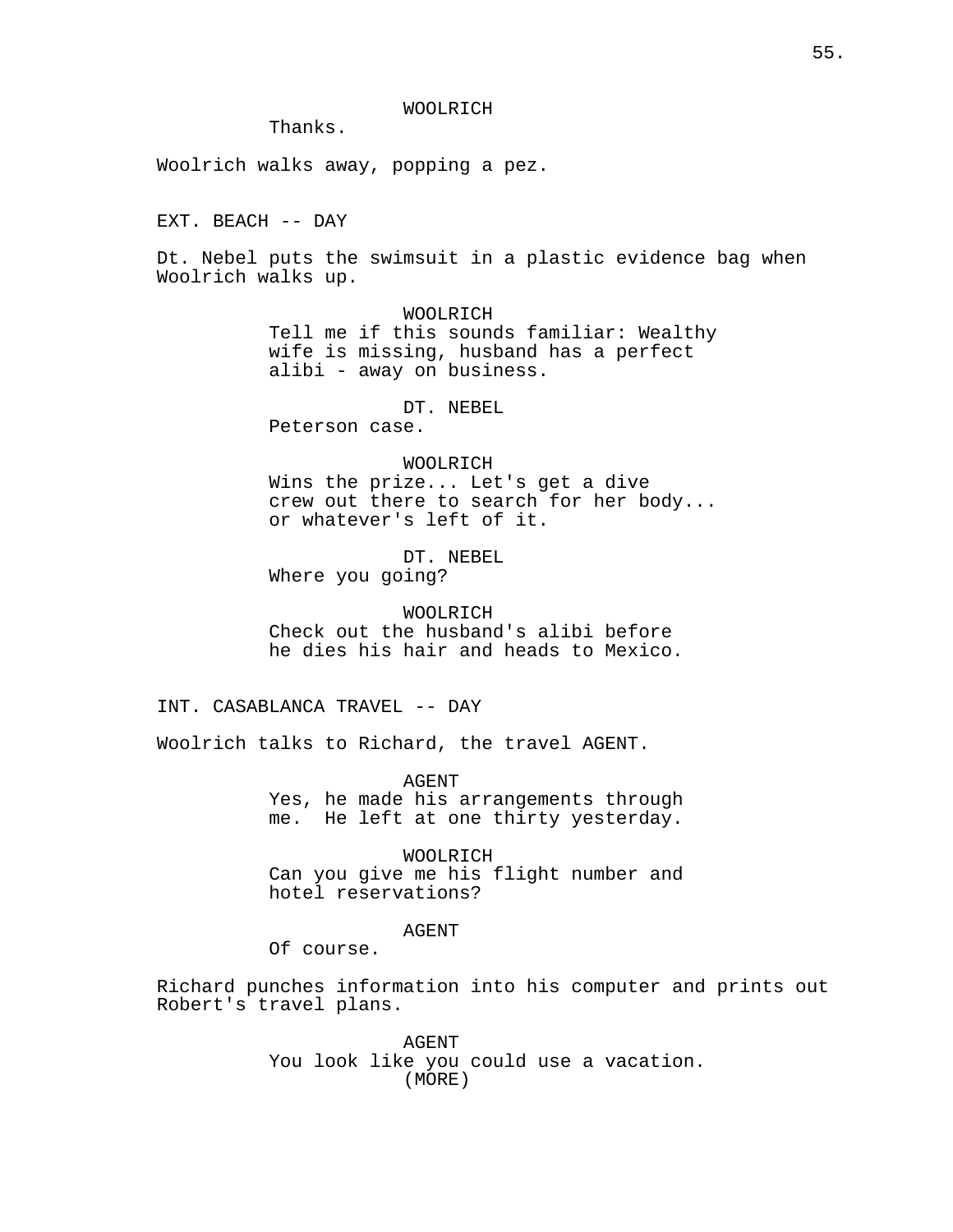AGENT (CONT'D) Eight days - seven nights in beautiful and exotic Bangkok? Ancient Buddhist temples, famed palaces, manicured parks, plus gourmet restaurants and exotic night life? Woolrich grabs the print-out and leaves. INT. POLICE STATION -- DAY Woolrich, at his desk on the phone, looks at the print-out. WOOLRICH So, his car's in the airport lot. (listens) Did you check the time on his ticket? Yeah. (nods) One 0'clock, huh? Okay. Did he make the flight? (frowns) He WAS on it, huh? Okay. Thanks. Woolrich hangs up the phone and picks up the hotel information. He dials the number of the SFO Holiday Inn. WOOLRICH Hello. Holiday Inn? Do you have a Robert Goodis staying there? (beat) Yeah? When did he check in?

(beat) Three 0'clock yesterday, huh? Well, could you patch me through to his room?

Woolrich holds as they ring Robert's room.

ESTABLISHING SHOT. SAN FRANCISCO -- DAY

The San Francisco skyline.

INT. HOTEL ROOM -- DAY

In the non-descript hotel room, Teddy hears the phone ring. He turns to look at the call re-router box.

THE RE-ROUTER clicks on, light going from red to green and dial spinning.

There isn't a second ring.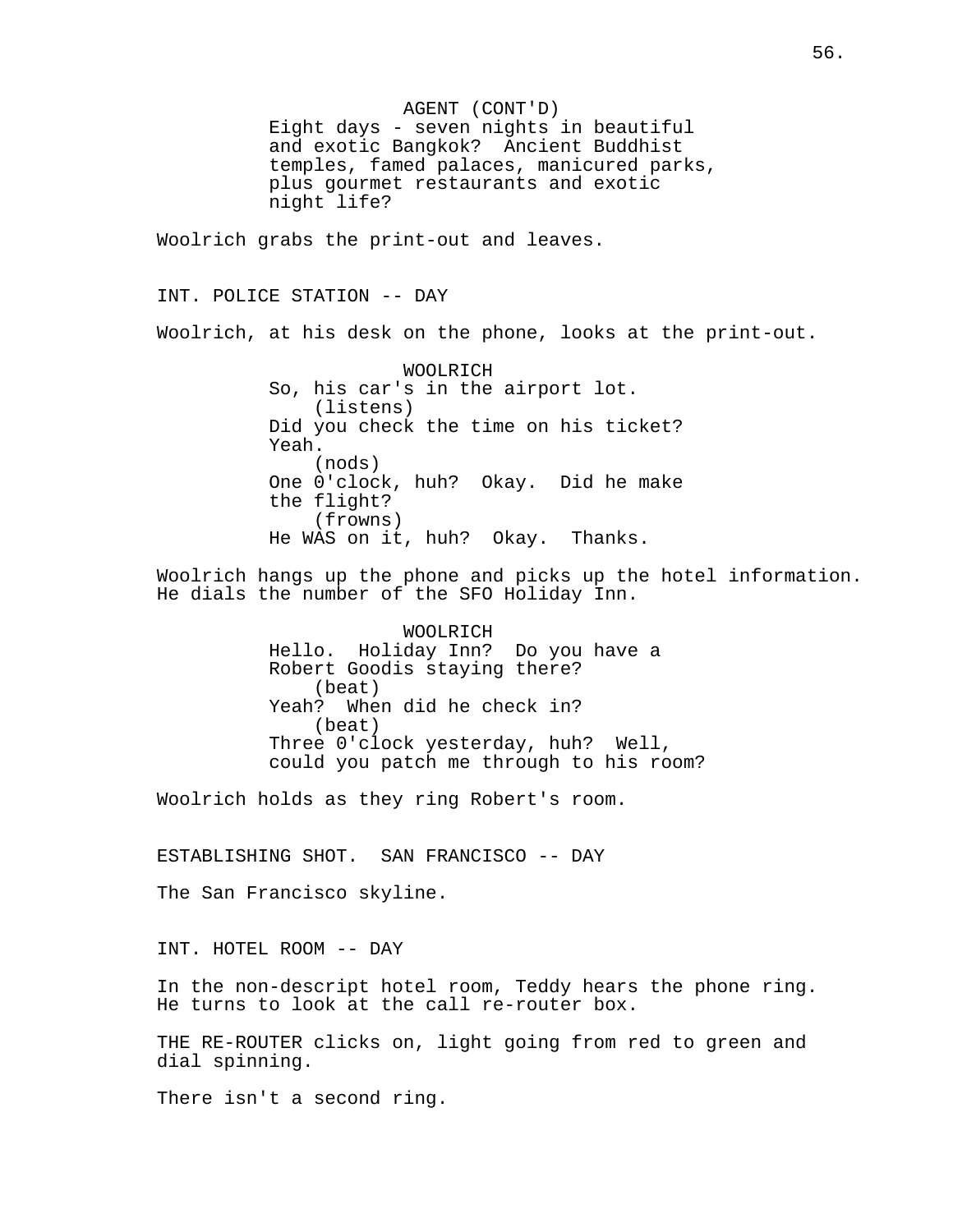INT. BEACH HOUSE -- DAY The phone rings. Robert picks it up before it rings again. ROBERT Robert Goodis' room... INT. POLICE STATION -- DAY Woolrich tosses the computer print-out in his trash can and pops a Pez. WOOLRICH Mr. Goodis? This is Detective Jack Woolrich, with the Cain's Point Police Department. (beat) Yes, sir. Are you the husband of a Mrs. Laura Goodis? (beat) When was the last time you spoke with your wife? (beat) Sir, I'm sorry, but I have some very bad news for you. (beat) A swimming accident. INT. BEACH HOUSE -- DAY Robert's voice sounds shocked, but his body is relaxed. ROBERT Oh, my God. (beat) Yes, sir. I'll fly back right away. Robert hangs up the phone. It's working. EXT. BEACH -- DAY Woolrich pops a Pez as he questions the BEACH KIDS. WOOLRICH So, none of you were surfing out here last night. He turns to BRIAN, the old beach bum.

57.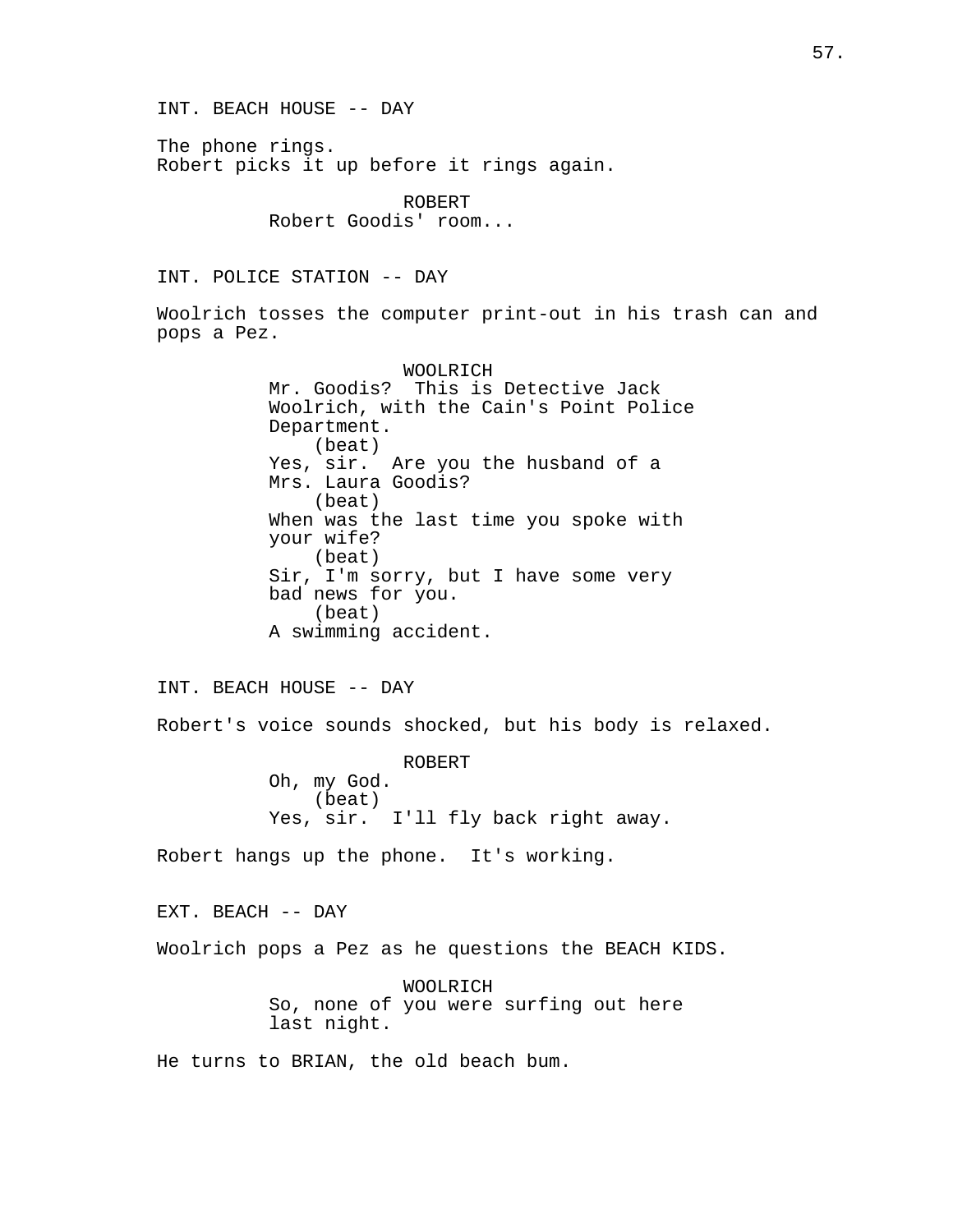WOOLRICH

What about you?

BRIAN What's the point in surfing, man? The waves just bring you back to the beach.

WOOLRICH You don't know anybody that made a phone call to 911?

BRIAN Back in Wisconsin my friend Elmo once made some prank calls --

WOOLRICH Anybody in California last night?

Brian shakes his head. Woolrich turns to Sandi.

WOOLRICH What about you?

SANDI I was at a party in town all night.

Woolrich nods, and walks away from the beach kids.

INT. POLICE STATION - DAY

Woolrich pops a Pez and looks across his desk at Robert.

WOOLRICH When was the last time you spoke with your wife?

ROBERT Before I left for the airport. I called last night, she must have been out... Should I file a missing person report?

Woolrich drops the plastic evidence bag on his desk.

WOOLRICH You ever seen that before?

ROBERT My wife's bathing suit.

WOOLRICH Forensics found traces of blood - OB positive, your wife's blood type. Any idea how it got there?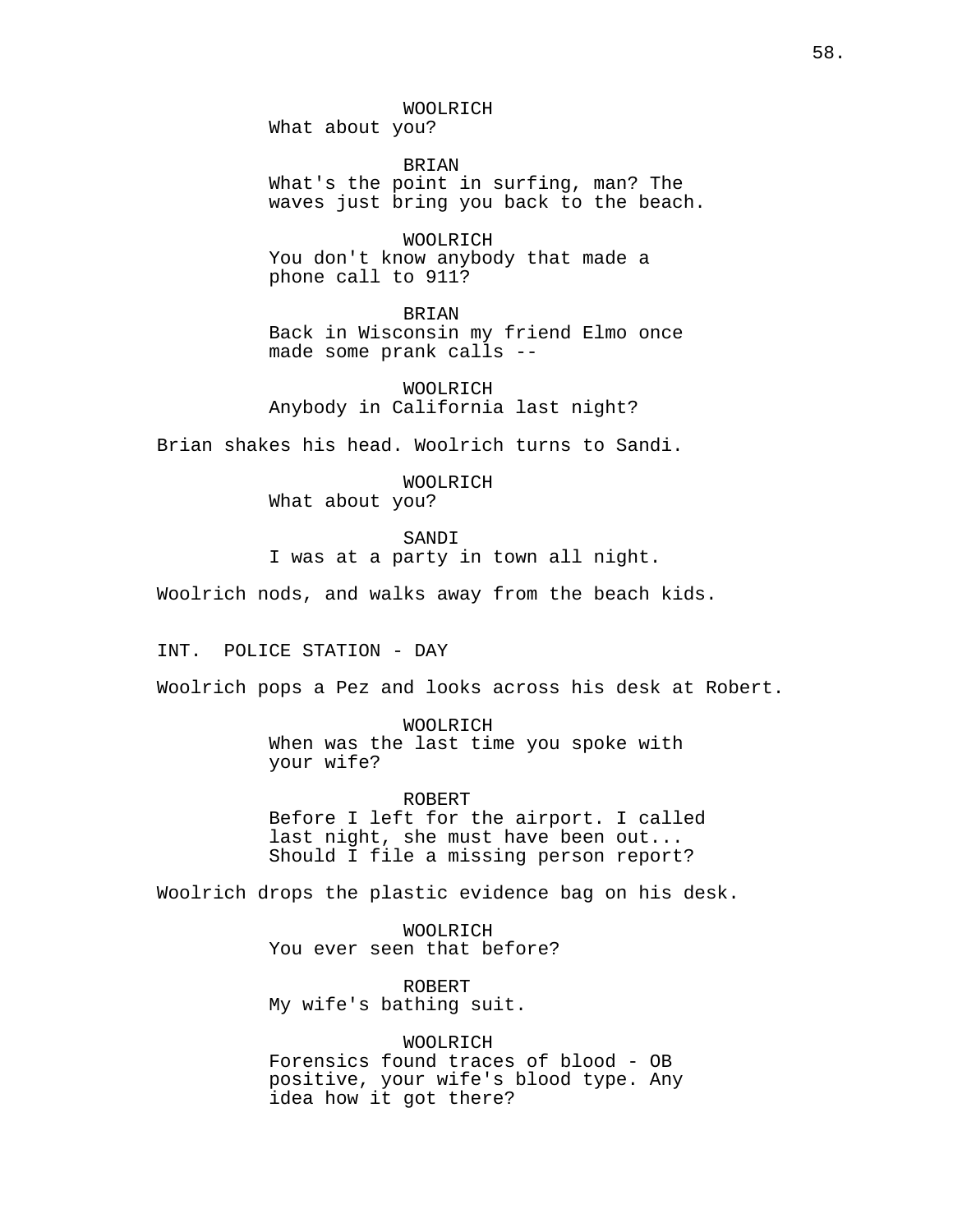#### ROBERT

You found my wife's bathing suit, but you can't find my wife?

WOOLRICH What are the odds of that?

### ROBERT

I want to file a missing persons report. Whatever it takes for you to find her.

## WOOLRICH

We don't know if this is a missing person, accidental drowning, or something else. You have any recent problems with your wife?

# ROBERT No... Well, we had a disagreement last week. Just a spat.

WOOLRICH Really? What about?

ROBERT Should I have a lawyer present?

WOOLRICH Think you need one?

#### ROBERT

My wife is missing - probably drowned. I want you to find her. I don't want to bury an empty coffin.

Woolrich pops a Pez, decides to call Robert's bluff.

WOOLRICH We have dive teams searching out by the old buoy... but usually a body will wash ashore by now. Unless it's weighted down by something.

### ROBERT

Find her. Please find her for me.

WOOLRICH Sure, but do me a favor - don't take any sudden trips out of town.

Robert leaves. Woolrich pops a Pez.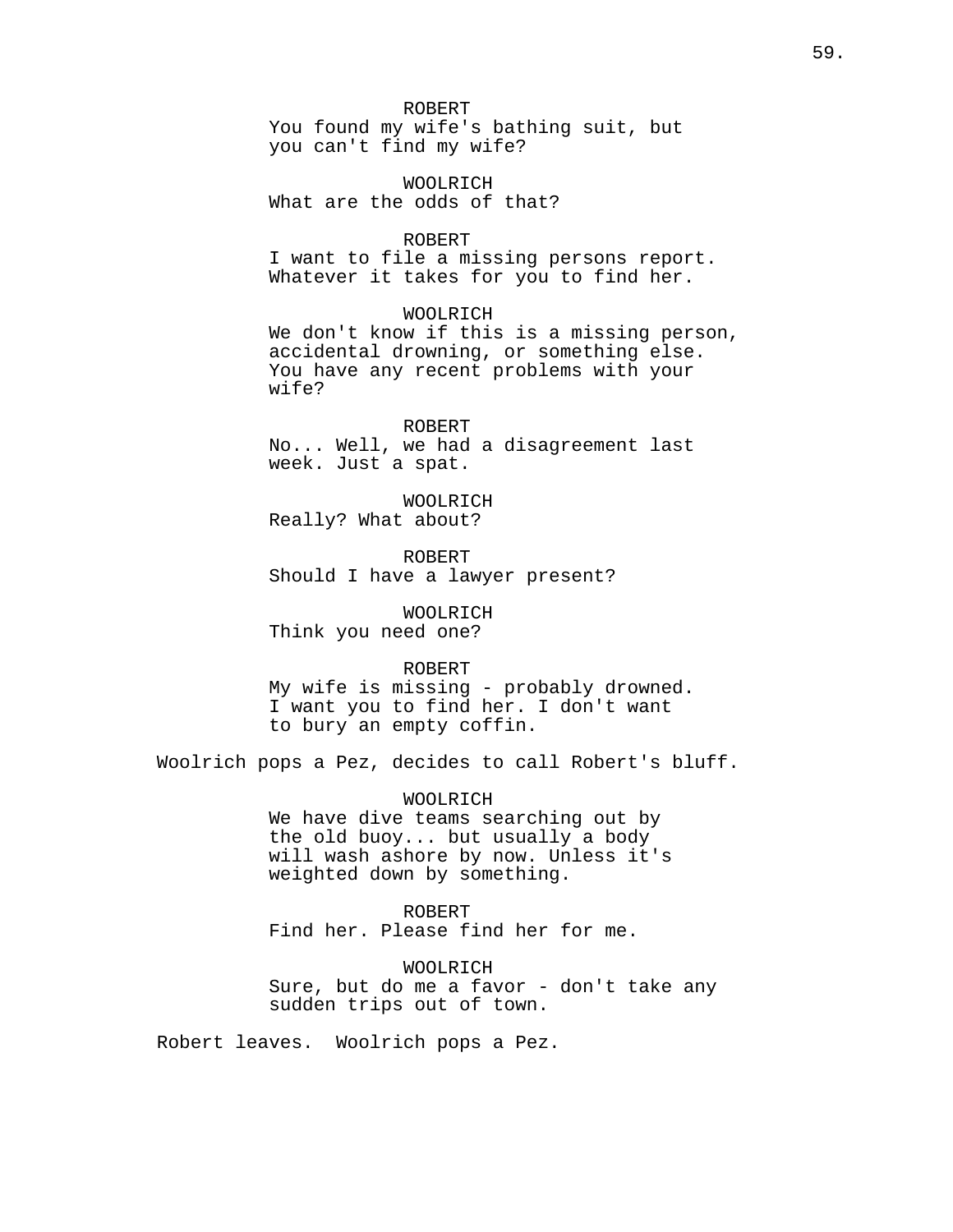WOOLRICH Don't dye your hair blond, don't grow a goatee.

INT. BEACH HOUSE -- EVENING

Robert enters, dropping his luggage in the entry hall.

He grabs the evening paper from his porch, closes the front door, and crosses to the bar.

Robert mixes himself a drink, opening the paper.

THE HEADLINE READS: "Society Woman Missing" A sub-headline reads: "Victim of Riptides?"

Robert raises his drink in toast to the painting of Laura's dead husband.

ROBERT

To Dead Spouses.

He finishes the drink in one swallow, crosses to the sliding glass doors and looks out at...

EXT. BEACH -- EVENING

A DIVE TEAM big steps off a Search & Rescue boat - looking for Laura's body at the bottom of the ocean.

FADE OUT.

FADE IN:

EXT. THE PIER -- DAY

Saturday, and the pier is crowded with CHILDREN, FAMILIES, and COUPLES in shorts and T shirts. A uniformed POLICEMAN strolls through the crowd.

Robert stands nervously at the pier railing, throwing bread scraps to the sea gulls.

A WOMAN in shorts, a tank top, and sunglasses moves to the railing next to him, looking out at the water. The Woman pretends not to know Robert.

When she speaks quietly, we realize it's Sandi

SANDI

I miss you.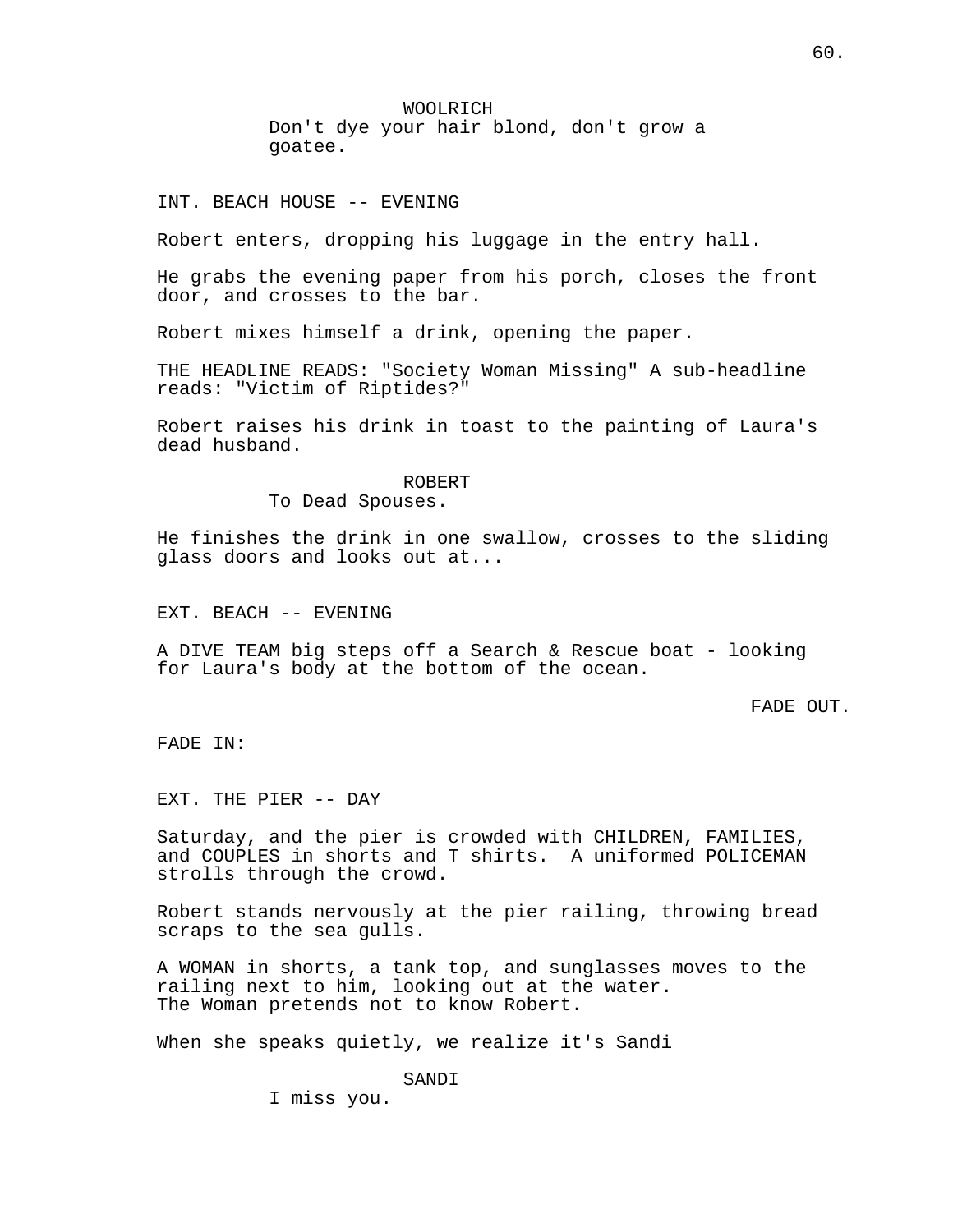ROBERT We shouldn't even be meeting...

SANDI How'd it go with the police?

### ROBERT

They can't close the case until they find a body. They've been searching for days. (beat) They were supposed to find the body, do an autopsy, no evidence of foul play... because we didn't give her any drugs, we just took away her medication. You can't see what isn't there. They'd call it an accident, case closed. But they can't find the body...

SANDI They questioned me.

Robert fights the urge to turn towards her.

ROBERT

What?

SANDI This cop named Woolrich.

The POLICEMAN wanders past them.

Robert is almost in a panic from the last bit of information, tries to remain calm.

> ROBERT How'd he find you?

SANDI They questioned everyone on the beach.

Robert is relieved.

SANDI I miss you, Robert. I want to feel you inside me again.

Her hand touches his on the railing.

SANDI When can we be together?

ROBERT

Maybe never.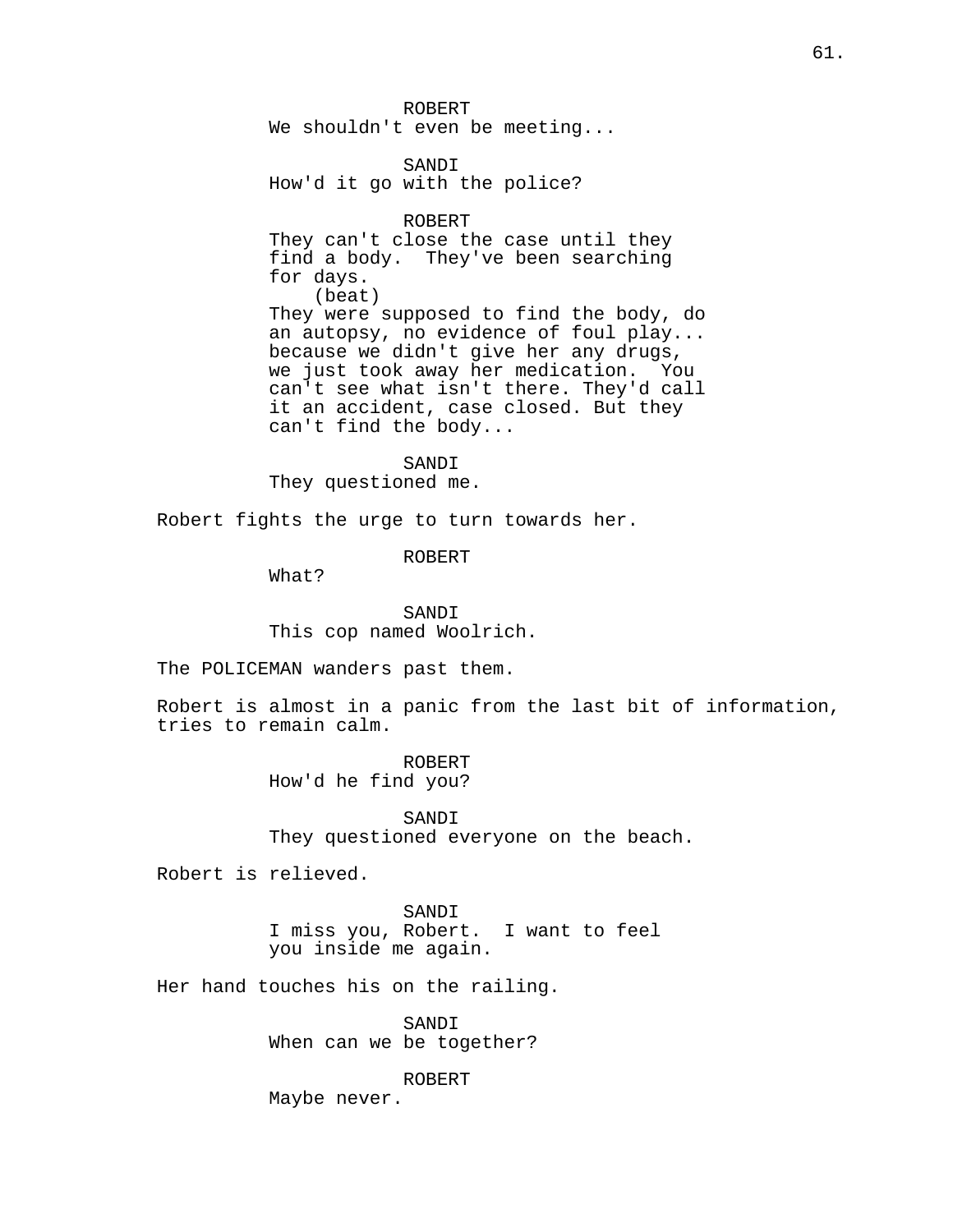SANDI What do you mean?

Robert extracts his hand from under hers.

ROBERT My wife's dead. We murdered her. (beat) If the police EVER connect you and me, we could end up in jail. Understand? Jail. (beat) Maybe even the gas chamber.

He looks away from her.

ROBERT So we can never see each other. Never.

Sandi tries to maintain her anger... fails.

SANDI You can't just dump me. Throw me away like garbage? After what we did together?

ROBERT What are you going to do? Go to the police?

Before Sandi can smile at the possibility, Robert dashes it.

ROBERT I'm the one with the alibi, remember? You don't have any alibi for the time of Laura's murder.

Sandi's expression turns to fear, but Robert continues.

ROBERT What's more, it's YOUR voice on the police department's 911 tape. (smiles) They can voice-print you, prove it.

The Policeman wanders past them again. Stopping for a moment.

Robert and Sandi pretend not to know each other, but even their silence is charged with tension.

When the Policeman moves on, Sandi pleads with Robert. Tears edge from under her sunglasses.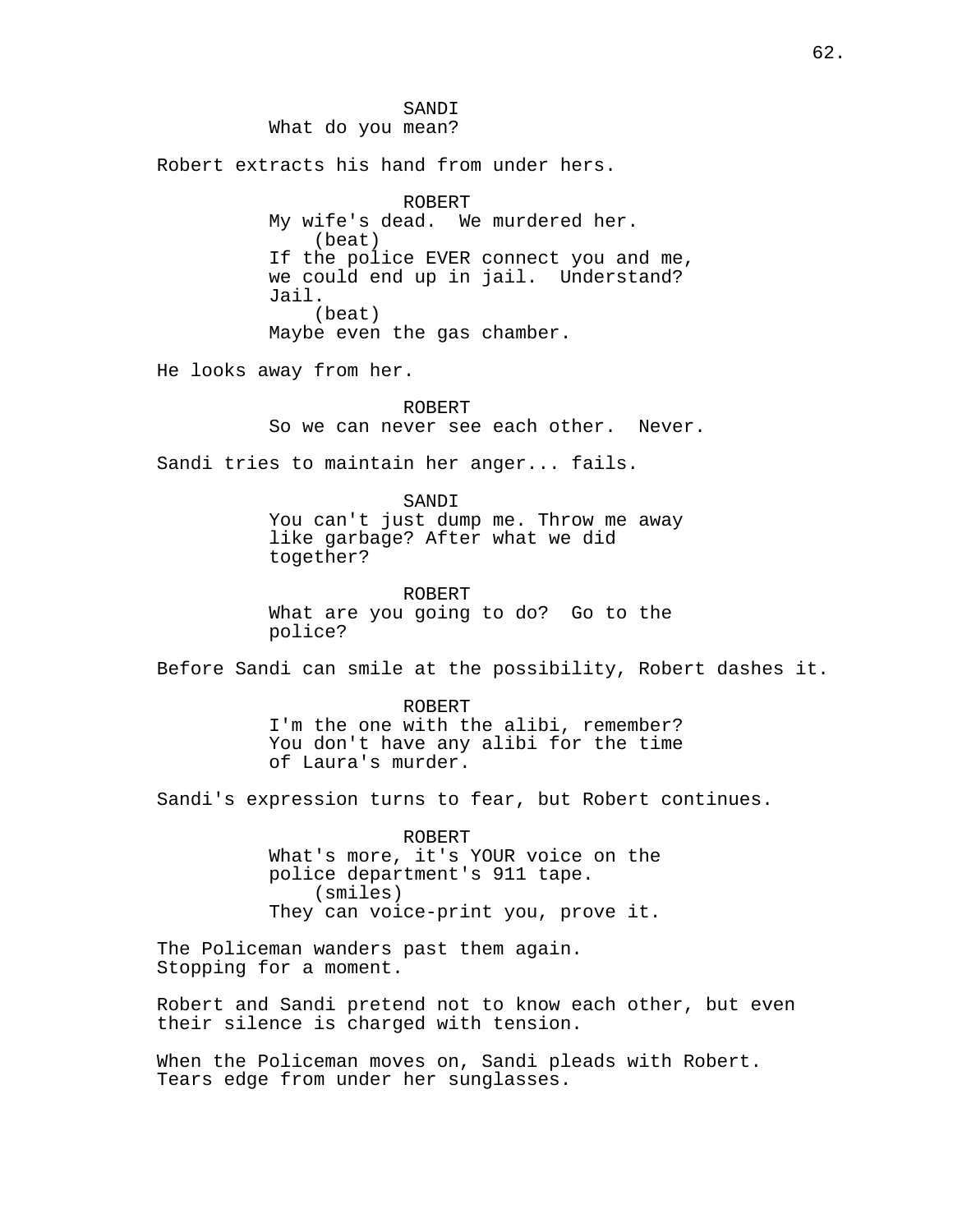SANDI

I did it all for you.

ROBERT Everything you did to help our "relationship" helped put an end to it. It's over, Sandi. Over.

She turns towards him, voice louder than it should be.

SANDI You can't just dump me.

ROBERT If you don't leave me alone, I'll be forced to call the police.

Robert walks away, leaving Sandi alone at the railing.

Sandi looks at the water, a sea gull THRASHES and caws...

EXT. OCEAN -- FLASHBACK -- NIGHT

Laura screams and thrashes in the water.

EXT. THE PIER -- DAY

Sandi slams her hands over her ears, trying to block out the noise of the sea gulls.

EXT. OCEAN -- EVENING

The Dive Team splashes out of the water, back onto the boat.

The Search & Rescue boat starts up and heads to the shore.

INT. BEACH HOUSE -- NIGHT

Robert watches the boat head back to the pier.

BUNNY (O.S.) What you looking at?

Robert lets the curtains fall closed and turns to the Beach Bunny, smiling.

> ROBERT The most beautiful girl in the world.

He takes her in his arms and starts dancing with her.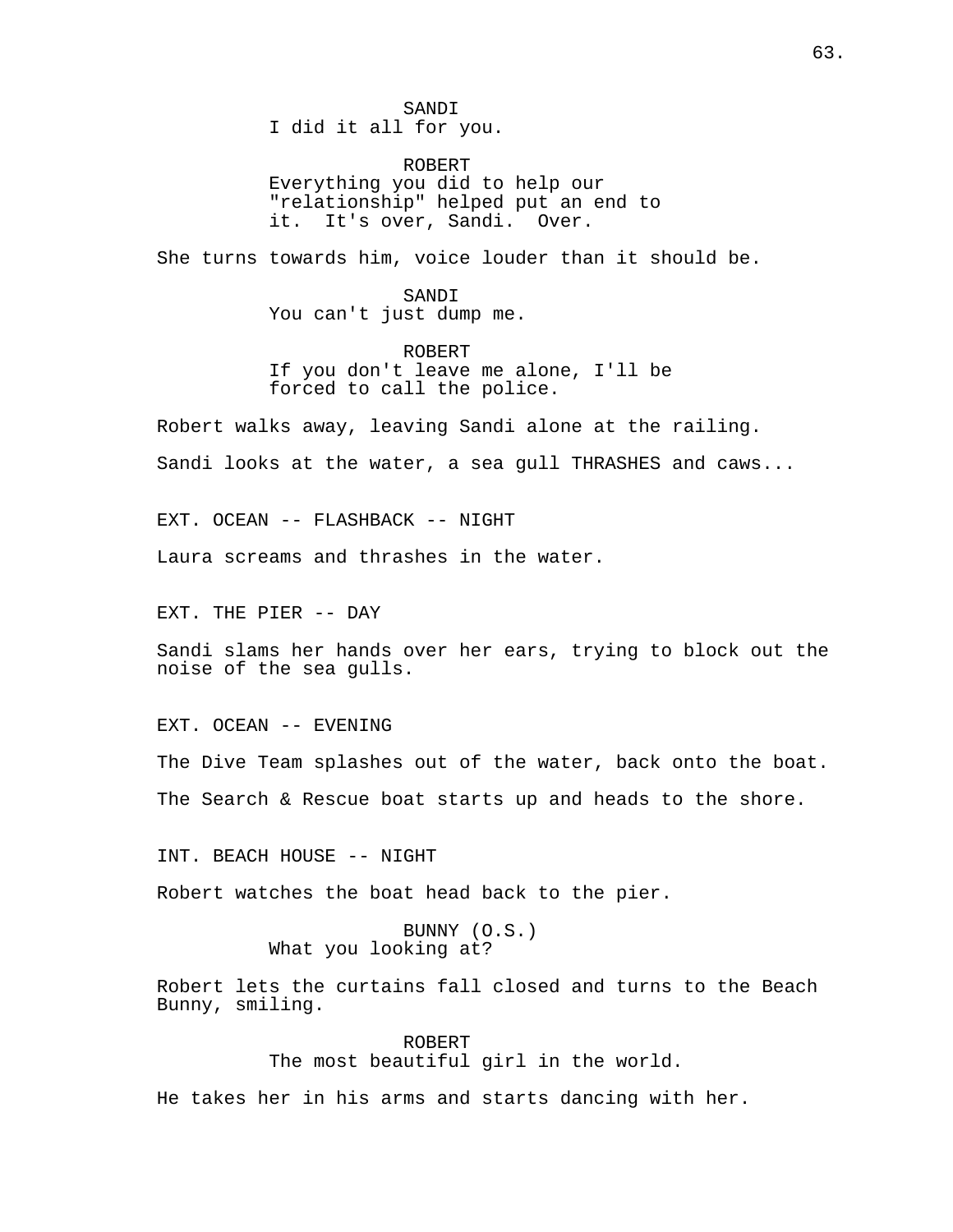Robert whispers in the Beach Bunny's ear, she giggles.

BUNNY

Really?

ROBERT Let's find out.

BUNNY

Okay.

Robert dances towards the sliding glass door with the Beach Bunny, and they move outside.

EXT. BEACH HOUSE -- NIGHT

Robert and the Bunny end up on the chaise longue.

She giggles as he undresses her.

BUNNY

Out here?

ROBERT Don't worry, nobody's watching. (sotto) The police are between shifts.

Robert and the beach Bunny make love on the chaise longue.

Robert and the beach Bunny's naked bodies move rhythmically. Sweaty sounds echo across the dunes. Slap. Slap. Slap.

ON A DUNE OVERLOOKING THE BEACH HOUSE

Sandi watches Robert and the beach Bunny make love. Something slaps against her left hand rhythmically.

We move down slowly to see that it's a big kitchen knife. Slap. Slap. Slap.

The knife glitters in the moonlight.

Sandi puts the knife in her tote-bag, turns, and walks away.

Sandi becomes is a silhouette on the beach in the moonlight.

EXT. BEACH -- MORNING

Robert jogs along the beach, dressed in shorts and a hooded sweat shirt.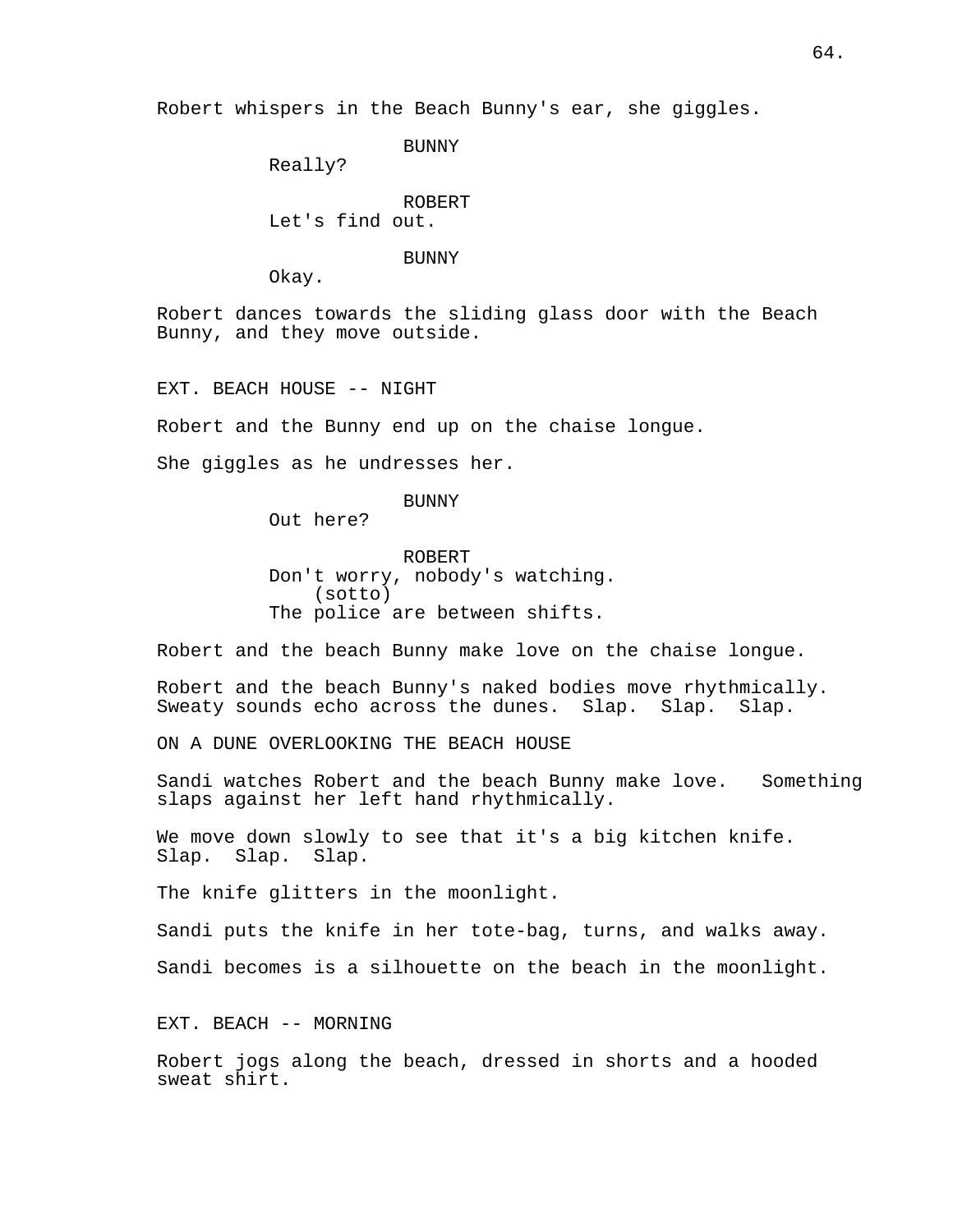ON A DUNE

Sandi watches Robert jog, a distant silhouette.

EXT. BEACH HOUSE DRIVEWAY -- DAY

Robert carries groceries from the Jaguar. He balances them as he unlocks the front door.

DOWN THE STREET

Sandi watches him enter the house.

INT. BEACH HOUSE -- DAY

Robert looks out the sliding glass door at the ocean...

Sees Sandi, just a silhouette, watching his house from a dune.

Robert frowns and moves away from the door.

He mixes himself a drink at the bar, thinking about this.

He returns to the sliding glass door with his drink, wondering if she's gone.

SANDI IS STILL THERE. Standing on the stand dune, watching the beach house.

# ROBERT

Shit.

Robert downs his entire drink in one gulp.

EXT. BEACH -- AFTERNOON

Sandi watches the house from a dune.

INT. BEACH HOUSE -- AFTERNOON

Robert on the phone, lets the curtains fall - hiding Sandi from his view.

> LAWYER (V.O.) You can't file a life insurance claim until it's classified as an accidental death. For that they need a body.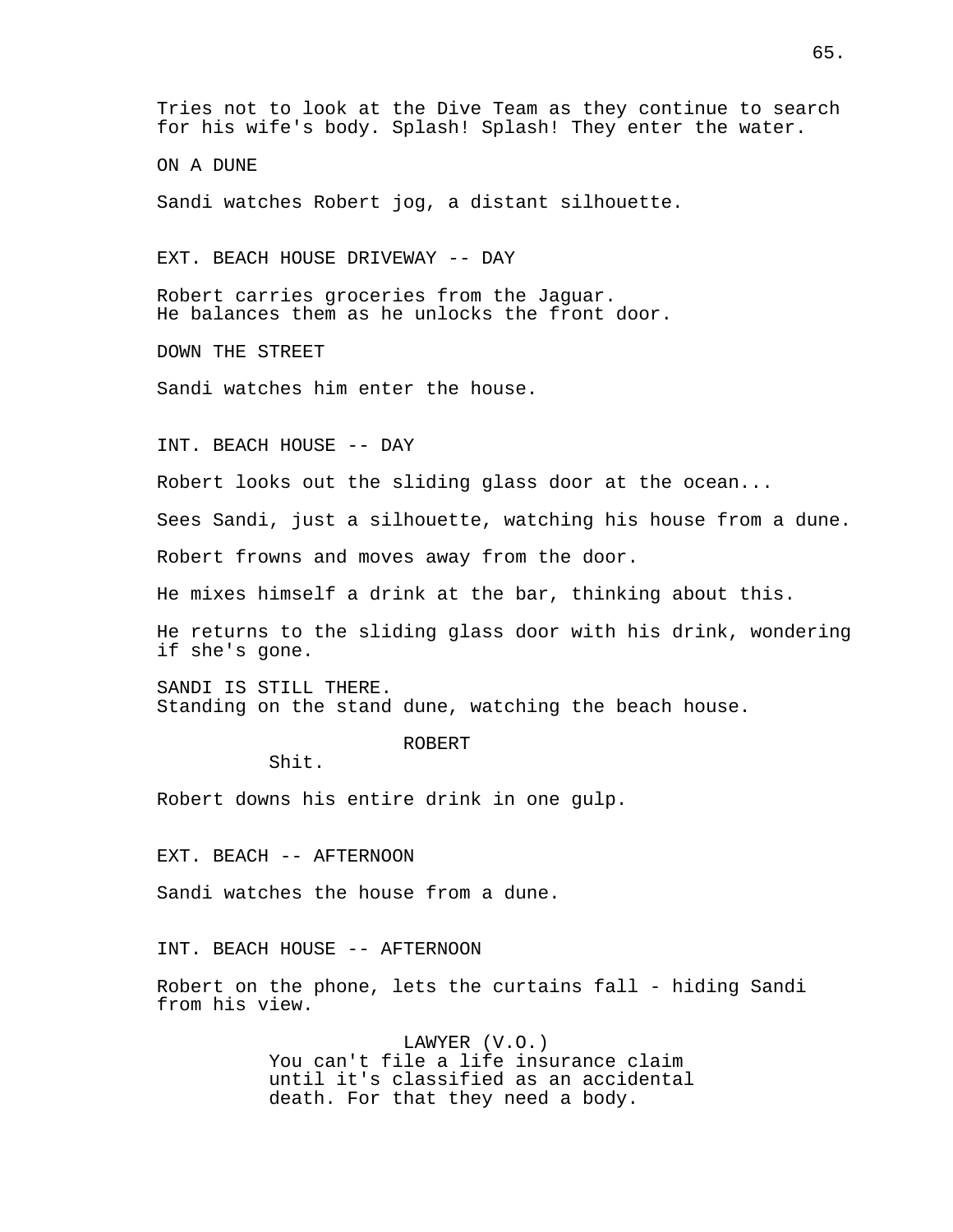ROBERT What if they never find her body?

LAWYER (V.O.) You wait seven years.

ROBERT

Seven years? What about our other assets? The checking account is almost tapped and I'm running out of room on the credit cards.

LAWYER (V.O.) There ARE no other assets. Laura has everything tied up in this Fuller deal.

ROBERT

Everything?

LAWYER (V.O.) Eighteen point three million dollars. She even borrowed against the house.

ROBERT What am I supposed to do when the money runs out?

LAWYER (V.O.)

Find a job?

Robert hangs up.

EXT. BEACH HOUSE -- NIGHT

The beach house at night.

INT. BEACH HOUSE -- NIGHT

Robert moves to the sliding glass doors, looks out at the beach. Sandi still stands on the sand dune.

Robert turns away from the glass and heads towards the bar.

EXT. BEACH HOUSE DRIVEWAY -- MORNING

Robert steps out onto the porch to get the newspaper.

When he looks up, paper in hand, Sandi is standing behind his parked Jaguar.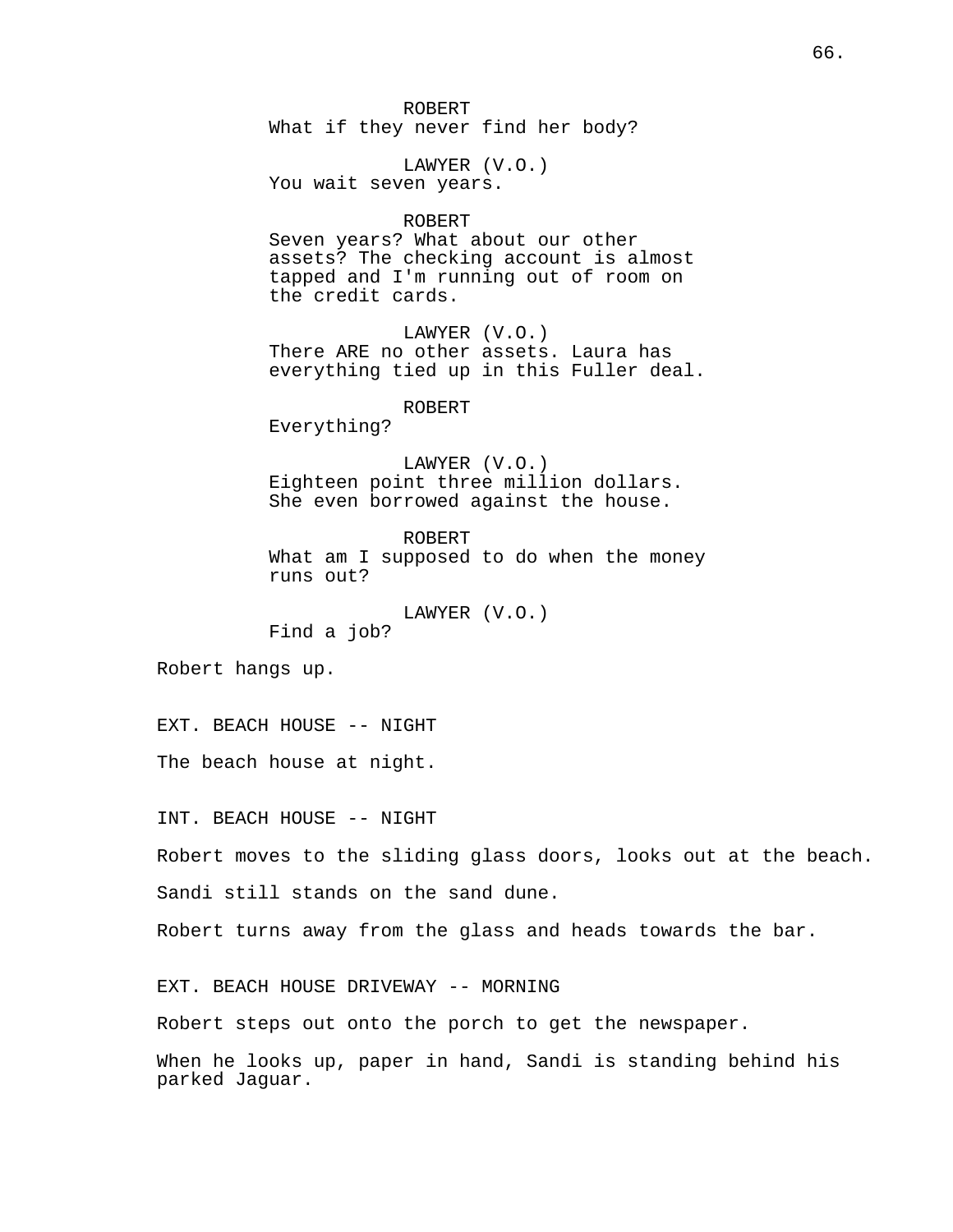She places the tip of her keys against the side of the Jag.

SANDI

Just going for a walk.

Robert hears the keys SCREECHING against the car as she walks its length.

Sandi gives Robert a final smile, then puts her keys in her tote-bag and continues down the street.

INT. BEACH HOUSE -- DAY

Robert races in, tossing his paper on the sofa, and scoops up the phone.

Robert dials the police number from an 'In Case Of Emergency' sticker.

> VOICE (V.O.) Cain's Point Police Department. (beat) Can I help you?

Robert slowly hangs up the phone, frowning.

WHEN HE OPENS HIS PAPER, the headline reads:

"Society Woman Missing"...

Someone has written "Murdered" over "Missing" in red ink.

THE NEWSPAPER DROPS to the floor.

EXT. STREET -- NIGHT

A TRUCK pulls over to the side of the road and stops. The passenger door opens, and Teddy hops out.

TEDDY

Hey. Thanks for the ride.

Teddy grabs his duffle bag from the truck and shuts the door.

As the truck speeds away, Teddy slings the duffle bag over his shoulder and heads towards the beach.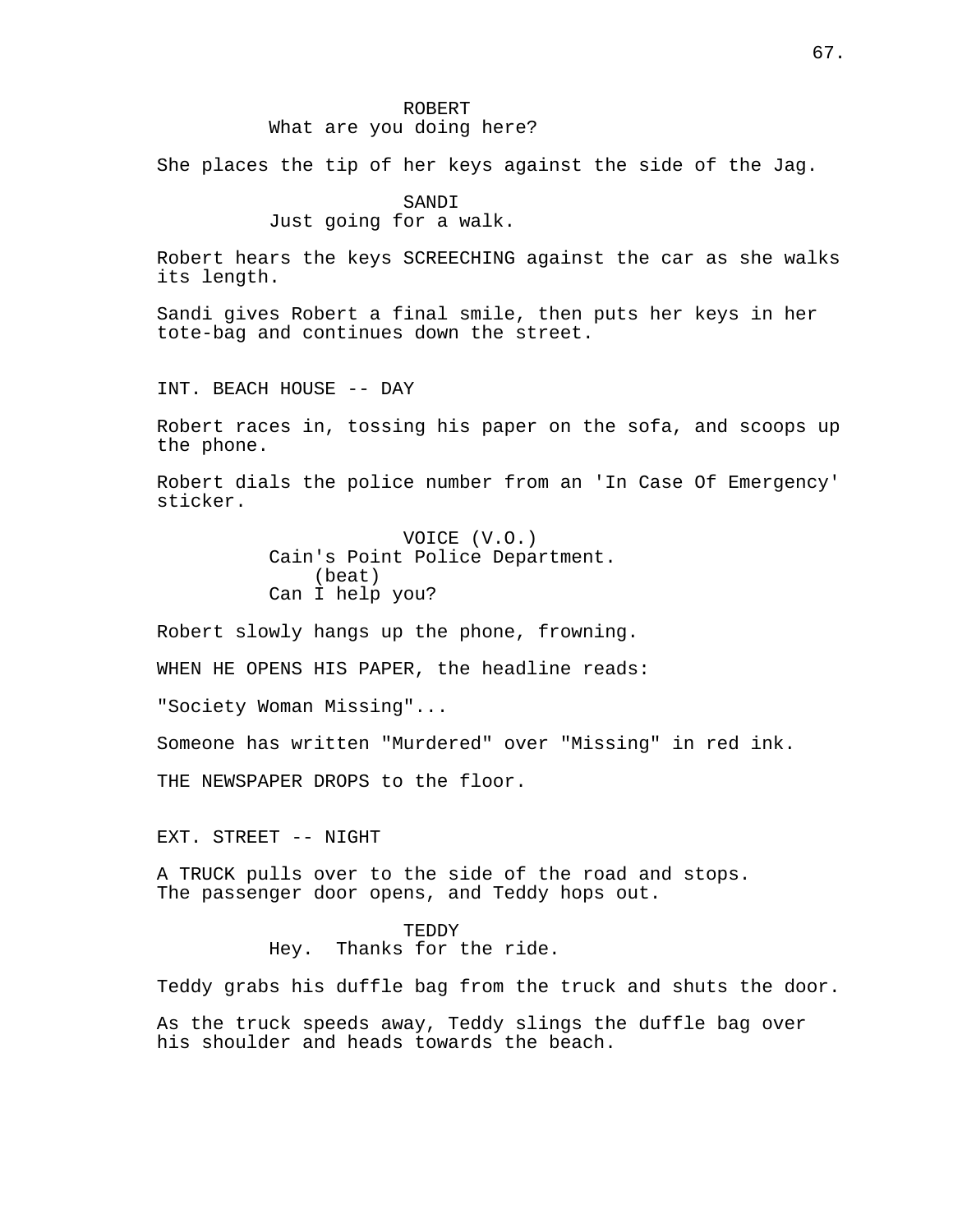EXT. BEACH -- NIGHT

Teddy finds a bench to sleep on. He uses the duffle bag as a pillow, and grabs an old newspaper to put over his face.

The newspaper's headline jumps out at him:

"Society Woman Missing"

TEDDY

Shit.

He pulls the newspaper from his face and tries to read it. There's a little spill light from a street light, and by holding the paper at the correct angle, he can read.

"Heiress presumed dead. Victim of riptides."

TEDDY He killed her. (grins) Killed his fucking wife, and I was his alibi.

Teddy drops the newspaper to the sand.

TEDDY Five grand just ain't enough.

The newspaper lays on the sand.

INT. ROBERT'S JAGUAR -- DAY

Robert buckles his seat belt and starts the car, notices the newspaper under his wiper blade.

"Murdered" has been written over "Missing" in red ink again.

ROBERT

Fucking bitch.

Robert gets out of the car, ripping the newspaper from under the wiper and destroying it.

He gets back into the car and drives away.

EXT. BEACH HOUSE -- DAY

As the Jaguar drives away, Sandi reaches down and picks up the newspaper, smiling.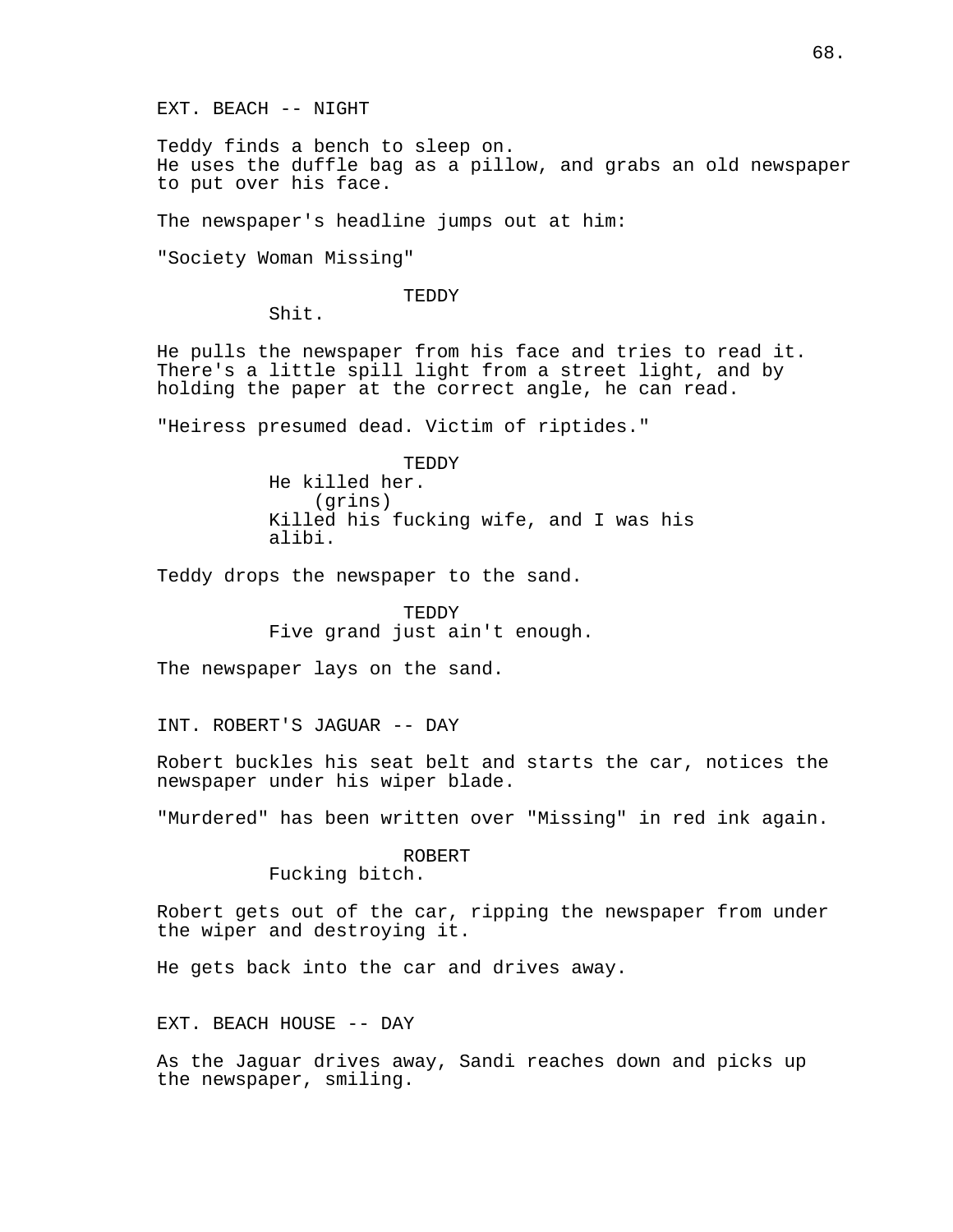EXT. PUBLIC LIBRARY -- DAY

Establishing shot of the public library.

INT. PUBLIC LIBRARY -- DAY

At a microfilm machine Sandi flips through the Dallas Tribune.

She looks at a sheet of light blue paper with Dashiell Industries letterhead with a hand written list of Newspapers, Dates, and Page Numbers... under the heading Robert Goodis.

Her research.

The page number next to Dallas Tribune is "3".

She scrolls through to page 3.

ON THE SCREEN

The newspaper page - Headline reads: "Society Woman Killed In Auto Accident". A photo of Robert - identified as "Robert Hammett.

Sandi flips through pages from the Boston Globe, stopping at an article on page twelve.

ON THE SCREEN

Headline reads: "Woman Mugged/Murdered".

Sandi puts her finger on the victim's name: "Mrs. Robert Gardner"... but the photo of the husband is Robert Goodis.

Sandi flips through pages of the San Francisco Examiner, stopping at an article on page three.

ON THE SCREEN

The newspaper headline: "Society Woman Killed By BART train". The victim's name: Helen Daly, wife of Robert Daly.

A PHOTO shows Robert Goodis... and his dead wife.

Sandi sits back in her chair.

#### SANDI

He's a fucking black widower.

She inserts a roll of microfilm from the New York Times, and flips through it.

A photo of Robert with another last name & another dead wife.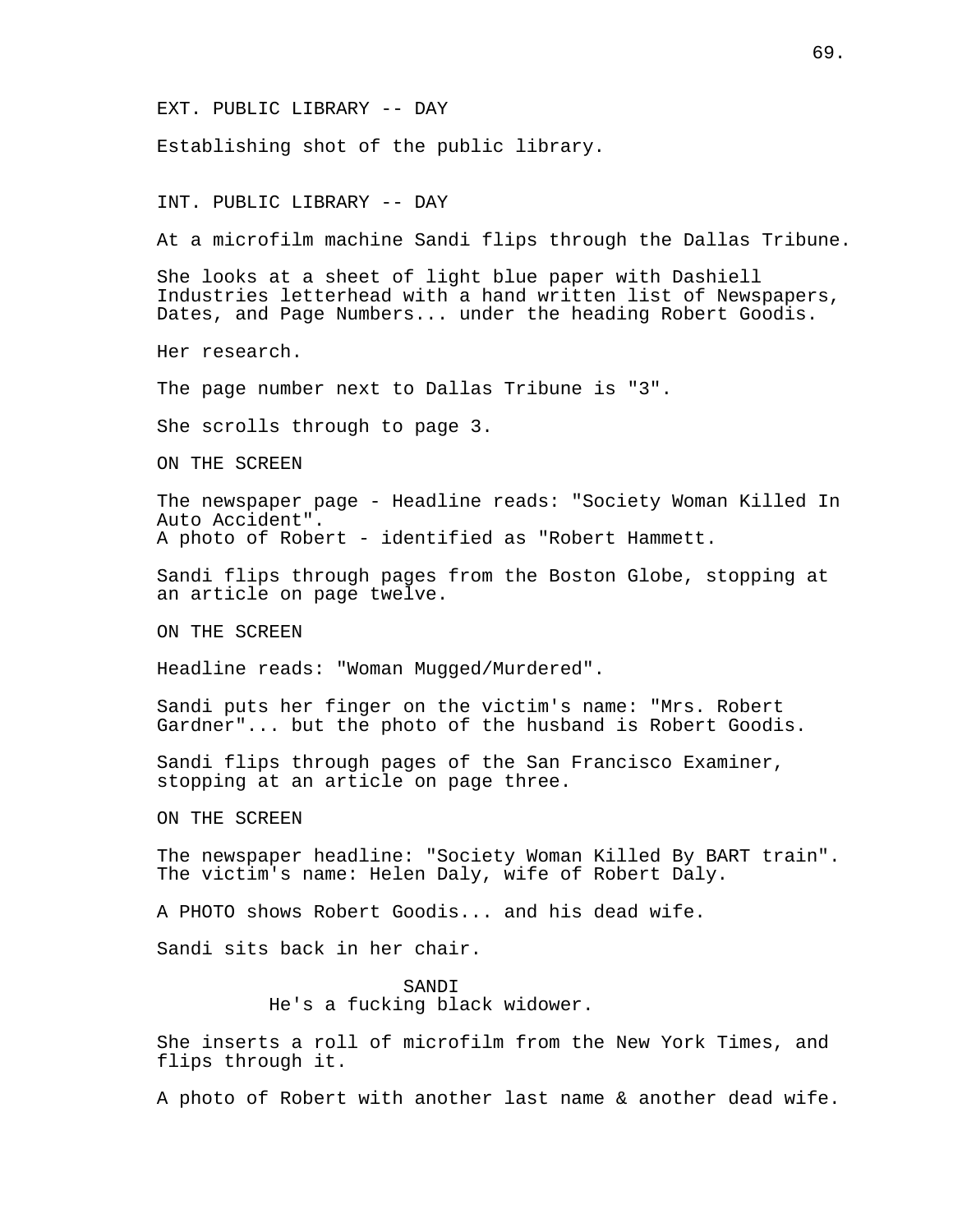INT. BEACH HOUSE -- DAY

Robert flips through a copy of Forbes, sipping a cocktail, when the phone rings.

ROBERT

Hello?

TEDDY (V.O.) Is this Mister Robert Goodis?

ROBERT Yes. Who is this?

TEDDY (V.O.) Sorry to hear about your wife. (beat) A shame she had to die like that... leave you all that money.

ROBERT Who is this?

EXT. PAY PHONE AT PIER -- DAY

Teddy leans against the phone booth wall, smiling.

TEDDY You don't even recognize your partner's voice? I'm shocked. (grins) This is Teddy Lewis. I'm back in town, and I thought I might return your charge card....

ROBERT (V.O.) I have nothing to say to you.

TEDDY Well, if you'd rather I turned it over to the police... Along with this call re-router.

ROBERT (V.O.) What do you want?

TEDDY Now we're talking, huh? (grins) I read in the newspaper that your wife was worth millions. (MORE)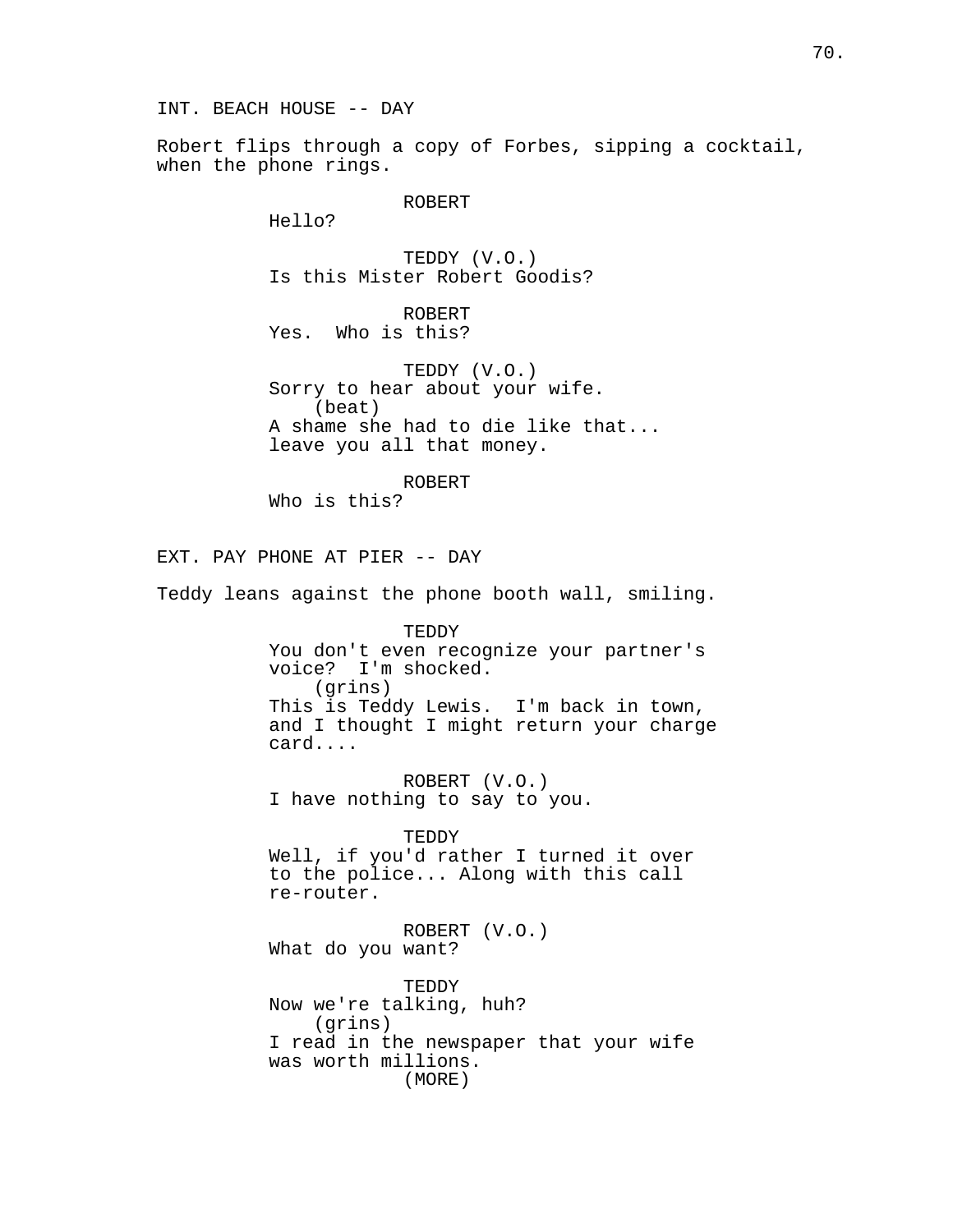TEDDY (CONT'D) (beat) I wouldn't ask for that much... But ninety thousand would probably keep me quiet.

INT. BEACH HOUSE -- NIGHT

### ROBERT

Go to hell.

Robert hangs up the phone and collapses onto the sofa. It's all coming apart.

THE PHONE RINGS LOUDLY. Robert jumps.

He picks up the phone.

### ROBERT

Hello?

EXT. PAY PHONE AT PIER -- DAY

TEDDY If you don't pay me, I'll tell everything I know to the police and you'll end up doing life in prison. (beat) How much is life worth to you?

Teddy hangs up before Robert can answer. Leaves the phone booth and closing the door behind him.

EXT. BEACH HOUSE -- DAY

Robert steps out to grab his newspaper.

When he opens the paper, a dozen Xeroxes fall onto the porch.

ROBERT

Shit.

Robert bends down to pick up the copies...

COPIES OF NEWSPAPER STORIES about his late wives. One Xerox for each wife. Six in all.

ROBERT

My God.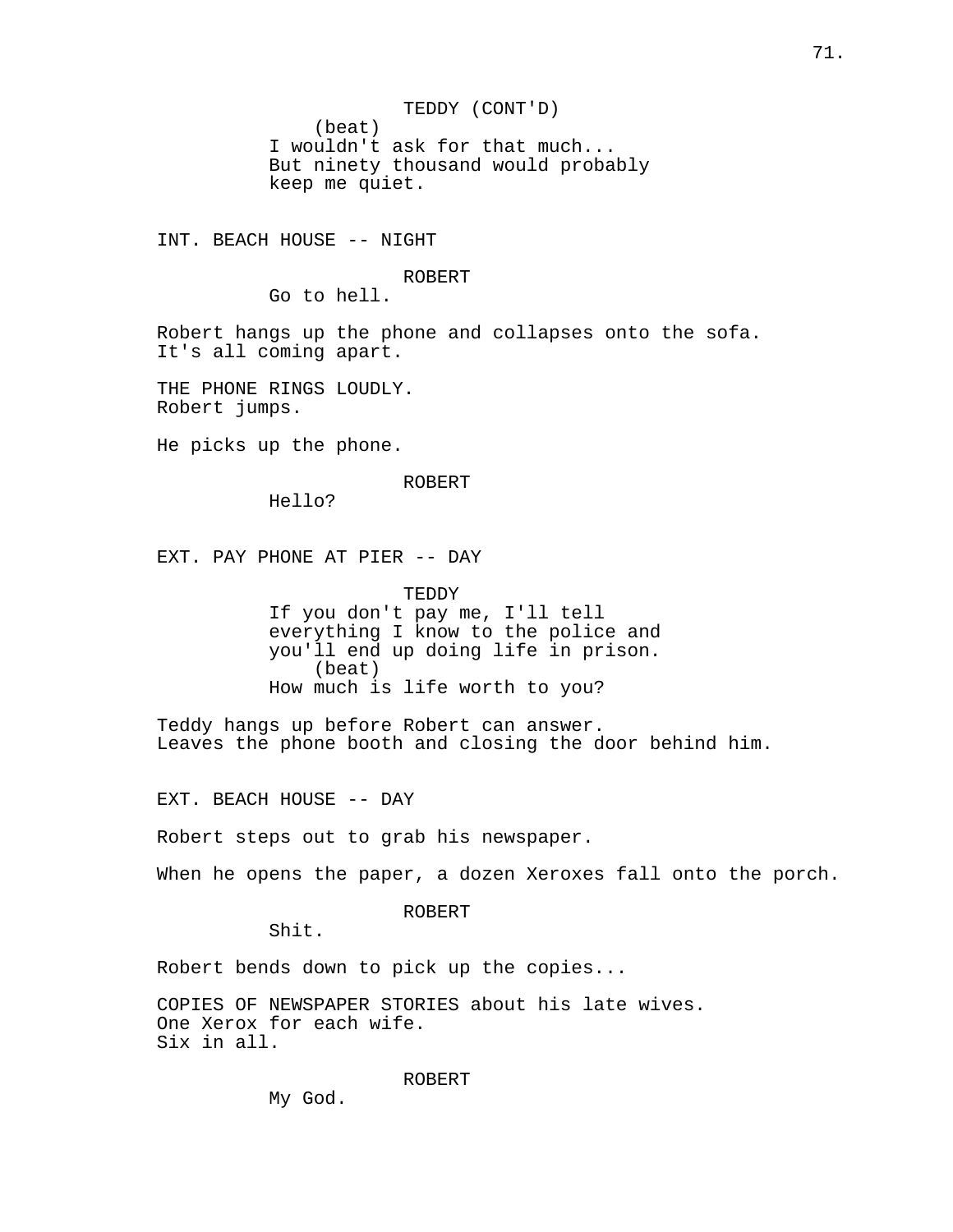Bundling up the copies before a nosey neighbor can see them, he bolts into the house.

INT. BEACH HOUSE -- DAY

Robert drops the Xerox copies on the floor, locks and bolts the door... Trying the keep the world out.

THE PHONE RINGS LOUDLY.

Robert ignores it, sliding down the door to sit on the floor. It's all falling apart.

EXT. BEACH HOUSE DRIVEWAY -- DAY

Robert comes out of the house dressed in a summer suit and white shirt, car keys in hand, and stops suddenly.

THE JAGUAR is covered with graffiti. Red letters spell out the word "MURDERER" all over the car.

## ROBERT

Shit.

Robert drops his keys and runs to the car.

## ROBERT

NO! NO! NO!

He runs his hand over the car, and when he pulls it away, there's red paint on his palm.

Robert races across the yard, grabs the garden hose and turns on the faucet.

> MARK Hey, Robby. Finally caught you!

Robert spins, sees Mark standing on the property line.

Spray from the garden hose barely misses Mark as Robert spins.

MARK Hey! Watch it there!

ROBERT Mark... Caught me what?

Robert keeps Mark focused on him, so that he doesn't notice graffitied car.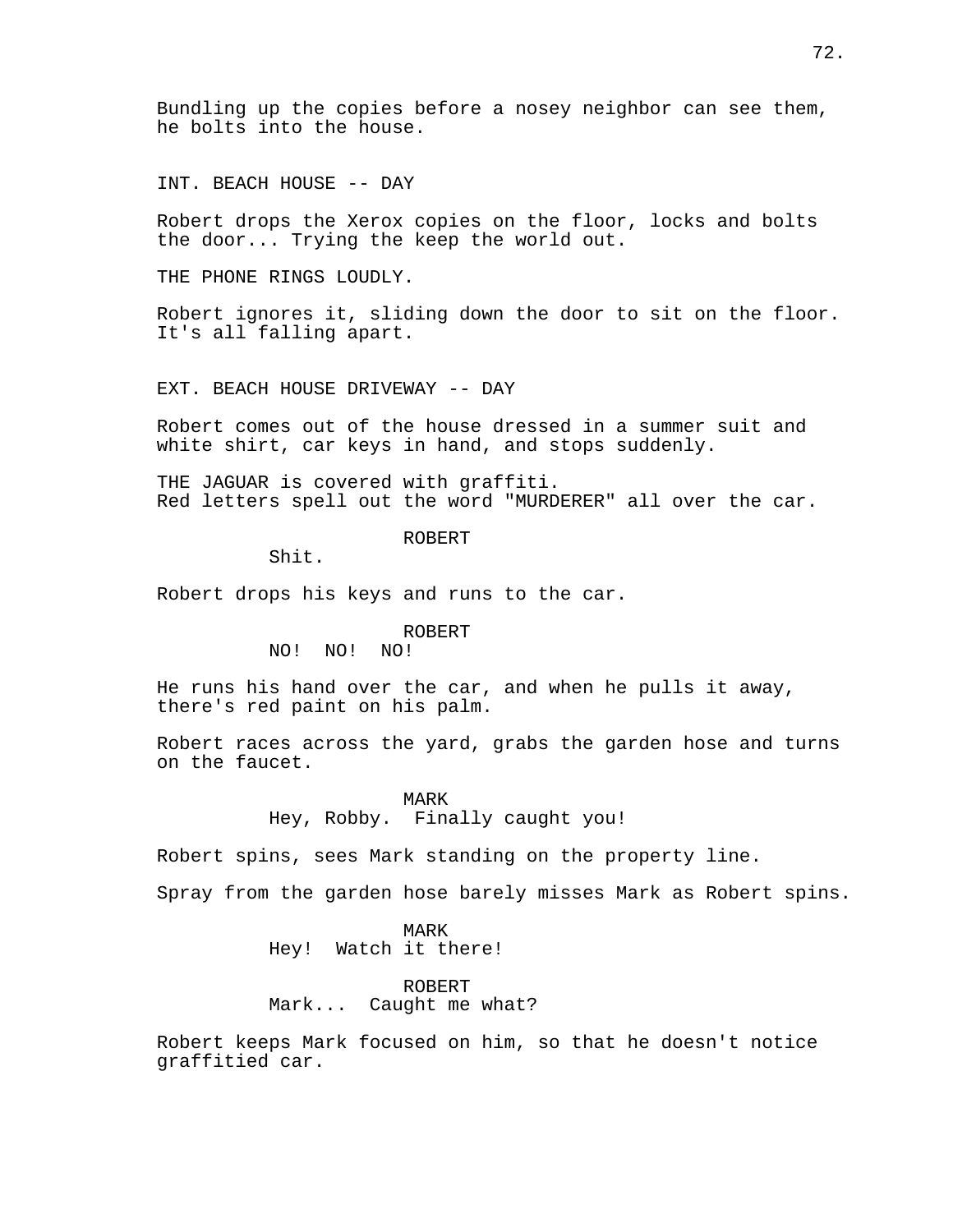MARK Watering your lawn. Thought you had a gardening service for that?

ROBERT This heat... dries out the lawn...

Mark looks at Robert's hands, covered with red paint.

MARK

(laughs) Looks like I caught you red handed!

ROBERT (tries laughing) Just a little paint.

MARK Well, I hope it comes off... Some of that stuff's permanent. (beat) You just gotta WEAR it off.

Robert tries not to look down at his hands, can't help it.

MARK Anything on Laura? I see they've got divers out there every day.

ROBERT

Nothing.

MARK Thought about posting a reward for information? Maybe putting together search parties?

ROBERT If the Police and Coast Guard can't find her... and there are money issues.

MARK Get volunteers. Some of these beach kids --

ROBERT I asked you to keep an eye on her. Did you see her go out to swim?

MARK

I... I may have.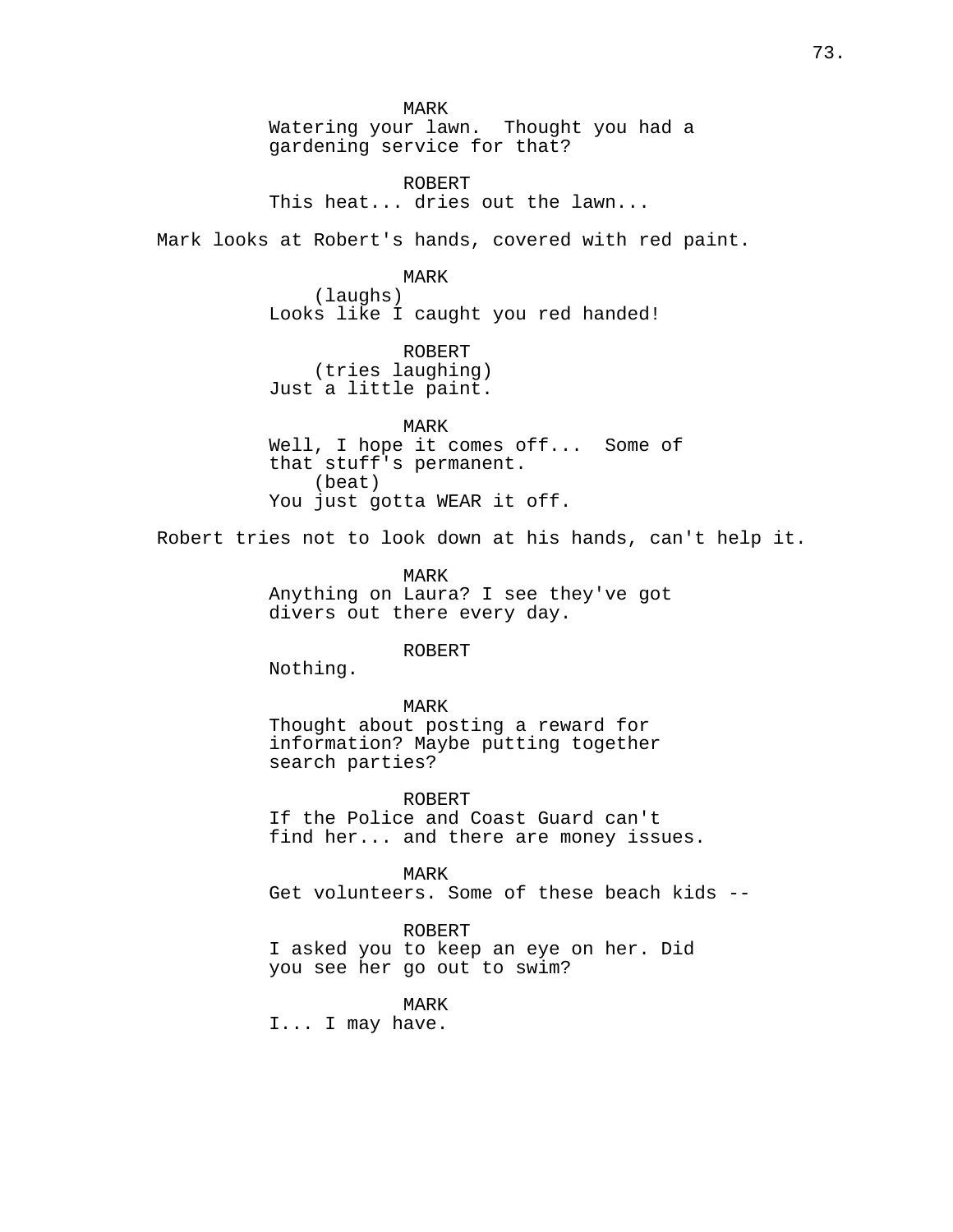ROBERT The police may call off their search unless they can find someone who actually saw her swimming that night.

MARK

Oh.

ROBERT I need closure, Mark. If you could tell them that you saw her --

MARK If we get jammed up in a lie it's not going to help either one of us... Look, I've got to go. (beat) I hope they find her.

Before Robert can stop himself, he waves a red hand at Mark. Mark gets into his car and drives off.

Robert watches the car drive off, turns to his graffitied Jag.

ROBERT Shit. Better come off.

Robert sprays the hose at his car. Red paint begins running down the vehicle like dripping blood.

Some parts won't spray clean, and Robert rubs the paint off with his hands.

RED WATER runs down the gutter and into the storm drain. Spinning into the drain. Twisting.

Soon the Jaguar is clean, but Robert is covered with red paint. His shirt, his suit, his hands; all are stained red. He turns off the faucet, notices his clothes and hands.

INT. BATHROOM -- DAY

Robert keeps scrubbing his hands in the sink, but can't get all of the red paint off.

He scrubs until his hands are raw and bleeding.

Robert EXPLODES in frustration.

ROBERT Shit! Shit! Shit!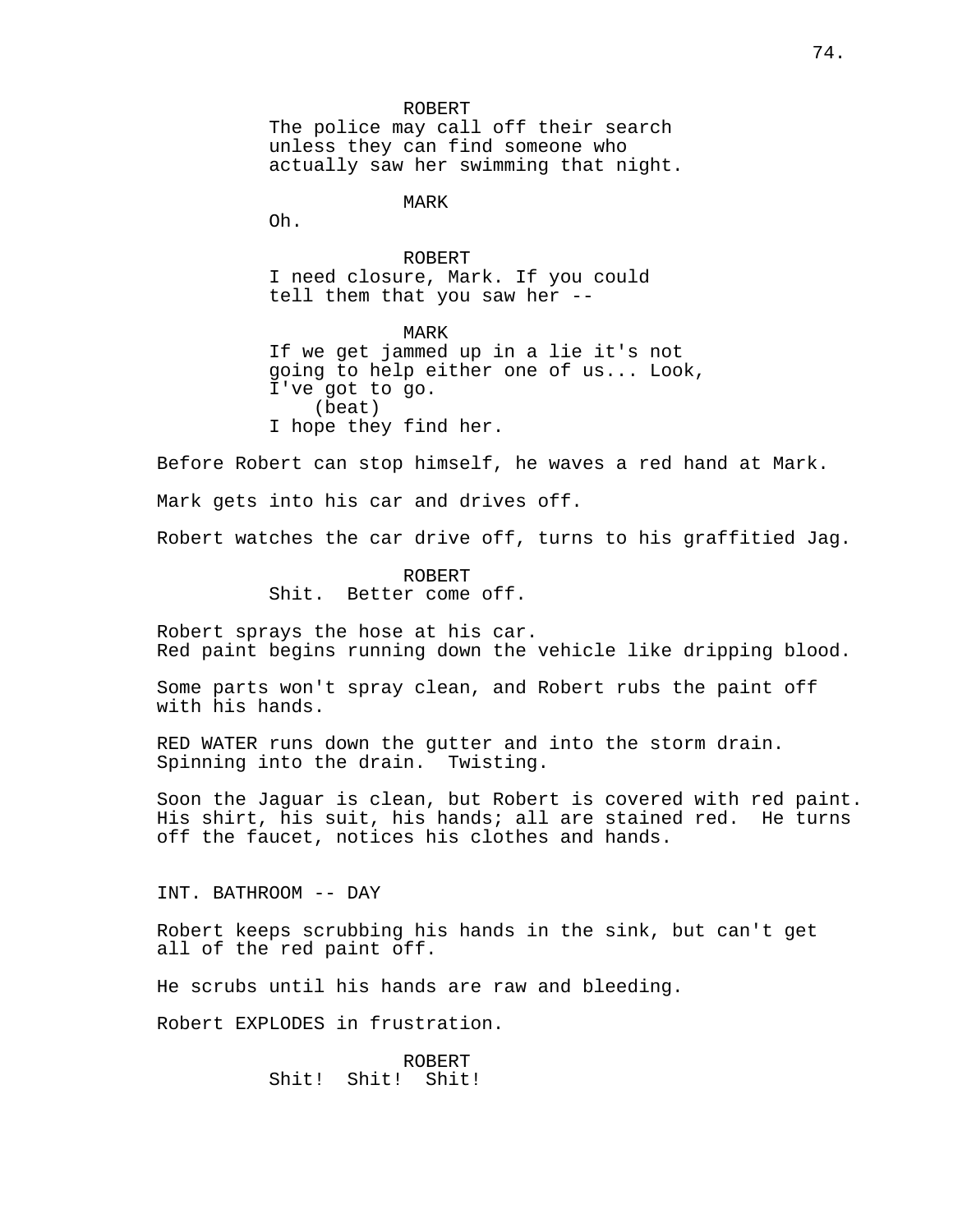He breaks everything in the bathroom of Laura's he can find, crashing it all into the bathtub. Crash! Smash!

Then Robert slides down the wall to the cool floor, covering his face with his red hands. Covering his confusion.

IN THE BATHTUB

Variegated colors from shampoos, medicines, and perfumes twist together in a confusion of strange patterns.

EXT. BEACH -- DAY

Sandi watches the beach house, dressed in a TIE-DIED SHIRT. The cause of Robert's confusion.

AROUND HER kids play, laughing, throwing Frisbees. It's a typical bright sunny day at the beach.

Sandi smiles as she watches the beach house. Humming "Michael Rows The Boat To shore".

SUDDENLY, a hand grabs her shoulder. Pulling her back.

Sandi spins around in shock... Sees the man who has captured her...

Teddy, dressed in his usual beach bum attire, grinning.

TEDDY Like Marco Polo said: Long time no sea.

SANDI What are you doing here?

TEDDY Question is: What are YOU doing here? (grins) Watching the man's house, aren't you?

Sandi doesn't answer.

TEDDY

(grins) You helped him waste her, didn't you?

Sandi steps away from him.

TEDDY Hey, no reason to freak. So did I, remember... I was his alibi.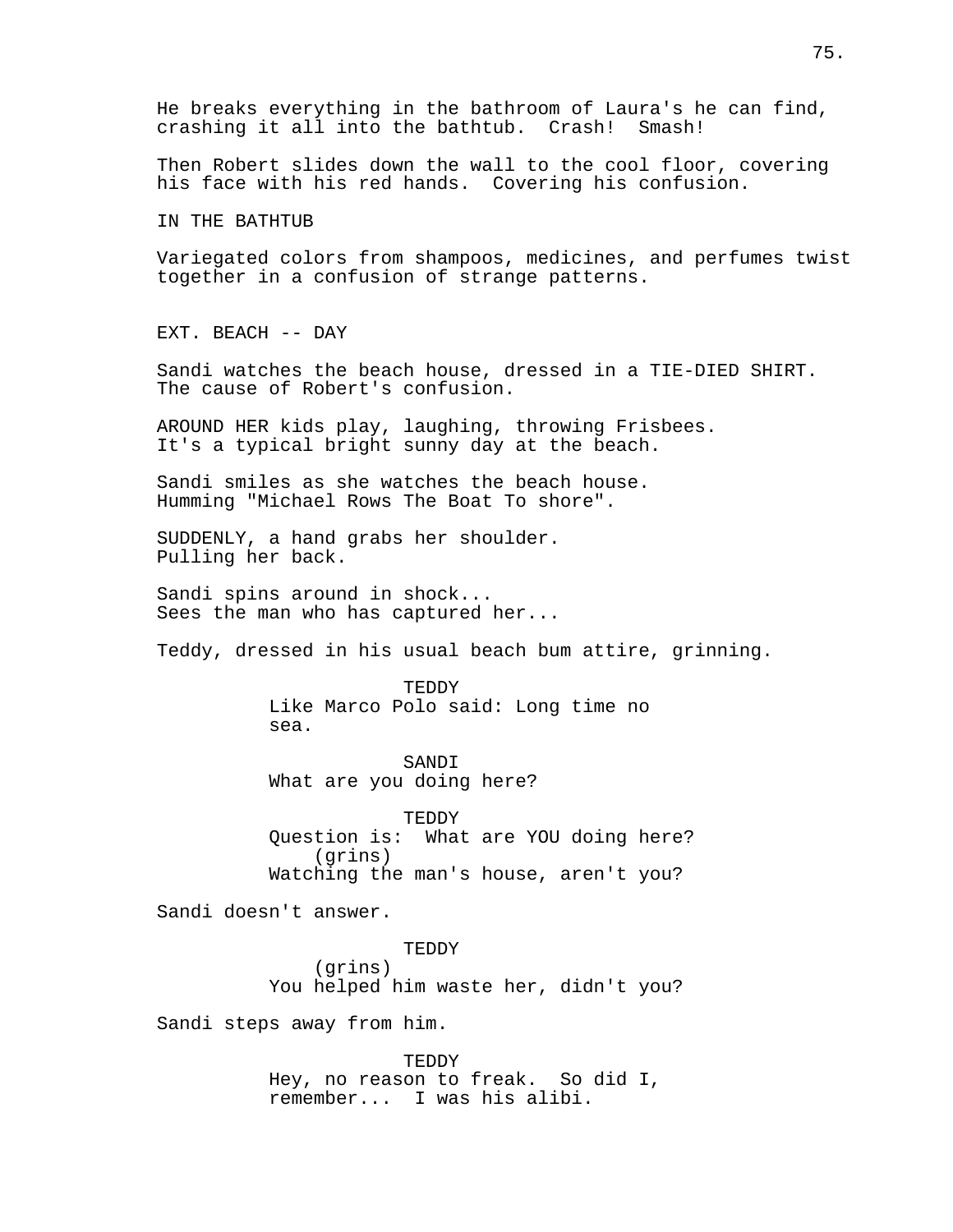A trace of fear on Sandi's face, but she stops backing away.

TEDDY So how much did he give you?

SANDI

Nothing.

## TEDDY

So you're trying to fuck the man over, right? Give him a head trip? Do a little "Gidget Goes Psychotic" number on him?

SANDI Trying to see how far I can reach.

TEDDY Why not get him where it hurts? Below the belt. You know? (grins) In his wallet.

Sandi looks back at the beach house. Teddy knows he's hooked her.

> TEDDY Look, with what you know, and what I know, we could send the man to the gas chamber. He knows that. (grins) I'm sure he'd rather pay us a few measly hundred thousand dollars then be a guest of the state, huh? (wider grin) Am I right?

SANDI You're right.

She says with a wicked smile.

INT. BATHROOM -- DAY

Robert piles all of the newspapers and Xerox copies in the bathroom sink and lights them on fire.

Watches them burn down to ash, then washes away the residue.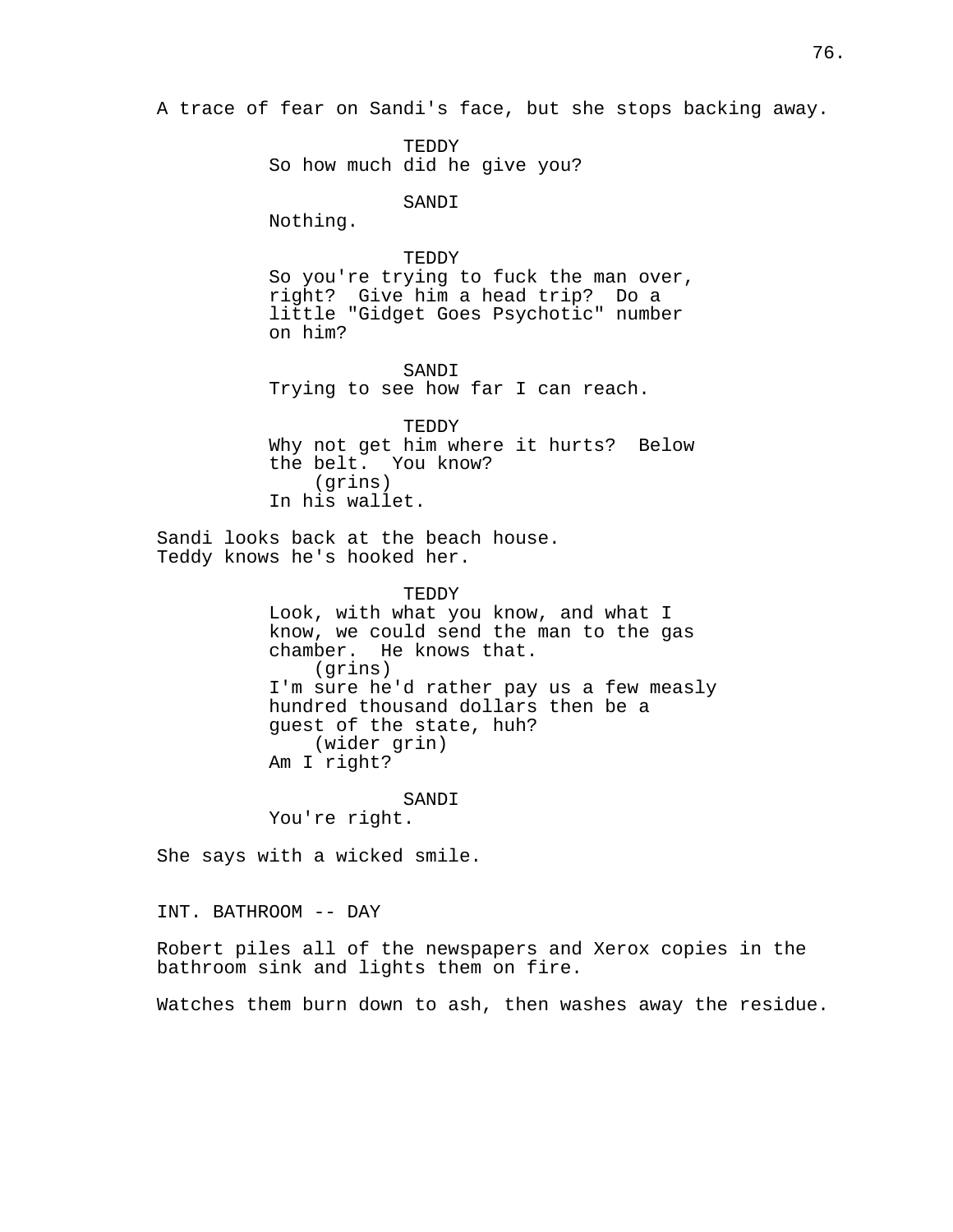#### INT. BEACH HOUSE -- DAY

Robert mixes himself a drink at the bar, trying to relax. Takes a sip, smiles, then crosses to the sofa and sits down.

WHAM! WHAM! WHAM! Someone knocks on the door.

Robert grabs his Colt Python 357 Magnum, cautiously opens the front door...

Dt. WOOLRICH stands on the other side of the threshold.

Robert keeps the gun hidden.

ROBERT Have you found her?

## WOOLRICH

No. I'm sorry.

Robert slides the gun into his belt under his coat.

WOOLRICH Mind if I come in? Got a couple of questions - might help us find your wife.

He allows Woolrich to enter, careful to keep the gun hidden.

ROBERT What kind of questions?

## WOOLRICH

We've decided to call off the dive teams. They've gone over every inch out there - haven't found anything.

#### ROBERT

You have to keep looking.

Woolrich pokes around the house as he talks - doing a casual search. Robert tries to pull Woolrich's focus away from potential evidence back to him... while keeping the gun hidden. Two predators - circling each other - ready to pounce.

> WOOLRICH We're beginning to believe she was never in the water.

ROBERT Didn't someone see her by the buoy?

WOOLRICH I've questioned everyone on the beach, no one admits to making that call.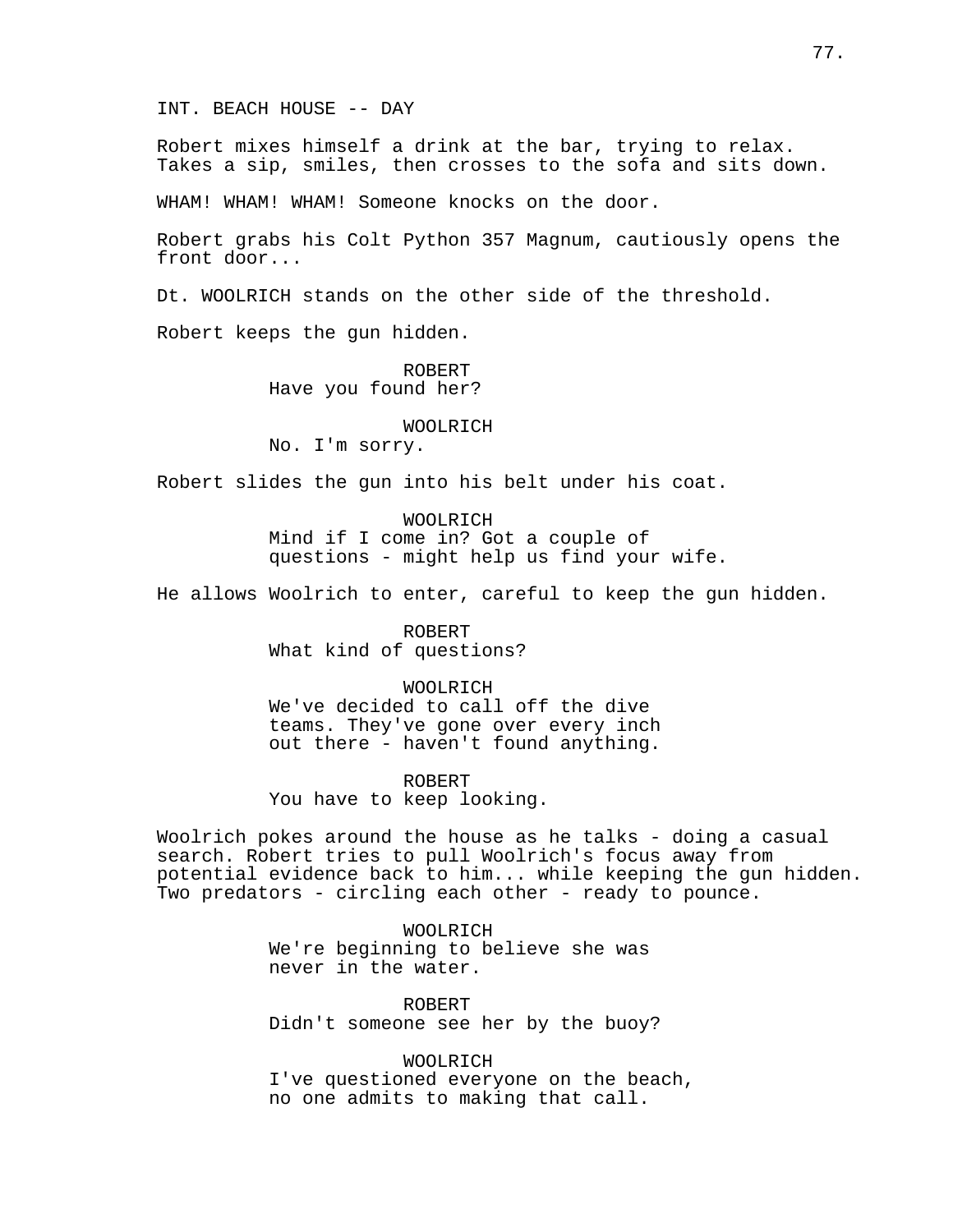ROBERT You're just going to give up?

WOOLRICH How did you get back from San Francisco?

ROBERT A Boing 737 - I don't remember which seat.

WOOLRICH Airlines have no record of your return.

ROBERT You saying I'm still in San Francisco? (smiles) I traded tickets at the gate. I don't know how their system works, so I have no idea why there's no record of my return. Obviously I'm here, right?

Woolrich pops a Pez, waits him out.

ROBERT My wife drowned while I was in San Francisco. You found her bathing suit.

WOOLRICH You ever been married before?

ROBERT What does that have to do with anything? No.

WOOLRICH Even under another name?

ROBERT Usually it's the wife who changes her name. How is this bullshit helping to find my wife?

Woolrich starts poking around at the bar.

WOOLRICH We'd like permission to search the house.

ROBERT What do you expect to find? Her car's in the garage, her clothes are in the closet, the only thing missing is her bathing suit - and you have that.

Woolrich find the wine glass with the popped button. Pours the button into his hand, studies it... pockets it.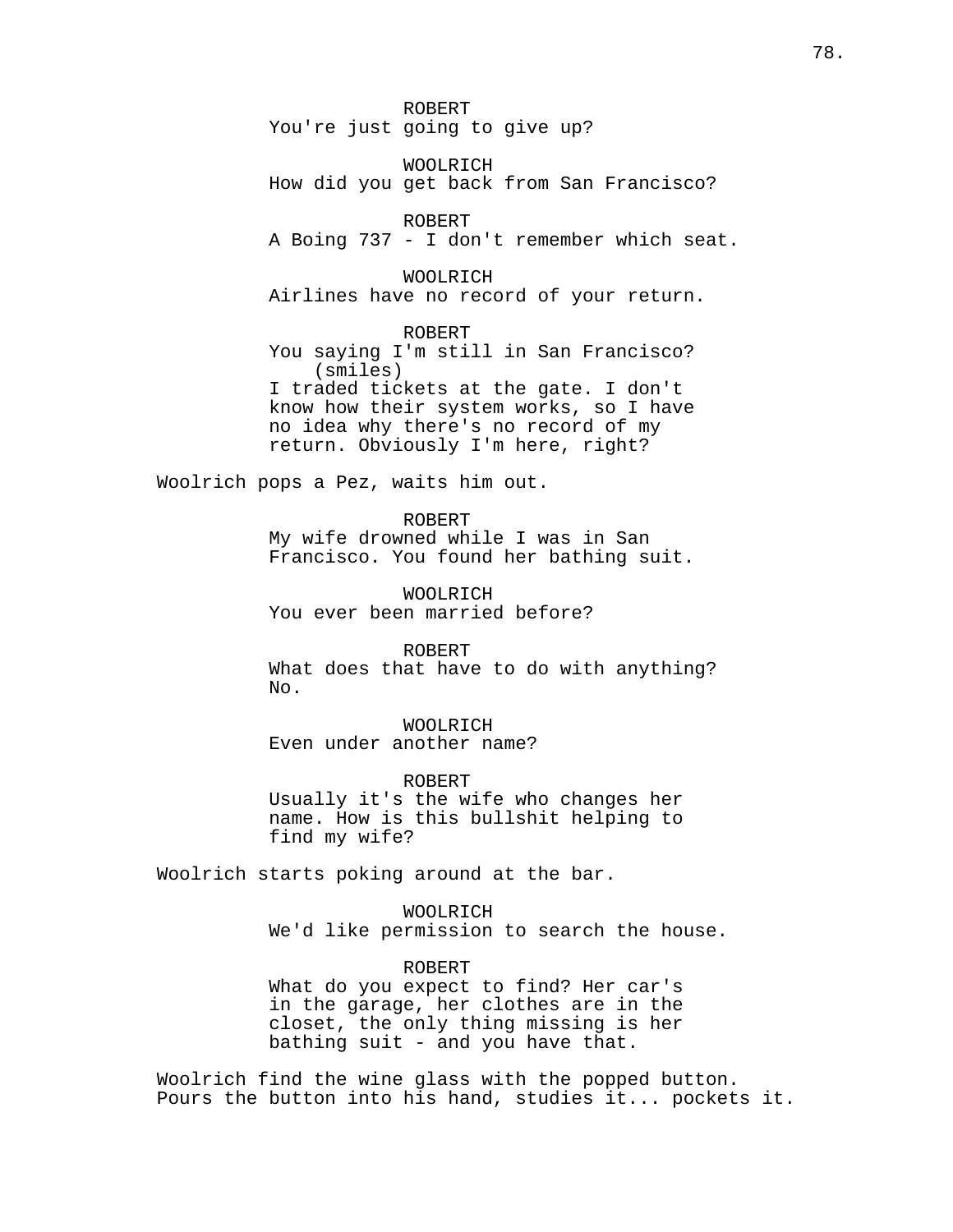WOOLRICH We'd still like to look around - what have you got to hide?

ROBERT My wife drowned while swimming. Her body is out there. Not here.

WOOLRICH So you aren't going to let us search?

ROBERT Not unless you have a warrant.

Woolrich nods, heads to the front door.

WOOLRICH Might try a little lotion on those hands. They look pretty rough.

ROBERT Goodbye Detective Woolrich.

Robert closes the door behind Woolrich, pours a fresh drink.

SUDDENLY, the phone rings, startling him.

Robert spills his drink on his pants, picks up the phone.

ROBERT

Shit.

EXT. PAY PHONE AT PIER -- DAY

Teddy stands in the phone booth, smiling.

TEDDY Is that anyway to answer your phone? Where are your manners?

ROBERT What do you want?

TEDDY You'd never guess who I bumped in to today on the beach? Old friend of yours. Used to go rowing with you late at night.

INT. BEACH HOUSE -- DAY Color drains from Robert's face.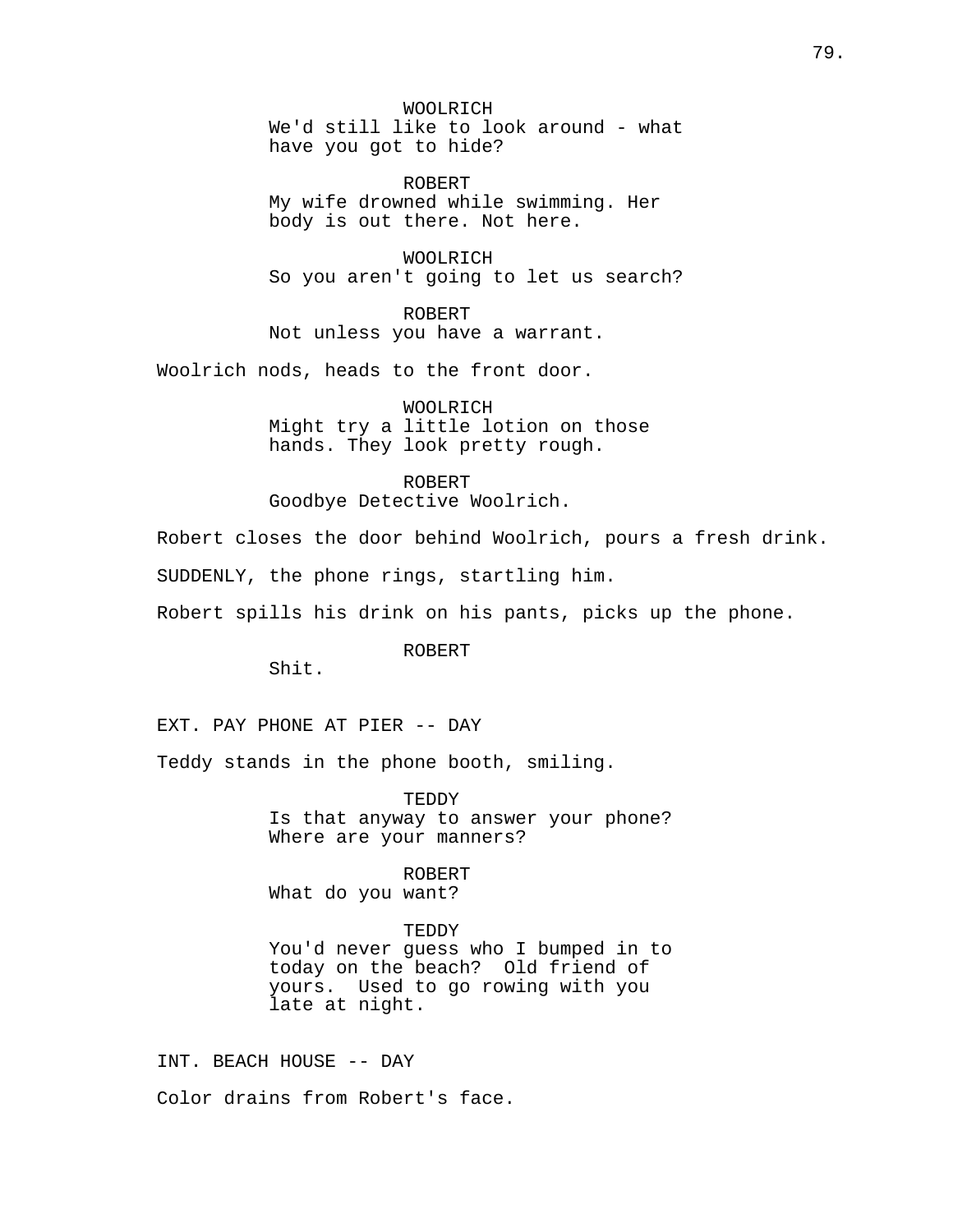ROBERT Is she with you now?

TEDDY Sure. Say hello to the man.

SANDI You shouldn't have dumped me.

TEDDY

Sounds like you could use a few pointers on how to handle women, Mr. Goodis.

ROBERT

What do you want?

EXT. PAY PHONE AT PIER -- DAY

TEDDY

Thought I'd sell you a used phone rerouter. Keep the phone from ringing off the hook at your place. (grins) I'm sure you'd rather hear the sound of silence than the sound of sirens. Am I right? (cold) I mean, you don't want the police to call you and ask where you REALLY were

the night of your wife's death.

ROBERT

You can't prove anything.

TEDDY

Alone I can't. But add a little testimony from Sandi, here, and you're sitting on death row up in San Quentin waiting for the gas chamber. (beat) Think about it.

ROBERT

How much do you want?

TEDDY

What does five hundred thousand sound like to you?

ROBERT

Too much.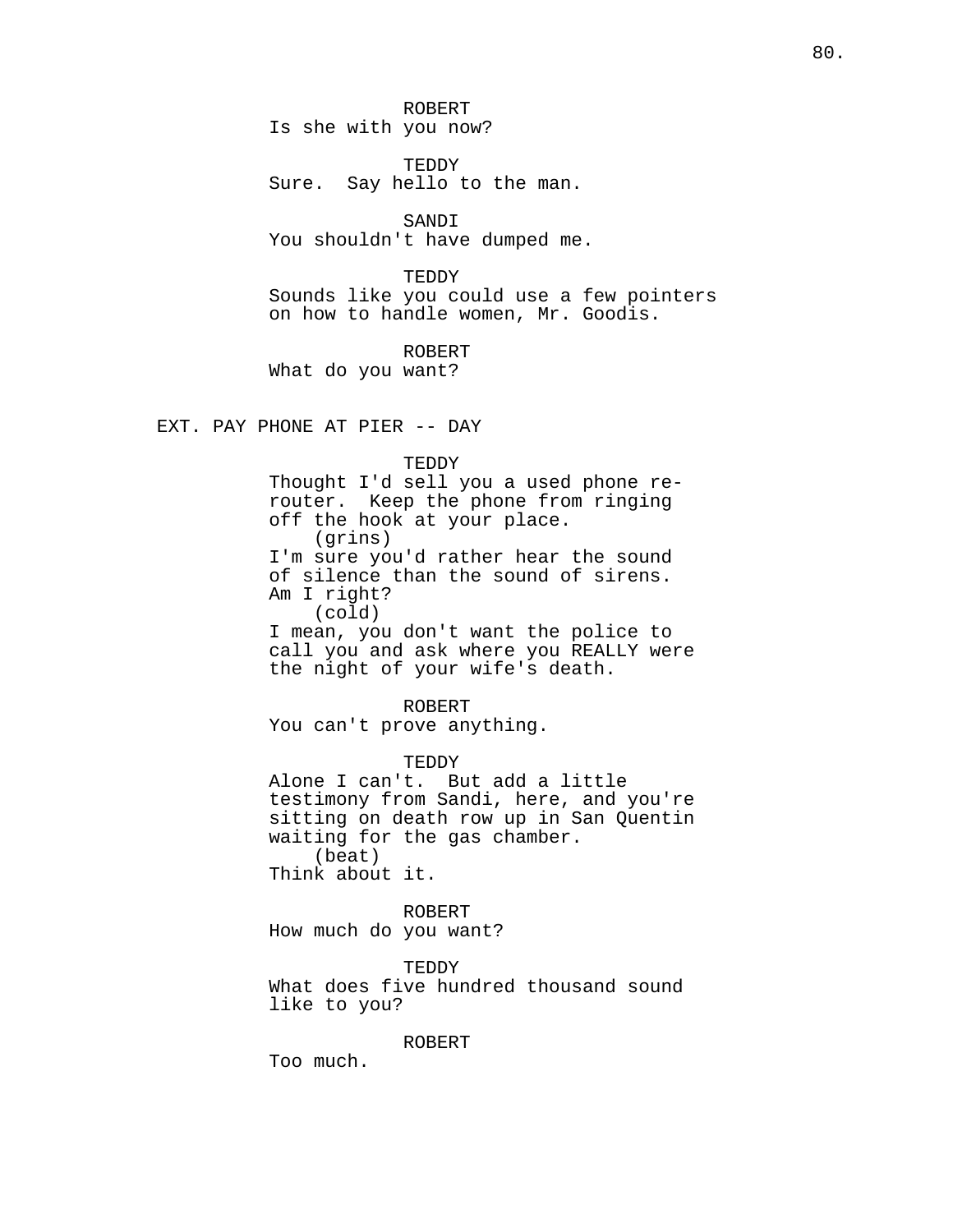TEDDY Five hundred thousand it is, then.

INT. BEACH HOUSE -- DAY

Robert tries to control his anger.

ROBERT Both of you, you and Sandi, show up at my place tonight at three A.M. (beat) Bring the re-router. I'll have the money for you.

He hangs up the phone.

EXT. PAY PHONE AT PIER -- DAY

Teddy hangs up and turns to Sandi.

TEDDY Done. Two hundred and fifty Gs for you, two hundred and fifty Gs for me.

SANDI He's really going to pay?

TEDDY We meet him at his house, tonight after three.

Sandi smiles

Teddy grabs his duffle bag and hoists it over his shoulder.

EXT. BEACH -- NIGHT

Teddy, duffle bag hoisted over his shoulder, walks down the beach to the Beach House with Sandi.

Waves crash against the shore in the moonlight.

Teddy and Sandi stop on the crest of a dune overlooking the beach house.

Then they continue down to the beach house.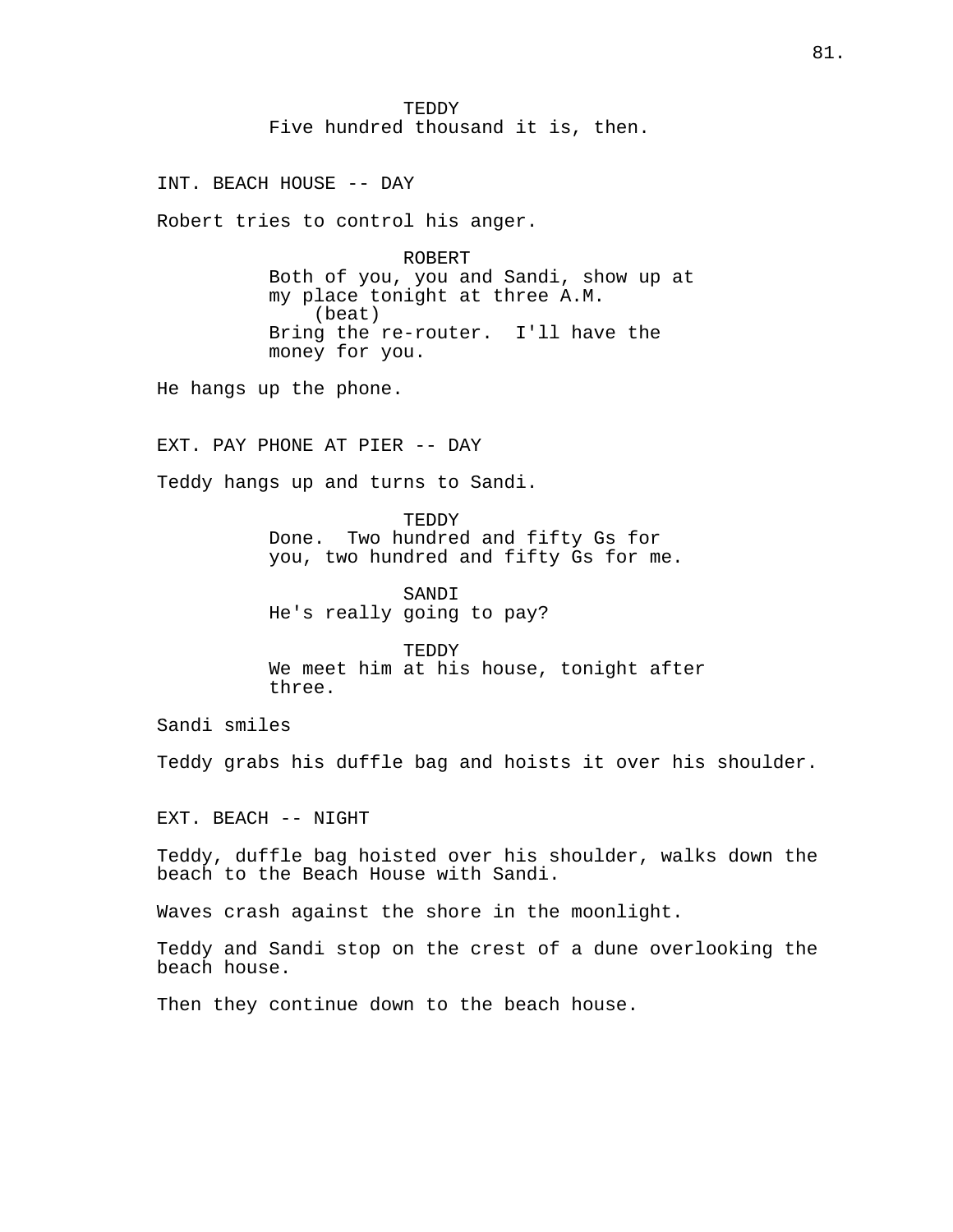INT. BEACH HOUSE -- NIGHT

Dark. Teddy slides open the glass door, allowing Sandi to precede him into the house.

SANDI

Robert?

No answer.

She ventures deeper into the room, finding the light switch. Click. Light illuminates the room.

SANDI AND TEDDY HAVE WALKED RIGHT INTO HELL.

Furniture is in disarray, the TV and stereo are gone, and the wall safe has been torched open. The place looks like it's been hit by a team of dangerous, violent burglars.

Sandi and Teddy are shocked by the destruction.

ROBERT Welcome to my nightmare.

A CHAIR SWIVELS AROUND, exposing Robert; smiling, with his Colt Python 357 Magnum in his right hand.

SANDI

What happened?

ROBERT Oh this? Just a cover story to explain the missing half million dollars I'm about to give you.

Teddy looks around, not sure he believes the story.

ROBERT Did you bring the re-router?

TEDDY

Yeah.

ROBERT Let me see it.

TEDDY

You first.

Robert sets his car keys down, reaches into his coat pocket, pulls out a bundle of money and tosses it to Teddy.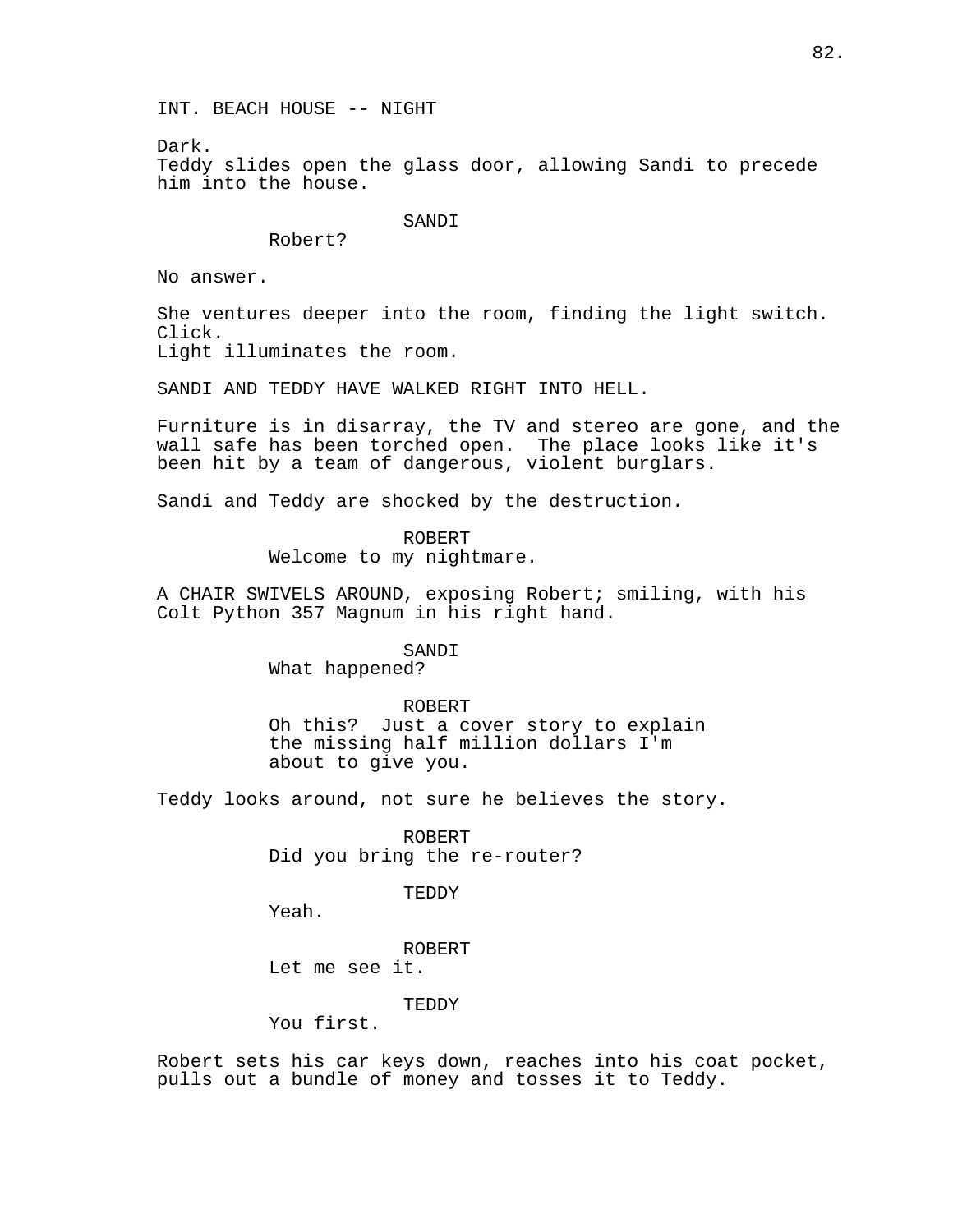Teddy catches the money in one hand, then examines it.

TEDDY What's this? A down payment? (beat) Hey, we're not on the installment plan, here.

ROBERT You'll get the rest as soon as I check out to re-router.

Teddy pockets the money, and reaches down to his duffle bag. He pulls out the call re-router, handing it towards Robert.

> ROBERT Just put it on the table.

Teddy places the re-router on the coffee table.

TEDDY Now where's the rest of the money?

Robert smiles broadly, moving to his feet, but keeping the 357 Magnum aimed in Teddy's direction.

> ROBERT Can I tell you a funny story? (smiles) Two days after my first little party, I noticed some of my diamond cuff-links, and of course, my gold Rolex, at a pawn shop. You know who pawned them? Whose name was on the slip? (smiles at Teddy) Teddy Lewis.

Teddy frowns.

ROBERT Teddy the rip off. (smiles) That's what gave me the idea. The solution to all of my problems.

Sandi looks from Teddy to Robert.

## ROBERT

You see, I came home late tonight and found you two burglarizing my home. There was a struggle, you were armed with this gun...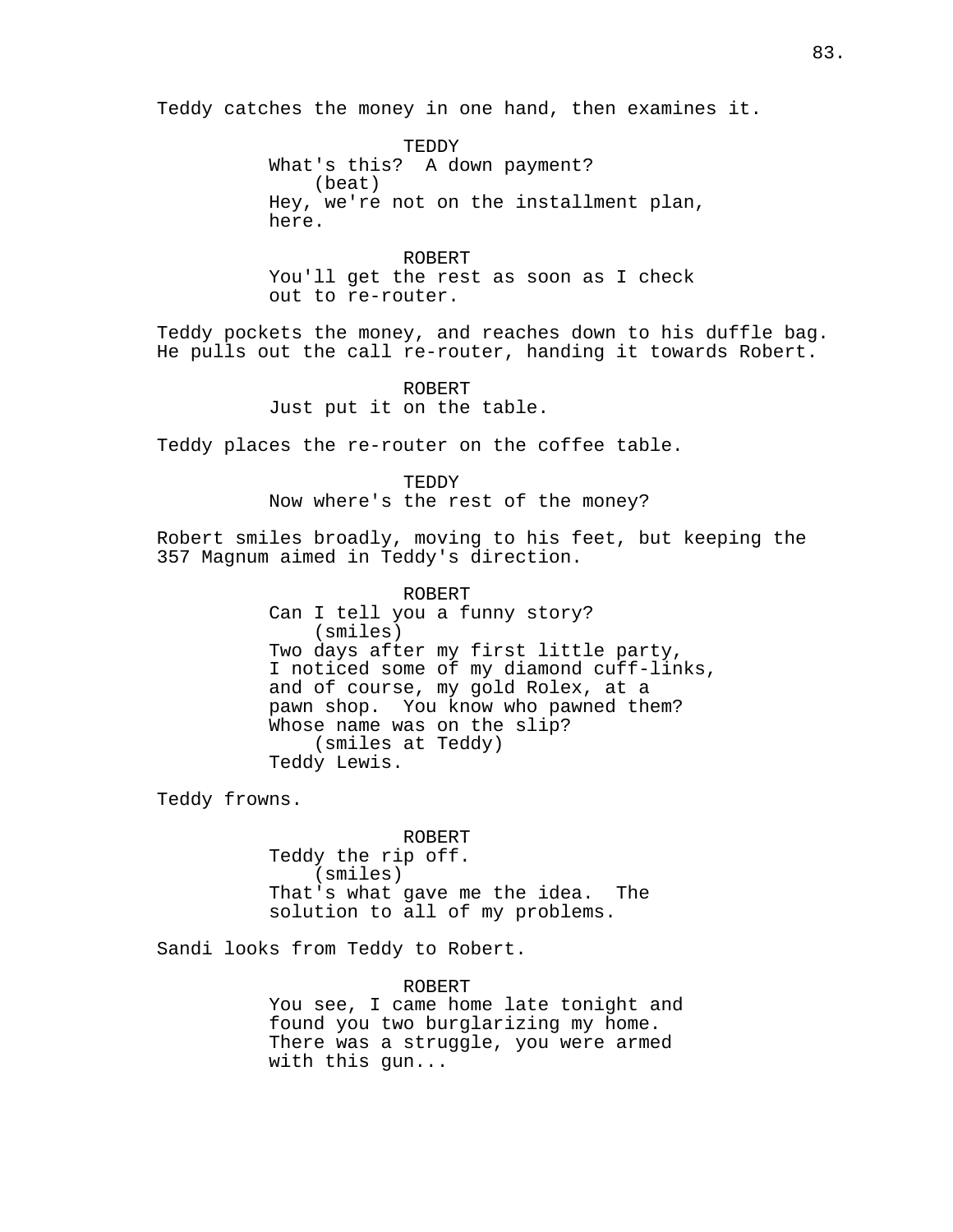Robert pulls a cheap 22 Automatic pistol from his pocket and tosses it to Teddy.

Teddy catches the gun, aiming it at Robert.

ROBERT I had to protect my home and property, so I was forced to shoot both of you. (smiles) A homeowner's right. It's an unwritten law. (beat) When the police investigate, they'll find that you've stolen some things before. (smiles) Case closed.

Teddy points the gun at Robert's face and pulls the trigger a half dozen times. Click. Click. Click. Click. Click. Click.

#### ROBERT

It's empty.

Robert pulls a clip with one live round, and four shell casings from his pocket, tossing them on the floor.

# ROBERT But recently fired.

Teddy drops the gun and runs towards the glass doors.

BANG! BANG! Robert fires twice.

Blood sprays from Teddy's chest, staining the wall.

Sandi screams and bolts into the Dining Room.

Robert twists around and aims at Sandi... But she's gone.

INT. DINING ROOM -- DAY

Sandi runs in panic, knocking over a pair of chairs. She bumps the table, sending a crystal vase shattering to the floor.

Ahead of her: a closed door to the right, an archway straight ahead... which way to the garage?

Sandi runs through the archway, and immediately regrets it.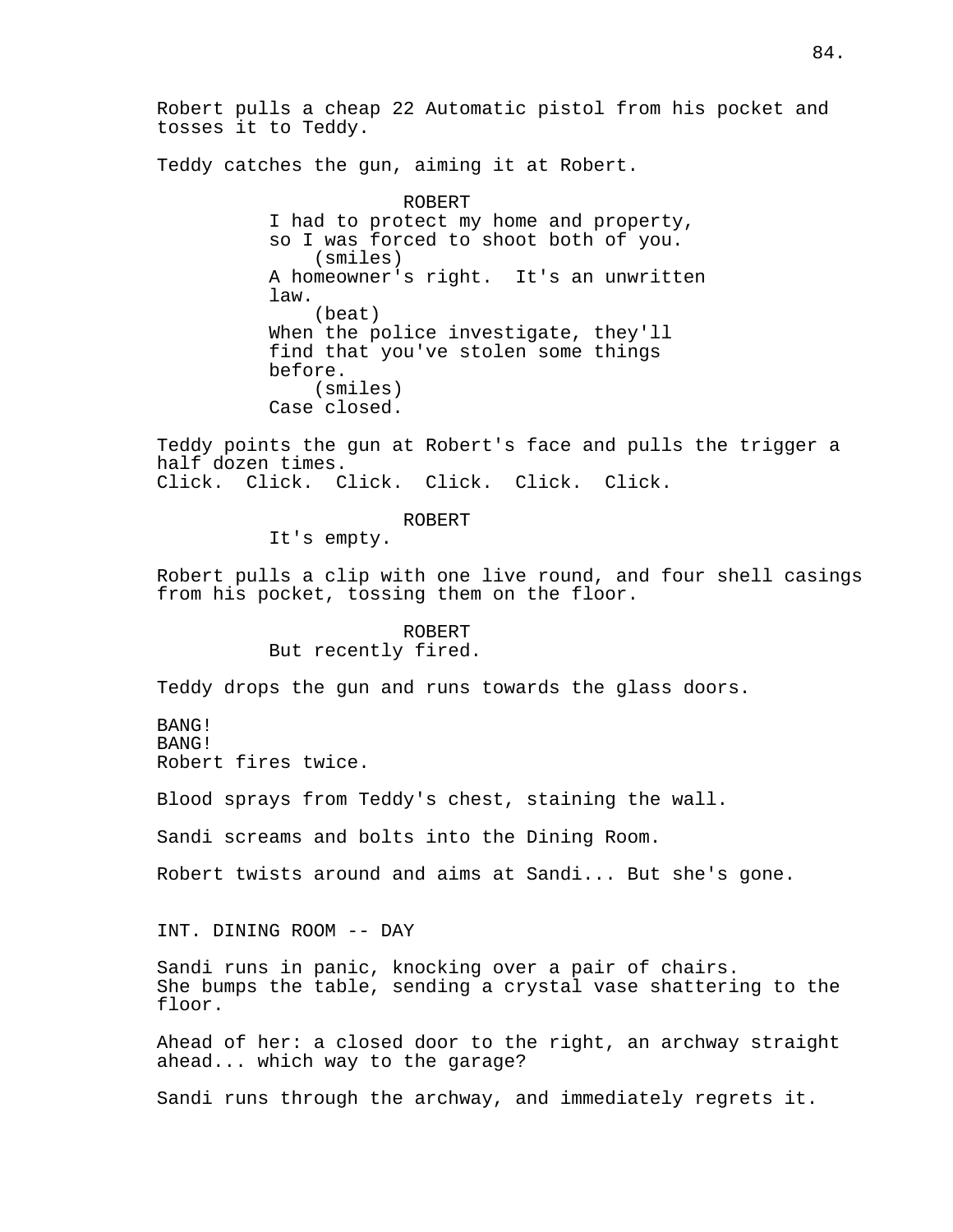INT. KITCHEN

Sandi stops just inside the archway. The kitchen is a dead end. No exit. No where to hide.

> ROBERT (O.S.) We can still work this together Sandi.

Sandi hears Robert yell, still in the living room. She turns, bolting back into the dining room.

INT. DINING ROOM

Sandi bolts to the closed door, fumbling with the knob.

Robert slowly enters, 357 Magnum in hand.

Sandi gets the door open and squeezes out of the Dining Room... As Robert approaches.

INT. HALLWAY

Sandi has a choice of three doors, chooses the middle one. Opening it and disappearing inside...

JUST AS ROBERT opens the hall door. He looks down the hall, wondering which door Sandi picked.

> ROBERT Well? Door number one? Door number two? Or door number three?

Robert makes a choice and begins moving towards a door.

INT. LIBRARY

Sandi cowers against the wall, watching the door knob.

ROBERT (O.S.) We could be a team. You take the rich husbands, I take the wealthy wives.

Footsteps get closer in the hallway.

The door to the room next door is kicked in, and Sandi hears furniture knocked over.

Sandi bolts to the closet, loosing a shoe along the way. No time to go back for it.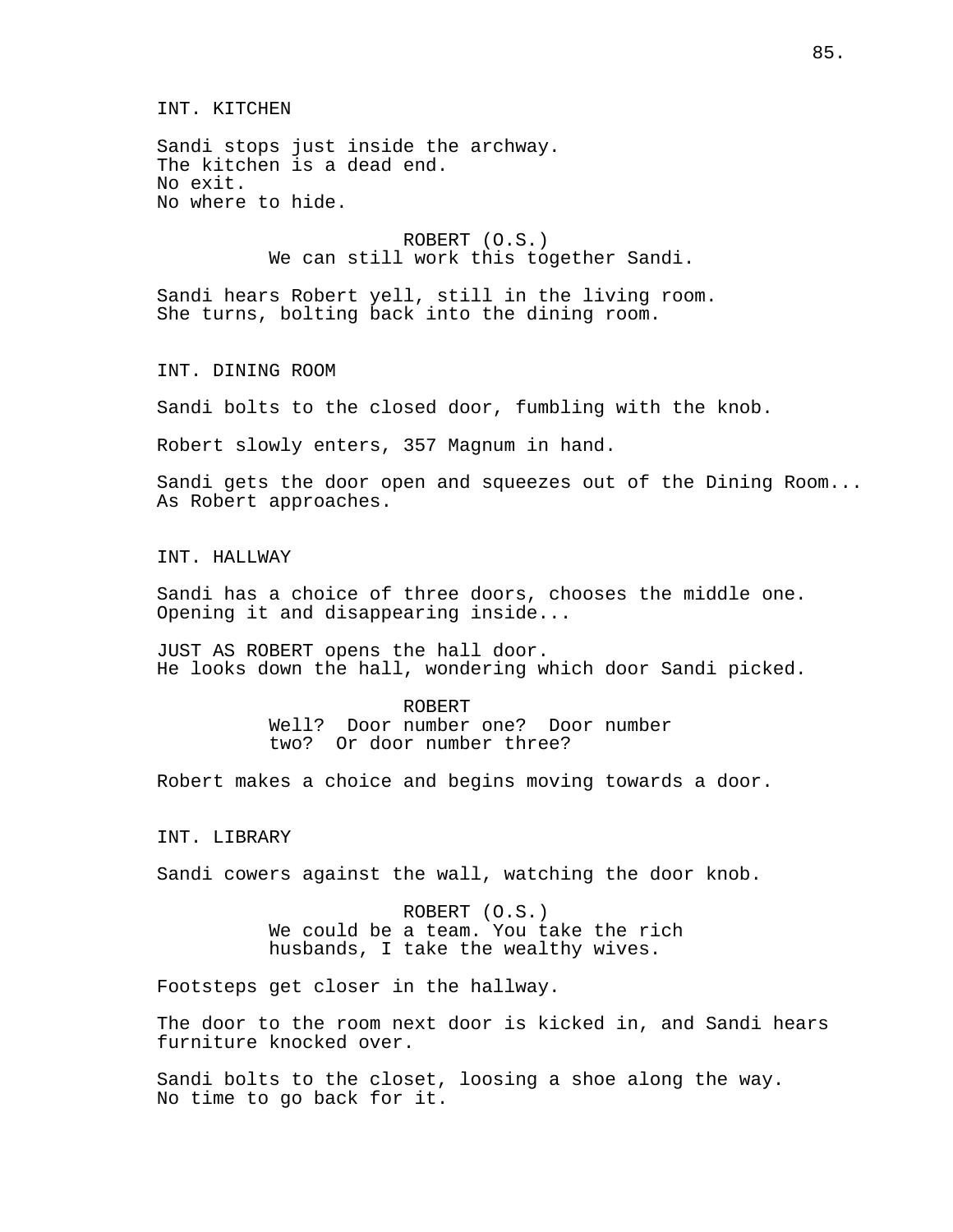She quietly slides the closet door open and crawls inside.

Sandi closes the closet door just as Robert kicks down the door to the room.

Wood splinters through the room as the door smashes in.

Robert aims the Colt Python into the room, eyes searching.

THE LIBRARY has a desk with Laura's PC, several shelves of books, a pair of wing-backed chairs, and a connecting door to the master bathroom.

Robert looks from desk to chair, wondering where she's hiding.

IN THE CLOSET

Sandi cowers against the wall, listening to the foot steps.

INT. LIBRARY

Robert almost backs out of the dark room... But something on the floor glitters. He flips on the lights.

On the floor is Sandi's sequined left shoe.

ROBERT Cinderella, you seem to have lost your glass slipper.

IN THE CLOSET

Sandi hears Robert kicking over furniture searching for her. She scrunches up in the corner, hoping not to be found.

INT. LIBRARY

Robert aims the 357 Magnum under the desk, no one hiding there. He kicks over one of the wing-back chairs.

> ROBERT I know you're in here, Cinderella. So why don't you just come out? We can find a way to make this work. Blame it all on Teddy. You an I can still be together.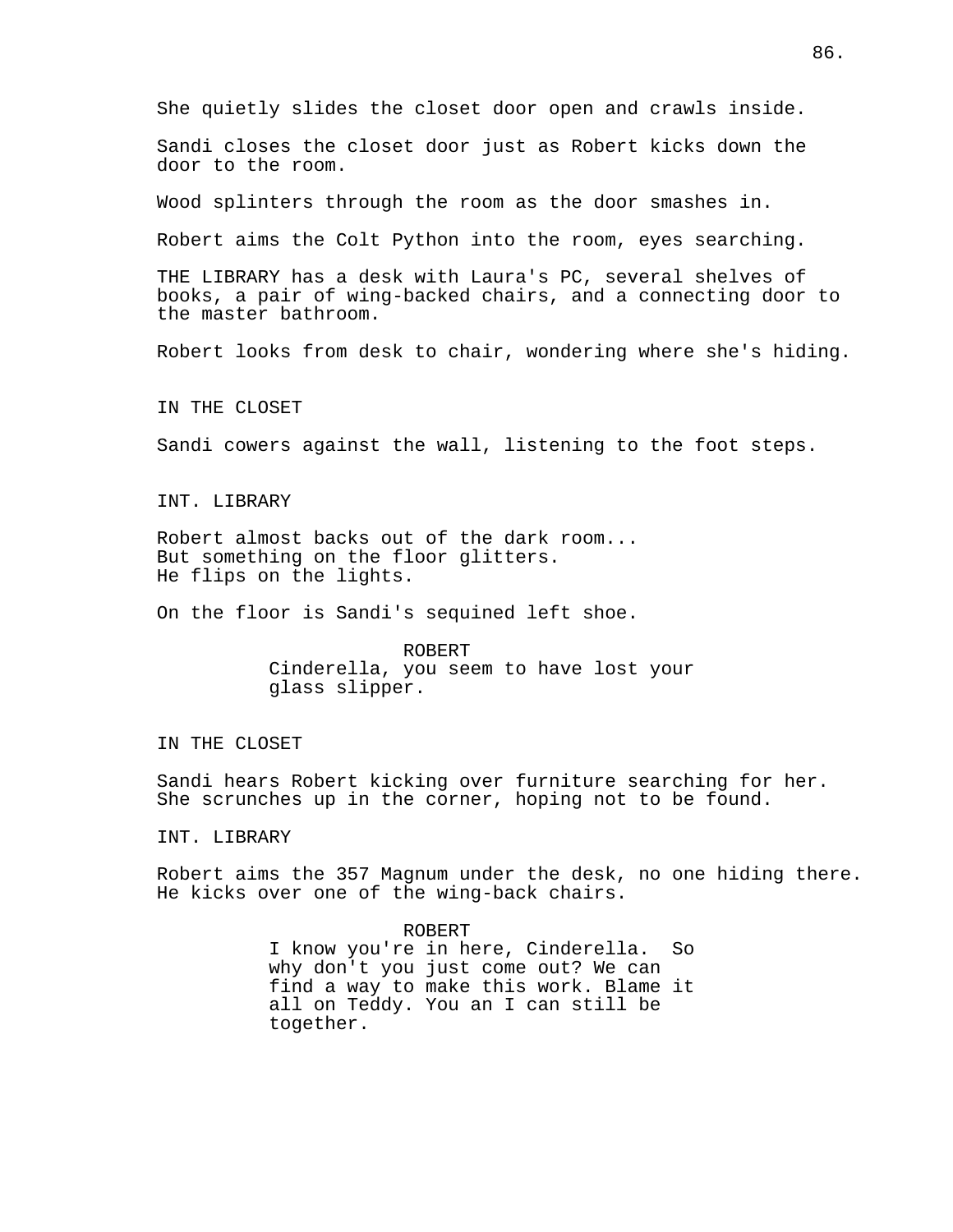#### IN THE CLOSET

Sandi cowers in the corner. Listening as Robert's FOOTSTEPS go RIGHT PAST HER. She holds her breath. The footsteps move away.

## INT. LIBRARY

Robert passes the closet door, looking. Gun ready.

> ROBERT We can live happily ever after.

Robert walks to the bathroom door and opens it.

#### INT. BATHROOM

Robert springs into the room, gun ready. Nobody here.

He looks at the closed shower door and advances slowly.

One hand on the shower door, one hand on the Magnum, he slides open the shower door and fires a shot that ricochets through the shower, but hits nothing.

The shower is empty.

He opens the connecting door to the Master Bedroom.

## INT. BEACH HOUSE BEDROOM

Robert sees nothing in the bedroom, backs into the Bathroom.

IN THE CLOSET

Sandi hears no footsteps. She reaches up and begins slowly opening the closet door.

THEN SHE HEARS the footsteps approaching.

## INT. LIBRARY

As Robert enters from the bathroom, the closet door silently squeezes shut on the other side of the room.

Robert bends down to examine the shoe on the floor.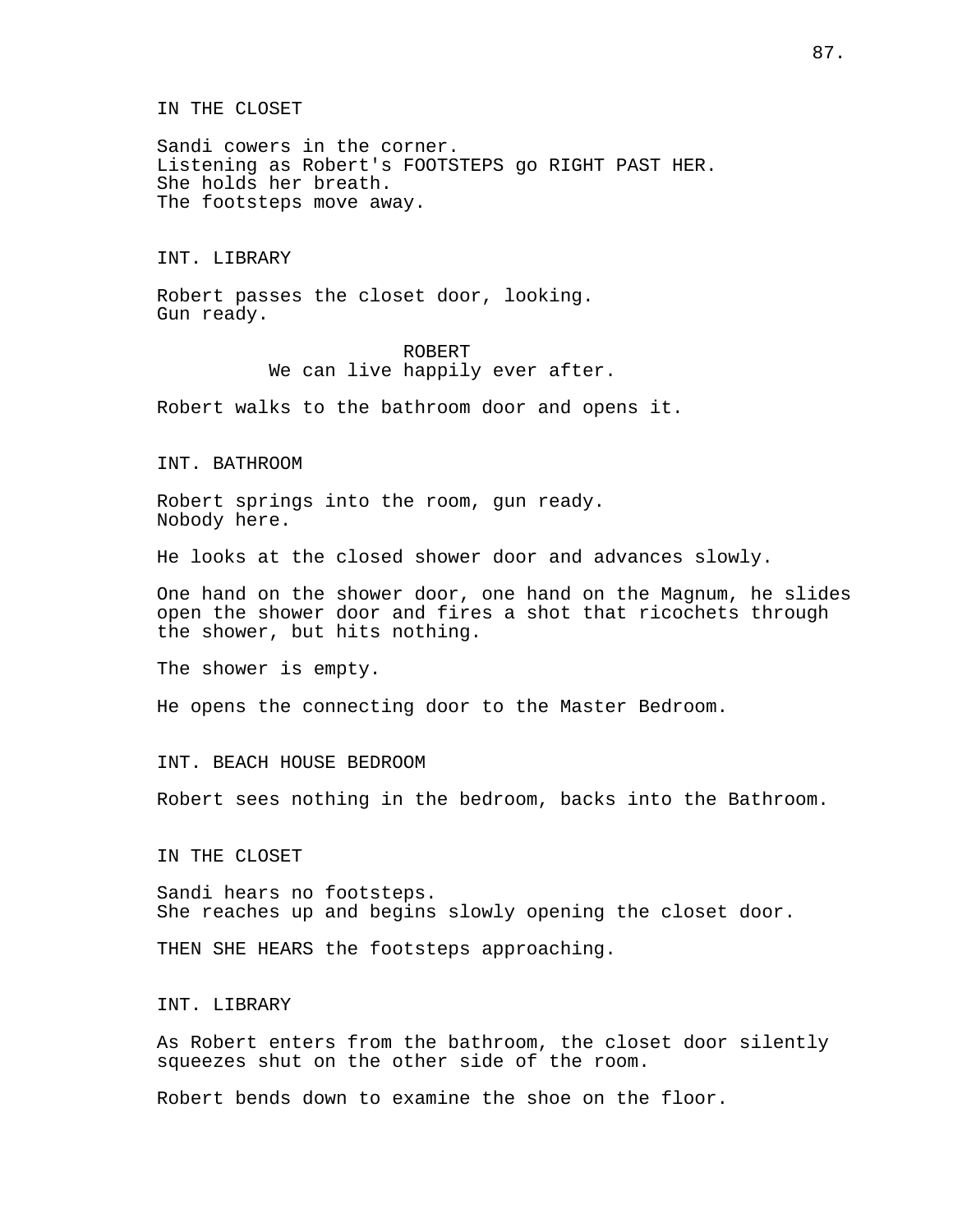ROBERT

How far can you run without your shoe, Cinderella?

IN THE CLOSET

Sandi looks down at her bare foot, remembers the broken vase.

INT. BEACH HOUSE

The broken vase. Blocking the exit.

INT. LIBRARY

Robert spots the sliding closet door and smiles.

He saunters over to the closet.

Robert pulls back his foot to kick open the door.

Suddenly, the door jerks open and Sandi attacks. She swings her tote bag at Robert, connects with his gun arm.

Robert's Colt Python goes skittering across the floor.

Sandi swings the tote bag again.

Robert jumps back, and the bag breezes right under his nose.

#### ROBERT

(smiles) Found you.

Sandi pulls back the tote-bag to swing again. Robert grabs a chair, pulling it up for protection. The bag slams against it, make-up flying through the room. Robert pokes the chair at Sandi, like a lion tamer. Sandi takes a step back, trying to avoid the chair. Robert pokes again, laughing. Sandi grabs the front chair legs in he hands and tries to

pull the chair away from Robert.

Robert spins the chair left, then right, slapping Sandi's hands from the legs.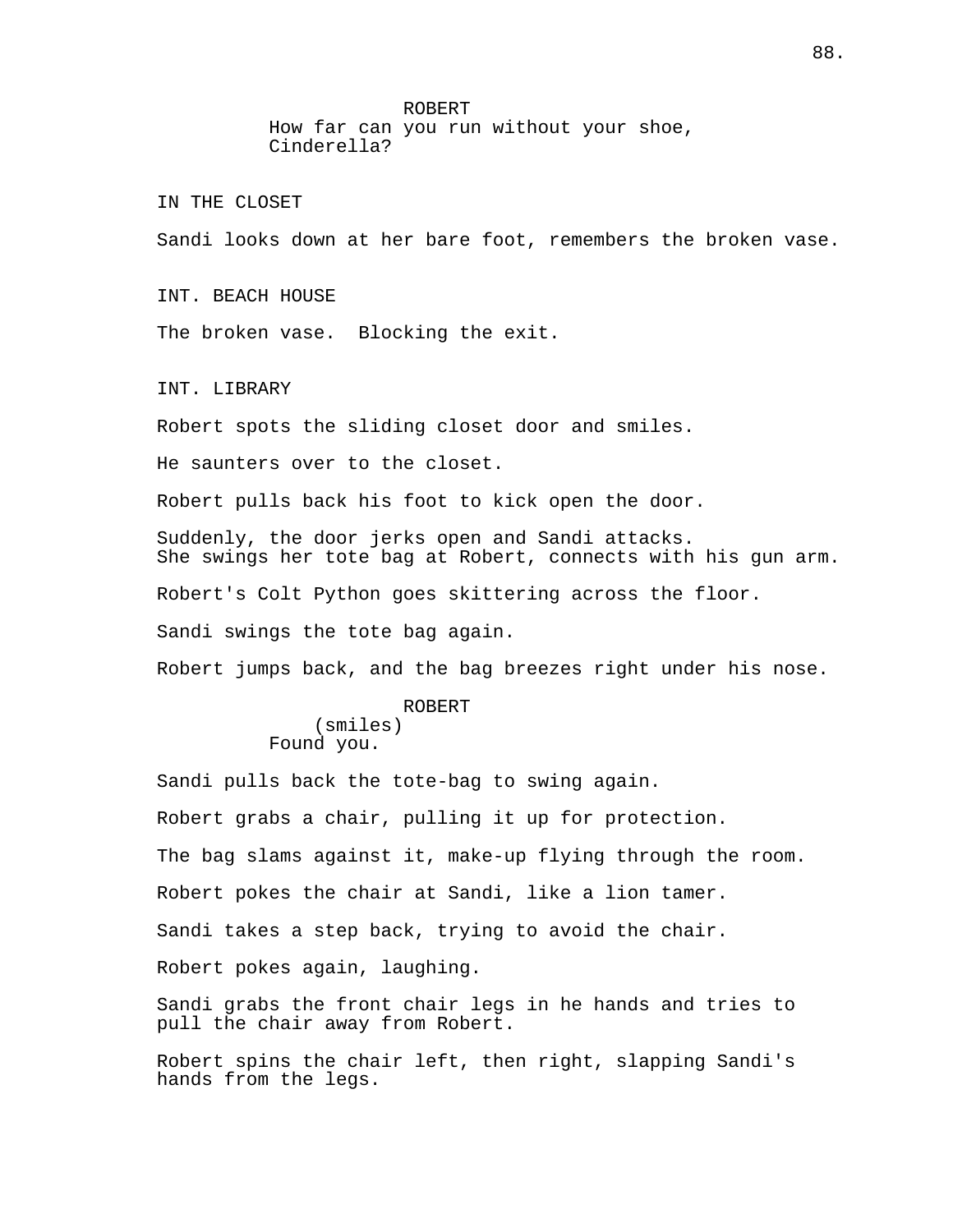Then he pokes the chair at Sandi once more, forcing her up against the wall.

# ROBERT Right where I want you.

Robert swings the chair at Sandi. It shatters over her, knocking her onto the floor. Chair legs bounce against the floor behind her.

Robert scoops up his revolver, standing over Sandi.

Sandi kicks up with both legs, aiming for his groin.

BULLS EYE!

Robert screams and goes down.

Sandi scrambles across the carpet towards the bathroom door, torn tote-bag slung over her shoulder - spilling make-up.

INT. BATHROOM

Sandi tries to slam the door behind her.

BUT IT'S TOO LATE. Robert is halfway through the door when she closes it.

The door hits him in the face, but he doesn't go down. He keeps pushing on the door. Trying to muscle it open.

Sandi pushes the door with all of her strength. Can't get it closed.

Robert reaches a hand through, grabbing blindly at her face.

Sandi SCREAMS as the hand clutches at her throat.

She fights the hand off... .....................taking a little pressure from the door.

Robert pushes the door open four more inches, gaining control.

Sandi slams against the door, crushing his arm.

Robert SCREAMS, pulls back his arm and steps up pressure on the door.

THEY PUSH BACK AND FORTH WITH THE DOOR. Robert trying to get in, Sandi trying to keep him out.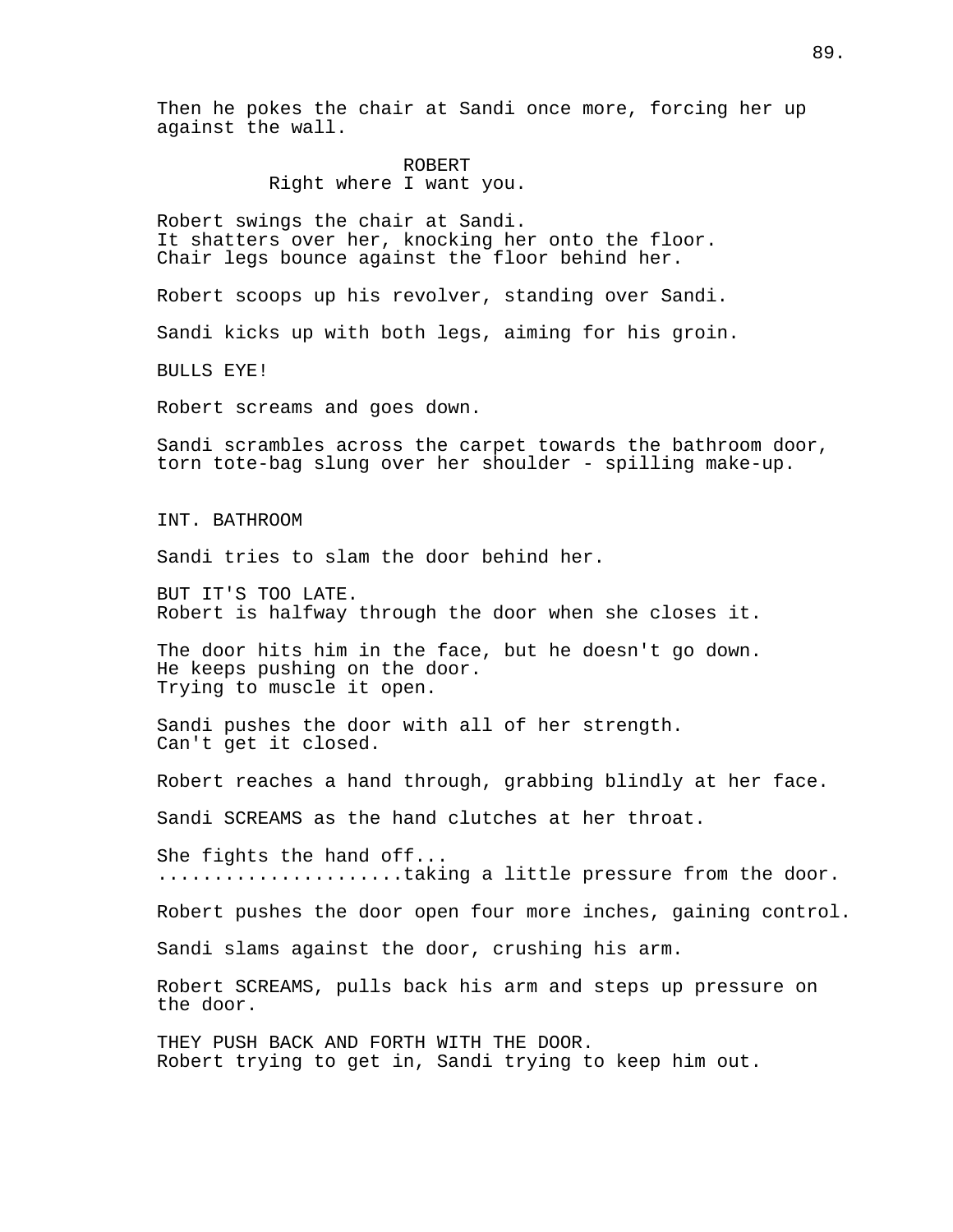SEVERAL TIMES Robert gets a hand through to terrorize her. Gouging at her face or ripping at her clothes.

AT ONE POINT, Robert has enough space to squeeze inside.

Sandi SLAMS against the door, pinning his shoulder. When Robert screams, and withdraws his arm, Sandi SLAMS the door closed and flips the lock.

Sandi takes a step back, bumping into the counter.

She's trapped in the tiny bathroom.

Robert POUNDS on the door.

ROBERT Open up. Let me inside.

Sandi panics as Robert pounds harder on the door.

Then she spots the knife handle in her tote bag.

ROBERT You know you want me inside.

Sandi pulls the knife from her torn tote-bag. It glitters in the light.

BLAM! A bullet blasts through the door. Sending a spray of splinters through the bathroom.

BLAM! BLAM! More bullets punch holes in the door. Splinters spray.

Sandi bolts through the connecting door, into the Master Bedroom.

CRASH! Robert breaks through the door, sending wood flying through the bathroom.

Silhouetted in the door frame, he is a picture of evil.

ROBERT Please, Sandi, don't make me do anything we'll both regret.

Robert advances to the swinging connecting door.

INT. BEACH HOUSE BEDROOM

Sandi dives under the bed, trying to hide.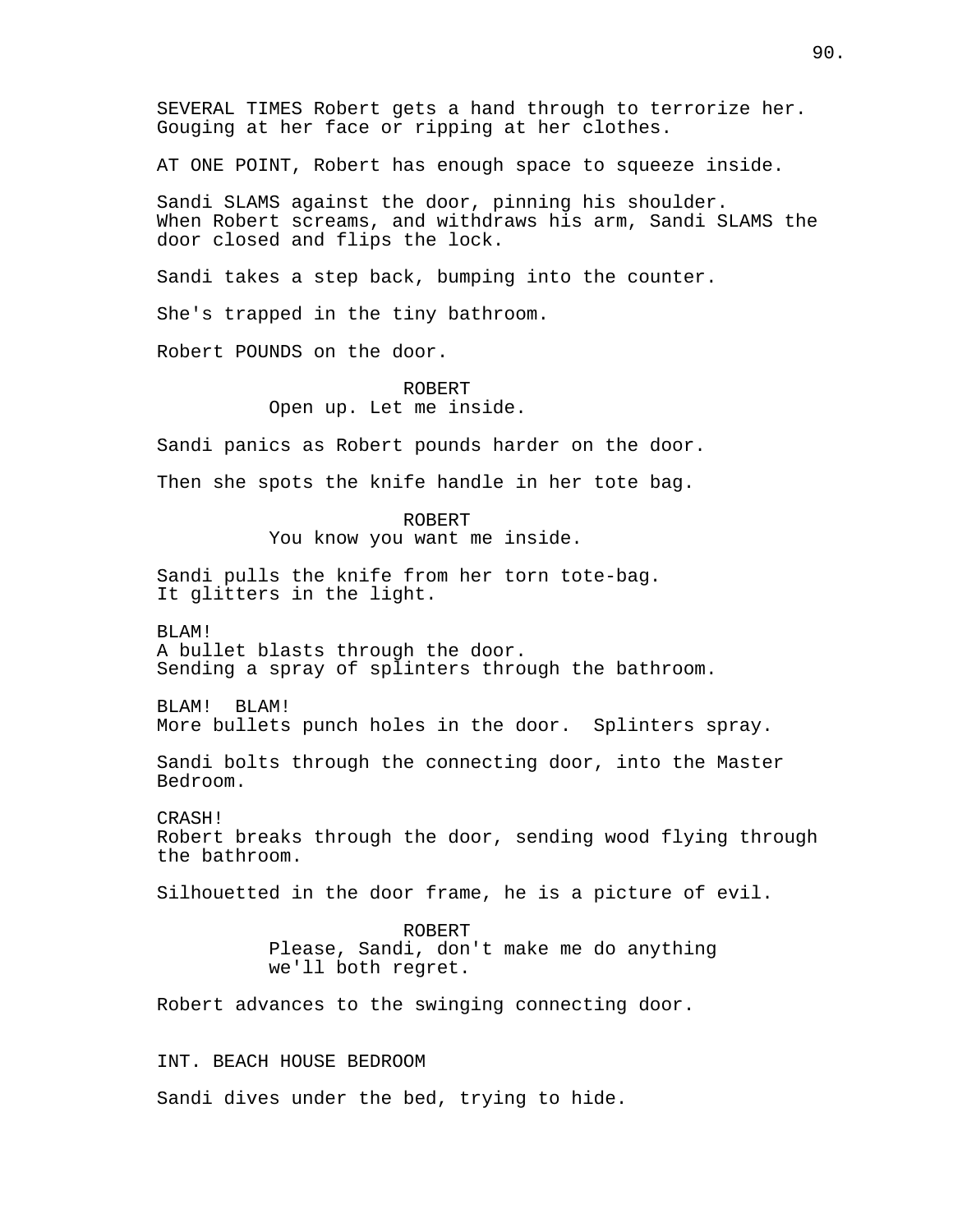Robert sees her feet disappear in the shadows.

ROBERT

Cinderella?

Robert crosses the bedroom and grabs Sandi's ankle.

ROBERT

Gotcha!

Yanks on Sandi's leg, tries to pull her from under the bed.

Sandi grabs hold of the bed frame, holding on. Fingers trying to dig into the metal.

Robert pulls HARDER on her ankle.

Sandi holds the frame with all of her strength. She feels her fingers slipping.

Robert pulls on her ankle...

Then lets go, and JUMPS onto the bed, aiming his gun down.

When Robert lets go of her ankle, Sandi scurries away...

Coming out from under the bed...

Robert smiles down his gun sights... As Sandi crawls from under the bed... Right into his cross-hairs!

#### ROBERT

Gotcha.

Sandi grabs the bed sheets tightly as she looks up at the crazy leer of Robert towering over her.

> ROBERT Fairy tale's over, Cinderella.

Robert points the 357 Magnum at her face.

Sandi pulls as hard as she can on the sheets.

THE SHEETS move out from under Robert. He loses his balance, falling down on top of the bed... The gun falls from his hand.

Robert bounces on his butt, laughing like a kid on a trampoline.

Sandi crawls from under the bed, knife in hand.

Robert bounces onto the floor.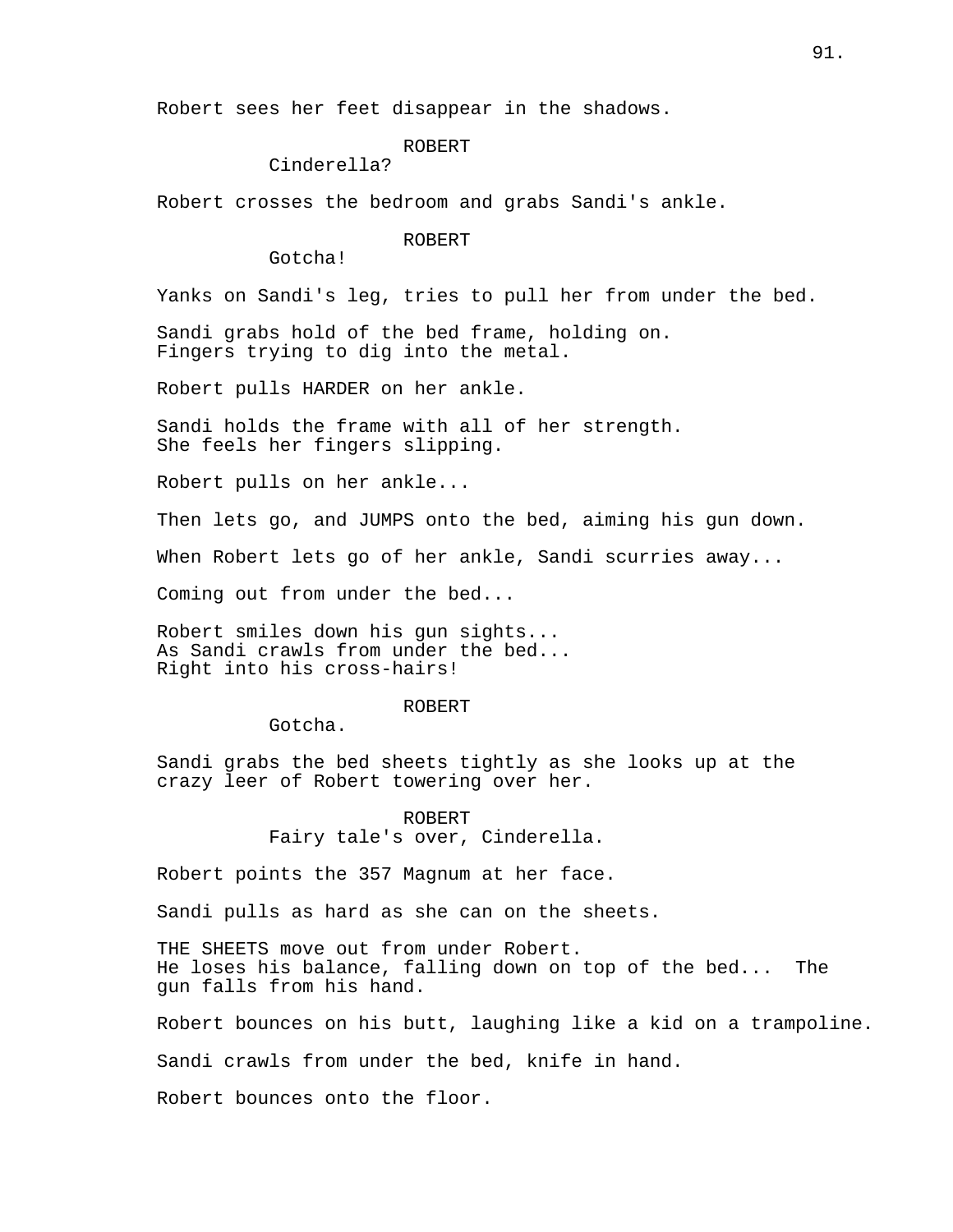Sandi stabs out at his leg...

Bingo!

Robert SCREAMS as the blade sinks into his thigh.

Sandi begins crawling away at top speed.

ROBERT

You bitch!

Robert pulls the knife from his thigh and springs for Sandi.

Sandi turns to see: The knife blade slicing towards her face.

Sandi rolls to the left and the knife whizzes an inch from her face, plunging into the carpet.

Robert swings the knife at her again.

Sandi rolls to the right, and the knife severs her earlobe.

Fear shows in her eyes as the glittering knife blade flashes up into the air to plunge again.

As the knife shrieks down at her, she rolls her head out of the way, losing a handful of hair.

Robert flips onto his knees, straddling her, jabbing the knife down towards her face.

Sandi feels the knife cut her hair, moves her head aside.

Robert swings the knife down towards her face again.

Sandi swings out at the knife with her hands, knocking it off aim. It plunges into the carpet next to her head.

When Robert pulls it out, Sandi grabs his wrists and twists them. She pulls the knife around, aiming it at Robert, then uses all of her strength to push it up to his face.

Robert tries pulling his face away from the knife. He struggles.

Finally, he just lets go of the knife, allowing it to fall onto the carpet next to her face.

Sandi tries crawling away, but doesn't get far.

Robert grabs the knife. Brings it high over his head for maximum impact.

The blade begins hurtling down.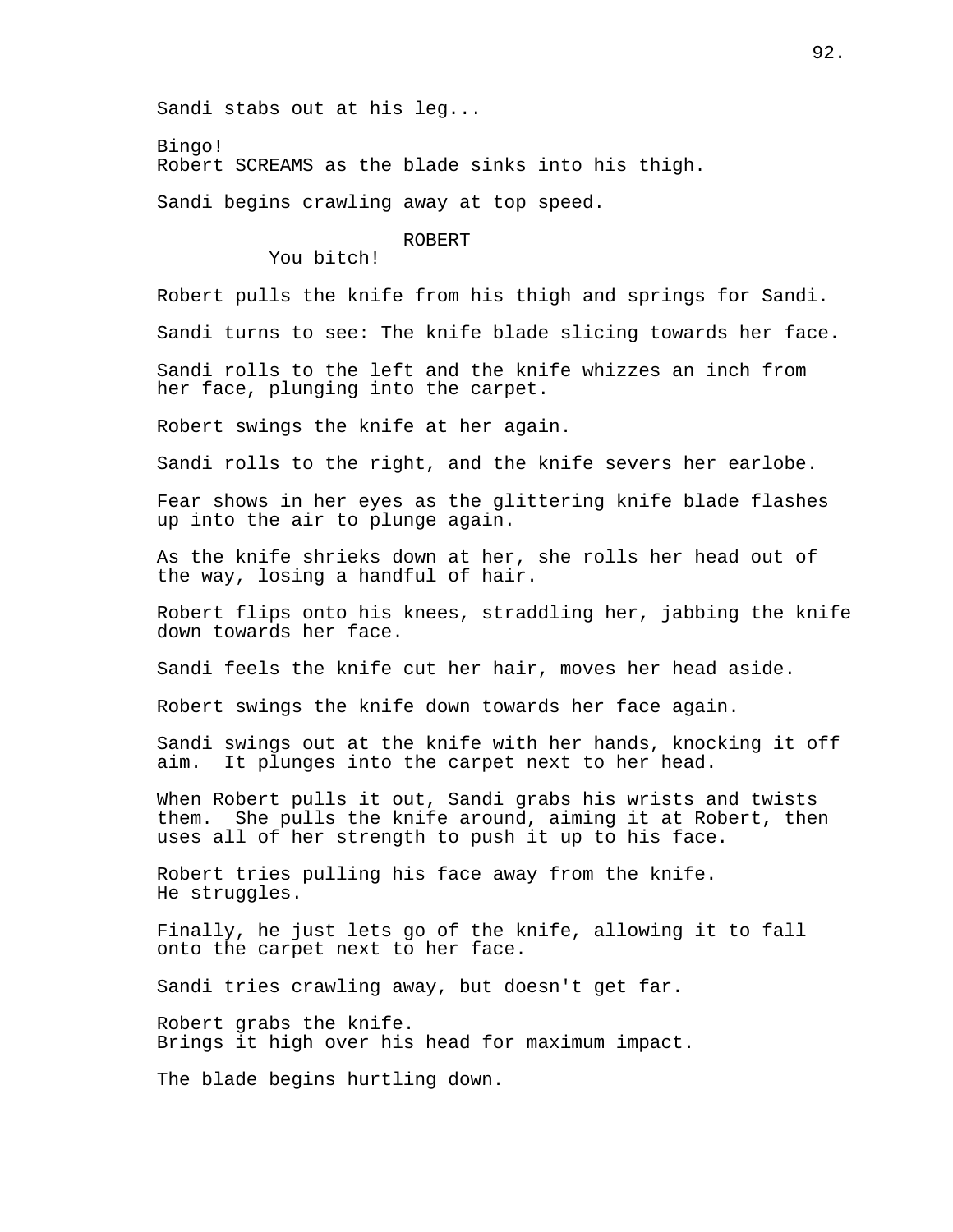THE BLADE speeds down at her.

Sandi grabs the dresser leg in both hands and pulls with all of her strength.

HER BODY pulls out from under Robert.

THE KNIFE slams into the carpet between her legs, missing flesh by an eighth of an inch.

Sandi begins crawling away, into the living room.

Robert sees her getting away. Tries to pull the knife from the floor. It's in too deep.

#### ROBERT

Shit!

He can't get it out.

Then he stops, and turns towards the bed....

Where the gun glitters in the light.

# ROBERT

More fun with a gun...

Forgetting the knife, Robert picks up the revolver.

INT. BEACH HOUSE

Sandi scrambles over Teddy's corpse to the fallen 22 Auto.

She grabs the clip, with its single shell, and SLAMS it into the butt of the gun.

That's when Robert pounces on her. Knocking the gun out of her hand. THE 22 AUTOMATIC goes skittering across the floor.

Robert and Sandi roll across the floor, punching and scratching at each other. The tote-bag rips all the way open. A blue sheet of paper flutters from the tote-bag.

Sandi tries to keep a grip on the Robert, but lets go when they plow into a chair.

Robert rolls onto his feet, revolver in his right hand.

Sandi scrambles to her feet.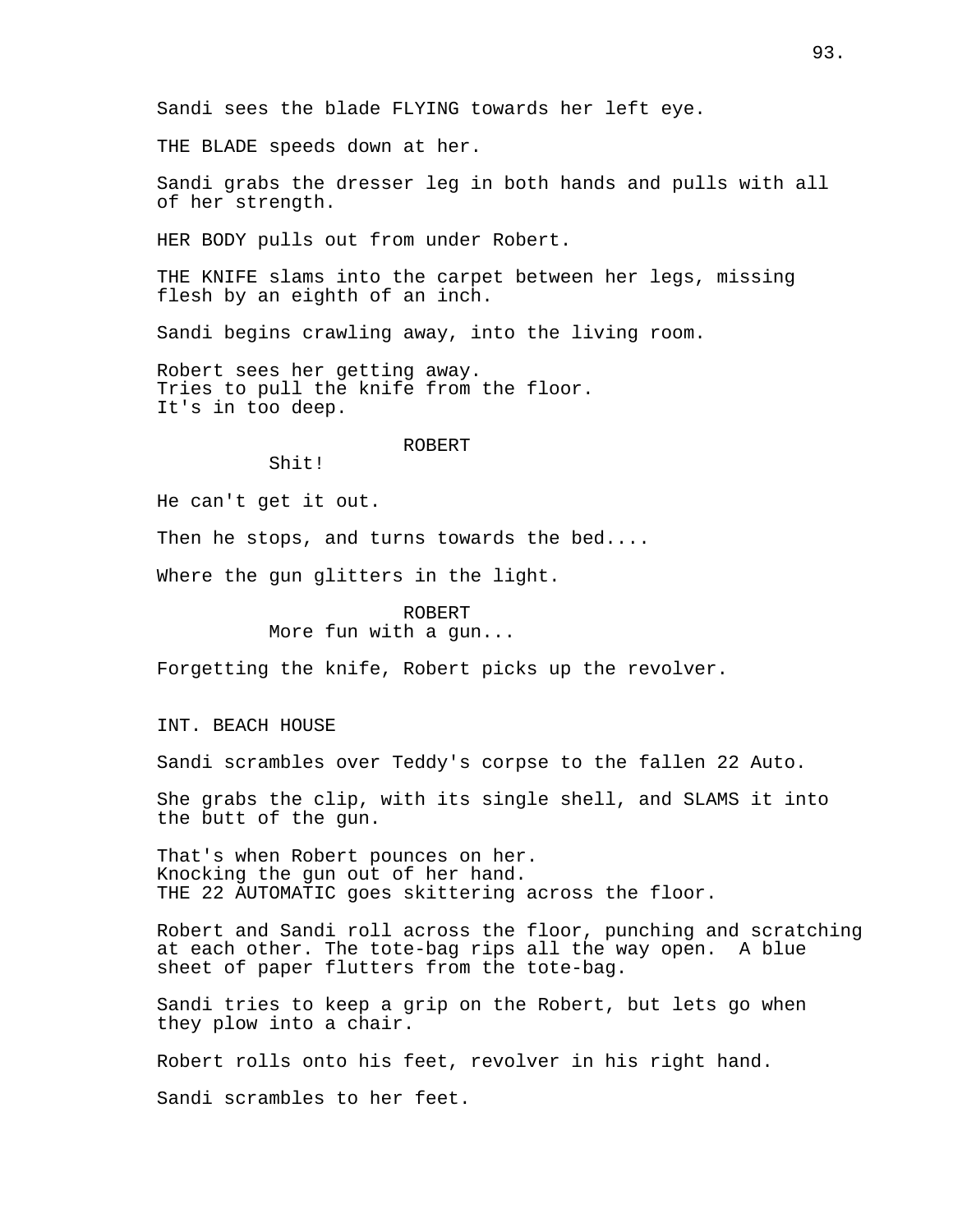Robert aims the 357 Magnum at Sandi's face.

Sandi grabs the barrel, pushing it up into the air.

Robert squeezes the trigger.

BLAM!

Exploding right between them.

Ceiling plaster rains over them, dust diffusing the light.

# ROBERT

Damned bitch!

Robert tries to twist the barrel down at Sandi's face.

Sandi tries to keep the damned thing away from her.

BLAM! Another shot blasts through the ceiling.

Robert pulls the gun back out of her grip... Then lets her have it: Right across the face.

Sandi sprawls to the floor from the pistol whipping... Her fingers touch something metal.

The 22 Automatic.

Robert grabs a handful of Sandi's hair. Pulls her face into shooting range. Something catches his eye - the blue sheet of paper.

Dashiell Industries letterhead - a list of newspaper stories. Robert is confused.

Sandi looks down the barrel of the revolver.

ROBERT Our relationship is over.

BANG!

Robert is shot in the face and blown off Sandi.

Sandi staggers to her feet and aims the 22 Automatic down at Robert's corpse.

SANDI

Bastard.

She pulls the trigger again, but all she gets is a click. Out of bullets. She throws the empty 22 down at Robert's corpse.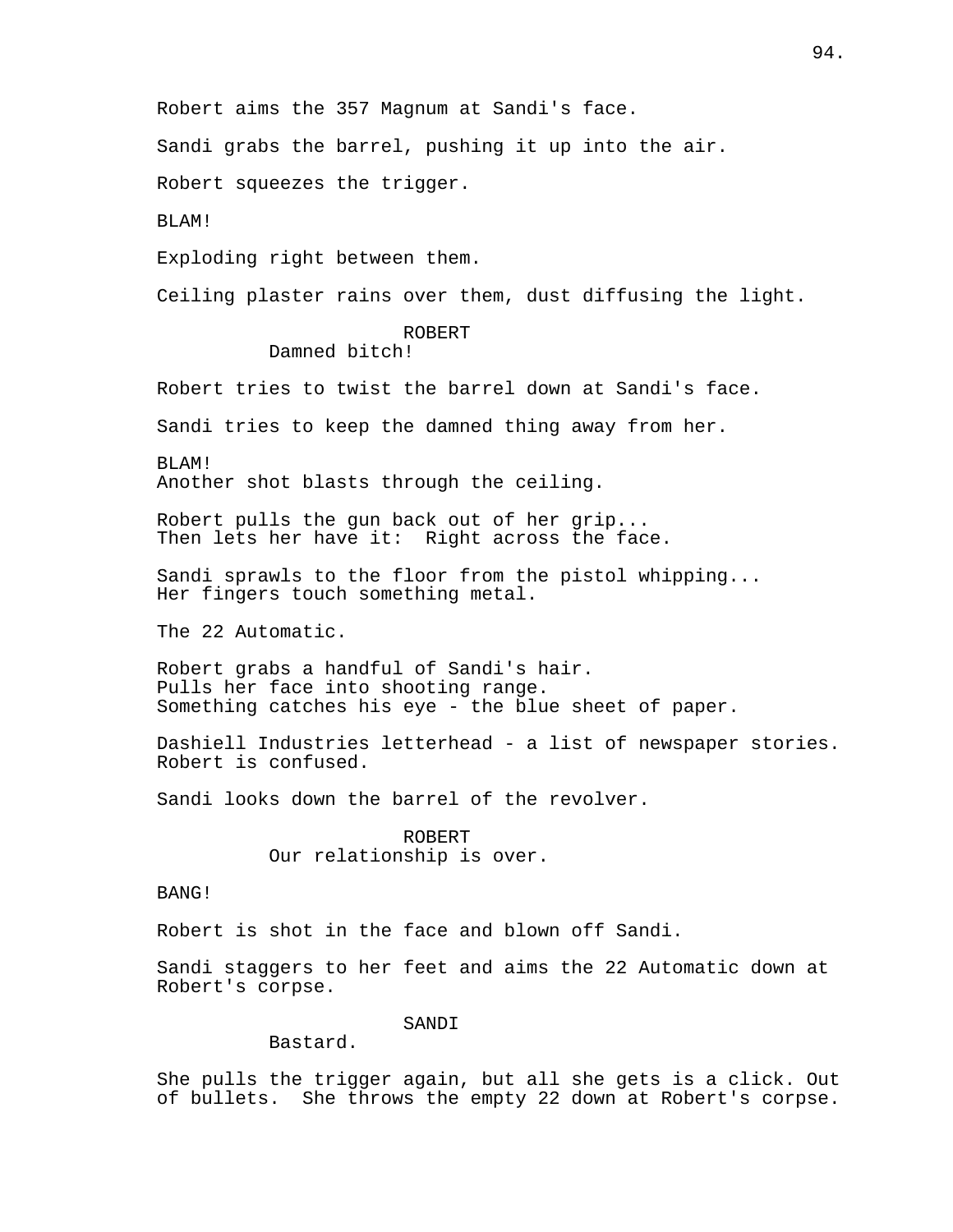She bends over Teddy's corpse, pulls the bundle of money from his pocket, flips through it.

> SANDI We'll call this severance pay.

Sandi picks up the phone and dials 911.

SANDI Hello, Police? (beat) I'd like to talk to a Detective Woolrich.

INT. POLICE STATION -- DAY

Sandi sits across from Woolrich, telling her story.

SANDI Teddy and I were surfing late at night, and saw them. He took his wife out on a boat and threw her over the side. She was pulled under by the riptides. It was horrible.

WOOLRICH

What'd you do?

SANDI I called the police as soon as we got to shore.

WOOLRICH

I know.

He hits the button on a cassette player, and Sandi's voice comes on.

> SANDI (V.O.) I want to report a drowning... (zips through fast forward) Look, I wanted to help her. But she was too far out. Too close to the rip tides.

Woolrich hits the stop button.

WOOLRICH Why didn't you mention the murder at the time?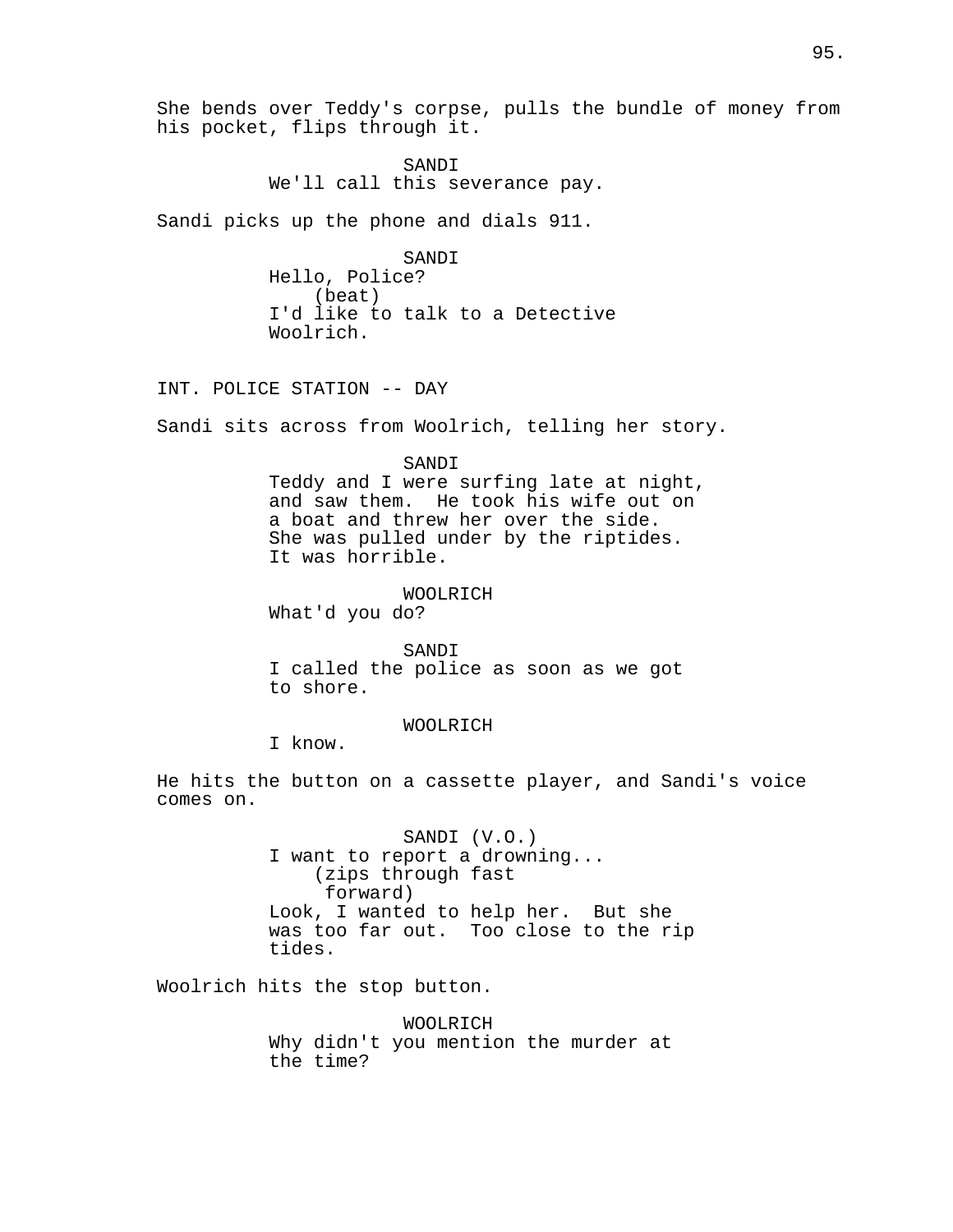SANDI

I don't know.

He drops some of the Xerox copies of the "past wives" articles in front of her.

> WOOLRICH Someone mailed me these two days ago. Interesting reading.

Woolrich grabs one of the articles.

WOOLRICH Somebody did a lot of digging to find this. But money is a powerful motivation. (smiles) You and Teddy were blackmailing him.

SANDI

No...

WOOLRICH In this state, extortion's good for five to ten in the state pen. (pops a Pez) That's a long time away from the beach.

SANDI It was Teddy's idea, I didn't want to --

Woolrich puts the Xerox copies in the file folder.

WOOLRICH Not enough evidence to prosecute, and what's the point? (closes the file) Goodis got his, Teddy got his... (puts the file away) But if I hear about you so much as jay walking in my city, I'll open it. Understand?

SANDI Yes, sir... Thank you.

Woolrich grabs his Pez Dispenser, pops a lemon Pez.

EXT. STREET -- DAY

Sandi walks past a "Entering Cain's Point" sign - leaving town. She sticks out her thumb as a car zooms towards her.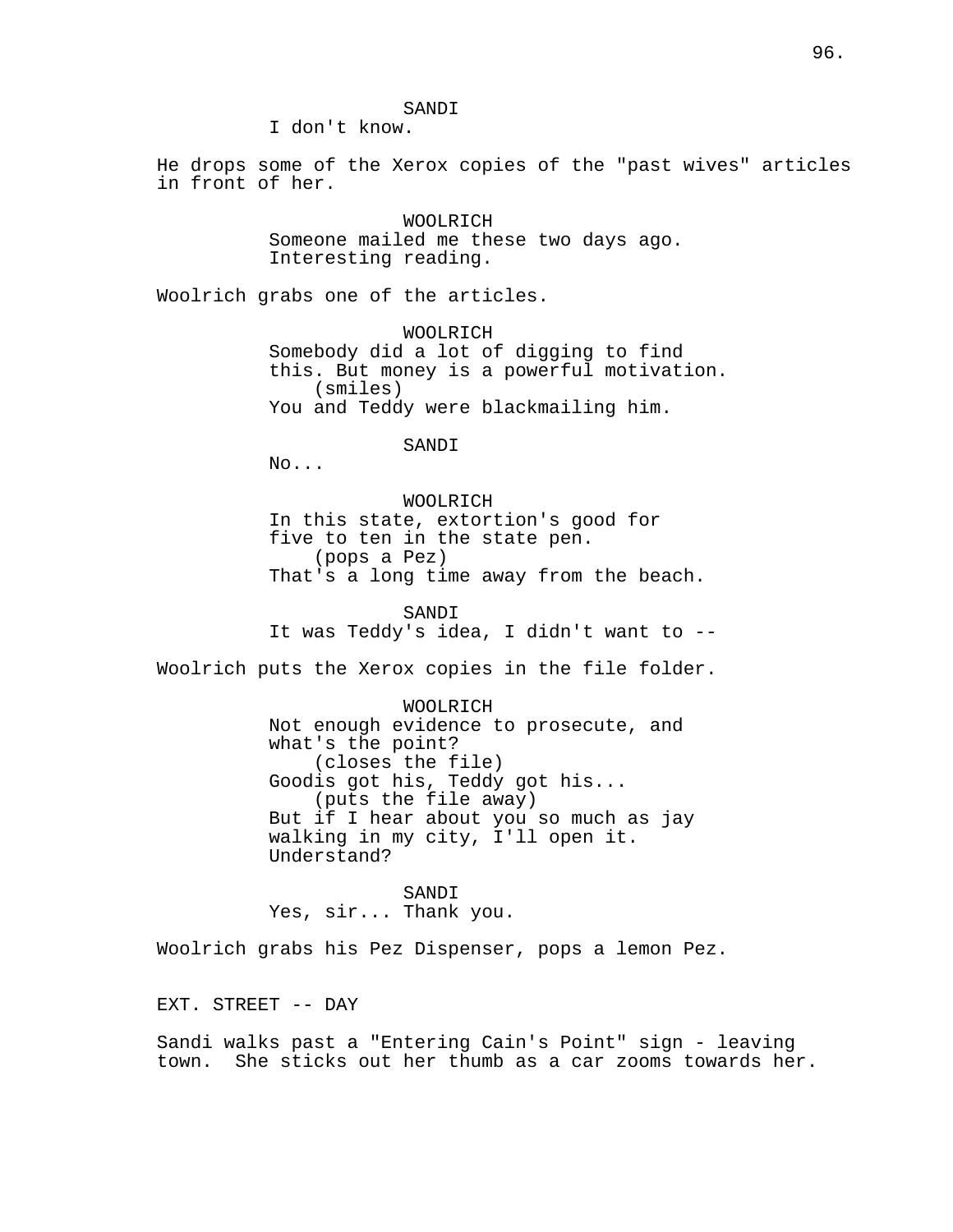INT. MERCEDES -- DAY

Sandi throws her suitcase into the back seat... Next to her Top Cat backpack - empty, now.

> WOMAN Where you headed?

## SANDI

Anywhere but here.

WOMAN That's exactly where I'm going.

She gives the Woman driving the car a kiss... One hell of a good kiss. The Woman is Laura Goodis - alive!

> LAURA I'm wearing your panties. (smiles) How'd you get to be so lucky?

SANDI Just learned how to reach.

LAURA He always underestimated me. Now I'm free. No responsibility. Just the open road... like Jack Keroack.

Laura pulls the car onto the road, we see the Top Cat backpack.

WE ZIP BACKWARDS THROUGH TIME - everything around the Top Cat backpack a blur of motion.

EXT. THE PIER -- NIGHT

Stopping when Sandi hands Laura (in her bathing suit) the Top Cat backpack filled with her clothes. Laura pulls Sandi into her arms and kisses her - one hell of a kiss. A DRUNK in the background watches them make out.

ZIP BACKWARDS - Sandi seems to take back the backpack, she and Laura get on the boat... then everything but an oar becomes a blur of motion.